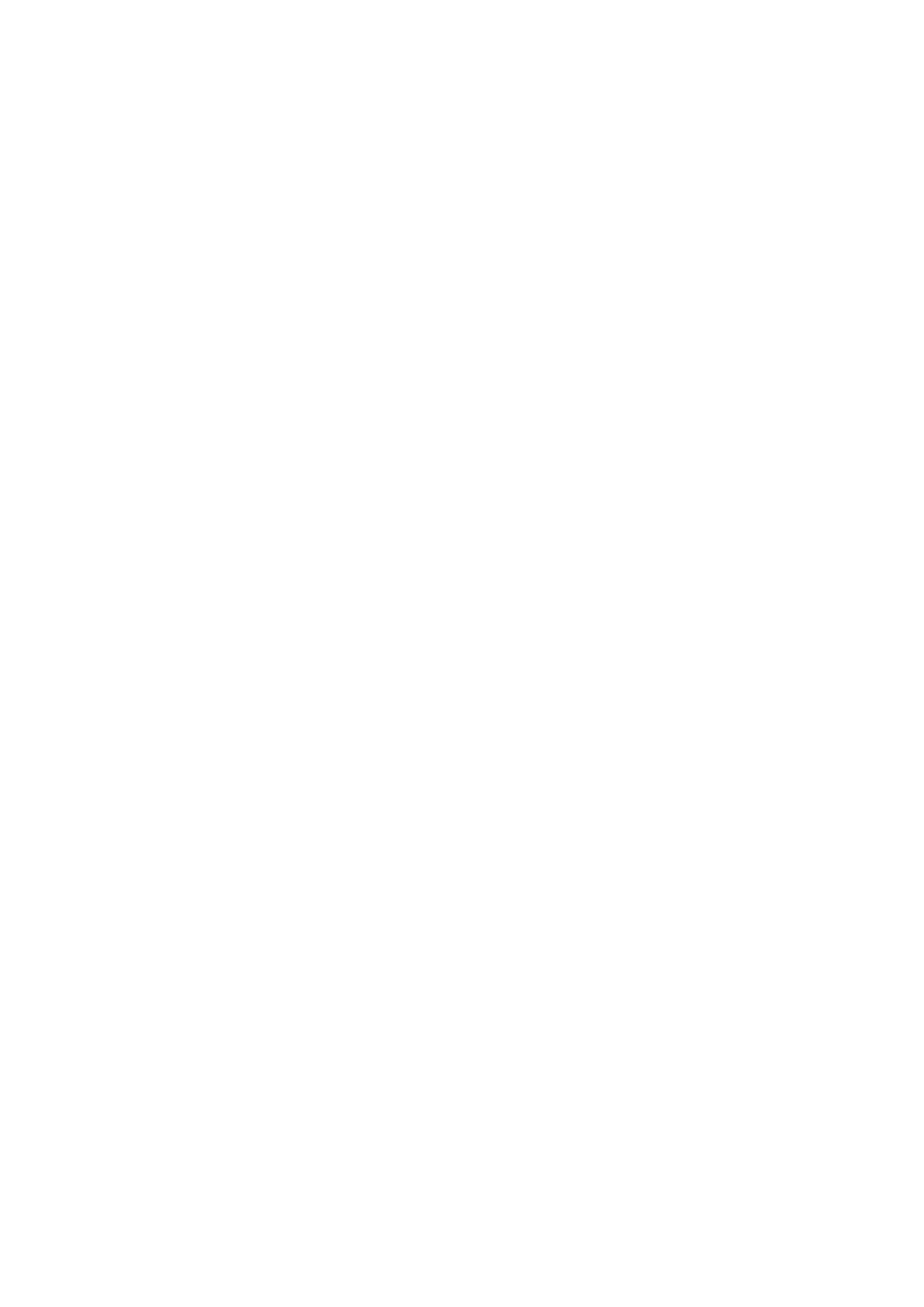#### **Acknowledgements**

*First of all I would like to express my gratitude to Prof. Liverani, who helped me throughout this work. To put it simply, I would have not been able to reach this far (even considering an infinite horizon of events) if he did not step in my days every time I felt low and frustrated, let alone all the times my mathematics was cloudy.*

*I also thank Prof. Sambusetti for patiently listening many times to my presentations, while I struggled to learn a little about the difficult art of conveying mathematics to an audience.*

*Next it is a pleasure to acknowledge the role of S. Gouezel, J. De Simoi, R. Schoof, M. Pollicott and M. Tsujii for useful, and enjoyable, discussions and comments along the years.*

*I express my gratitude toward the following institutions: the ESI in Vienna, the CIRM in Marseille, the department of Mathematics at the University of Warwick, the department of Mathematics of the University La Sapienza, the department of Mathematics of the University Tor Vergata. I have enjoyed the hospitality and the support of all these institutions, and from those experiences I benefited greatly.*

*I need to thank my family, for all the support they gave me along the years and for coping with my rapidly ever changing mood.*

*Last I want to thank Ambra, who has been close to me at all times, regardless of geographical distance.*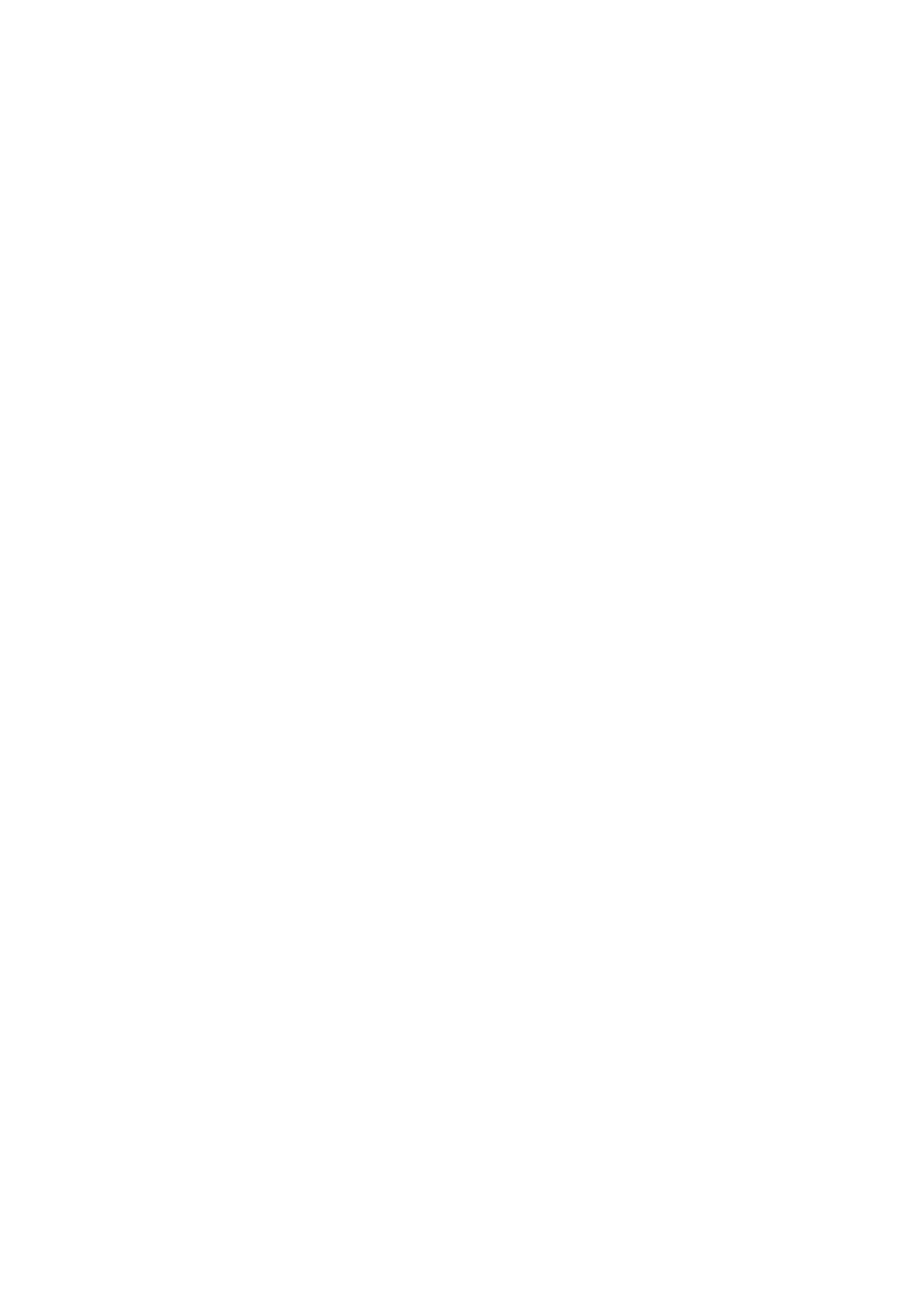## **Contents**

| 1        |                                                            | Foreword                                                                     | 1              |
|----------|------------------------------------------------------------|------------------------------------------------------------------------------|----------------|
| $\bf{2}$ | <b>Survey: Zeta Functions and Continuous Time Dynamics</b> |                                                                              | 3              |
|          | 2.1                                                        |                                                                              | 3              |
|          | 2.2                                                        | The framework and the early days $\dots \dots \dots \dots \dots \dots \dots$ | $\overline{4}$ |
|          | 2.3                                                        |                                                                              | $\overline{7}$ |
|          | 2.4                                                        |                                                                              | 13             |
|          | 2.5                                                        |                                                                              | 16             |
| 3        | Anosov flows and Dynamical Zeta Functions                  |                                                                              | 19             |
|          | 3.1                                                        |                                                                              | 19             |
|          | 3.2                                                        |                                                                              | 21             |
|          | 3.3                                                        |                                                                              | 25             |
|          | 3.4                                                        |                                                                              | 31             |
|          | 3.5                                                        |                                                                              | 37             |
|          | 3.6                                                        |                                                                              | 44             |
| 4        | <b>Ongoing and Future Research Projects</b>                |                                                                              | 53             |
|          | 4.1                                                        |                                                                              | 53             |
|          | 4.2                                                        | Decay of Correlations in Economical systems $\ldots \ldots \ldots \ldots$    | 54             |
|          | <b>Bibliography</b>                                        |                                                                              |                |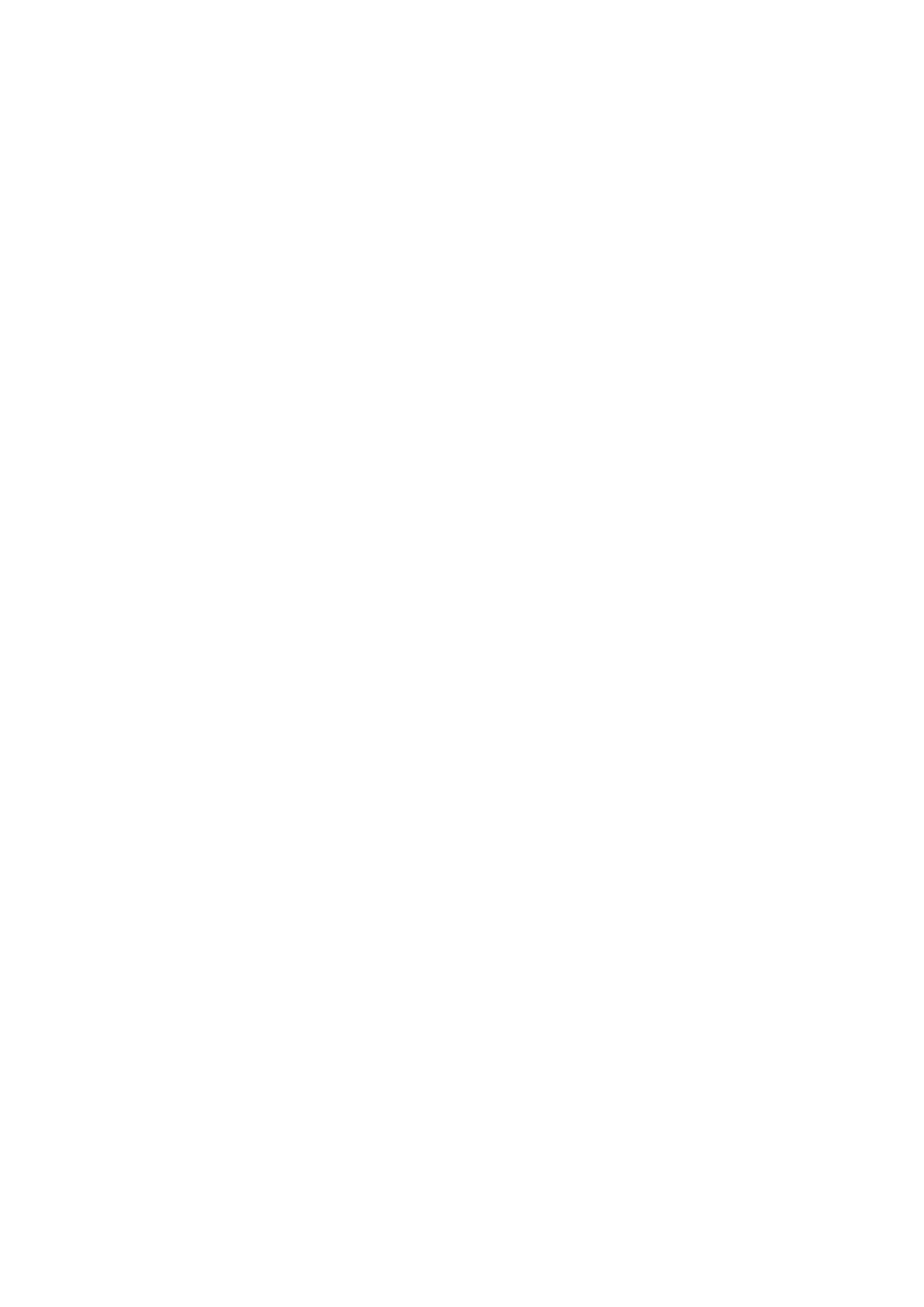# **Chapter 1 Foreword**

*"Order out of chaos is our natural striving, and when we achieve it we treasure it."*

*The mathematical experience By P. J. Davis, R. Hersh, E. Marchisotto*

In the past years, dynamical systems have attracted a lot of attentions for their ability to melt in one framework both the properties of the spaces in which they live in and the properties of the transformations which define their development. In this sense, from time to time, solutions came naturally by focusing on one or another of these two elements. I believe that this in an unavoidable and lucky characteristic of our field; in fact most methods yields best results once a "correct couple" is found; moreover, at the end, by studying their interaction one knows more about them even singularly. To some extent in dynamical system we are particularly lucky since we can retain eye-naked visible properties (such as the undefined "chaotic" structures) and at the same time we can hide all the machinery behind the scene.

From this point of view transfer operators have many characteristics which make their study worthwhile. They bear connections with quantum chaos and statistical mechanics, they have a deep connection with a class of zeta functions, and their properties, obtained through spectral theory techniques, often reflect physical behaviors of the system, such as decay of correlations.

I structured this thesis to reflect this viewpoint.

The main purpose of the first chapter is to introduce the reader to the relationship between continuous time hyperbolic systems and zeta functions and guide it through the scattered bibliography available today. To do so I highlighted as much as possible recent developments as well as connection with other fields.

The next chapter contains the following original result.

**Theorem.** For any  $\mathcal{C}^r$  Anosov flow  $\phi_t$  with  $r \geq 2$  on a *d*-dimensional manifold of *strictly negative curvature, the zeta function ζRuelle*(*z*) *is meromorphic in a region*

$$
\Re(z) > d_u \ln(\|D\phi_1\|_{\infty}) - \frac{\ln(\lambda)}{2}(r-1)
$$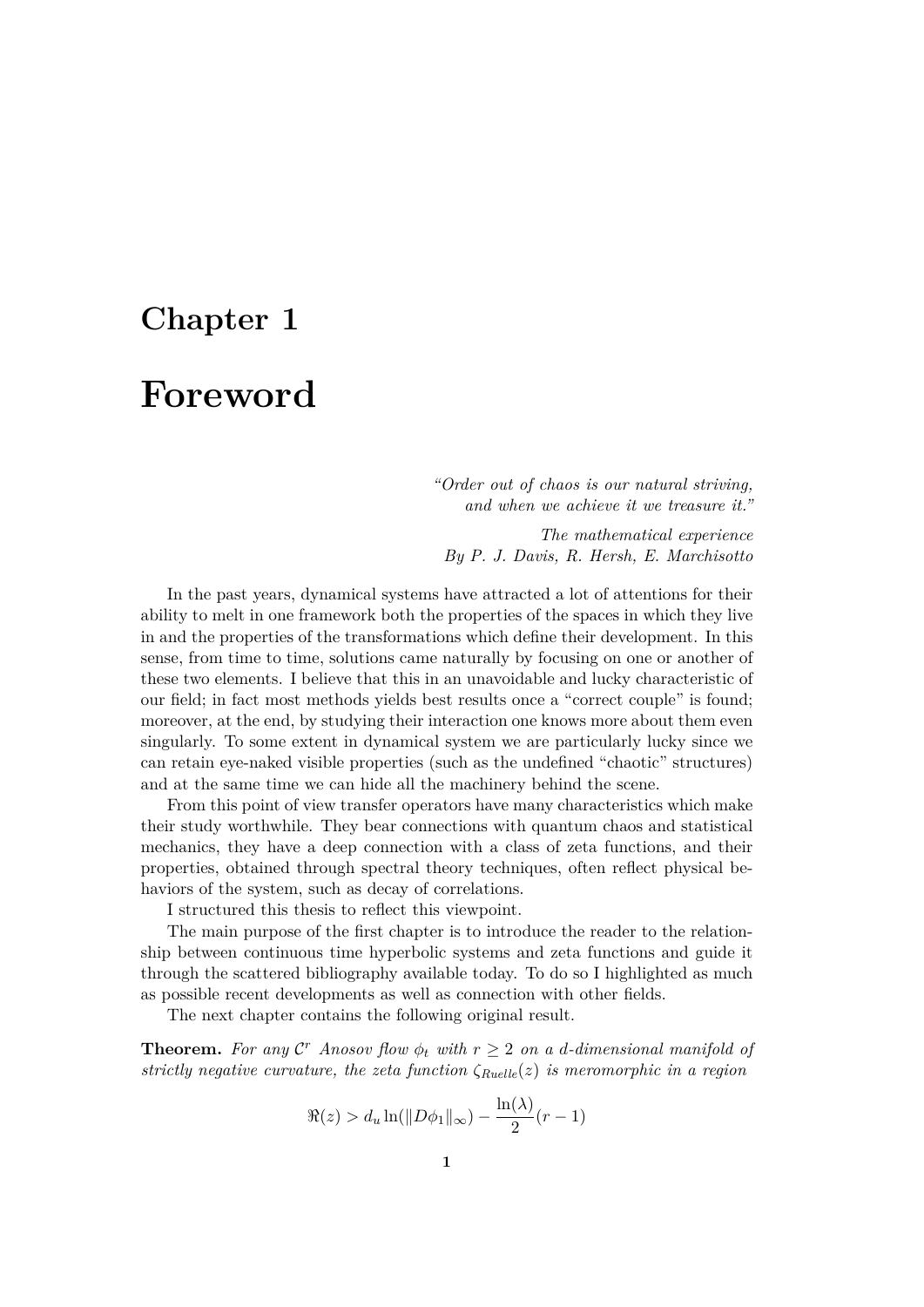*where*  $\lambda$  *is the coefficient of the Anosov splitting and*  $d_u \leq d$  *is an integer.* 

As a corollary, one obtains that for a  $C^\infty$  Anosov flow the Ruelle zeta function is meromorphic in the entire complex plane. To prove our theorems one studies directly the transfer operator on suitable Banach spaces of anisotropic currents and resort to regularized traces of operators which are not of trace class.

In the last chapter I shortly introduced two research problems which I began to investigate and will be developed during the next years.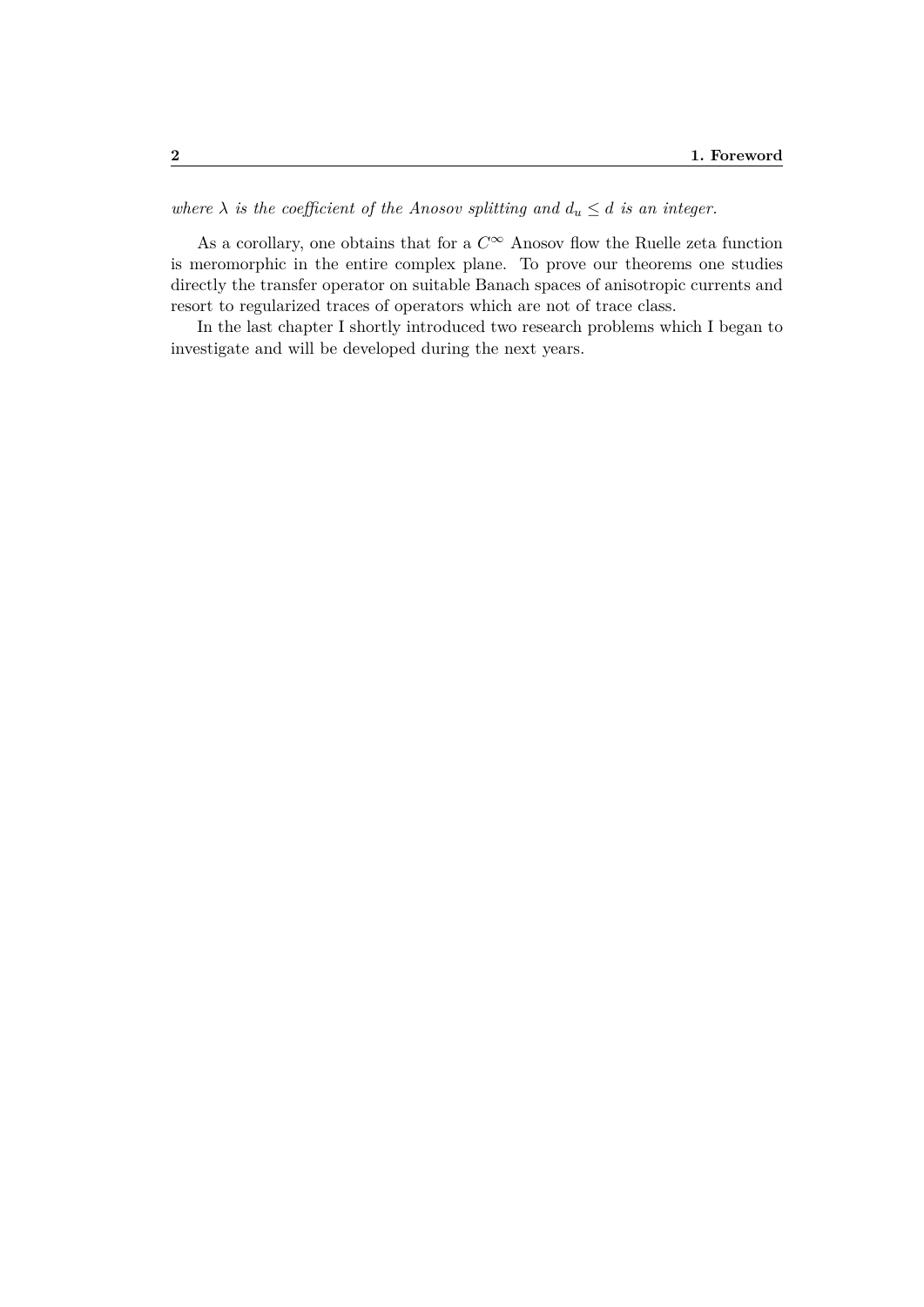### **Chapter 2**

## **Survey: Zeta Functions and Continuous Time Dynamics**

#### **2.1 A Continuous Time viewpoint**

The idea of a survey on the relationship between continuous dynamical systems and zeta functions arose in two different ways. First it was a necessity in the preparation of my thesis, second, in several discussions, some colleagues complained about the lack of an overall references on the topic. In fact this paper addresses the questions: "What is it known about dynamical zeta function for a continuous dynamical system? And what it is not known?" In the last twenty years there were some advances in understanding the theory of zeta functions as invariants of dynamical systems; while the search for a unifying framework is still not concluded, we can now recognize few familiar patterns.

Rather then being exhaustive in every possible direction, I will try to guide the reader, assuming is either a mathematician or a physicist from the classical results to the most recent ones. In doing so I tried to outline, when possible, the connection between the dynamical viewpoint and other fields such as hyperbolic geometry, noncommutative geometry, number theory and quantum chaos. At this stage I want to remark that while this survey is not the first one to outline the relationship between dynamical systems and zeta functions, it is perhaps the first one to take firmly the continuous dynamic viewpoint. In fact if the reader is interested in the discrete case, he can read through the many excellent introductions available (for example [6], [7] or [8]) and the references contained therein. Going back to this survey, its viewpoint allows me to highlight precisely phenomena which cannot be seen in the other context, since typically the dynamics in the flow direction is neither expanding nor contracting.

The statements of the theorems includes the necessary, even if sometimes technical, conditions. For what concerns the proof, I omitted most of them, but sometimes I included a rough outline of the papers, so that a casual reader could appreciate the elegance of the ideas, while those who are already acquainted with the techniques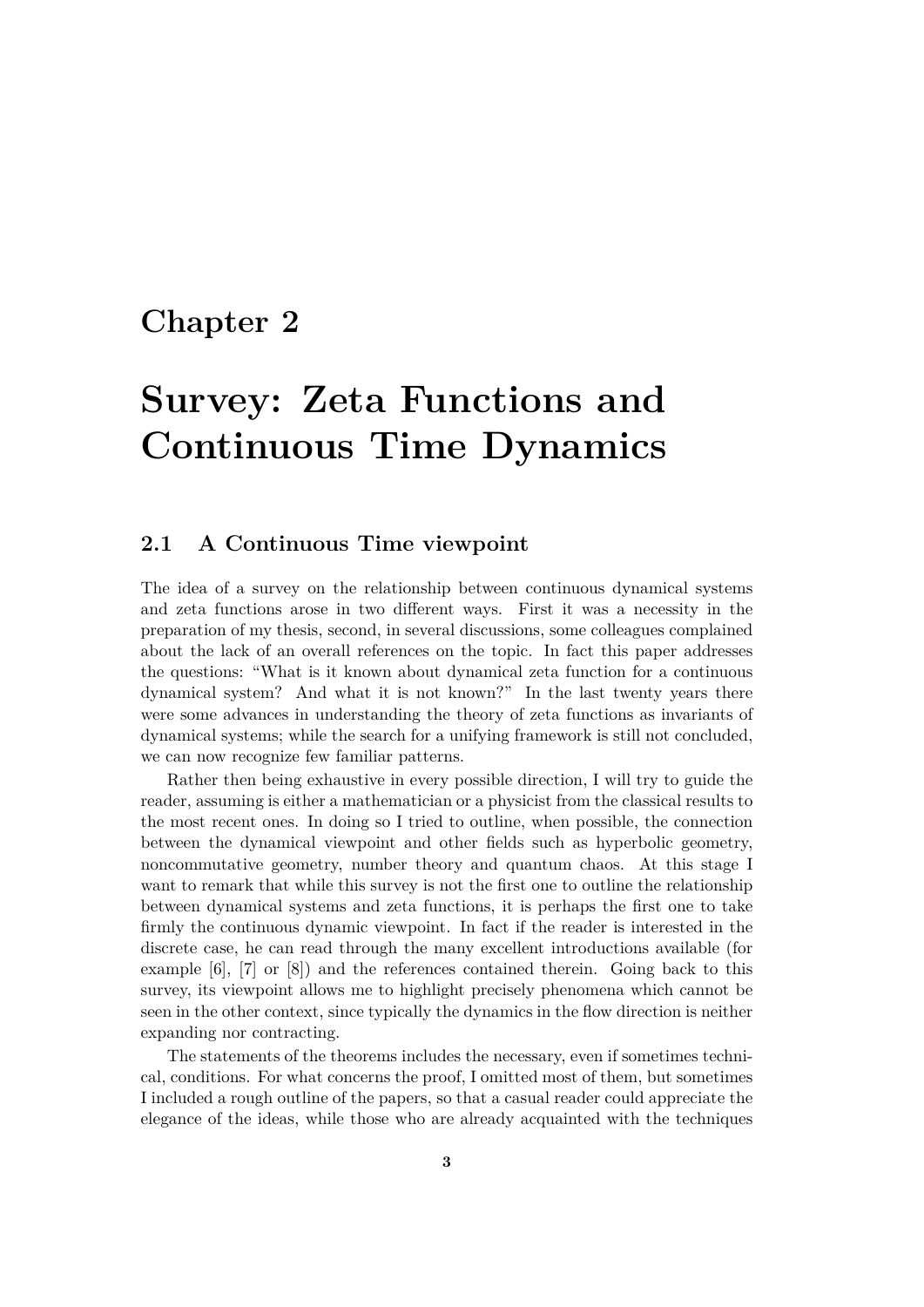can use this survey as a reference to original papers. On the other side I included, where possible, examples of how zeta functions were used to solve, with a reasonable approximation, problems arising from semiclassical analysis. In such context the use of dynamical zeta functions has been quite successful, since its zeroes are directly related to underlying physical phenomena. For example, in the study of how a wave scatters around an obstacle one wants to compute the resonances, and this turn out to be directly related to the zeroes of dynamical zeta functions. Some ideas, like looking at averages on phase space as sums over a reasonable set of periodic orbits, are exploited in many different situations, and are recurring "leitmotiv" in the following.

In many settings, I will show that the properties of the dynamical zeta functions in considerations become crucial to understand the evolution of densities in the chosen space, i.e. to understand the "chaotic evolution" of the system. The next sections are arranged in chronological order. Also within each section I tried to follow a chronological order, though at some point I did not respect it to show the links between ideas. The needed definitions are introduced along the way, following or preceding the discussion of results.

#### **2.2 The framework and the early days**

Before moving to the core matter I need to "state the obvious" and setup a bit of notation. As said before, this survey is about continuous dynamical systems that is, an action of  $\mathbb R$  on *X* a compact metric space, we will denote our flows by  $\phi_t$ . The attention here is restricted to metric spaces to simplify the presentation, but in some occasions one could relax such hypothesis. Throughout the following *τ* will be an orbit and  $\tau_p$  be the prime orbit associated to it. Moreover  $\lambda(\tau)$  indicates the length of a orbit, and  $\mu(\tau)$  is its multiplicity with respect to its prime orbit so that  $\lambda(\tau) = \mu(\tau)\lambda(\tau_p)$ . We will use T to indicate the set of orbits and  $\mathcal{T}_p$  to indicate the set of prime orbits,  $\gamma$  will be reserved to closed geodesics. Moreover  $\hat{f}$  is used for the Fourier transform, and  $C > 0$  is a running constant, in particular it could change value even within the same sentence.

In 1956 Selberg [72] produced a cornerstone of the relationship between the objects we are interested in. He proved that for a surface of constant negative curvature one has the following striking theorem

**Theorem 2.2.1** (Selberg [72]). Let  $h : \mathbb{C} \to \mathbb{C}$  be a suitable test function such *that*  $h(s) = h(-s)$ ,  $h(s)$  *is holomorphic in a strip*  $\Im(s) \leq \frac{1}{2} + \epsilon$  *for*  $\epsilon > 0$  *and*  $|h(s)|$  ≤  $a(1+|s|^2)^{-1-\epsilon}$  *for some*  $a > 0$ *. Then* 

$$
\sum_{j=0}^{\infty} h(\rho_j) = \frac{Area(M)}{4\pi} \int_{-\infty}^{\infty} h(\rho) \tanh(\pi \rho) \rho d\rho + \sum_{\gamma \in \mathcal{T}_p} \sum_{n=1}^{\infty} \frac{\lambda(\gamma) \widehat{n\lambda(\gamma)}}{2 \sinh(n\lambda(\gamma)/2)} \tag{2.2.1}
$$

where  $\rho_i$  are the eigenvalues of the Laplacian (see Marklof [45] for a neat introduction to the trace formula). This result is achieved by first identifying  $\gamma \in \mathcal{T}_P$  with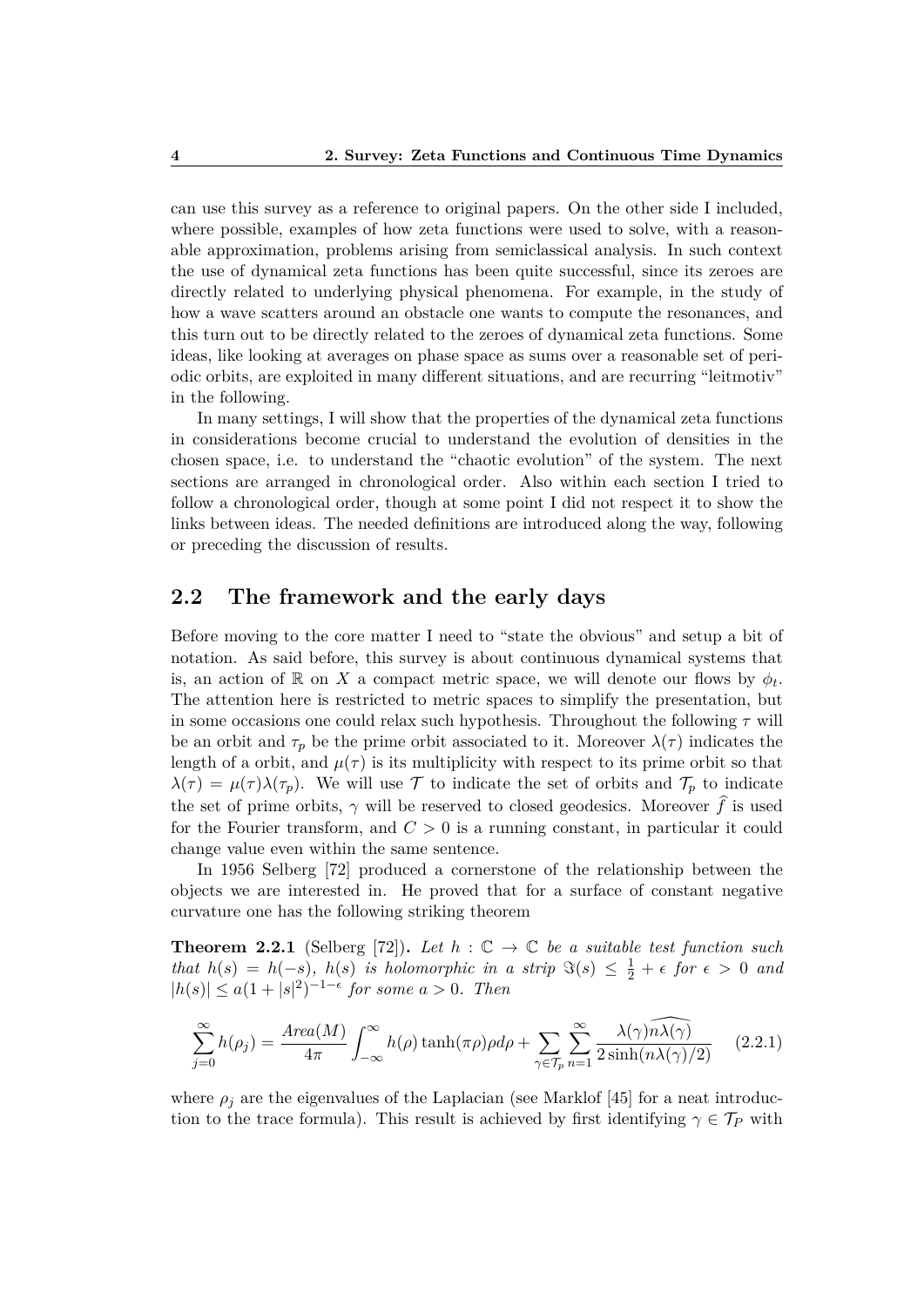certain conjugacy class in  $\Gamma/\mathbb{H}^2$  where  $\Gamma$  is a Fuchsian group, thus the requirement on constant curvature and the inability (so far) to generalize the theorem. The formula above is the starting point to prove that  $\zeta_{\text{Selberg}}$  is meromorphic in the entire complex plane.

$$
\zeta_{\text{Selberg}} = \prod_{\gamma} \prod_{k=0}^{\infty} \left( 1 - e^{-(s+k)\lambda(\gamma)} \right) \tag{2.2.2}
$$

In fact Selberg was able to show more: each element  $\prod_{k=0}^{\infty} \left(1 - e^{-(s+k)\lambda(\tau_p)}\right)$  has zeroes precisely at  $s = \frac{1}{2} + i\nu \frac{2\pi}{\lambda(\gamma)}$  with  $m \in \mathbb{N}, \nu \in \mathbb{Z}$  and their multiplicities can be computed exactly. Moreover he proved the following

**Theorem 2.2.2** (Selberg [72])**.** *ζSelberg can be analytically extended to an entire function on the whole* C*. Moreover it satisfies the following functional equation*

$$
\zeta_{Selberg}(s) = \zeta_{Selberg}(s-1) \exp\left(\int_0^{s-\frac{1}{2}} u \tan(\pi u) du\right)
$$

He was able to do so by following a pattern which has been fruitful later on in many different situations. First of all he tried to study the trace of  $R(z)$  $(\Delta - zI)^{-1}$ , where  $\Delta$  is the Laplacian of the surface. However the test functions *h*, with the properties required by the statement of the theorem, do not behave well with respect to such trace: in fact he was forced to construct an approximated (but regularized) resolvent which is in trace class. Note that constructing an approximate trace or an approximate resolvent will always be a fundamental step in many of the theorems which we will encounter.

Ten years later, the properties of the dynamical zeta functions were discussed again in the seminal paper of Smale [74] where he asked if given an isolated, compact, hyperbolic set for a flow on a manifold *M*, one could find a meromorphic extension of *ζ*Selberg once the closed geodesics are replaced by closed orbits. In such case he found that

**Theorem 2.2.3** (Smale-Narasimhan [74]). Let  $\phi_t$  be a suspension of  $f : M \to M$ , *where f is Anosov diffeomorphism with an associated rational Artin-Mazur zeta function. Then Selberg Zeta (for closed orbits) is meromorphic in an half plane.*

This theorem is cited here as an example of reduction from continuous time dynamics to discrete time dynamics, then the argument relies on counting fixed points and then using Lefschetz trace formula. This reduction is not always possible since one has to keep in mind the Anosov alternative [3], which says that either an Anosov flow has strong stable and strong unstable manifold everywhere dense or the flow is a suspension of an Anosov diffeomorphism by a constant roof function. The most studied example of Anosov flow is the geodesic flow on a surface.

In his 1970 thesis, Margulis finds the following asymptotic estimates

**Theorem 2.2.4** (Margulis [44])**.** *Given a geodesic flow on a surface of negative curvature one has for*  $C > 0$  *and*  $L > 0$ 

$$
\{\tau\in\mathcal{T}: \lambda(\tau) < L\} \sim \frac{e^{CL}}{CL}.
$$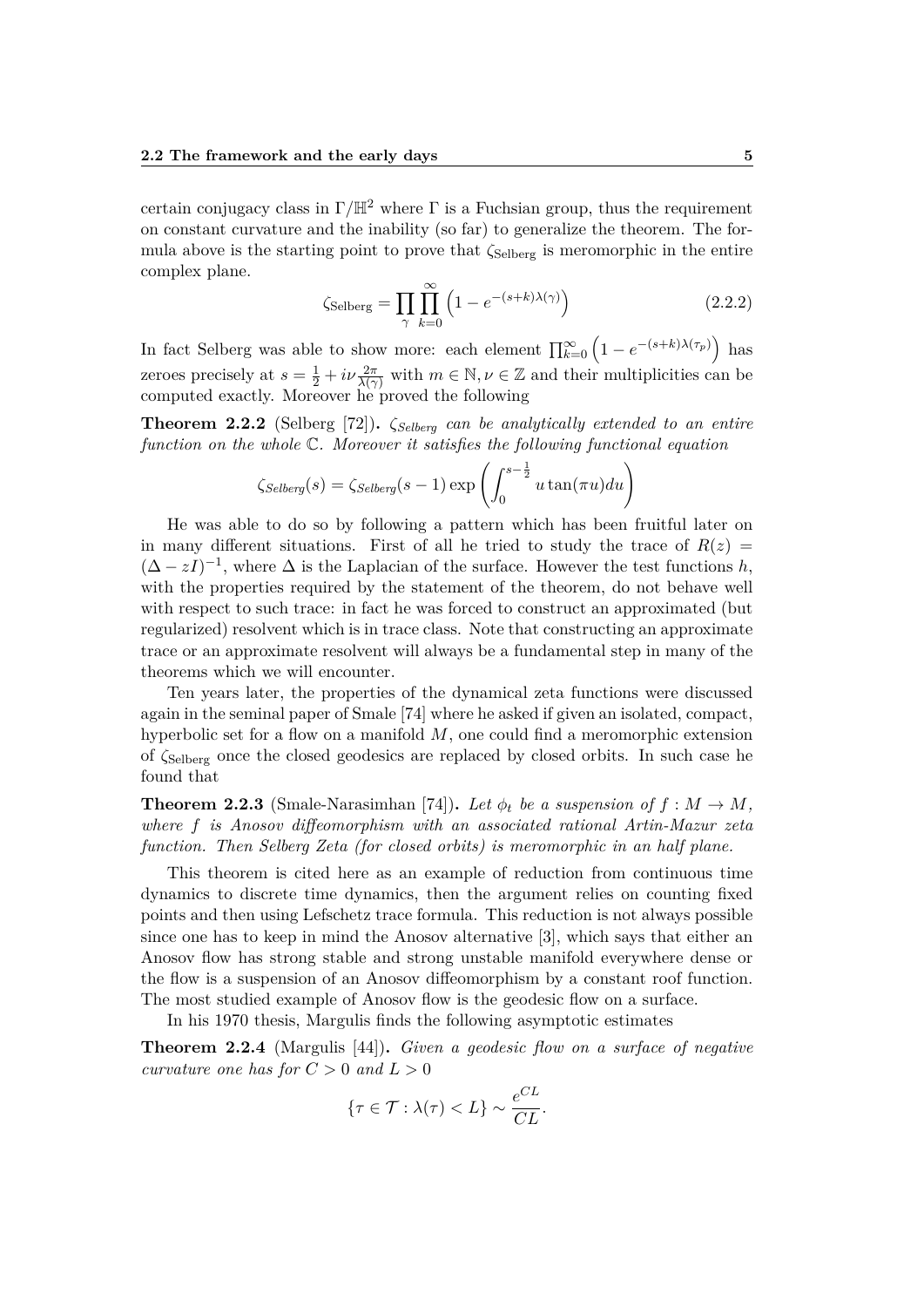While Margulis did not openly state so, this implies that there is always an half-plane of convergence. Note that he obtained up to a constant, the correct asymptotic estimate, while Sinai [73], few years before, obtained distinct upper and lower bound for such estimate.

At this stage we recall that an Anosov flow is a flow such that there exists a *D* $\phi$ *t*-invariant continuous splitting  $TM = E^0 \oplus E^s \oplus E^u$ , constants  $C > 0$  and  $\lambda > 0$ , such that for  $t \geq 0$ ,  $E^0$  is the one-dimensional subspace tangent to the flow and

$$
\begin{array}{ll}\n\|D\phi_t(v)\| & \le C\|v\|e^{-\lambda t} \text{ if } t \ge 0, v \in E^s \\
\|D\phi_{-t}(v)\| & \le C\|v\|e^{-\lambda t} \text{ if } t \ge 0, v \in E^u.\n\end{array}
$$

A major breakthrough in studying dynamical zeta functions was obtained by Ruelle [65] who introduced the zeta which bears his name after choosing orbits as characters. That is

$$
\zeta_{\text{Rule}} = \prod_{\tau_p} \left( 1 - e^{-s\lambda(\tau_p)} \right)^{-1} \tag{2.2.3}
$$

Recall that by real analytic function in a neighborhood of a point we mean that in such neighborhood the function is infinitely many time differentiable and the Taylor expansion of  $f(x)$  converges to  $f(x)$ . Thus, a real-analytic manifold is a manifold such that the charts are real-analytic and a real-analytic foliation is a foliation such that the map from each leaf to  $\mathbb{R}^n$  is real-analytic. Ruelle obtained the following

**Theorem 2.2.5** (Ruelle [65]). Let  $\phi_t$  be a real analytic Anosov flow on a real an*alytic manifold such that the stable and unstable manifolds form real-analytic foliations. Then ζRuelle extends meromorphically to the whole complex plane. Moreover is the quotient between two entire functions*  $d_1$ ,  $d_2$  *such that*  $|d_i(z) - 1| \leq e^{-C\Re(z)}$ .

Note that whenever *ζ*Ruelle and *ζ*Selberg are both defined we have

$$
\zeta_{\text{Rule}} = \frac{\zeta_{\text{Selberg}}(s)}{\zeta_{\text{Selberg}}(s+1)} \qquad ; \qquad \zeta_{\text{Selberg}} = \prod_{k=0}^{\infty} \zeta_{\text{Rule}}(s+k) \tag{2.2.4}
$$

To prove his result Ruelle introduced suitable Markov partitions (on how to code an hyperbolic flow in symbols see [13]), then he constructed dynamical determinants which can be formally defined as

$$
d_l(z) = \exp\left(-\sum_{\tau} \frac{1}{\mu(\tau)} \frac{\text{tr}\left(\Lambda^l(D_\tau \phi)\right) e^{-z\lambda(\tau)}}{\det\left(\mathbb{1} - D_\tau \phi\right)}\right) \tag{2.2.5}
$$

Then he shows (here lies one big novelty) that the properties of  $(3.2.1)$  can be deduced from those of a "transfer operator".

**Definition 2.2.6.** Let  $q : M \to R$  a continuous "weight" function. Let f be a function in a suitable Banach space. Then the Ruelle transfer operator is defined as

$$
\mathcal{L}_{t,g}f(x) = \sum_{\phi_t(y)=x} e^{g(y)} f(y)
$$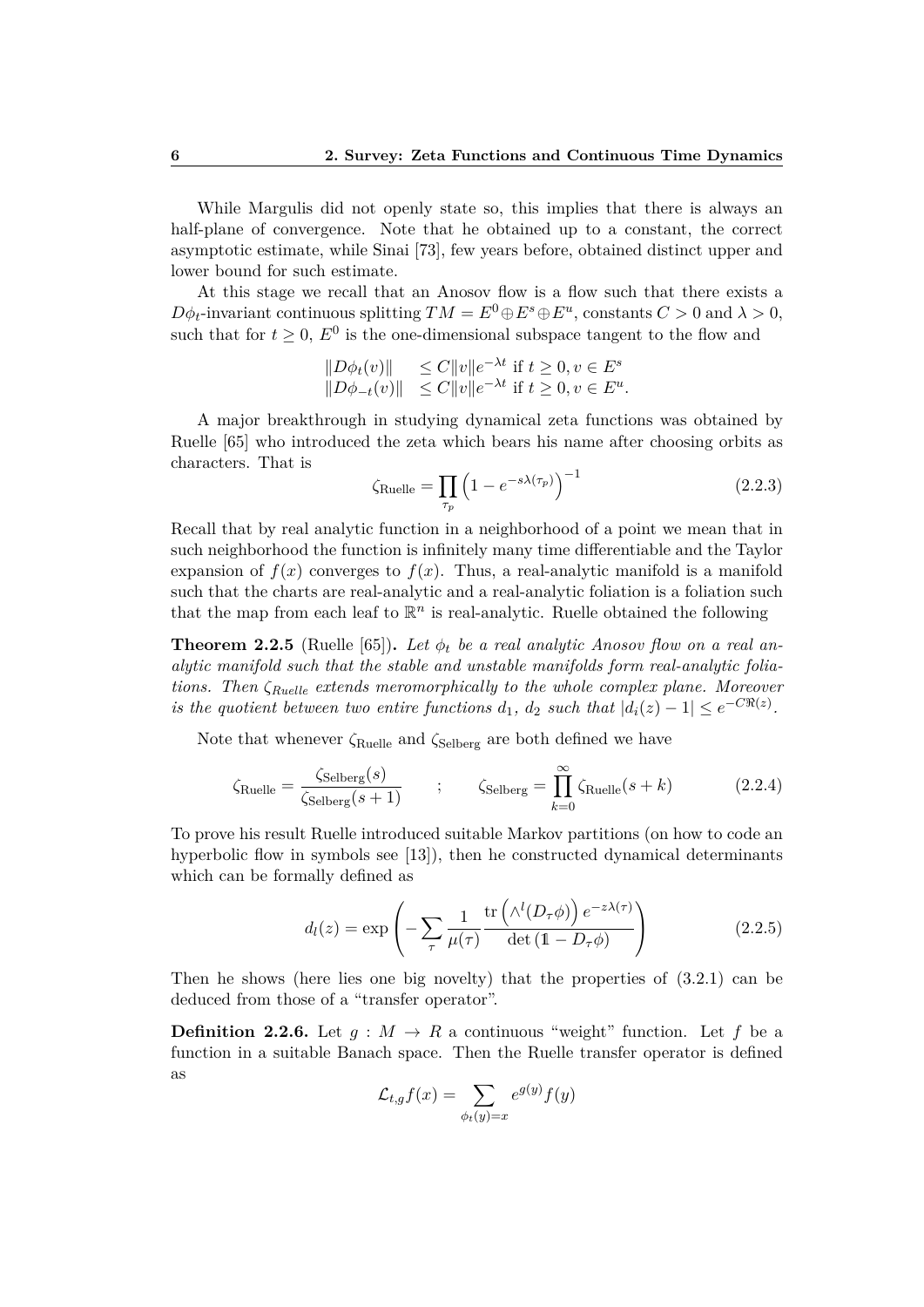To understand one of the main ideas behind transfer operators, one should consider the definition above as a "formal one", and then struggle to find suitable spaces on which such operator is well-behaved. The following equation is the key of the paper, and of many of the works which followed this approach

$$
\zeta_{\text{Rule}}(z) = \prod_{l=0}^{(\dim M)-1} d_l(z)^{(-1)^{l+1}}
$$
  
= 
$$
\prod_{l=0}^{(\dim M)-1} \exp\left(-\sum_{\tau \in \mathcal{T}} \frac{1}{\mu(\tau)} \frac{\text{tr}\left(\Lambda^l(D_{\text{hyp}}\phi_{\lambda(\tau)})\right) \lambda(\tau)^n e^{-z\lambda(\tau)}}{\text{det}\left(1-D_{\text{hyp}}\phi_{\lambda(\tau)}\right)}\right)
$$
(2.2.6)  
= 
$$
\prod_{l=0}^{(\dim M)-1} \exp(-\text{Trace}(R(z)))
$$

where  $R(z)$  is the resolvent of the operator  $\mathcal{L}_{t,g}$ . Note here that we wrote Trace, since, a priori, one cannot use the standard trace of a finite rank linear operator. In fact one has some freedom at this stage, either one constructs a family of approximated resolvents  $R_{\epsilon}(z)$  or one can construct an approximation of the trace. Moreover, note the presence of  $\text{tr}\left(\wedge^{l}(D_{\tau}\phi)\right)$  and of the weight  $\text{det}(I - D_{\tau}\phi)$ . Thus, with respect to the definition of the transfer operator above, along the calculations one is forced to use spaces of forms and to choose a suitable weight. The spectral properties of  $\mathcal{L}_t^{(l)}$  $t_t^{(t)}$  are obtained through Grothendieck theory of nuclear operators, and then are translated to the dynamical determinants  $d_l(z)$ .

On the other hand, while many people struggled to prove meromorphic extensions of such functions, Gallavotti [29] constructed a suspension flow such that  $\zeta_{\text{Rule}}$ associated to it has an essential singularity in a negative neighborhood of the origin. He does so by first considering symbolic dynamics, specifically a full one sided shift. Then he constructs a suitable roof function inspired by a Fisher potential (for more details and the droplet model see [25]) of regularity  $r \neq \infty$ . For such system, one can explicitly perform calculations on the associated zeta functions and find that the constructed mixing Axiom A flow does not have a meromorphic extension to the entire complex plane.

#### **2.3 Middle age**

The years between 1983 and 1990 were very important and produced a serious of results about zeta functions. The techniques which became available at the time were related to a better understanding of Markov partitions, and the analysis of the spectrum of  $\mathcal{L}_t$  on Hölder functions. I will go rather fast on a remarkable series of results obtained by Parry and Pollicott in this time frame (either independently or as joint work) since the interested reader can already find an optimal presentation of all such results in the monograph [53], written by the authors themselves.

Nevertheless a good starting point for this section is [52], where Parry and Pollicott show that if a subshift of finite type is weak mixing then one has a non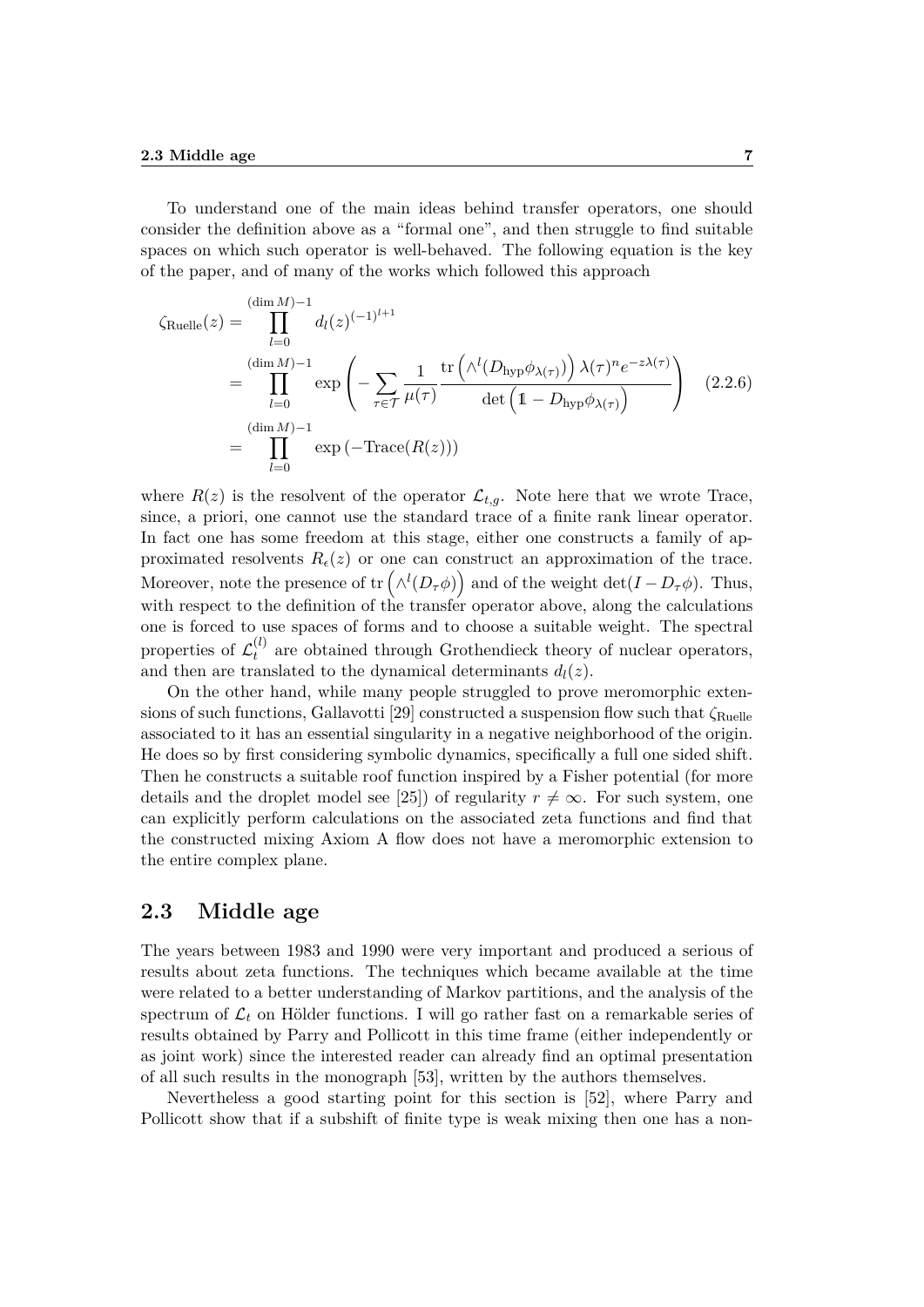zero analytic extension to  $\Re(s) \geq 1$  except for a simple pole at  $s = 1$ . Here they are able to show that if one begins with a weakly mixing flows then one obtains a prime orbit theorem, that is the number of prime orbits of length less then a given  $L > 0$  are asymptotically  $e^{hL}/hL$  where *h* is the topological entropy. Recall that

**Definition 2.3.1.** Let *X* be a nonempty compact metric space and *T* a continuous map. A set  $A \subseteq X$  is said to be  $(n, \epsilon)$ -separated, if for all  $x, y \in A$  with  $x \neq y$ the  $d(T^i x, T^i y) \geq \epsilon$  for some  $i < n$ . Let  $\omega(n, \epsilon)$  be the maximal cardinality of a  $(n, \epsilon)$ -separated set in *X*. The topological entropy is defined as

$$
h_{\text{top}}(T) = \lim_{\varepsilon \to 0} \limsup_{n \to \infty} \frac{\log(\omega(n, \epsilon))}{n}.
$$

For a discussion on equivalent definitions of topological entropy see Bowen [11]. Note that this result is both a refinement (here the constant is exactly the topological entropy) and a generalization of that of Margulis cited before. Moreover note that with the result above allows one to have another equivalent definition of topological entropy as exactly the constant which satisfies that inequality. This feature can, as matter of fact, be exploited in the context of zeta functions to actually compute the topological entropy.

One can also find a more precise result about spatial distribution. In fact one finds that given a test function  $f$ , and with respect to the measure of maximal entropy (for the definition and the relationship with topological entropy see [44] and references therein) then we have for  $x \to \infty$ 

$$
\sum_{\lambda(\tau)\leq x} \int_{\tau} f dm \sim \frac{e^{hx}}{h} \int f dm \tag{2.3.1}
$$

One more example of  $\zeta_{\text{Ruelle}}$  which has an essential singularity around  $z = 0$  was given by Pollicott in [57]. He constructed a flow starting from a full two symbols shift by choosing an opportune roof function based on

$$
f(x) = \begin{cases} -\log p & \text{if } x = 1\\ -\log q & \text{if } x = 2 \end{cases}
$$

For such system He computed explicitly that  $\zeta_{\text{Rule}}$  has poles at  $p^z + q^z = 1$ . Following the study of the zeroes and of the poles of the zeta functions one would like to highlight the interconnection between such entities and the correlation spectrum.

In the same year Ruelle [66] constructed a flow which is mixing but not exponentially mixing. He did so by constructing a suspension flow starting from an Anosov diffeomorphism encoded by symbolic dynamic as usual. The key ingredient is to choose as a roof function for the suspension two different values for the two symbols. That, in turns, gives only a mixing property. The zeta function for such a system is computed and its zeroes and poles satisfy the equation  $e^{\lambda_0 z} + e^{\lambda_1 z} = 1$ where  $\lambda_0, \lambda_1$  are the values chosen for the roof function.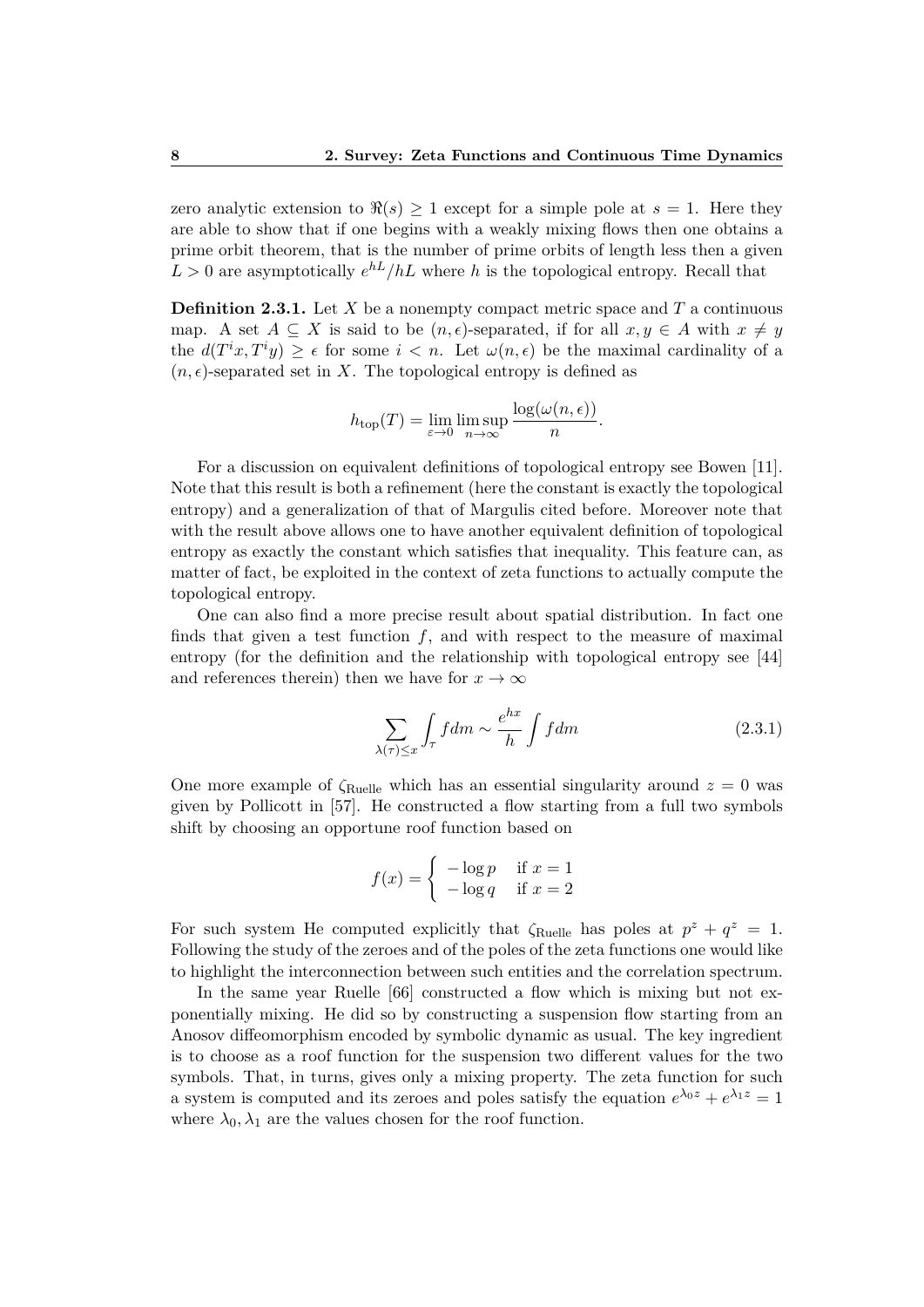Settled the fact that not all hyperbolic flows mix exponentially fast, that is, in our language, that there can be a pole arbitrarily close to 0 one still aims to find instances of such behaviour. Recall that  $\phi_t$  topologically weak mixing if restricted to a basic set  $\Lambda$  there is  $a > 0$  and a non-trivial function  $f$  such that  $f(\phi_t(x)) = e^{ia} f(x)$ . In this sense we have the following theorems

**Theorem 2.3.2** (Pollicott [58])**.** *Given a weak-mixing Anosov flow, if ζRuelle has an analytic extension to a domain*  $\Re(z) > h - \varepsilon$  *except for a pole at*  $z = h$  *then*  $\rho(t) \rightarrow 0$  *exponentially fast for every Hölder continuous function.* 

Moreover we obtain that if  $\phi_t$  is topologically weak mixing then there are no other poles on the line  $\Re(s) = 1$ . On the other hand if  $\phi_t$  is not topologically weak mixing then it has poles at  $s = 1 + iak$ ,  $k \in \mathbb{Z}$  and  $\zeta_{\text{Rule}}$  has a meromorphic extension to  $\mathbb C$  with periodicity  $s = (s + iak)$ , for  $k \in \mathbb Z$ .

Here we recall that, roughly speaking, an Axiom A flow is a flow such that the nonwandering set  $\Omega(\phi)$  is hyperbolic and the periodic orbits of  $\phi$  are dense in  $\Omega(\phi)$ .

**Theorem 2.3.3** (Pollicott [59]). Let  $\phi_t$  be an Axiom A flow of topological entropy *h and contraction coefficient λ. Then ζRuelle is meromorphic on the half plane*  $\Re(s) > h - C$  *for an explicit constant*  $C = C(h, \lambda)$ *. Moreover*  $\zeta_{Ruelle}$  *has a simple zero at s* = 1 *and has zeros and poles determined by a family of transfer operators.*

The proof of this result follows a scheme which was well established at the time. Pollicott showed that the spectrum of  $\mathcal{L}_t$  is quasi-compact on the space of Hölder continuous functions, then constructed a suspended flow and concluded encoding an Axiom A through symbolic dynamics. Again in the monograph [53] all the details are nicely included. At the same time Ruelle kept studying the poles of the correlation function, and called the poles of the Fourier transform resonances. To make it clearer we have to give some definition. Given  $C^{+1}$  flow we can define the correlation function for two observables  $f, g$  in some reasonable class as

$$
\rho_t(x) = \int_0^\infty f(\phi_t(x))g(x)d(\mu) \tag{2.3.2}
$$

Then one can define its Fourier Transform to be

$$
\hat{\rho}(\omega) = \int_{-\infty}^{+\infty} e^{i\omega t} \rho(t) dt
$$
\n(2.3.3)

He showed in [67] that  $\hat{\rho}$  is meromorphic in a strip  $|\Im \omega| < \delta$ . The poles of  $\hat{\rho}$ are called resonances and their residues can be understood as some special Gibbs distribution. From now on we will talk about mixing properties in the following sense. If  $\rho_t(x) \to 0$  for  $t \to \infty$  we say that the flow is mixing. on the other hand if for  $\alpha \in (0,1)$  exists  $C_{\alpha} > 0$  and  $\sigma_{\alpha} > 0$  such that  $|\rho_t(x)| \leq ||f||_{\alpha} ||g||_{\alpha} e^{-\sigma_{\alpha} t}$  we say that the flow is exponentially mixing (again, coherently with the definition of the transfer operator one has to find some reasonable norm  $\|\cdot\|_{\alpha}$ ).

In 1986 Fried published two papers. He relaxed a little the requirement on analyticity and obtained the following theorem.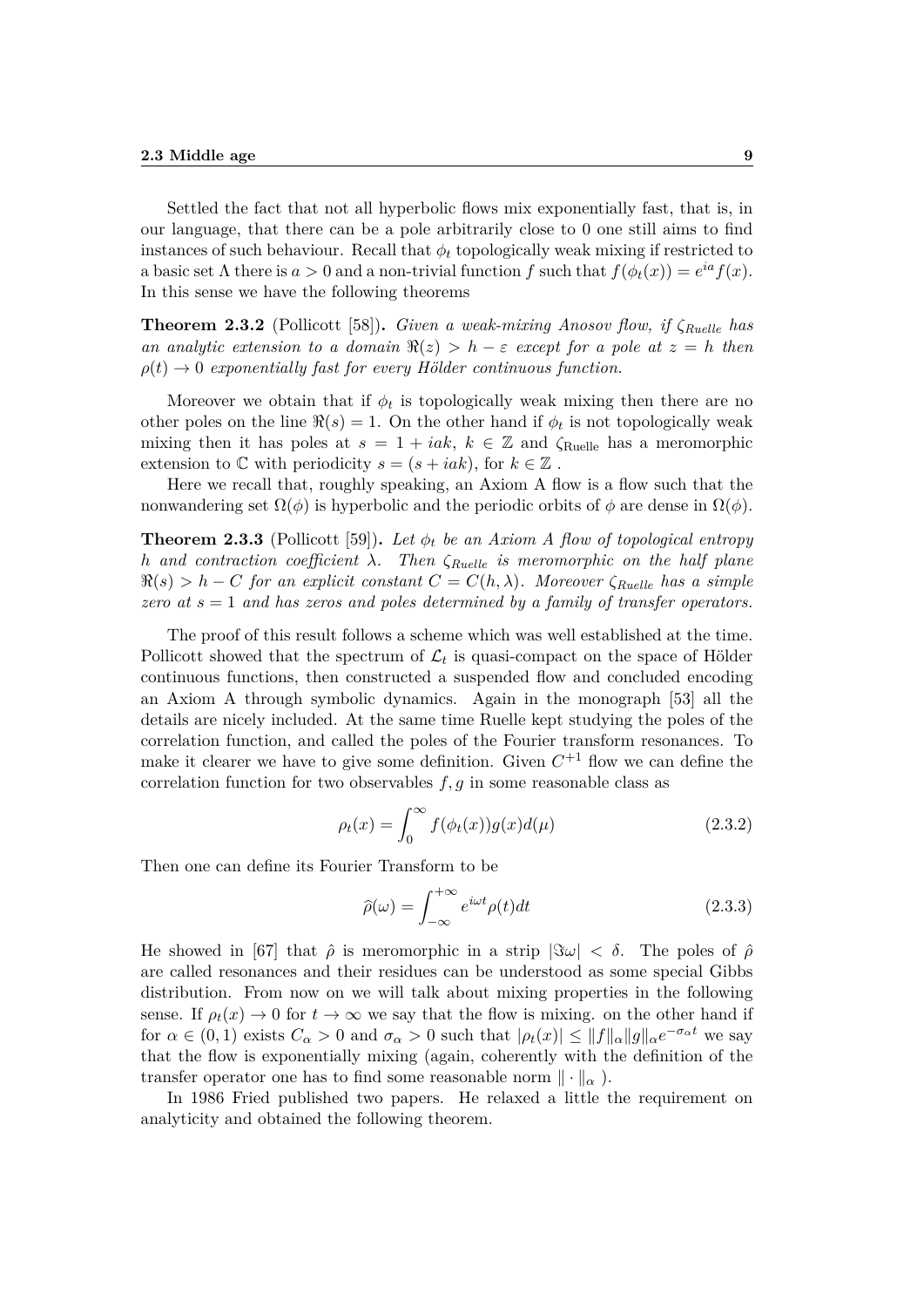**Theorem 2.3.4** (Fried [27]). Let  $\phi_t$  be a real analytic Anosov flow on a real analytic *manifold such that the unstable manifolds form a real-analytic foliation. Then ζRuelle extends meromorphically to the whole complex plane.*

This result was used in the same year to connect geodesic flows and torsion. He shows ([26]) that the value of  $\zeta_{\text{Ruelle}}(0)$  is equivalent to the value of torsion (either Reidemeister or Ray-Singer, since they are known to be equivalent) for a closed oriented hyperbolic manifold.

In the same year Tangerman [80] showed by using heat kernel that if one begins with  $\sigma : M \to M$  a continuous expanding map and construct an opportune semiflow with cross-section *M* and return time  $r(x)$ , one finds that

**Theorem 2.3.5.** If  $(M, \sigma, r)$  are of class  $C^k$  with a k large with respect to the *dimension of M then ζRuelle is meromorphic in*

$$
D(\zeta_{Rule}) = \left\{ s | e^P(s) \le \frac{\delta^{k/3d}}{\deg \sigma} \right\}
$$

*where*  $\lambda$  *is the expansion coefficient of*  $\sigma$  *and*  $P$  *is the pressure.* 

Note that the requirement on regularity steams from the fact that the foliations must be *C k* . Tangerman also uses Ruelle's approach through forms by constructing suitable exteriors operators and shows that these operator, once normalized, can be recollected through a product formula.

In [60] Pollicott improves his previous results, here Theorem 2.3.3, and shows that the extension is analytical and not just meromorphic in the same region, i.e.  $\Re(z) > h - \delta$ . This is obtained by showing that  $\mathcal{L}_t$  does not allow a sequence of poles which accumulates near the eigenvalue one but distinct of one.

In the case of expanding maps, which trivially extends to expanding semi-flows, in [68] Ruelle improved Tangerman estimates by introducing functions close in spirit to Fredholm determinant (but with finite radius of convergence). With this approach Ruelle shows that if one starts with  $f, r \in C^{(k,\alpha)1}$  where  $f : M \to M$  is an expanding map and  $r : M \to \mathbb{R}^+$  then one can construct a semiflow by obviously suspending *f* with respect to *r*. Ruelle's result says that zeta function associated to the semiflow admits a meromorphic extension to the half-plane  $\Re(s) > \eta$ where  $\eta$  is smaller than the topological entropy and is the unique number such that  $P(f, -\eta \cdot r) = \log \theta^{-(k+\alpha)}$  where *P* is the topological pressure and  $\theta$  is the expansion coefficient. In the same year, it was shown by Baladi [5] that the results of Ruelle are optimal in the expanding case.

While some authors focused on the relationship between  $\zeta_{\text{Ruelle}}$  and the physical properties of the system, some other tried to understand better its algebraic structure.

Sarnak [71] and Voros [83] in two independent papers, showed that how one can decompose the  $\zeta_{\text{Selberg}}$  into a product formula over its zeroes, as it is usually done

 ${}^{1}C^{(k,\alpha)}$  being the class of function *k*-times differentiable such that the *k*-th derivative has Hölder exponent *α*.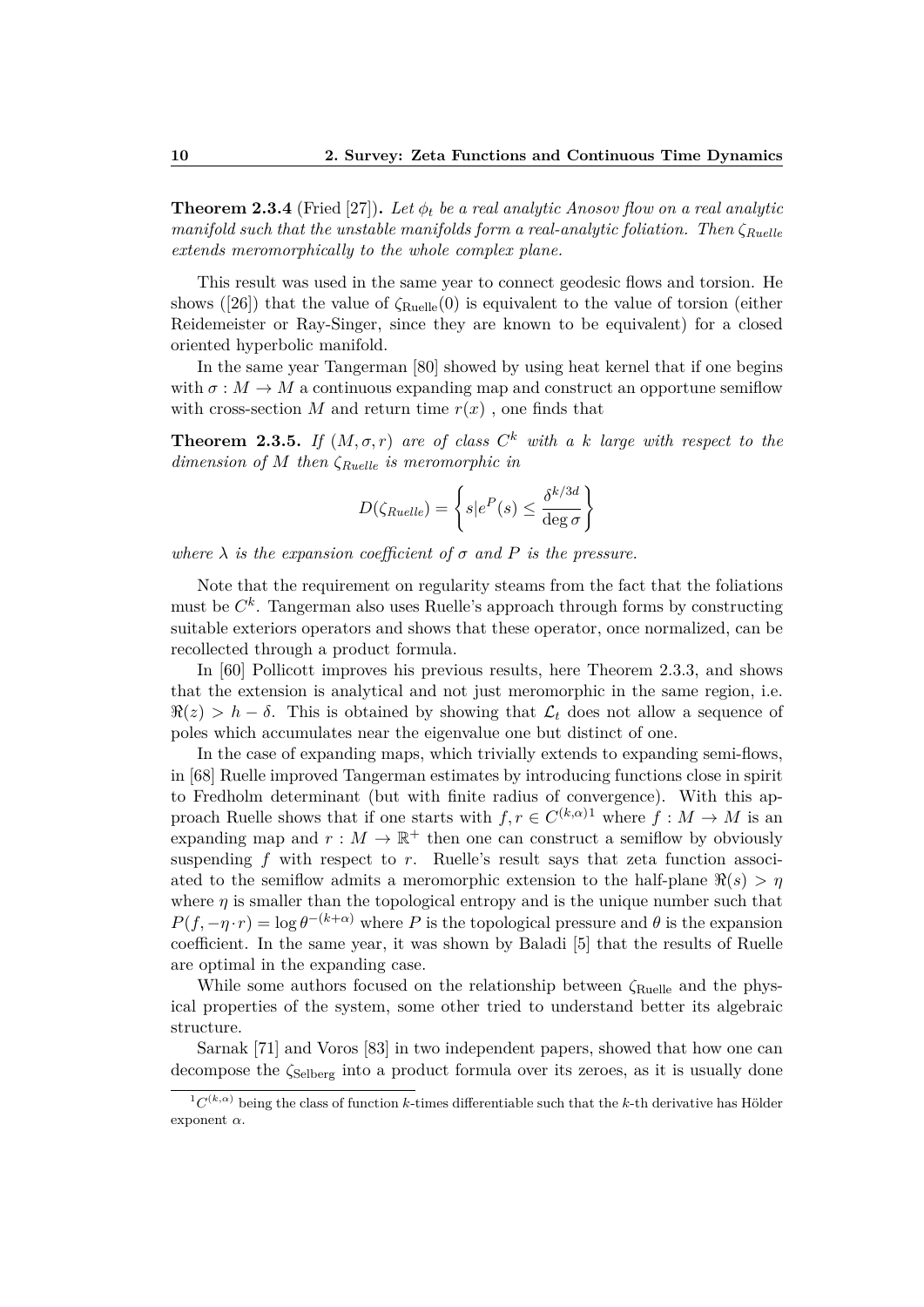in number theory with the Hadamard product for the *ζ*Riemann, provided that we consider the spectrum of the Laplacian on a surface of constant negative curvature. In the development of such formulas the main ingredients are the realization of a functional determinant, which encodes the spectrum of the Laplacian, and the employment of Barnes double gamma function.

These results add to the expected properties of *ζ*Selberg, and one might argue that the study of the regularity of the factors of  $\zeta_{\text{Selberg}}$  might be easier. Moreover they might provide insight in how to generalize a Selberg trace in the case of non-constant curvature.

In the next year Pollicott, following Parry, slightly modified the definition of *ζ*Ruelle and studied the properties of

$$
\zeta(s) = \prod_{\tau \in \mathcal{T}_p} 1 - e^{-s\lambda^u(\tau)}
$$

where one replaces the least period with the expansion along the unstable manifold around the flow. He obtains that

**Theorem 2.3.6** (Pollicott [61]). Let  $\phi_t : \Lambda \to \Lambda$  be a smooth Axiom A flow re*stricted to an attractor* Λ*, for which the unstable bundle is one-dimensional; then the zeta function above has a meromorphic extension to the entire complex plane.*

One finds an interesting application of zeta functions in a joint paper by Katok, Knieper, Pollicott and Weiss ([40]). There  $\zeta_{\text{Ruelle}}$  it is used to show that if one has a real analytic Anosov flow and a real analytic perturbation of it, then also the topological entropy varies in a real analytic sense. This is achieved by carefully studying the dependence of the poles of *ζ*Ruelle under the action of an external parameter. Next we need to recall the following definitions. On a real analytic manifold for a real analytic Anosov flow let  $E^u(x) = \lim_{t\to 0} \frac{1}{t}$  $\frac{1}{t}$  log Jac $(D_x \phi_t |_{E_x^u})$  be the expansion coefficient. Let  $\mu$  be the SRB measure i.e. the unique  $\phi_t$ -invariant probability measure  $\mu$  such that there is a set of positive Lebesgue measure such that for every continuous observable  $\psi$  one has

$$
\mu(\psi) = \lim_{t \to \infty} \frac{1}{t} \int_0^t \psi(\phi_t(x)) dt
$$

(see [88] for an introduction to SRB measures and reference therein). Then  $h(\phi, \mu)$  =  $\int E^u(x) d\mu(x)$  is the metric entropy. In this setup, Pollicott showed in [62] following the same scheme of studying dependence from an external parameter, that the metric entropy varies in a real analytic manner.

On a different direction, Mayer develops further the algebraic side of the problem, in particular we find that given the Gauss map  $G(x) = x^{-1}$  mod 1 on the unit interval and the geodesic flow of a modular surface i.e. the surface of constant negative curvature constructed from a modular group one has the following striking theorem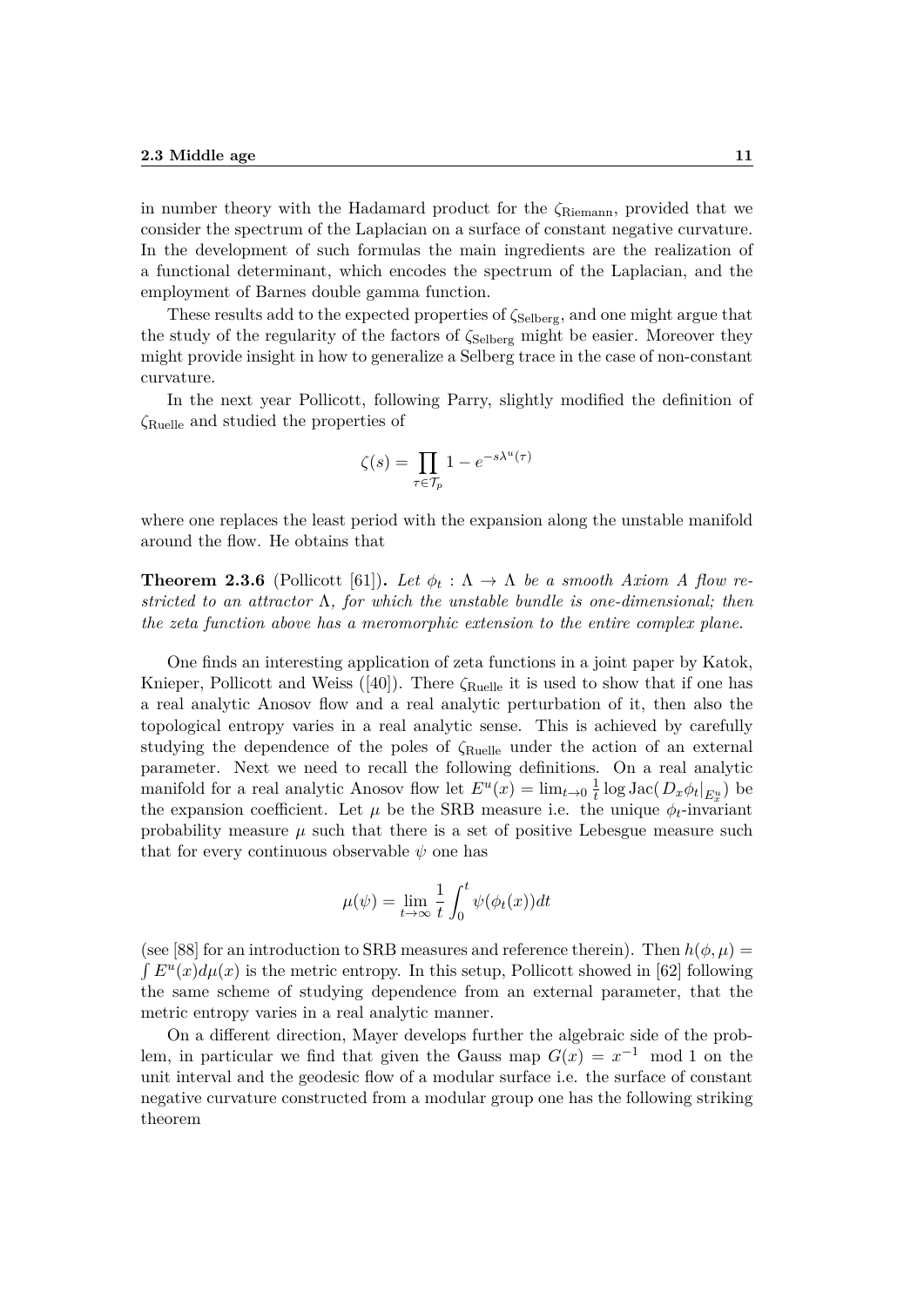**Theorem 2.3.7** (Mayer [47])**.** *ζSelberg for the geodesic flow related to the modular group*  $PSL(2, \mathbb{Z})$  *can be written as*  $\zeta_{\text{Selberq}}(z) = \det(1 - L_z) \det(1 + L_z)$  *with*  $L_z$  *the transfer operator of the Gauss map. Moreover ζSelberg is meromorphic in the entire complex plane with (possibly removable) singularities at the points*  $z_k = (1 - k)/2$ , *for*  $k \in \mathbb{N}$ .

The importance of studying generalization of zeta functions, such as *L*-functions it's clear in the paper of Katsuda and Sunada [41]. In fact, one construct a dynamical *L*-function associated to a unitary character  $\chi : H_1(X, \mathbb{Z}) \to U(1)$  as

$$
L(s,\chi) = \prod_{\tau_p} \left(1 - \chi([\tau_p]e^{-s\lambda(\tau_p)}\right)^{-1}
$$
\n(2.3.4)

Given this definition, which ties the orbits to be in a specific homology class, Katsuda and Sunada prove an equidistribution theorem on orbits, as one is used to see with primes, by carefully studying the location of poles. First they study the poles located near the real axis by the means of perturbation theory, then they study the location of zeroes or poles on and near the line of topological entropy. In this way they can estimate the number of orbits in an homology class.

Zeta functions, as said before have also been investigated in other context. One situations where they have proven to be quite successful is in the study of energy levels of billiards. The eigenenergies of such systems are often calculated through the boundary element method. In [31] Harayama and Shudo proved that one can define a zeta function of the type of *ζ*Selberg and that the zeroes of such function encode the eigenenergies of the system. Their proof is constructive, in the sense that the zeta function is actually derived from the boundary element method. Thus, one is allowed to think of zeta functions as a good tool to numerically compute eigenenergies, since the actual value of the eigenenergies can be computed with some accuracy even by valuating a small number of orbits.

In a series of paper Ikawa ([34] ,[35] ,[36], [37] and references therein) studied the relationship between poles of the scattering matrix and zeroes of a dynamical zeta function for perturbed symbolic flows. Here the main concern is the study of periodic rays i.e. periodic trajectories which involve a number of bounces on several strictly convex bodies. Ikawa shows that one can define a suitable dynamical determinants and shows that gives rises to a "correct" zeta function which has zeroes at the poles of the scattering matrix.

Our interest in this paper also comes from the fact that, in this situation as well as in many other, the usual  $\det(I - A)^{-1}$  in the expression of the dynamical determinant, thus also in any trace formula, is substituted by  $\det(I - A)^{-1/2}$ . This fact, which is often present in the "semiclassical" systems, is of its own interest and tell us that, in understanding dynamical zeta functions, one should not constrain oneself to study transfer operators with a unique weight, even when one restricts himself to the symbolic setting.

Next I want to mention the work of Cvitanović and Eckhardt [18]. There they look at the power spectra i.e. the resonances of the auto-correlation for generic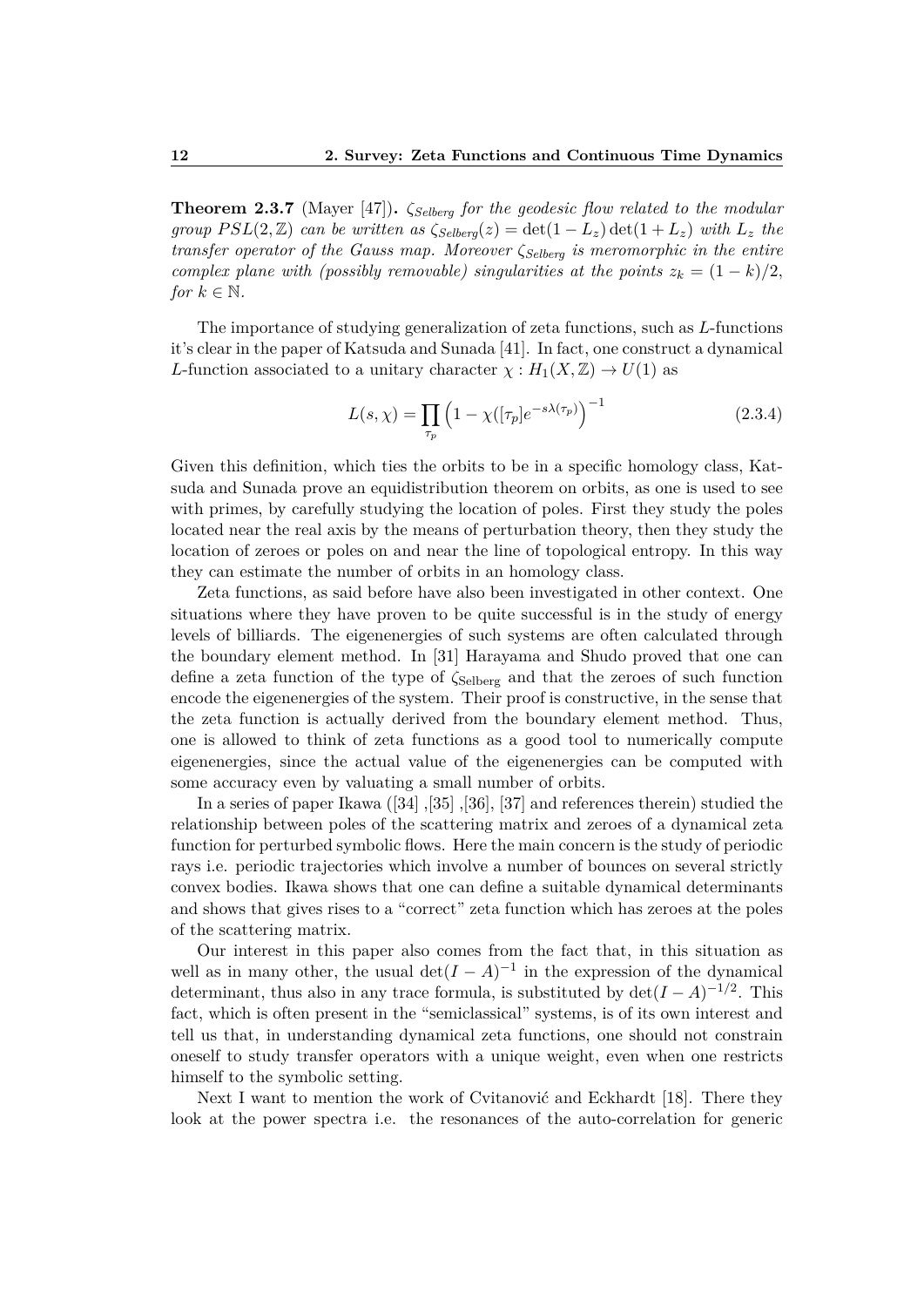smooth flows and show that also in such setting the zeta functions can be used to carry on such computation. In the semiclassical sense Cvitanović and Vattay  $([19])$  construct a family of multiplicative evolution operators for which the trace is meaningful and that can be extended meromorphically. They introduce a functional determinant which is expected to be entire for Anosov flows. In fact they computed Ruelle resonances for a family of scattering systems and found that such resonances were better located through the use of dynamical determinants then it would be with the Guitzwiller Trace formula.

They refrain from constructing an ad hoc zeta function, instead they show numerically that the zeroes of such determinant correspond to those of the Gutzwiller-Voros zeta function (as in [84]). There, roughly, one looks at a zeta function as a regularized functional determinant. For example, Voros shows that *ζ*Selberg in the case of surfaces can be factored into the product of two functional determinants, one related to the Laplacian of the sphere and one to the Laplacian of the surface itself.

#### **2.4 Modern age**

In [69] Rugh studied a real analytic axiom A flow on a 3-dimensional real analytic manifold (along with a 2-dimensional diffeomorphism on a surface). By using Markov partitions he constructed a Fredholm determinant and showed that there is a cancellation effect so that  $\zeta_{\text{Selberg}}$  is entire on the whole  $\mathbb{C}$ . That is if  $h(s)$  is a complex valued function i.e. a weight, analytic on its hyperbolic set  $\Lambda$ , then one has

$$
\zeta_{\text{Selberg}}^{-1}(s) = \exp\left(-\sum_{m \in \mathbb{N}} \frac{1}{m} \sum_{\tau \in \mathcal{T}_p} \frac{e^{mh}}{|\det\left(\mathbb{1} - D_{\tau} \phi_{-m\lambda(\tau)}\right)|}\right)
$$

This result was later generalized to arbitrary dimension by [28] by using a mixture of techniques on negatively curve real analytic manifold and adapted Markov partition. Grouped together we find that

**Theorem 2.4.1** (Rugh [69], Fried [28]). Let  $\phi_t$  be a real analytic Anosov flow on a *real analytic three dimensional manifold. Then ζRuelle extends meromorphically to the whole complex plane.*

Following the idea of exploiting analytic flows, and the results of Rugh and Fried, in [70] Morgado proves a stronger version of the theorem which relates the torsion with the zeroes of the zeta function already obtained by Fried. With this new approach he is able to get rid of the requirement of the extra regularity on the foliations.

**Theorem 2.4.2** (Morgado [70], Fried [26]). Let  $\phi_t$  be an analytic transitive Anosov *flow on an orientable closed 3-manifold M. Let*  $\rho : \pi_1(M) \to U(n)$  *be an acyclic representation. Suppose there is a periodic orbit τ such that* 1 *and the holonomy of*  $\tau$  *are not eigenvalues of*  $\rho(\tau)$ *. Then the L-function is regular at the origin and*  $Torsion_{\rho}(M) = |L_{\phi,\rho}(0)|$ .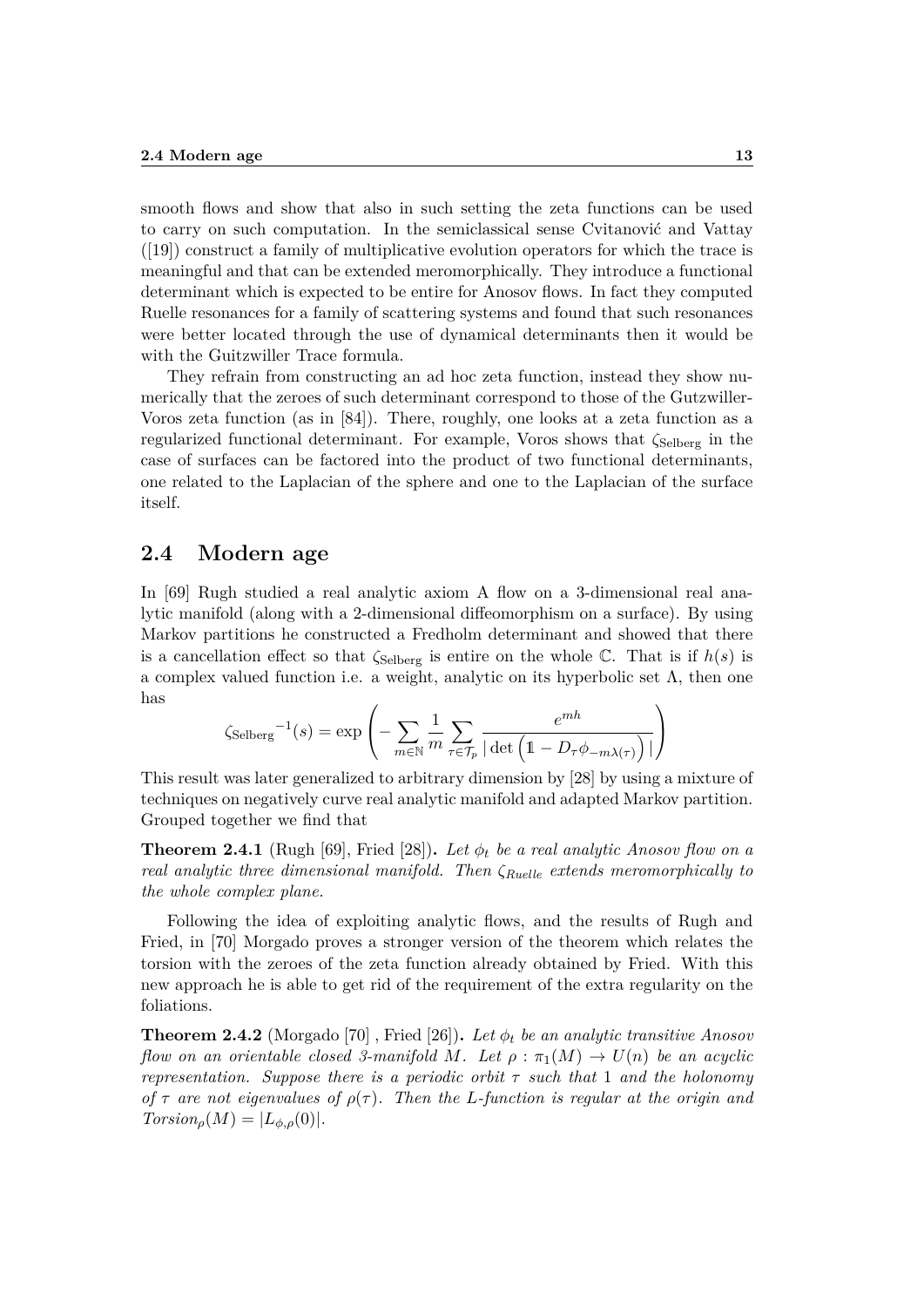While the abstract framework of studying transfer operators for suitable symbolic dynamics through Markov partition had already been exploited at the time, zeta functions have been kept under investigation for their role in more physical framework.

Recall that given  $K_i$  disjoint compact subsets of  $\mathbb{R}^3$  with smooth boundary and given  $\overline{\Omega} = \overline{\mathbb{R} \setminus (\cup_i K_i)}$  one can consider reflections as the usual geometrical optics. Let  $M = \overline{\Omega} \times S^2$  for  $\phi_t$ . This dispersing billiard flow is the typical model to which the result of the following papers apply.

With respect to such construction, Dahlqvist [20] approximates the zeta functions by determinants with different weights and shows that for such family the trace can be dominated by isolated zeroes or by the continuous spectra. He also notes that there is a phase transition between exponential decay and polynomial decay (reflected by the properties of the zeta functions) for different values of the largest eigenvalue of the weighted operator. Such approach seems numerically stable, he uses this approximation of the zeta functions to compute topological entropy (recall the remark after definition 2.3.1) and the method seems adaptable to compute other interesting features, such as Lyapunov exponents or rate of decay of correlations. In the same setting Petkov ([54]) studied analytic singularities of dynamical zeta functions. He showed that the properties of the semiclassical zeta function near the line of absolute convergence are similar to the properties of the  $\zeta_{\rm Riemann}$ <sup>-1</sup> near  $\Re(s) = 1.$ 

In this sense, Pollner and Vattay [64] begin by observing that is difficult to compute topological pressure of a dynamical system by first finding an explicit Markov partition. This problem can be avoided by recurring to transfer operators and showing that its largest eigenvalue is directly related to the topological pressure. Thus one is able to compute such pressure by summing over a reasonable number of orbits.

Recall that the topological pressure is the leading zero of

$$
\zeta(z,s)^{-1} = \prod_{\tau \in \mathcal{T}_p} \left( 1 - \frac{e^{z\lambda(\tau)}}{\Lambda^s} \right)
$$

where  $\Lambda$  is the largest eigenvalue of  $D\phi_t|_{\tau}$ . Note that for  $s = 0$  we recover the topological entropy, for  $s = 1$  it is the escape rate for open systems and its related to the metric entropy. This approach allows them to see resonances which were hidden, if one had to use the Gutzwiller Trace formula. Thus again we see that the zeroes of zeta functions are intimately related to the properties of the system.

Wirzba and Henseler ([87]) analyze the flow of a scattering particle. and highlights relationship between zeta-functions based on semiclassical matrices and the quantum mechanical counterpart. The zeta functions can be decomposed into the product of distinct determinants, some of them collect the incoherent data of the scattering while the others take into consideration the "smooth" scattering problem. Here again one is led to approximate a determinant by an expansion through trace class operators.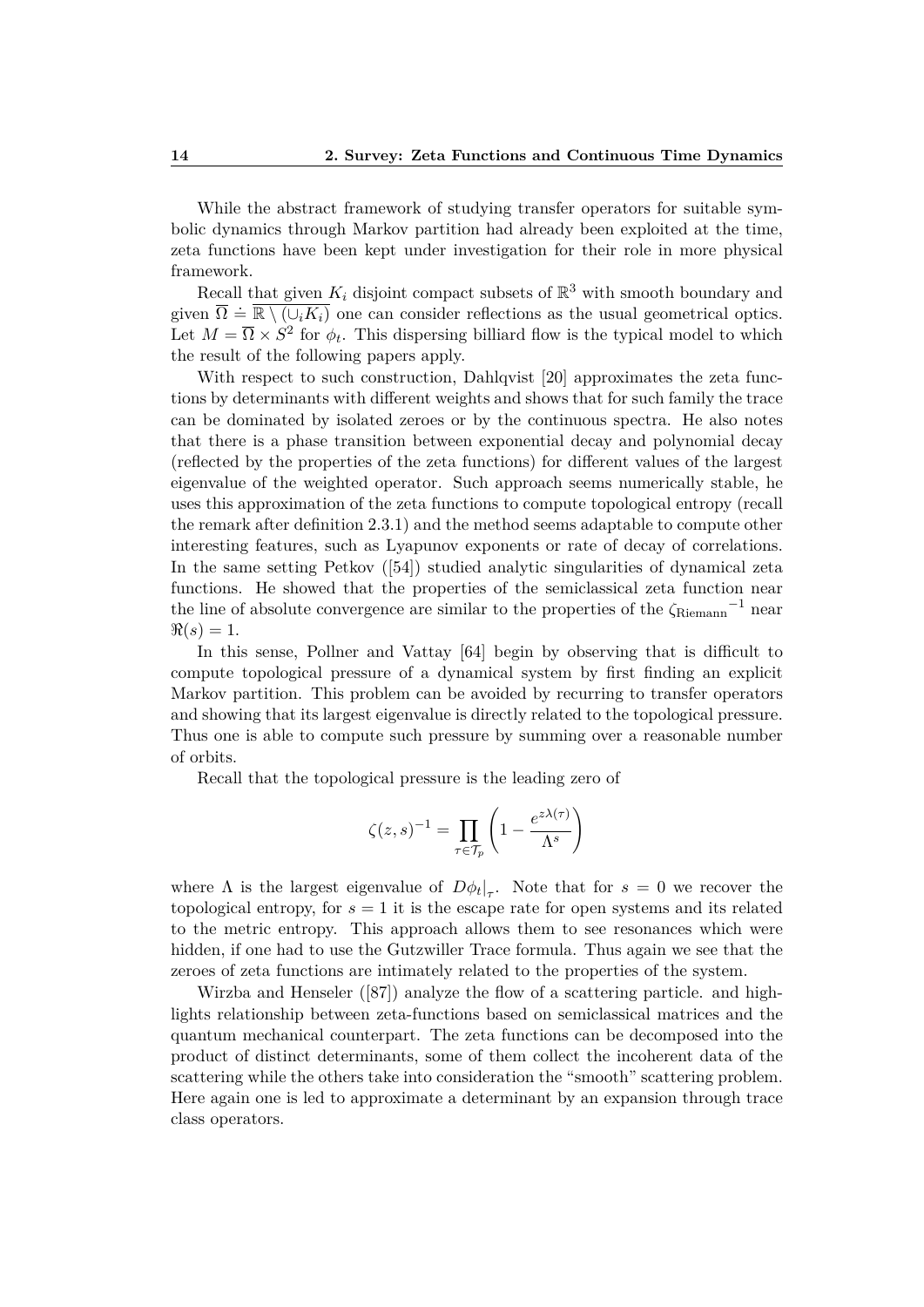In 1998, Chernov ([17]) showed in a remarkable paper, that the rate of mixing for Anosov flow is, at worst, stretched exponentially. Dolgopyat, as Chernov before him, did not translate his breakthrough papers (for example [22] [23] [24]) into the language of dynamical zeta functions. However even if Dolgopyat does not state so his results can be translated in the language of  $\zeta_{\text{Rule}}$ . In fact his results prove that *ζ*Ruelle is analytic in the half plane to the right of the topological pressure (except for the pole of at the topological pressure) for  $C^{2+\varepsilon}$  weak-mixing Anosov flow with  $C^1$ stable and unstable foliations. In proving decay of correlations for  $C^{\infty}$  weak-mixing flows, Dolgopyat obtains that the opportunely weighted zeta function is analytic (except as usual for the point of topological pressure) in a region  $|\Re(z) - h_{\text{top}}| \le$  $|\Im(z)|^{-c}$  for some  $c > 0$ . That is, there is a small strip free of zeroes at the left of the half plane of convergence. Moreover, the work of Dolgopyat has been directly implemented by Pollicott and Sharp ([48], [49]) to improve the result of Margulis and Parry and Pollicott by estimating the error term, obtaining that

**Theorem 2.4.3.** Let  $\phi_t : M \to M$  be a weak-mixing transitive Anosov flow. Then *there exists*  $\delta > 0$  *such that* 

$$
\pi(L) = \frac{e^{hT}}{hT} \left( 1 + \mathcal{O}\left(\frac{1}{T^{\delta}}\right) \right)
$$

In fact the proofs of this result relies on precise estimates on the location of the poles of *ζ*Ruelle through the means of Dolgopyat calculations.

In Naud [50], one finds that for an open billiard flow in  $\mathbb{R}^3$  there is a generic Diophantine condition which grants an analytic extension of *ζ* on a strip to the left of entropy of width polynomially decreasing. He define two generic determinants

$$
Z_D(s) = \sum_{\tau \in \mathcal{T}} (-1)^{m_{\tau}} \frac{\lambda(\tau_p) e^{-s\lambda(\tau)}}{|\det(I - P_{\tau})|^{\frac{1}{2}}}
$$

$$
Z_0(s) = \sum_{m=1}^{\infty} \sum_{\tau_p \in \mathcal{T}} (-1)^{m r_{\tau}} \lambda(\tau_p) e^{-s\lambda(\tau_p) + \delta_t a u}
$$

where  $m_{\tau}$  are the number of reflections,  $r_{\tau} = 0$  if  $\lambda(\tau_p)$  has an even number of reflections, 0 otherwise and  $\delta_{\tau} = -\frac{1}{2}$  $\frac{1}{2}$  log( $e_1e_2$ ) where  $e_1$  and  $e_2$  are eigenvalues of *P*<sup>*τ*</sup>. He defines a dynamical zeta close in spirit to  $\zeta_{\text{Rule}}$  such that  $Z_0(s) = -\zeta'(s)$  To show meromorphic continuation of such zeta one then introduces symbolic dynamics into the billiard flow along with an irrationality condition.

**Definition 2.4.4.** An irrational number  $x \in \mathbb{R}$  is Diophantine if there exist  $\nu > 0$ and  $M > 0$  such that for all  $(p, q) \in \mathbb{Z} \times \mathbb{N}^*$  we have  $\Big| x - \frac{p}{q} \Big|$  $\left|\frac{p}{q}\right| > \frac{M}{q^{2+1}}$  $\frac{M}{q^{2+\nu}}$ .

**Theorem 2.4.5.** *Assume*  $\phi_t$  *has two primitive orbits*  $\tau_{p,1}$  *and*  $\tau_{p,2}$  *such that*  $\frac{\lambda(\tau_{p,1})}{\lambda(\tau_{p,2})}$ *is a Diophantine number. Then there exist*  $C, \rho > 0$  *such that*  $Z_D$  *has an analytic continuation up to the domain*  $\{\sigma + it \in \mathbb{C} : |t| \geq 1, x_c - \frac{C}{|t|}\}$  $\frac{C}{|t|^{\rho}} \leq \sigma \leq x_c$ .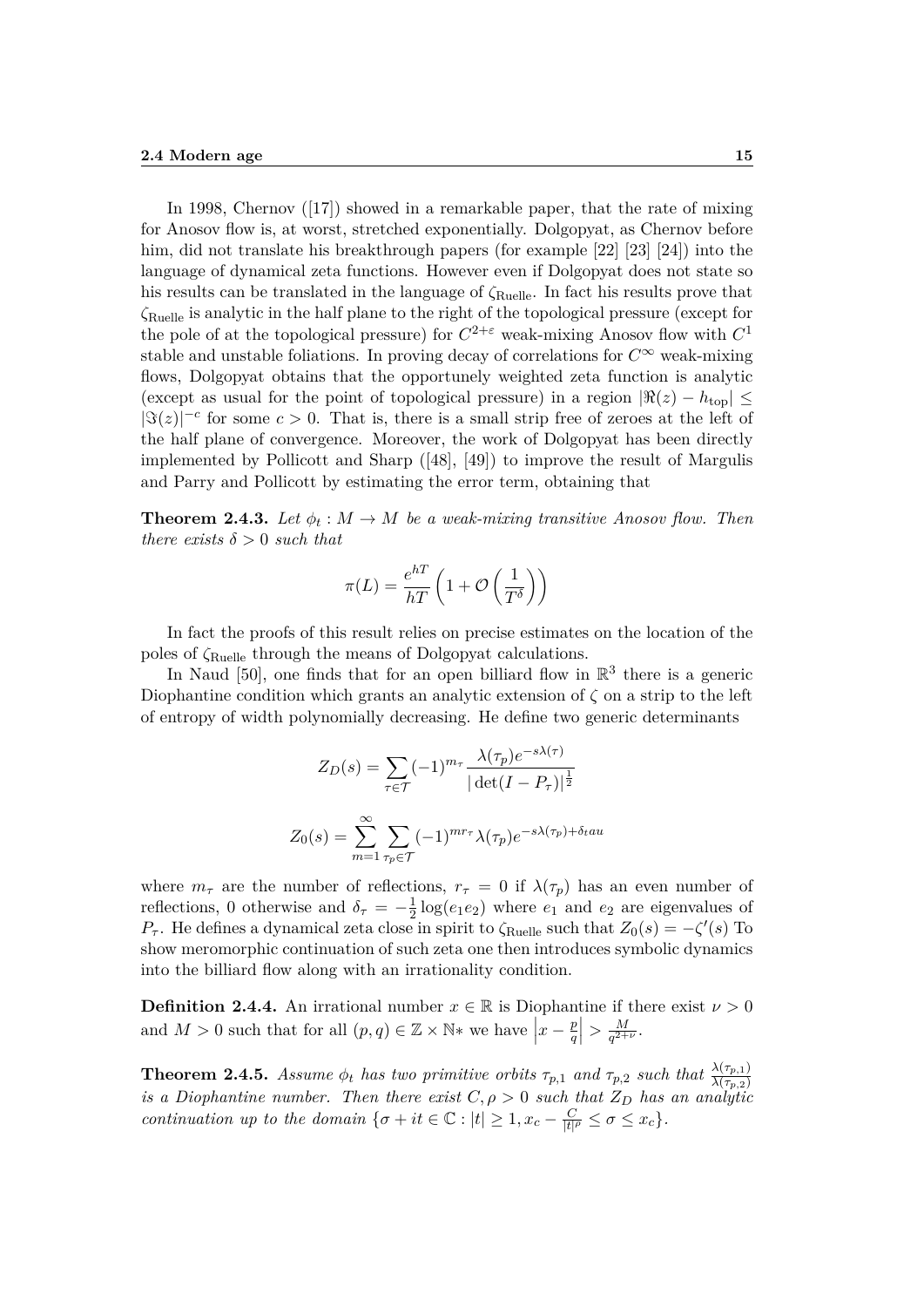The condition on the orbits is met with ease since can be deduced if we have three obstacles such that  $d_{1,2}/d_{1,3}$  is Diophantine. Here one estimate the resolvent of the transfer operator using the regularity of the Gibbs measure, following the same method of Dolgopyat ([22]). Since the resolvent acts naturally on  $S^1$  then one uses the irrationality condition to prove that  $(\xi I - \mathcal{L}_t)$  is invertible.

In the same time frame, and along the same line of reasoning, one finds Stoyanov [77] who studies billiard flows in  $\mathbb{R}^3$  with a visibility condition. In such a case by using a Dolgopyat estimates they are able to prove exponential decay of correlations for Holder functions. They prove their results through the use of horocycle foliations, and requiring them to be smooth jointly non-integrable. In this framework they get a meromorphic continuation of the dynamical zeta function derived from the billiard upon  $\Re(s) < h_{\text{top}} - \epsilon$ .

In a series of a papers T. Harayama, A. Shudo and S. Tasaki ([79],[32]) studied zeta functions in semiclassical terms for strongly chaotic billiards. Continuing and improving the work presented in  $([31])$ , it is possible to define a Fredholm determinant starting from the boundary element method. Here the authors are able to show that if one chooses the symbolic dynamic for the flow in a opportune manner, than it is possible to show that such Fredholm determinant agrees completely with the zeta function defined by Gutzwiller-Voros. Moreover their enquiry shows that, in some cases, there is a substantial difference between the classical and semiclassical weight in the resonances uncovered. Numerically the nice computability properties of such determinant are presented for the case of a concave completely asymmetric triangle billiard.

One more example of zeta functions which are not meromorphic come from Buzzi [16]. He studies  $\zeta_{\text{Rule}}$  for a random map i.e. for a family of maps  $f_{\omega}$  with  $\omega \in \Omega$ where  $(\Omega, \mathbb{P})$  it's a probability space. Thus one is left to study random orbits. In fact he proves even more, that *ζ*Ruelle cannot be extended outside a disk of obvious convergence, thus it does not define poles. Moreover, Lyapunov exponents can't be determined almost surely for the series defining *ζ*Ruelle.

#### **2.5 State of the Art**

Following the specialization along the years, at the present moment there are mainly two line of investigations, one of them regards billiards and their power spectra, the other one regards distributions and homology classes for orbits.

For what concerns a more physical point of view and billiards we start from the work of Baillif. There the role of zeta functions is highlighted in [4] where one can see that it is possible to consider, in some weak sense, the zeta function directly as a power series of orbits, as the inverse of the determinant of the kneading matrix (up to a polynomial function) by using results of Kitaev on kneading matrices.

Moreover the Casimir effect, that is the attractive or repulsive effect observed when two neutral metallic plates are pulled very close to each other, can be computed from quantum-mechanical billiard-type framework [86] hence its strength can be deduced from the appropriate zeta-functions built starting from suitable dy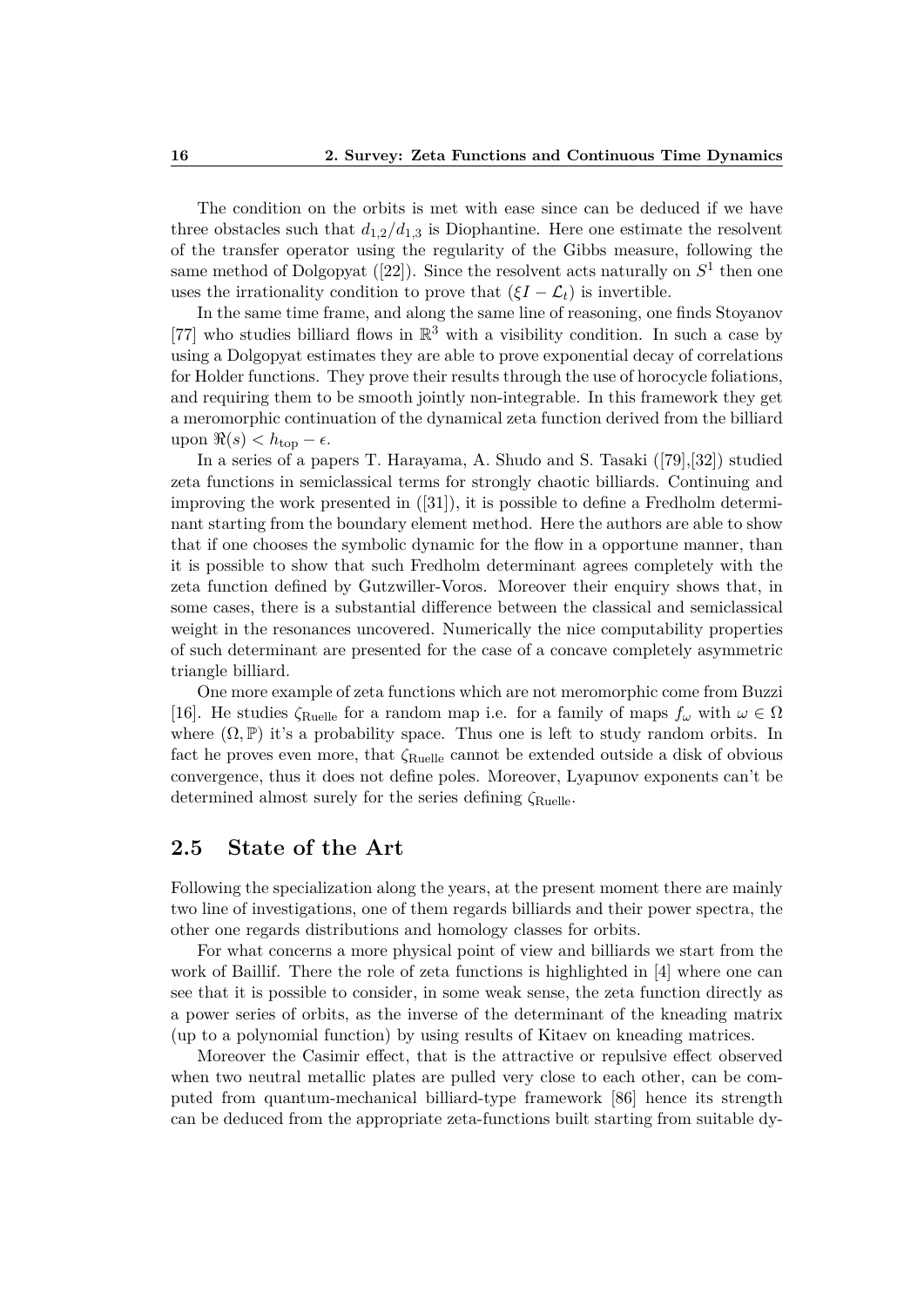namical determinants as it is been done before. One in fact find a suitable trace which only highlights the physically interesting eigenvalues (around an infrared wavelength) and shows that the operator can be approximated for such a trace. They show that in principle one could apply such calculations to any length of given billiards, though good results are obtained only for medium to large separations of scatterers.

Next I want to mention that in Petkov and Stoyanov ([55]) it is possible to find an estimate on equidistribution of lengths of periodic orbits in no-eclipse billiards on the plane. No-eclipse billiards are billiards where the the convex hull of any two scatterers has empty intersection with any other scatterer. The billiard defined in this way has many nicer properties. The approach of Petkov and Stoyanov relies on the same arguments of Pollicott and Sharp, which we will discussed at a later stage.

Last, for what concerns physical billiards, Stoyanov [78] takes the ideas of Ikawa and he is able to show that on  $\mathbb{R}^3$ , under suitable hypothesis on the scatterers, the semiclassical dynamical zeta function shows an infinite number of poles on a strip near the real axis.

Anantharaman [1] uses a dynamical zeta to construct an asymptotic expansion of the functions which counts closed geodesics (under cohomological constraint on surfaces of negative curvature), they are able to do so by using the result of Dolgopyat and Chernov-Dolgopyat on standard pairs. The strategy there offers one of the few examples where the properties of zeta functions are used to obtain results on the orbits rather than the other way around.

**Theorem 2.5.1.** *Given a manifold M such that* dim *M* = 3 *and an Anosov flow on it. Suppose moreover that the characteristic foliations are of class C* <sup>1</sup> *and uniformly jointly non integrable. Then there are analytic functions*  $c_n$  *for*  $n \neq 0$  *in*  $D \times \mathbb{R}^d \times \mathbb{R}$ *such that for all*  $n \in \mathbb{N}$  *we have* 

$$
\pi(\xi, \alpha, \delta, T) = \frac{e^{TH(\xi^T) - \langle u^T | \alpha \rangle}}{T^{d/2 + 1}} \left( c_0(\xi^T, \delta) + \sum_{k=i}^N \frac{c_k(\xi^T, \alpha, \delta)}{T^k} + \mathcal{O}(T^{1-n}) \right) \tag{2.5.1}
$$

Note that the requirements of foliations are coherent with the Anosov alternative in the sense that if the characteristic foliations are jointly integrable then the flow is a suspension of an Anosov diffeomorphism and is not topologically mixing. The strategy of the proof it involves mainly two ingredient. First of all the regularity of the foliations cannot be thrown away, and one has to ensure the regularity of the partitions as Dolgopyat does. Then a zeta function is introduced naturally as the inverse of the Laplace transform both for  $\lambda(\tau) - T$  and for the homology class of  $\tau$ . Then the transfer operator is defined and it is shown that suitably  $|Z - \sum_{k} L_k| \leq e^{\theta}$ . Hence by proving properties of the transfer operator one can then estimate the number of orbits and then obtain the required results.

The first paper on Anosov flows where one finds exponential decay of correlation, without requiring the extraregularity of foliations, restricts the attention to contact Anosov flow. This result can be found in Liverani ([42]). He builds on the work of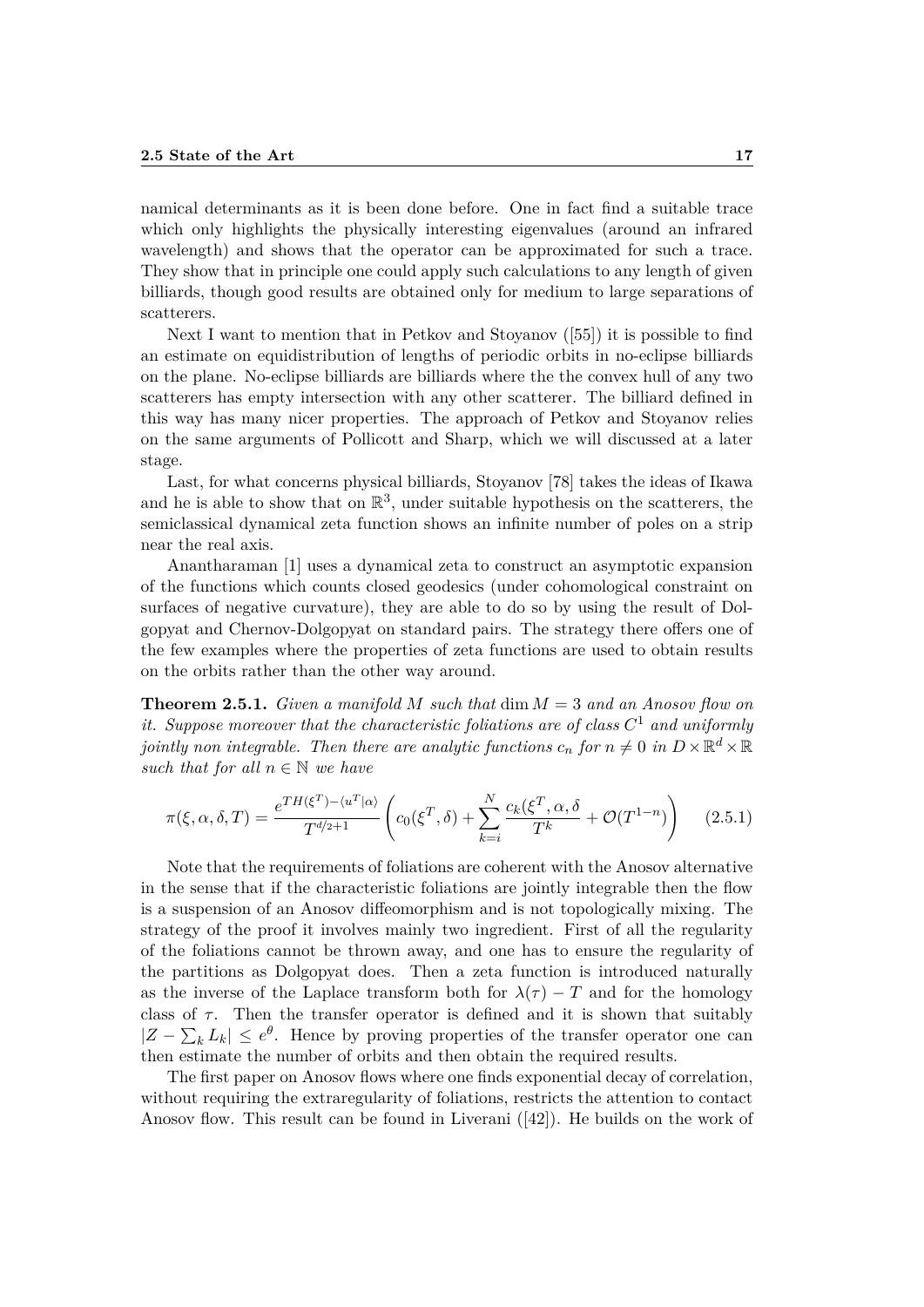Dolgopyat, and uses techniques which exploit the existence of invariant dynamical cones, so he is able to study the transfer operator without passing to the usual Bowen symbolic coding. Thus again with respect to zeta functions we obtain a small strip free of zeroes at the left of the half plane of convergence. This approach has been used again by the same author ([15]) where for generic Anosov flows one can bound the essential spectrum of the transfer operator according to the regularity of the flow, shrinking it to zero for smooth flows.

One more application of the work of Dolgopyat is given by Pollicott and Sharp [63]. Here again the cancellation of oscillatory integrals plays a remarkable role in proving estimates concerning the distribution on the lengths of closed geodesic on a compact surface of negative curvature. In fact if one consider the fundamental group of the surface and its generators, one can write for each closed geodesic an element of the fundamental group conjugated to it. In their paper they prove that given two geodesic which are close in the fundamental group (that is they both have a conjugated element which is the product of the same number of generators ) then there is an equidistribution theorem with respect to their difference in length.

One important result is that contained in [2] where the authors are able for a compact hyperbolic surface to show that given eingenfunctions of the Laplacian there is relation between Wigner distributions and Patterson-Sullivan distributions i.e. residues of weighted dynamical zeta functions. In fact they show that such distributions are asymptotically the same, in the region where they are both defined, on any line parallel to the imaginary axis. Note that from this viewpoint it seems that invariance under the reasonable wave group can be interpreted as invariance under the geodesic flow.

Going back to directly studying the transfer operator I would like to mention two works by Tsujii([81], [82]). In the first one he considers suspension semi-flows of angle-multiplying maps and in the latter contact Anosov Flows. In both framework he is able to construct suitable anisotropic Sobolev spaces which for which one can find optimal bounds for the essential spectral radius of the transfer operator.

Last from the theoretical point of view I want to mention the recent work of Naud ([51]). Here the fundamental theorem says that one can find infinitely many resonances for  $(\hat{\rho})$  in a strip  $\{-2h - \epsilon \leq \Re(z) \leq 0\}$  for real analytic suspension semiflows over uniformly expanding real-analytic map of the interval. Moreover one has that  $(\hat{\rho})$  extends meromorphically to the whole complex plane.

I don't think that at this point I need to give any other motivation to persuade the reader of the general interest of such questions. Nevertheless I would like to conclude this survey by the following "extraordinary path". Alain Connes in "Noncommutative Geometry and the Riemann zeta function" suggests that one could use a suitable transfer operator to study the action of an opportune "Riemann flow". In fact, in his context he is able to define a suitable trace, similar to what we used so far which coherently relies on what we called dynamical determinant. Next he guesses that if we could find a replacement for the standard Selberg trace formula for such Riemann flow, we could probably be on the right track to reformulate the Riemann hypothesis in dynamical terms.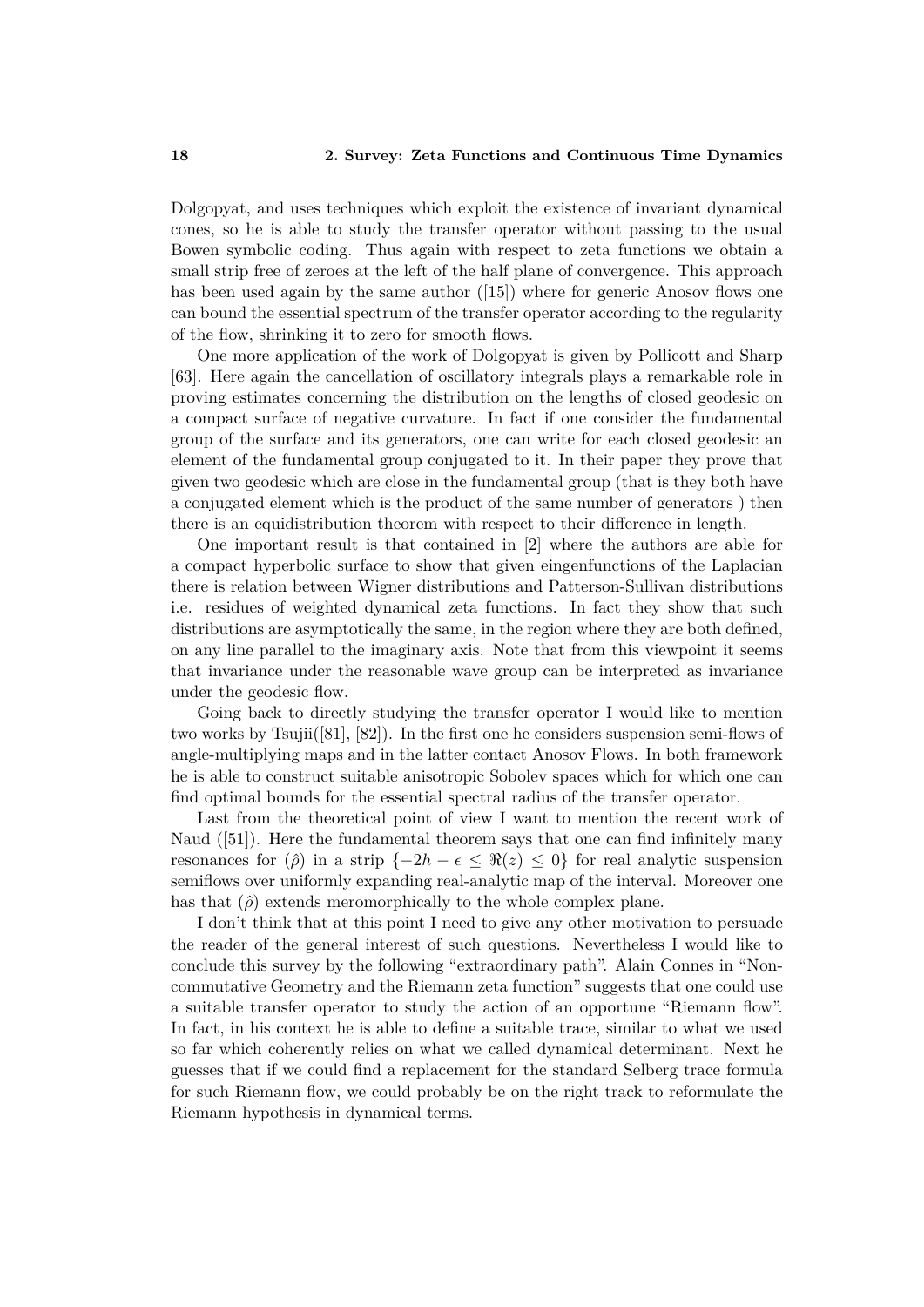### **Chapter 3**

## **Anosov flows and Dynamical Zeta Functions**

#### **3.1 Introduction**

In the theory of dynamical zeta functions Selberg defined for a surface of constant curvature  $\kappa = -1$  the following zeta function

$$
\zeta_{\text{Selberg}}(z) = \prod_{\gamma} \prod_{n=0}^{\infty} \left( 1 - e^{-(z+n)l(\gamma)} \right) , z \in \mathbb{C}
$$
 (3.1.1)

where we denote by  $l(\gamma)$  the length of a closed geodesic  $\gamma$ . After noticing that it converges to a non-zero analytic function on the half-plane  $Re(z) > 1$ , he showed that *ζ*Selberg has an analytic extension to the entire complex plane, using the trace formula which bears his name [72]. He showed that the zeros of  $\zeta_{\text{Selberg}}$  encode the spectral properties of the surface, in the sense that they correspond to eigenvalues of the Laplacian ( $\lambda_n \in Sp(-\Delta)$ ) and thus can be extracted from the information provided by the geodesics, their lengths and their distribution. While this formulation of a dynamical zeta function, which arose in the context of a surface of constant curvature, can be generalized, there are few results, since Selberg's methods are not directly exploitable, partly due to the lack of a suitable trace formula.

In 1976, Ruelle [65] proposed a dynamical version, in which the Selberg closed geodesics were replaced by the closed orbits of an Anosov flow  $\phi_t : M \to M$ , where *M* is a  $C^{\infty}$ , *d*-dimensional compact manifold. We recall that an Anosov flow is a flow such that there exists a  $D\phi_t$ -invariant continuous splitting  $TM = E^0 \oplus E^s \oplus E^u$  and a constant  $\lambda > 0$ , such that for  $t \geq 0$ ,  $E^0$  is the one-dimensional subspace tangent to the flow and  $1$ 

$$
\|D\phi_t(v)\| \le \|v\|e^{-\lambda t} \quad \text{if } t \ge 0, v \in E^s\|D\phi_{-t}(v)\| \le \|v\|e^{-\lambda t} \quad \text{if } t \ge 0, v \in E^u.\|D\phi_t(v)\| = \|v\| \quad \text{if } t \in \mathbb{R}, v \in E^c
$$
\n(3.1.2)

<sup>&</sup>lt;sup>1</sup>The usual definition allows for a constant *C* on the right hand side of the equations, yet one can find a Riemannian metric in which  $C = 1$  by the Mather's construction [46, 65].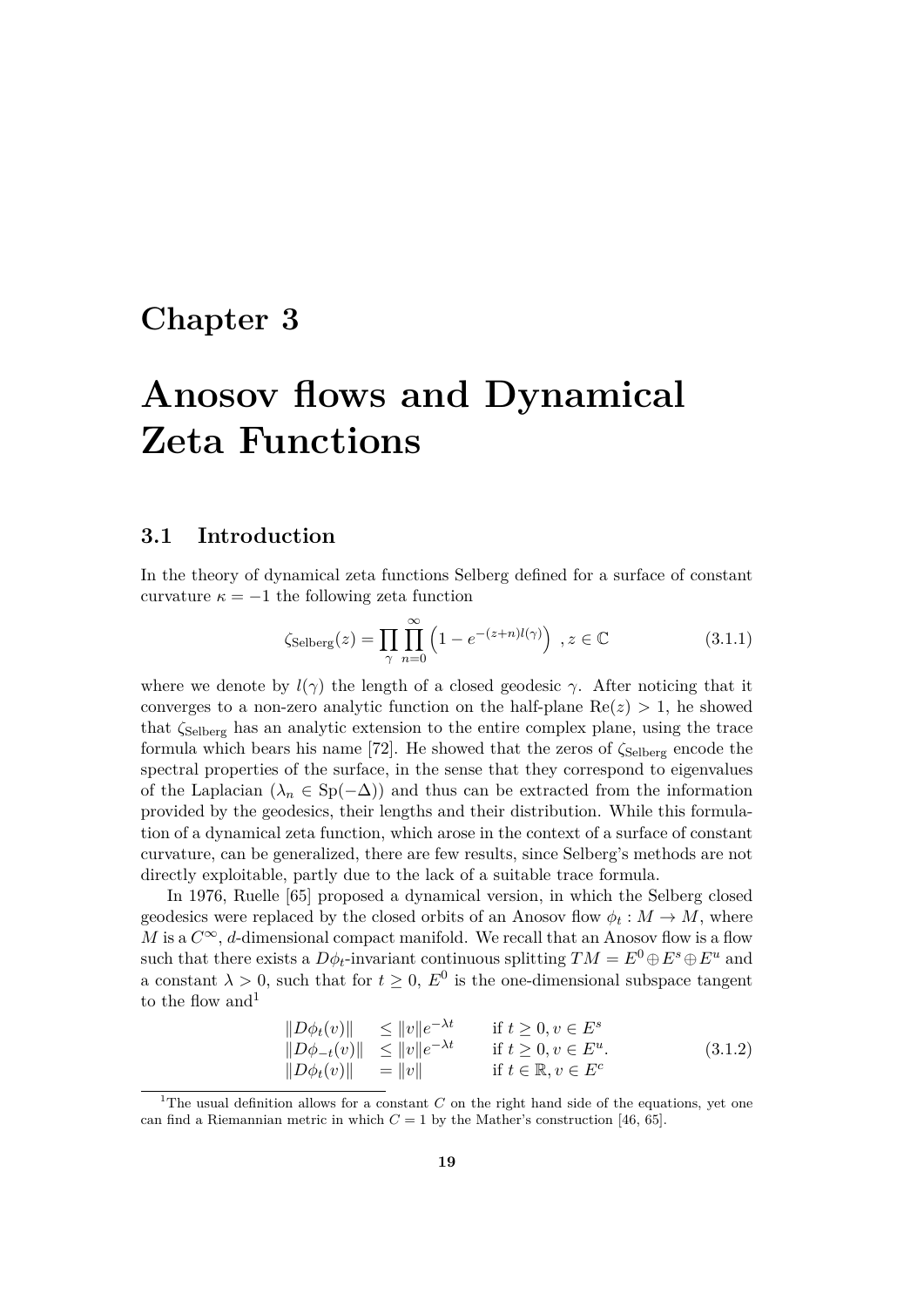For such a flow the zeta function took the form

$$
\zeta_{\text{Rule}}(z) = \prod_{\tau \in \mathcal{T}_p} \left( 1 - e^{-z\lambda(\tau)} \right)^{-1}, z \in \mathbb{C}
$$
\n(3.1.3)

where  $\mathcal{T}_p$  denotes the set of prime<sup>2</sup> orbits and  $\lambda(\tau)$  denotes the period (length) a closed orbit *τ* . Note that *ζ*Ruelle converges to a well defined non-zero analytic function for  $\Re(z) > h_{\text{top}}$ , where  $h_{\text{top}}$  denotes the topological entropy as in [13]. It is easy to see that we can relate the Ruelle and Selberg zeta functions by

$$
\zeta_{\text{Rule}}(z) = \zeta_{\text{Selberg}}(z+1) / \zeta_{\text{Selberg}}(z)
$$

when they are both defined. The basic example being geodesic flows on manifold of constant curvature, which are special cases of mixing Anosov flows. Note that, whenever they are both defined, it is possible to reconstruct Selberg's zeta function from Ruelle's through the identity

$$
\zeta_{\text{Selberg}}(z) = \prod_{i=0}^{\infty} \zeta_{\text{Rule}}(z+i)^{-1}.
$$

Explicitly, if  $\Re(z) > -(n - h_{\text{top}})$  then

$$
\zeta_{\text{Selberg}}(z) = \zeta_{\text{Selberg}}(z+n) \prod_{i=0}^{n-1} \zeta_{\text{Rule}}(z+i)^{-1}
$$

so that regularity results for one translate to the other. Moreover, we can write *ζ*Selberg in terms of a sum

$$
\zeta_{\text{Selberg}}(z) = \exp\left(-\sum_{\tau \in \mathcal{T}} \sum_{m=1}^{\infty} \frac{1}{m} \frac{e^{-z m \lambda(\tau)}}{1 - e^{-m \lambda(\tau)}}\right).
$$

However, Ruelle's definition of a dynamical zeta function is more attractive to us, since it resembles closer the Riemann zeta function

$$
\zeta_{\text{Riemann}}(z) = \prod_{p \text{ prime}} \left(1 - p^{-z}\right)^{-1}
$$

and allows us to expect properties shared by most zeta functions, such as extension to the whole C, existence of functional equations and tight localization of zeros. To begin such project for *ζ*Ruelle we have that

$$
\zeta_{\text{Rule}}(z) = \prod_{\tau \in \mathcal{T}_p} \left(1 - e^{-z\lambda(\tau)}\right)^{-1} = \exp\left(\sum_{\tau \in \mathcal{T}_p} \sum_{m=1}^{\infty} \frac{1}{m} e^{-zm\lambda(\tau)}\right)
$$
\n
$$
= \exp\left(\sum_{\tau \in \mathcal{T}} \frac{1}{\mu(\tau)} e^{-z\lambda(\tau)}\right),\tag{3.1.4}
$$

<sup>&</sup>lt;sup>2</sup>An orbit *τ* is a closed curve parametrized with respect to the arch length i.e.  $\tau$  : [0,  $\infty$ )  $\rightarrow$  *M*. A prime orbit  $\tau_p$  is the restriction such that  $\tau_p = \tau|_{[0,\lambda(\tau)]}$  is one-to-one with its image. The support of  $\tau$  is indicated by supp( $\tau$ ) and its the image of  $\tau$ .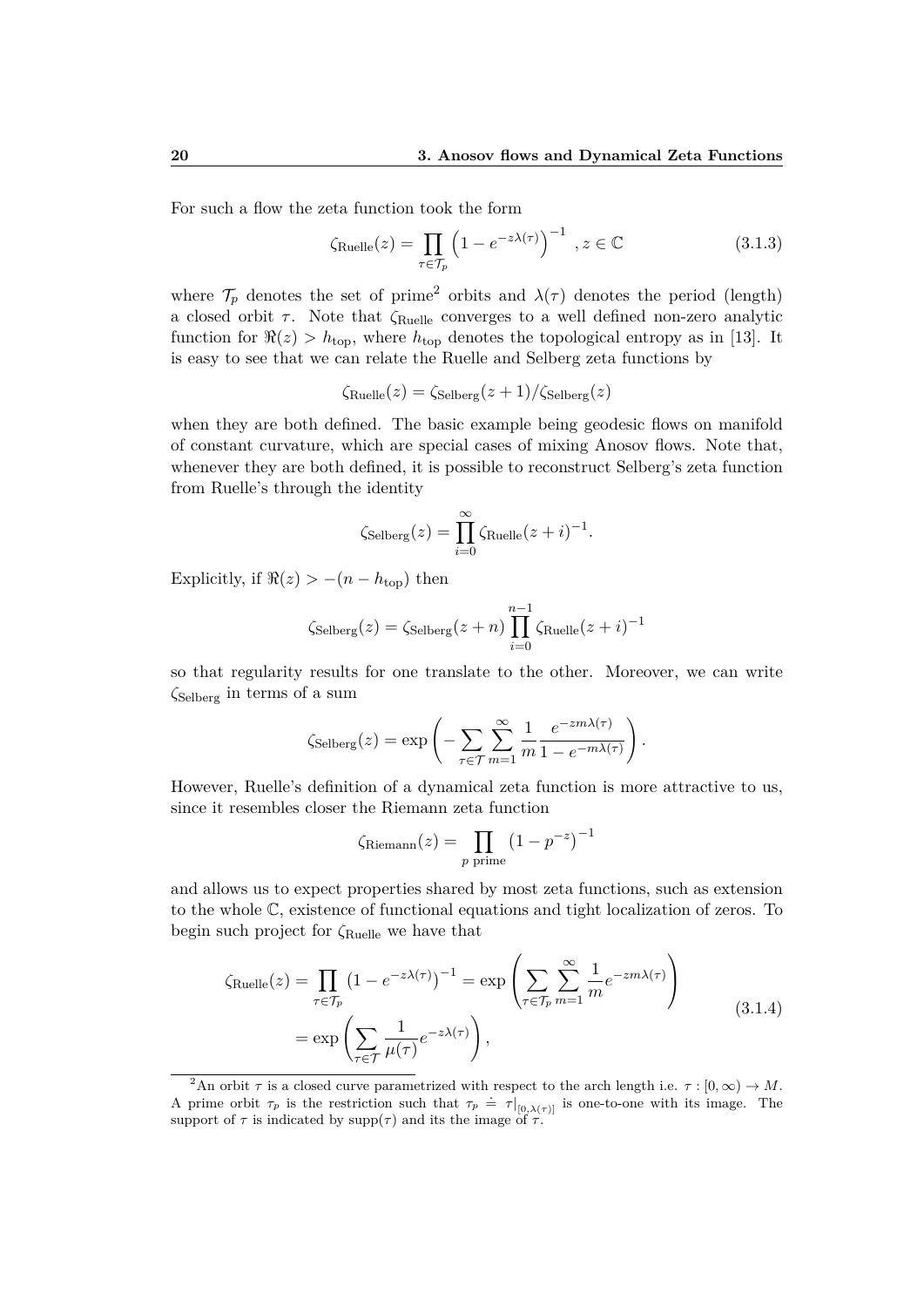where  $\mu(\tau)$  is the multiplicity of the associated orbit  $\tau$  (as in Ruelle [65] and Bowen [13]) and  $\mathcal T$  is the whole set of periodic orbits on  $M$ .

In the very special case of Anosov flows with real analytic stable and unstable foliations, Ruelle already showed that his zeta function has a meromorphic extension to  $\mathbb{C}$ ; this result was generalized by Fried  $([27],[28])$  still assuming strong regularity conditions on the foliations, particularly analyticity of unstable foliations.

The structure of the paper is as follow: in section 3.2 we will develop the proof of the main statement assuming few lemmas which will be proved later; in section 3.3, "Cones and Banach spaces", we construct the spaces on which our operators we will act; in section 3.4, "Transfer operators and Resolvents", we prove our estimates on the operator; in section 3.5 "Extending the determinants" we produce a relationship between our operator and a sum over the orbits of the considered flow; last, in section 3.6, "Linearity of extended determinants" we show that our operators behave, with respect to the standard trace, like linear operators.

#### **3.2 Statement of Results**

Our main result is as follow:

**Theorem 3.2.1.** For any  $\mathcal{C}^r$  *Anosov flow*  $\phi_t$  *with*  $r \geq 2$ *, the zeta function*  $\zeta_{Ruelle}(z)$ *is meromorphic in a region*

$$
\Re(z) > d_u \ln(\|D\phi_1\|_{\infty}) - \frac{\ln(\lambda)}{2}(r-1)
$$

*where*  $\lambda$  *is the coefficient of the Anosov splitting and*  $d_u \leq d$  *is an integer.* 

Note that  $d_u$  is given precisely by equation  $(3.3.7)$  in the next section. Moreover it is well known that  $\zeta_{\text{Ruelle}}(z)$  is analytic and non zero for  $\Re(z) \ge h(\phi)$  apart for a single pole at  $z = h(\phi)$ , [53, Page 143].<sup>3</sup> Hence we have the following corollaries

**Corollary 3.2.2.** For any  $C^{\infty}$  Anosov flow the zeta function  $\zeta_{Ruelle}(z)$  is mero*morphic in the entire complex plane, moreover it is analytic and non zero for*  $\Re(z) \geq h(\phi)$  *apart for a single pole at*  $z = h(\phi)$ *.* 

**Corollary 3.2.3.** *ζRuelle*(*z*) *and ζSelberg*(*z*) *are meromorphic in the entire complex plane for any smooth flow on a compact manifold with variable strictly negative sectional curvatures.*

In our proof we will use dynamical determinants, as it has been done already starting from Ruelle [65], which arise naturally in the dynamical context and are formally of the general form

$$
d_{\ell}(z) = \exp\left(-\sum_{\tau \in \mathcal{T}} \frac{1}{\mu(\tau)} \frac{\text{tr}\left(\Lambda^{\ell}(D_{\text{hyp}} \phi_{\lambda(\tau)})\right) e^{-z\lambda(\tau)}}{\text{det}\left(1 - D_{\text{hyp}} \phi_{\lambda(\tau)}\right)}\right). \tag{3.2.1}
$$

<sup>&</sup>lt;sup>3</sup>By  $h(\phi)$  we mean the topological entropy of the flow.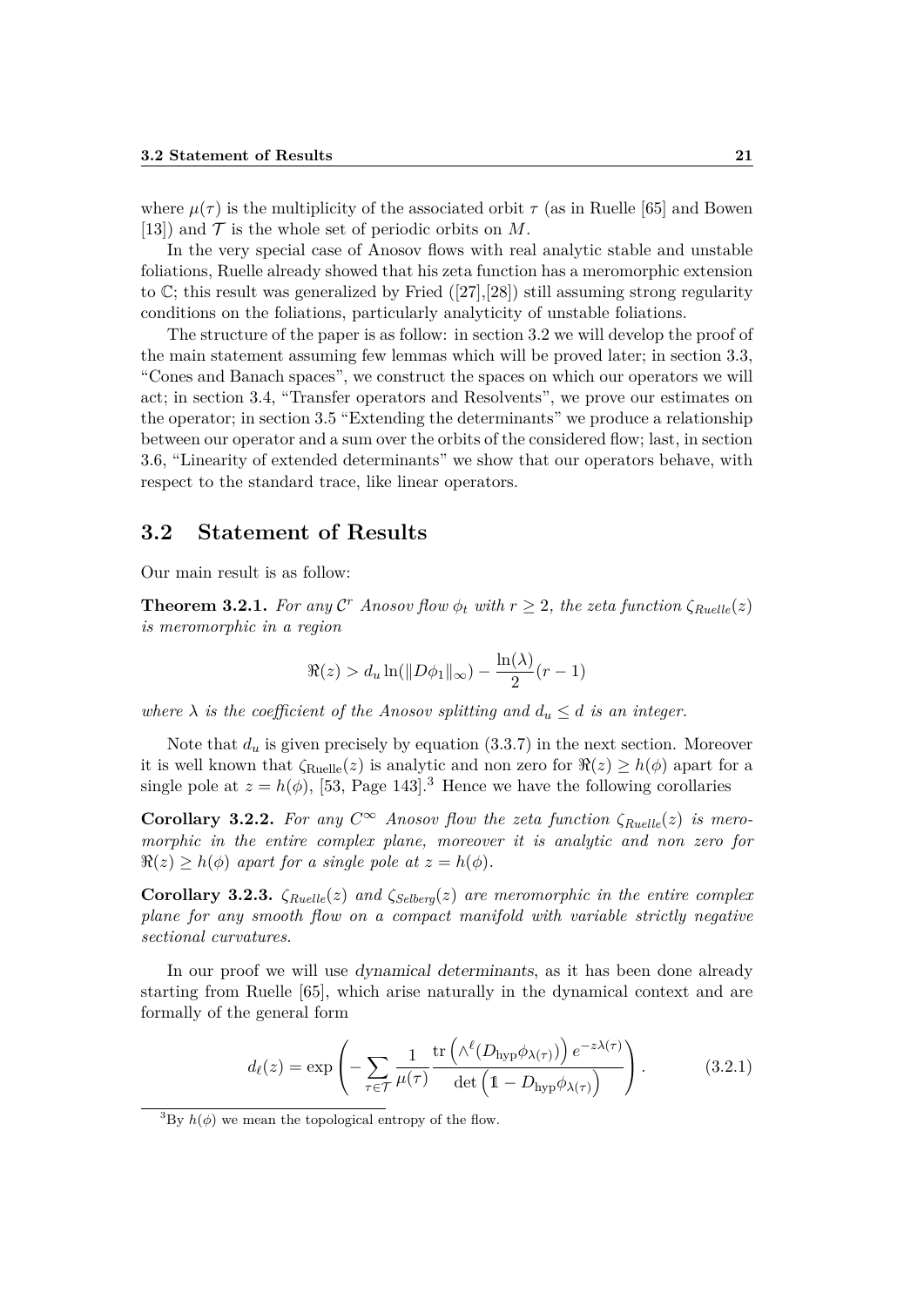The above quantity is well defined if  $\Re(z)$  is large enough where the symbol  $D_{\text{hyp}}\phi_{\lambda(\tau)}$ indicates, in some orthonormal base, a (*d*−1) dimensional matrix associated to the flow on a local transverse section to the orbit  $\tau$  at the time  $\lambda(\tau)$  (see equation (3.4.16) for a precise definition and properties). That is we are considering Poincaré maps and we will show that the quantities we are interested in depend only on the orbit. We denote by  $\wedge^{\ell}$ *A* the matrix associated to the action of *A* on the standard  $\ell$ -th exterior product.

As a direct consequence of the linear algebra identity, for  $n \times n$  matrices

$$
\det(\mathbb{1} - A) = \sum_{\ell=0}^{n} (-1)^{\ell} \operatorname{tr}(\wedge^{\ell} A)
$$
 (3.2.2)

(see  $[85]$  for more details) one obtains from  $(3.1.4)$ ,  $(3.2.1)$  and  $(3.2.2)$  a product formula à la Atiyah-Bott

$$
\zeta_{\text{Ruelle}}(z) = \prod_{\ell=0}^{(\dim M)-1} d_{\ell}(z)^{(-1)^{\ell+1}}.
$$
\n(3.2.3)

Thus Theorem 3.2.1 follows by the analogous statement on the dynamical determinants  $d_{\ell}(z)$ . To prove that  $d_{\ell}(z)$  is meromorphic we will proceed in the following roundabout manner. First of all we define the following more general object.

**Definition 3.2.4.** For *w* sufficiently small, let

$$
\widetilde{d}_{\ell}(w,z) \doteq \exp\left(-\sum_{n=1}^{\infty} \frac{w^n}{n!} \sum_{\tau \in \mathcal{T}} \frac{1}{\mu(\tau)} \frac{\text{tr}\left(\wedge^{\ell}(D_{\text{hyp}} \phi_{\lambda(\tau)})\right) \lambda(\tau)^n e^{-z\lambda(\tau)}}{\det\left(1 - D_{\text{hyp}} \phi_{\lambda(\tau)}\right)}\right) \tag{3.2.4}
$$

which converges trivially for  $|w|$  sufficiently small and  $\Re(z)$  sufficiently large. Then we establish a relation between  $\tilde{d}_{\ell}(w, z)$  and  $d_{\ell}(z)$  by the following lemma

**Lemma 3.2.5.** *Let*  $0 \leq \ell \leq d-1, \xi, z \in \mathbb{C}$ ,  $\Re(z)$  *sufficiently large and*  $|\xi - z|$ *sufficiently small. Then we can write*

$$
\tilde{d}_{\ell}(\xi - z, \xi) = \frac{d_{\ell}(z)}{d_{\ell}(\xi)}.
$$
\n(3.2.5)

*Proof.* By a direct calculation we can see that

$$
\tilde{d}_{\ell}(\xi - z, \xi) = \exp\left(-\sum_{n=1}^{\infty} \frac{(\xi - z)^n}{n!} \sum_{\tau \in \mathcal{T}} \frac{1}{\mu(\tau)} \frac{\text{tr}\left(\Lambda^{\ell}(D_{\text{hyp}}\phi_{\lambda(\tau)})\right) \lambda(\tau)^n e^{-\xi\lambda(\tau)}}{\text{det}\left(1 - D_{\text{hyp}}\phi_{\lambda(\tau)}\right)}\right)
$$
\n
$$
= \exp\left(-\sum_{\tau \in \mathcal{T}} \frac{1}{\mu(\tau)} \frac{\text{tr}\left(\Lambda^{\ell}(D_{\text{hyp}}\phi_{\lambda(\tau)})\right)}{\text{det}\left(1 - D_{\text{hyp}}\phi_{\lambda(\tau)}\right)} \left(e^{-z\lambda(\tau)} - e^{-\xi\lambda(\tau)}\right)\right) = \frac{d_{\ell}(z)}{d_{\ell}(\xi)}
$$

since the sum runs from  $n = 1$ .

 $\Box$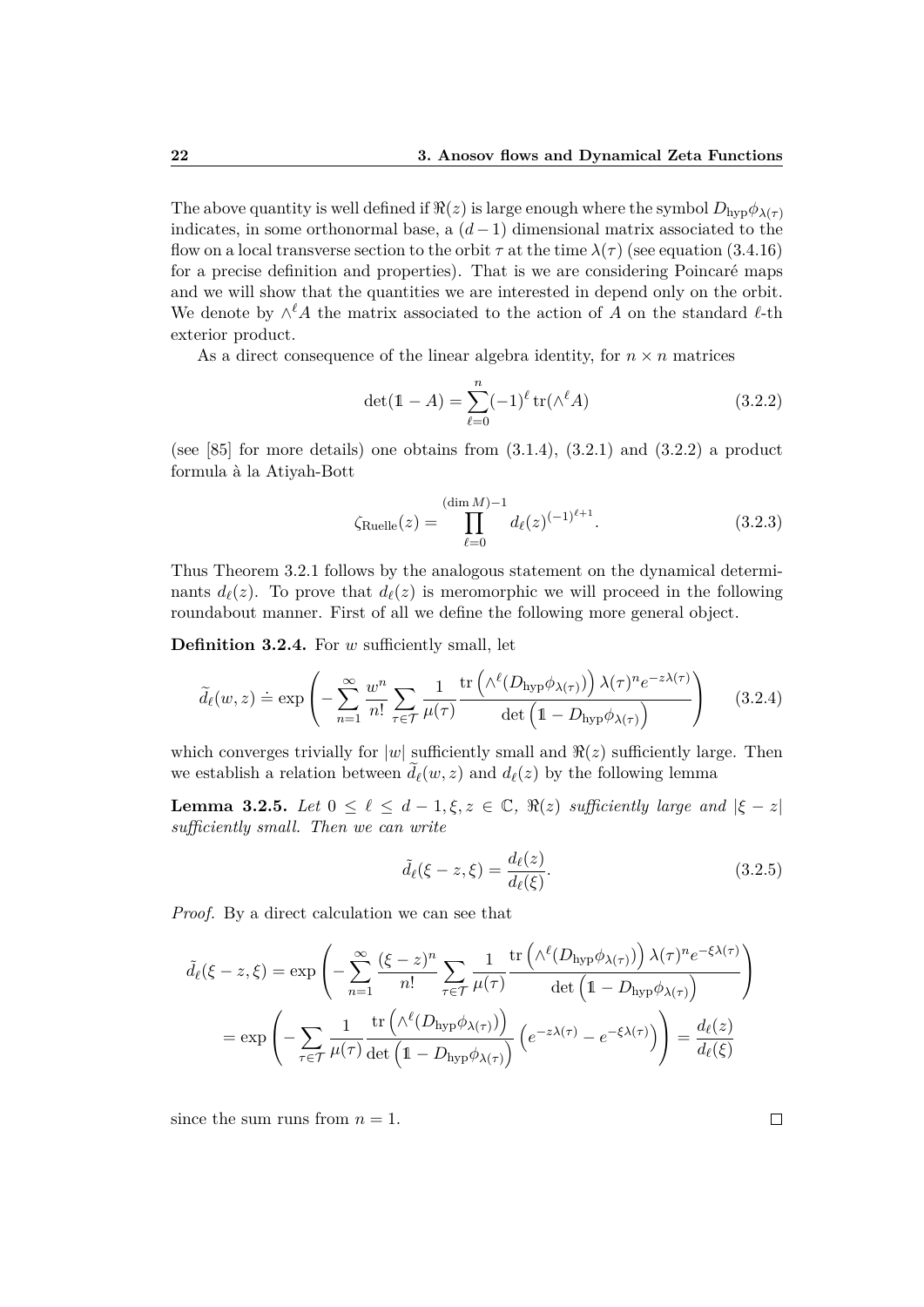Hence if all the  $d_{\ell}(\xi_0-z,\xi_0)$  are meromorphic in *z* for some  $\xi_0$ , then the meromorphic extension of *ζ*Ruelle is given by the product formula (3.2.3). More precisely, Theorem 3.2.1 follows from the following.

**Proposition 3.2.6.** For any  $\mathcal{C}^r$  Anosov flow, with  $r \geq 2$ , the function  $\tilde{d}_{\ell}(w, z)$  is *meromorphic, for*  $\Re(z)$  *sufficiently large, in a region* 

$$
\Re(w) > d_u \ln(\|D\phi_1\|_{\infty}) - \frac{\ln(\lambda)}{2}(r-1)
$$

*with*  $\lambda$ *,*  $d_u$  *as in Theorem 3.2.1.* 

The rest of the paper is devoted to the proof of such a proposition.

Note that Ruelle's original definitions and proofs are based on a suitable determinant and its properties are studied through Markov partitions and Grothendieck theory, hence the requirement of analyticity.

Here instead, to deal with the finite smoothness case, we prove Proposition 3.2.6 using the methods of extending determinants through the choice of suitable Banach spaces, based on the approach of Liverani-Gouezel [30], Butterley-Liverani [15] and Liverani-Tsujii [43]. This approach allows us to apply transfer operator methods directly to the manifold *M* by resorting to currents, avoiding the obstructions of other methods arising from studying the regularity of foliations or the differentiability of the potential associated to the measure of maximal entropy.

We begin by constructing a family of spaces  $\mathcal{B}^{p,q,\ell}$  as the closure of a proper subspace  $\Omega_{0,s}^{\ell}(M) \subset \Omega_s^{\ell}(M)$  with respect to a suitable anisotropic norm so that the spaces  $\mathcal{B}^{p,q,\ell}$  are an extension of the spaces in [30]. We start from an opportune cone structure considering an equivalence relation on *TM* with respect to a preferred direction, which will later on play the role of the flow direction. Here  $\Omega_s^{\ell}(M)$  is the space of  $\ell$ -forms on *M* i.e. the  $\mathcal{C}^s$  sections of  $\Lambda^l(T^*M)$  and  $\Omega_{0,s}^{\ell}(M)$  is a subspace which only considers forms null with respect to our preferred direction.

In the next section we prove that in such spaces we can define a family of operators for  $h \in \Omega^{\ell}0, s(M)$  as

$$
\mathcal{L}_t^{(\ell)}(h) = \phi_{-t}^* h
$$

where  $\phi_{-t}^* h$  is the pull-back of *h* with respect to  $\phi_{-t}$ . This generalize the action of the transfer operator  $\mathcal{L}_t$  on the anisotropic Banach spaces  $\mathcal{B}^{p,q}$  of [30].

We prove that for each  $\ell$  the operators  $\mathcal{L}_{t}^{(\ell)}$  $t_t^{(t)}$  form a semigroup. Note that in this way we mimic the action of standard transfer operators on sections transverse to the flow, in fact we morally project our forms on a Poincaré section. In this setting we have that  $R^{(\ell)}$  satisfies

$$
R^{(\ell)}(z)^n = \frac{1}{(n-1)!} \int_0^\infty t^{n-1} e^{-zt} \mathcal{L}_t^{(\ell)} dt.
$$
 (3.2.6)

Next we evaluate a trace for an operator  $A: \Lambda^{\ell}(TM/\sim) \to \Lambda^{\ell}(TM/\sim)$ . First we construct a local isomorphism  $i_{\psi}: \Pi_{\psi} \mathcal{B}^{p,q,\ell} \to (\Pi_{\psi} \mathcal{B}^{p,q,d})^{(\frac{d-1}{\ell})}$  (see lemma 3.3.4 for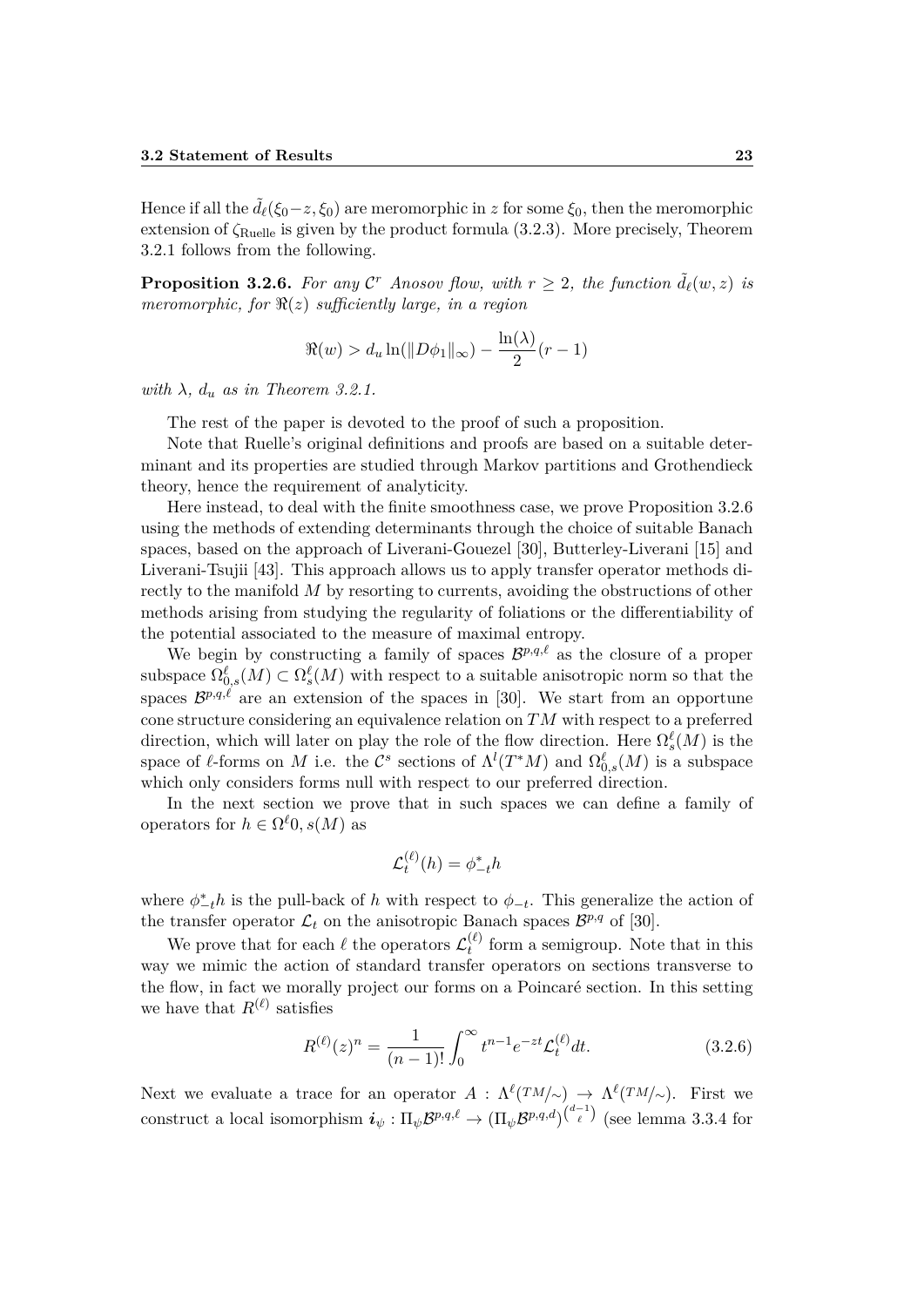the details) where  $\psi$  is a partition if unity which allows the localization. Given the identification  $i_{\psi}$  above we can write  $A_{\bar{i},\bar{j}}$  for the elements in a matrix representation of *A* with respect to a basis, ordered by the index  $\overline{i}$ , of the product space  $(\Pi_{\psi} \mathcal{B}^{p,q})^{\binom{d-1}{\ell}}$ . Let  $\psi_{\alpha}, \psi_{\beta}$  suitable partitions of unity for  $\mathcal{B}^{p,q,\ell}$ . We define an operator  $\mathrm{tr}^{(\ell)}(A)(f) : \mathcal{B}^{p,q} \to \mathcal{B}^{p,q}$  by

$$
\operatorname{tr}^{(\ell)}(A)(f) \doteq \sum_{\bar{k},\alpha,\beta} \left( (\boldsymbol{i}_{\psi_{\beta}} \Pi_{\psi_{\beta}}) B(\Pi_{\psi_{\alpha}} \boldsymbol{i}_{\psi_{\alpha}}^{-1}) \right)_{\bar{k},\bar{k}} \tag{3.2.7}
$$

where we note that  $A_{\bar{i},\bar{i}} = e_{\bar{i}}^T (A e_{\bar{i}})$  for an element of a basis and its dual. Then we can define our "flat trace" as

Trace<sup>(*l*)</sup>(A) = 
$$
\lim_{\epsilon \to 0} \int_{M \times M} j_{x,\epsilon}(y) \left( \text{tr}^{(\ell)}(A) \right) (j_{x,\epsilon})(y) \omega(dx) \omega(dy)
$$
 (3.2.8)

by properly choosing the family of approximations  $j_{x,\epsilon}^4$ . In section 3.5 we show that for the flat trace defined above on the quotient space just constructed we have the following remarkable lemma.

 $\textbf{Lemma 3.2.7.}$  *For*  $\Re(z) > d_u \ln(\|D\phi_1\|_{\infty}) - \frac{\ln(\lambda)}{2}$  $\frac{(\lambda)}{2}(r-1)$  *and*  $n \in \mathbb{N}$ ,  $\text{Trace}\left(R^{(\ell)}(z)^n\right) < \infty$ . In addition,

Trace 
$$
(R^{(\ell)}(z)^n)
$$
 =  $\frac{1}{(n-1)!} \sum_{\tau \in \mathcal{T}} \frac{1}{\mu(\tau)} \frac{\text{tr}(\wedge^{\ell} (D_{\text{hyp}} \phi_{\lambda(\tau)})) \lambda(\tau)^n e^{-z\lambda(\tau)}}{\det (1 - D_{\text{hyp}} \phi_{\lambda(\tau)})}$ . (3.2.9)

Hence, we have that

$$
\tilde{d}_{\ell}(\xi - z, \xi) = \exp\left(-\sum_{n=1}^{\infty} \frac{(\xi - z)^n}{n} \text{Trace}(R^{(\ell)}(\xi)^n)\right) \tag{3.2.10}
$$

In section 3.3 and 3.4 we define precisely what we mean by

$$
\sigma_{\ell} = \lambda_{+}^{\min\{d_u, d-1-\ell\}} e^{-\lambda \max\{d_s - \ell, 0\}}, \quad \sigma_{p,q} = e^{-\lambda \min\{p,q\}}.
$$

In section 3.4 we prove the following lemma

**Lemma 3.2.8.** For  $\xi \in \mathbb{C}$ ,  $\Re(\xi) > 0$ , the operator  $R^{(\ell)}(\xi)$  is quasi compact on each  $B^{p,q,\ell}, p, q \in \mathbb{N}$ *. Moreover* 

$$
\rho_{ess}(R^{(\ell)}) \le c \big(\Re(\xi) - \ln(\sigma_{p,q}) - \ln(\sigma_{\ell})\big)^{-1}
$$

The result above will be used together with the following lemma from section 3.6.

<sup>&</sup>lt;sup>4</sup> From now on we will abuse of the notation and drop the index  $\ell$  from Trace<sup>( $\ell$ </sup>)(*A*) since it will always be clear from the context to which space of  $\ell$ -forms we are referring.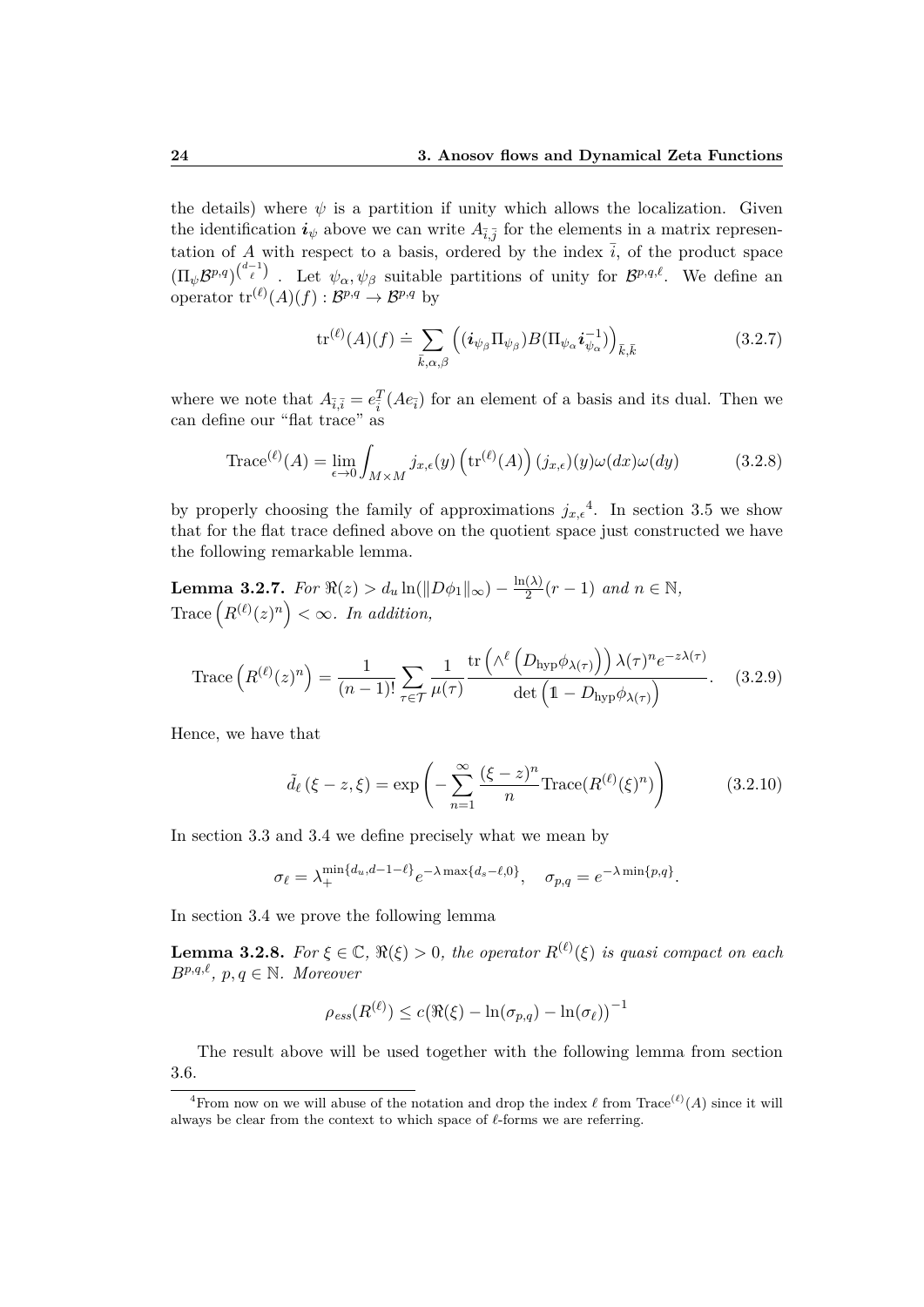**Lemma 3.2.9.** *There exists a finite rank operator*  $P_{\epsilon}^{(\ell)}$ *ξ such that*

$$
Trace(R^{(\ell)}(\xi)^n) = tr\left((P^{(\ell)}(\xi))^n\right) + \mathcal{O}\left(\left[\sigma_{p,q}\sigma_{\ell}\Re(\xi)^{-1}\right]^n\right) \tag{3.2.11}
$$

*where "tr" is the standard trace.*

Once we have established these results we can prove theorem 3.2.6.

*Proof of Theorem 3.2.6.* Let  $\xi$  such that  $a = \Re(\xi) > d_u \ln(\Vert D\phi_1 \Vert_{\infty}) - \frac{\ln(\lambda)}{2}$  $\frac{(1)}{2}(r-1)$ is sufficiently large. Let  $|\xi - z| < (\max_i \lambda_{i,\ell})^{-1}, \lambda_{i,\ell}(\xi)$  be the eigenvalues of  $P^{(\ell)}(\xi)$ . Let  $\rho_{\ell,p,q} = \ln(\sigma_{\ell}) - \ln(\sigma_{p,q})$ . Then  $\lambda_{i,\ell} \in B\left(\xi, \rho_{\ell,p,q}^{-1}\right)$  for all *i* we can conclude that as long as  $|\xi - z| \leq \frac{c}{(d_u \ln(\|D\phi_1\|_{\infty}) - \frac{\ln(\lambda)}{2}(r-1)}$  we have

$$
\tilde{d}_{\ell}(\xi - z, \xi) = \exp\left(\sum_{n=1}^{\infty} \frac{(\xi - z)^n}{n} \text{Trace}(R^{(\ell)}(\xi)^n)\right) =
$$
\n
$$
= \exp\left(\sum_{n=1}^{\infty} \frac{(\xi - z)^n}{n} \left(\sum_{\lambda_i \in B(\xi, \rho_{\ell, p, q}^{-1})} \frac{1}{(\xi - \lambda_i)^n} + \mathcal{O}\left(\left[\rho_{\ell, p, q} \Re(\xi)^{-1}\right]^n\right)\right)\right)
$$
\n
$$
= \exp\left(\sum_{\lambda_i \in B(\xi, \rho_{\ell, p, q}^{-1})} \log\left(1 - \frac{\xi - z}{\xi - \lambda_i}\right) + \sum_{n=1}^{\infty} \frac{(\xi - z)^n}{n} \left[\rho_{\ell, p, q} \Re(\xi)^{-1}\right]^n\right)
$$
\n
$$
= \left(\prod_{\lambda_i \in B(\xi, \rho_{\ell, p, q}^{-1})} \frac{\xi - \lambda_i}{z - \lambda_i}\right) \psi(\xi, z)
$$
\n(3.2.12)

where  $\psi(w, z)$  is analytic in  $B(\xi, \rho_{\ell, p,q}^{-1})$ . Now we can choose  $\xi$  where the convergence of  $d_{\ell}(\xi)$  is granted, as noted after equation (3.2.1), and we can freely move it along a line parallel to the imaginary axis. Hence we obtain that  $d_{\ell}(\xi-z,\xi)$  is meromorphic in a strip beyond the original region of convergence by using the identity (3.2.5) which concludes the proof of proposition 3.2.6. It follows that for  $C^{\infty}$  flows we found that  $d_{\ell}$  are analytic for all  $z \in \mathbb{C}$  since  $B(\xi, \rho_{\ell,p,q}^{-1})$  can be arbitrarily large.  $\Box$ 

#### **3.3 Cones and Banach spaces**

Our first task is to introduce appropriate Banach spaces in which the various operators we are interested in have the expected spectral properties. It is very convenient to outline a general construction of such spaces based only on an abstract cone structure.

Consider an atlas given by  $\{(U_{\alpha}, \Theta_{\alpha})\}_{\alpha=1,\dots,N}$  where  $\delta > 0$  is fixed (and to be chosen later) such that

(i) 
$$
\Theta_{\alpha}(U_{\alpha}) = B(0, 4\delta)
$$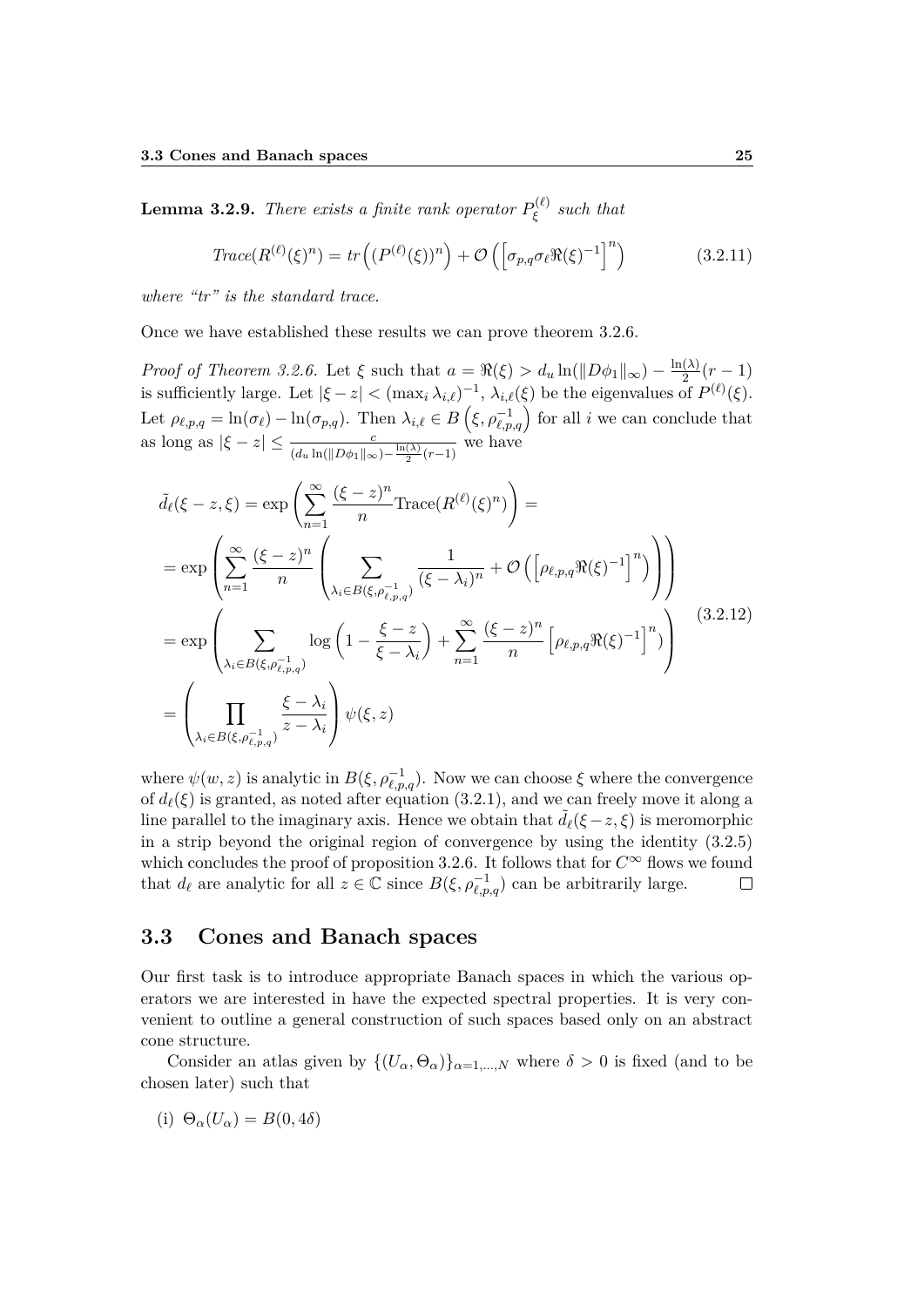(ii)  $\cup_{\alpha} \Theta_{\alpha}^{-1}(B(0,\delta)) = M.$ 

Define  $\{\psi_{\alpha}\}_{{\alpha}=1,...,N}$  to be a smooth partition of unity induced by our atlas such that  $\text{supp}(\psi_\alpha) \subseteq U_\alpha$  and  $\psi_\alpha|_{\Theta_\alpha^{-1}(B(0,\delta))} = 1$ . Moreover we choose the charts so that there is a "preferred coordinate", in the sense that for any two charts  $\Theta_{\alpha}, \Theta_{\beta}$ , given  $\tilde{x} \in \mathbb{R}^{d-1}$  and  $x_d \in \mathbb{R}$  we have

$$
\Theta_{\alpha} \circ \Theta_{\beta}^{-1}(\tilde{x} + sx_d) = \Theta_{\alpha} \circ \Theta_{\beta}^{-1}(\tilde{x}) + sx_d. \tag{3.3.1}
$$

Note that the above is equivalent to saying that there exists a vector field *V* ,  $||V(x)||_x = 1$ , such that, for all  $\alpha$ ,  $(\Theta_{\alpha})_*(\partial_{x_d}) = V$ . In other words the  $\Theta_{\alpha}$  are flow box charts for the flow generated by a vector field *V* .

Let  $l \in \{0, \dots, d\}$  and  $\Lambda^l(T^*M)$  be the algebra of the exterior forms on M. Given two *l*-forms  $v_1 \wedge \cdots \wedge v_l, w_1 \wedge \cdots \wedge w_l \in \Lambda^l(T_x^*M)$  we define the scalar product<sup>5</sup>

$$
\langle v_1 \wedge \cdots \wedge v_l, w_1 \wedge \cdots \wedge w_l \rangle_x = \det \begin{pmatrix} \langle v_1, w_1 \rangle_x & \cdots & \langle v_1, w_l \rangle_x \\ \vdots & \ddots & \vdots \\ \langle v_l, w_1 \rangle_x & \cdots & \langle v_l, w_l \rangle_x \end{pmatrix}, \qquad (3.3.2)
$$

which, by linearity, defines a scalar product on each  $\Lambda(T_x^*M)$ ,  $x \in M$ , (see [38, Section 2 for more details).

Let  $\Omega_s^l(M)$  be the space of  $\mathcal{C}^s$  sections of  $\Lambda^l(T^*M)$ . It is helpful to introduce, in each  $\Omega_s^{\ell}(M)$ , the scalar products

$$
\langle h, g \rangle_{\Omega^{\ell}} = \int_M \langle h(x), g(x) \rangle_x \omega(x) \tag{3.3.3}
$$

where  $\omega$  is the Riemannian volume form.

Let  $h = \sum_{\alpha} \psi_{\alpha} h = \sum_{\alpha} h_{\alpha}$  so that  $h_{\alpha} \in \Omega_s^{\ell}(U_{\alpha})$ . Let  $\bar{i} = i_1 < i_2 < \ldots < i_l$ belong to the set  $\mathcal{I}_l$  of *l*-multiindices ordered by the standard lexicographic order. Also, define the local bases  $dx_{\alpha,\bar{i}} = (\Theta_{\alpha})^*(dx_{\bar{i}}), e_{\alpha,\bar{i}} = (\Theta_{\alpha}^{-1})_*(e_{\bar{i}})$  where we have introduced the notation  $dx_i = dx_{i_1} \wedge \cdots \wedge dx_{i_l}, e_i = \partial_{x_{i_1}} \wedge \cdots \wedge \partial_{x_{i_l}}$ <sup>6</sup> Given  $h_{\alpha} \in \Omega_s^l(U_{\alpha})$  and  $(\Theta_{\alpha}^{-1})^* h_{\alpha} \in \Omega_s^l(B(0, 4\delta))$  we can write them uniquely as

$$
h_{\alpha} = \sum_{\bar{i} \in \mathcal{I}_l} h_{\alpha, \bar{i}} dx_{\alpha, \bar{i}} \quad \text{and} \quad (\Theta_{\alpha}^{-1})^* h_{\alpha} = \sum_{\bar{i} \in \mathcal{I}_l} h_{\alpha, \bar{i}} (\Theta_{\alpha}^{-1}) dx_{\bar{i}}.
$$
 (3.3.4)

Let us now introduce the following equivalence relation: for  $v, w \in T_xM$ ,  $v \sim w$ if and only if there exists  $\lambda \in \mathbb{R}$  such that  $v = w + \lambda V(x)$ . Let  $\ell \in \{0, \dots, d-1\}$ , let  $\Omega_s^{\ell,\sim}(M)$  be the space of  $\mathcal{C}^s$  sections of  $\Lambda^{\ell}((TM/\sim)^*)$ . Let  $\Psi:TM\to TM/\sim$  be defined as  $\Psi(u) \doteq [u]$ , hence  $\Psi^* : \Omega_s^{\ell, \sim}(M) \to \Omega_s^{\ell}(M)$ 

$$
\Psi^*(h)(v_1,\ldots,v_\ell)\doteq h([v_1],\ldots,[v_\ell]).
$$

<sup>&</sup>lt;sup>5</sup>In the following we will drop the subscript x in the scalar product as this does not create any confusion.

<sup>6</sup> It is understood that *f* <sup>∗</sup> denotes as usual the pullback and *f*<sup>∗</sup> the pushforward. Moreover  $dx_{\alpha,\bar{i}}(e_{\alpha,\bar{j}}) = \delta_{\bar{i},\bar{j}}.$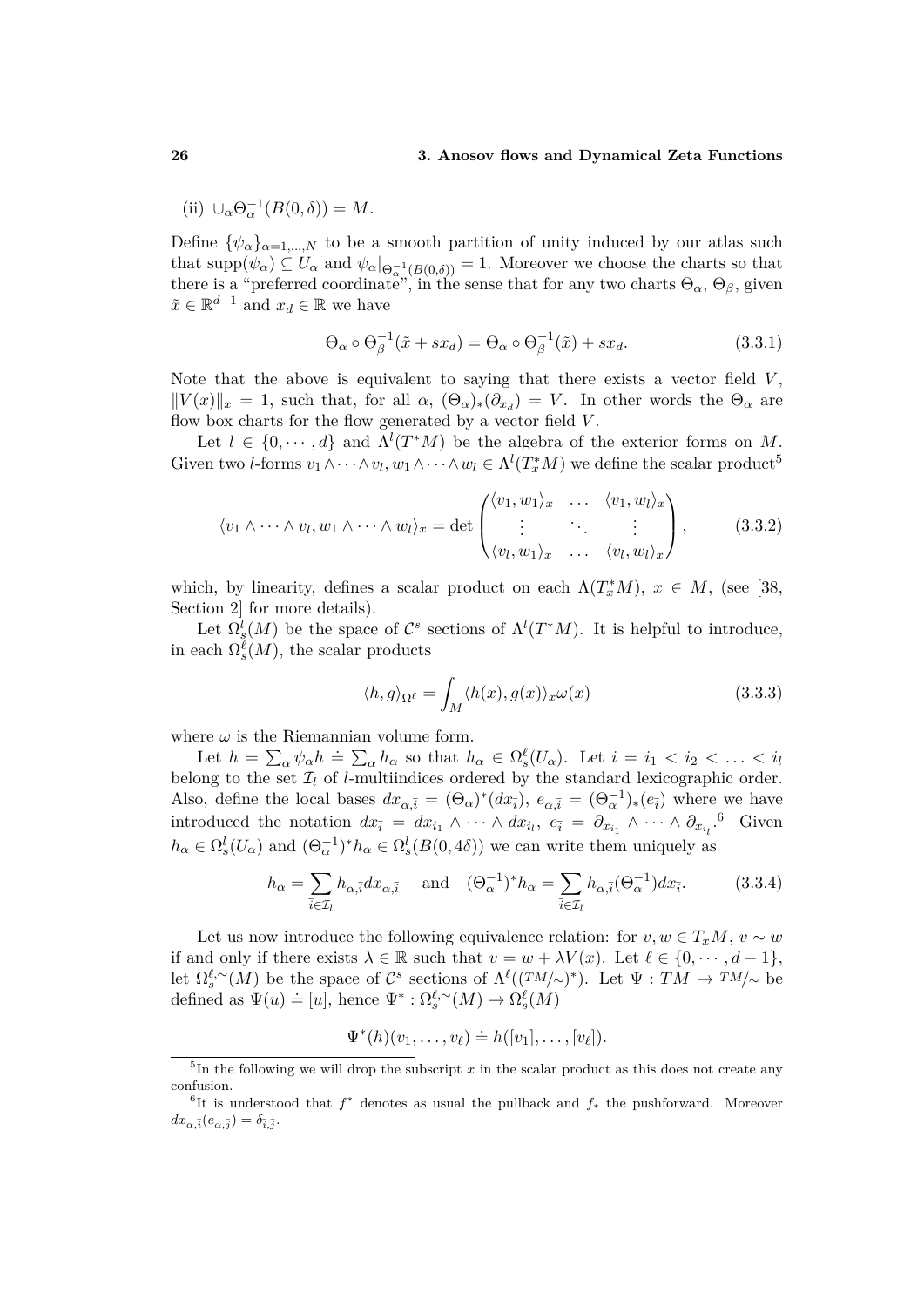Note that  $\Psi^*(h)(\ldots,V,\ldots) = 0$  by construction, on the other hand any section with such a property acts naturally on equivalence classes. Hence  $\Psi^*$  is an isomorphism between  $\Omega_s^{\ell,\sim}(M)$  and the subspace

$$
\Omega_{0,s}^{\ell}(M) = \{ h \in \Omega_s^{\ell}(M) : h(\dots, V, \dots) = 0 \}.
$$
\n(3.3.5)

**Remark 3.3.1.** From now on we will identify  $\Omega_{0,s}^{\ell}(M)$  and  $\Omega_{s}^{\ell,\sim}(M)$  without further comments.

Moreover, if we consider the usual map  $i_V : \Omega_s^{\ell+1}(M) \to \Omega_s^{\ell}(M)$  defined by Moreover, if we consider the usual map  $i_V : S_{\ell_s}^{\ell_s} (M) \to S_{\ell_s}(M)$  defined by  $i_V(h)(v_1, \ldots, v_\ell) = h(V, v_1, \ldots, v_\ell)$  we have  $i_V : \Omega_s^{\ell+1}(M) \xrightarrow{\text{su}} \Omega_{0,s}^{\ell}(M)$ . Indeed, it is clear that  $i_V(\Omega_s^{\ell+1}(M)) \subset \Omega_{0,s}^{\ell}(M)$ , while, if  $h \in \Omega_{0,s}^{\ell}(M)$ ,  $(-1)^{d-1}i_V(h \wedge dV) = h$ where *dV* is any one form such that  $dV(V) = 1$ . In particular,  $i_V$  is an isomorphism between  $\Omega_s^d(M)$  and  $\Omega_{0,s}^{d-1}(M)$ . For further use we set

$$
\tilde{\omega} = i_V \omega, \tag{3.3.6}
$$

where  $\omega$  is the Riemannian volume.

Next we assume that there exists a continuous family of cones  $\mathcal{C}(x) \subset T_xM$  and sufficiently small  $\rho > \rho > 0$  such that for each  $x \in U_\alpha$  we have that

$$
\{(s, u) \in \mathbb{R}^{d_s} \times \mathbb{R}^{d_u} : ||u|| \le \rho_- ||s||\} \subset (\Theta_\alpha)_* \mathcal{C}(x) \subset \{(s, u) : ||u|| \le \rho ||s||\}, \tag{3.3.7}
$$

where  $d_s + d_u = \dim(M)$ .

Given such data we are going to construct several Banach spaces. To do so we first define norms on smooth forms and then we take the completion of such norms to define less regular elements in the new spaces. For sufficiently large  $L > 0$ ,  $\xi \in B(0, \delta) \subseteq \mathbb{R}^{d_s}$  and  $d_{uc} = d_u + 1$  let us define

$$
\mathcal{F}_r \doteq \{ F : B(0, 3\delta) \to \mathbb{R}^{d_{uc}} : F(0) = 0 ; \ |F|_{C^1} \le \rho ; \ |F|_{C^r} \le L \}.
$$
 (3.3.8)

Moreover for each  $F \in \mathcal{F}_r$  let  $G_{x,F}(\xi) \doteq x + (\xi, F(\xi))$ . Let us also define  $\sum_{n=1}^{\infty}$  ${G_{x,F} : x \in B(0, \delta), F \in \mathcal{F}_r}$ . For each chart, indexed by  $\alpha$ , and  $G \in \tilde{\Sigma}$  we associate the leaf  $W_{\alpha,G} = {\Theta_{\alpha}^{-1}G(\xi)}_{\xi \in B(0,2\delta)}$ , which form our set of stable leaves  $\Sigma$  (not to be confused with stable manifolds), its reduced and enlarged version  $W^{\pm}_{\alpha,G} = {\Theta_{\alpha}^{-1}G(\xi)}_{\xi \in B(0,(2 \pm 1)\delta)}.$ 

Also, we denote by  $\Gamma_0^{\ell,s}$  $\binom{\ell, s}{0}$  (*α, G*) the *C*<sup>*s*</sup> sections of the fiber bundle on  $W_{\alpha, G}$ , with fibers  $\Lambda^{\ell}(T^*M)$ , which vanish in a neighborhood of  $\partial W_{\alpha,G}$ .

Let  $\mathcal{V}(\alpha, G)$  be the set of  $\mathcal{C}^r$  vector fields defined in a neighborhood of  $W^+_{\alpha, G}$ . Write  $L_v$  for the Lie derivative along a vector field v. Next, let  $d(\text{vol})_{W_{\alpha,G}}$  be the volume form induced on  $W_{\alpha,G}$  by the Riemannian structure of *M*. Finally, for all  $\alpha$ , for all  $W_{\alpha,G}$ , and  $G \in \tilde{\Sigma}$ ,  $g \in \Gamma_0^{l,0}$  $\mathcal{U}_0^{l,0}(\alpha, G), v_1, \ldots, v_p \in \mathcal{V}(\alpha, G)$  and  $h \in \Omega_s^{\ell, \sim}(M)$ we define

$$
\jmath_{\alpha,G,g,v_1,\dots,v_p}(h) \doteq \int_{W_{\alpha,G}} \langle g, L_{v_1} \cdots L_{v_p} h \rangle \ d(\text{vol})_{W_{\alpha,G}} \in \mathbb{R}.
$$
 (3.3.9)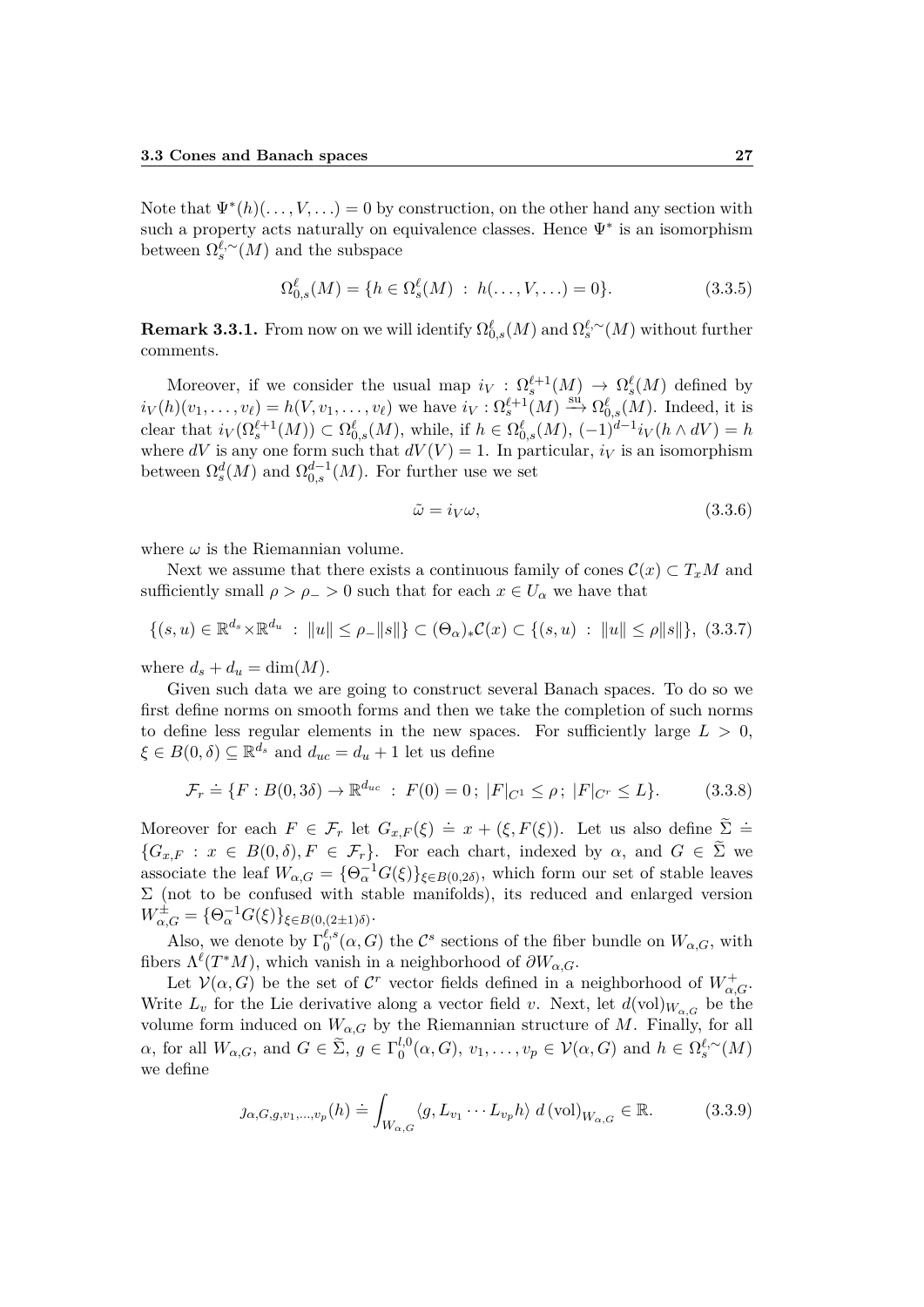Next, for  $p \in \mathbb{N}$ ,  $q \in \mathbb{R}_+$ ,  $p + q < r - 1$  let

$$
\mathbb{U}_{p,q,\ell} \doteq \left\{ \jmath_{\alpha,G,g,v_1,\dots,v_p} \mid 1 \leq \alpha \leq N, \, G \in \widetilde{\Sigma}, \, |g|_{\Gamma_0^{l,p+q}(\alpha,G)} \leq 1, \, |v_j|_{\mathcal{C}^{q+p}} \leq 1 \right\}
$$
\n(3.3.10)

where by  $|v_j|_{C^{q+p}} \leq 1$  we mean that there exists an open set  $U'_\alpha \supset W^+_{\alpha,G}$  such that *v*<sub>*j*</sub> is defined on  $U'_{\alpha}$  and  $|v_j|_{C^{q+p}(U'_{\alpha})} \leq 1$ .

Finally, given  $h \in \Omega_{n+\alpha}^{\ell,\sim}$  $p_{p+q}^{\ell,\sim}(M)$ , we define the following norms

$$
||h||_{p,q,\ell}^- := \sup_{j \in \mathbb{U}_{p,q,\ell}} \jmath(h) \qquad \forall p \in \mathbb{N}, q \in \mathbb{R}^+
$$
  

$$
||h||_{p,q,\ell} := \sup_{n \le p} ||h||_{n,q,\ell}^- \qquad \forall p \in \mathbb{N}, q \in \mathbb{R}^+.
$$
 (3.3.11)

For each  $q \in \mathbb{R}^+, p \in \mathbb{N}, \ell \in \{0, \ldots, d-1\}$  we define the spaces  $\mathcal{B}^{p,q,\ell}$  to be the closure of  $\Omega_{\infty}^{\ell,\sim}(M)$  with respect to the norm  $\|\cdot\|_{p,q,\ell}$ .

The above spaces are the natural extensions of the spaces defined in [30] to the case of  $\ell$ -forms, the case that we need in the following. There the Banach space  $\mathcal{B}^{p,q}$ was defined for  $h \in C^{r}(M,\mathbb{R})$  as<sup>7</sup>

$$
||h||_{\mathcal{B}^{p,q}} = \sup_{0 \leq k \leq p} \sup_{W \in \tilde{\Sigma}} \sup_{\substack{v_1, \ldots, v_k \in \mathcal{V}(W) \\ |v_i|_{C^r} \leq 1}} \sup_{\varphi \in C_0^q(W, \mathbb{R})} \int_W L_{v_1} \cdots L_{v_k}(h) \cdot \varphi d(\mathrm{vol})_W.
$$

Yet, if we define the isomorphism  $\mathbf{i}: C^{r}(M) \to \Omega_{0,r}^{d-1}(M)$  by  $\mathbf{i}(f) = f \cdot \tilde{\omega}$  one can verify that *i* extends to an isomorphism between the Banach space  $\mathcal{B}^{p,q}$  in [30] and the present Banach space  $\mathcal{B}^{p,q,d-1}$ .

**Remark 3.3.2.** From now on, throughout this section and in the following ones as well, *c* will be used in multiple situations and will represent a generic nonspecific constant which could change from time to time, even within the same equation.

Note that any function  $\psi \in C^{\infty}(M)$  is a bounded multiplier on  $\mathcal{B}^{p,q,\ell}$  (hence also on  $\mathcal{B}^{p,q}$ ). More precisely we have the following lemma.

**Lemma 3.3.3.** *Let*  $\Pi_{\psi}(h) \doteq \psi \cdot h$ *. Then* 

$$
\|\Pi_{\psi}h\|_{\mathcal{B}^{p,q,\ell}} = \|\psi \cdot h\|_{\mathcal{B}^{p,q,\ell}} \leq c\|h\|_{\mathcal{B}^{p,q,\ell}}.
$$

<sup>&</sup>lt;sup>7</sup>In [30] the coordinate charts are chosen with slightly different properties. However for our purposes they are equivalent.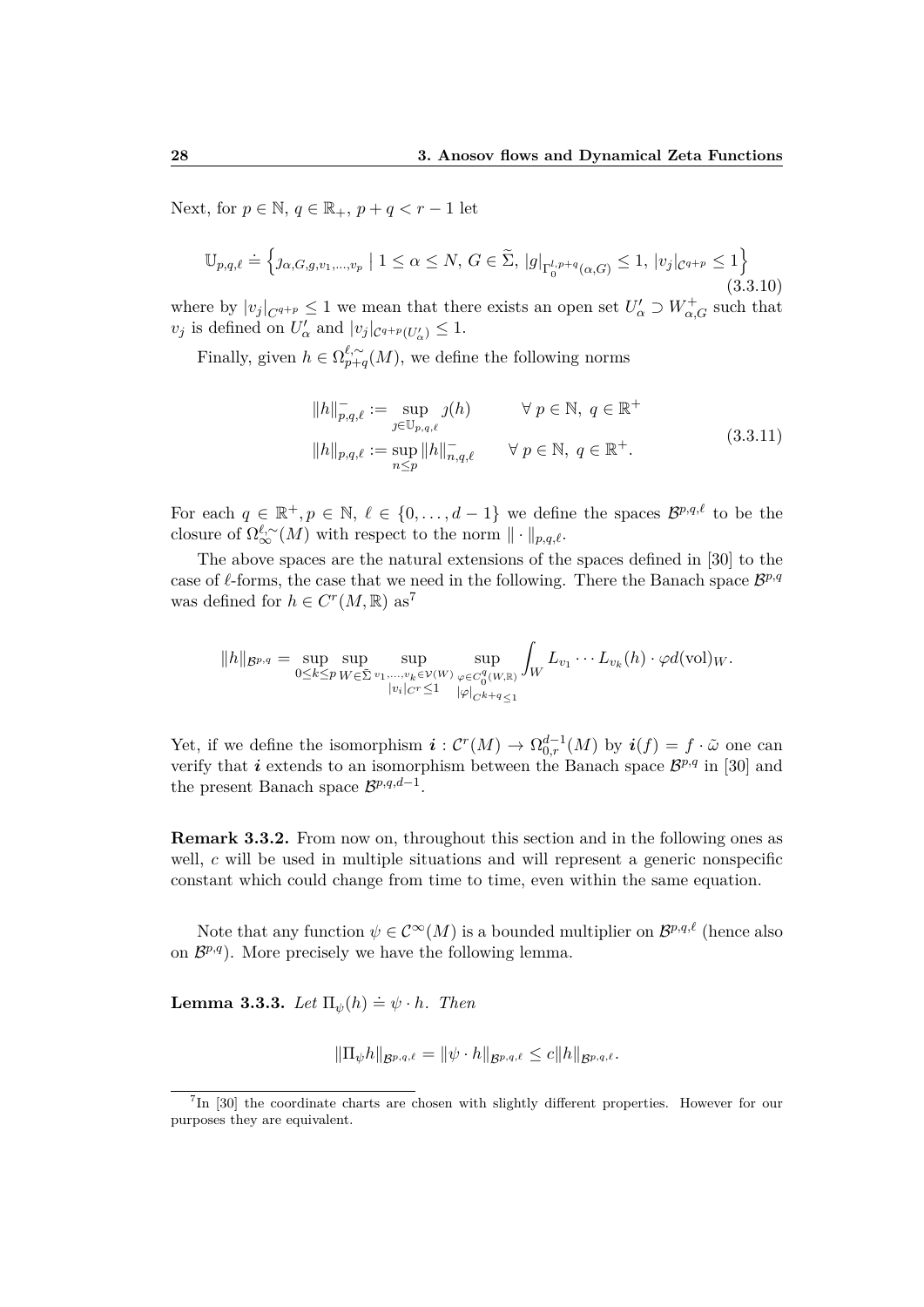*Proof.* We have the following inequality for  $\|\cdot\|_{\mathcal{B}^{1,q,\ell}}$ .

$$
\sup_{|g|_{\Gamma_{0}^{\ell,q+1}(\alpha,G)}\leq 1} \sup_{W_{\alpha,G}} \int_{W_{\alpha,G}} \langle g, L_{v}(\psi \cdot h) \rangle d(\text{vol})_{W_{\alpha,G}} \n= \sup_{|g|_{\Gamma_{0}^{\ell,q+1}(\alpha,G)}\leq 1} \sup_{W_{\alpha,G}} \left( |gL_{v}(\psi)|_{q+1} \int_{W_{\alpha,G}} \langle \frac{g(L_{v}\psi)}{|g(L_{v}\psi)|_{q+1}}, h \rangle d(\text{vol})_{W_{\alpha,G}} \right) \n+ |g\psi|_{q+1} \int_{W_{\alpha,G}} \langle \frac{g\psi}{|g\psi|_{q+1}}, L_{v}h \rangle d(\text{vol})_{W_{\alpha,G}} \right) \n\leq c \|h\|_{0,q,l}^{-} + c \|h\|_{1,q,l}^{-} \leq c \|h\|_{1,q,l}^{-}.
$$
\n(3.3.12)

Then we can repeat the argument by induction with respect to the several Lie derivatives  $L_{v_1}, \ldots, L_{v_p}$  present in  $\langle g, L_{v_1} \cdots L_{v_p} \psi_h \rangle$  thus obtaining our estimates for  $\|\cdot\|_{p,q,\ell}$ .  $\Box$ 

The following structure Lemma clarifies the relations between  $\mathcal{B}^{p,q,l}$  and  $\mathcal{B}^{p,q}$ .

 $\mathbf{Lemma \ 3.3.4.}$  *There exists an isomorphism*  $\boldsymbol{i}_{\psi_{\alpha}} : \Pi_{\psi_{\alpha}}(\mathcal{B}^{p,q,\ell}) \rightarrow [\Pi_{\psi_{\alpha}}(\mathcal{B}^{p,q})]^{(\frac{d-1}{\ell})}$ .

*Proof.* Let us consider the map  $j_{\alpha}: \Omega_s^{\ell, \sim}(U_{\alpha}) \to C_{\ell}^{\ell}(U_{\alpha}, \mathbb{R}^{\binom{d-1}{\ell}})$ . First we recall that we have an obvious bijective map *s* from  $\{1, \ldots, \binom{d-1}{\ell}\}$  $\begin{bmatrix} -1 \\ \ell \end{bmatrix}$  to the set  $\mathcal I$  of lexicographic orderings of  $i_1, \ldots, i_l$ . Thus, given  $(3.3.4)$ , we can define

$$
\boldsymbol{j}_{\alpha}(h_{\alpha}) \doteq (h_{\alpha,s(1)}, \ldots, h_{\alpha,s\left(\binom{d-1}{\ell}\right)})
$$

that is, colloquially, we mapped a form to the vector made of its local coefficients. Then we set  $\mathbf{i}_{\psi_{\alpha}}(\Pi_{\psi_{\alpha}}h) \doteq \mathbf{j}_{\alpha}(\psi_{\alpha}h) = \mathbf{j}_{\alpha}(h_{\alpha}) \in [\Pi_{\psi_{\alpha}}(C^l)]^{\binom{d-1}{\ell}}$ . We define a norm in  $\left[\Pi_{\psi_\alpha}(\mathcal{B}^{p,q})\right]^{\binom{d-1}{\ell}}$  as

$$
||h_{\alpha}||_{(\mathcal{B}^{p,q})}\left(\begin{smallmatrix}d-1\\ \ell\end{smallmatrix}\right)} \doteq \sum_{\overline{i}\in\mathcal{I}}||h_{\alpha,\overline{i}}||_{\mathcal{B}^{p,q}}.\tag{3.3.13}
$$

Then for each  $|g|_{\Gamma_0^{\ell,q+1}(\alpha,G)} \leq 1$  and  $W_{\alpha,G}$  we have

$$
\int_{W_{\alpha,G}} \langle g, L_{v_1} \cdots L_{v_p} h_{\alpha} \rangle d \text{ (vol)}_{W_{\alpha,G}} \n= \sum_{\overline{i}} \int_{W_{\alpha,G}} \langle g, L_{v_1} \cdots L_{v_p} (h_{\alpha,\overline{i}} dx_{\alpha,\overline{i}}) \rangle d \text{ (vol)}_{W_{\alpha,G}} \n\leq \sum_{\overline{i}} \int_{W_{\alpha,G}} \langle g, dx_{\alpha,\overline{i}} \rangle L_{v_1} \cdots L_{v_p} (h_{\alpha,\overline{i}}) + c \sum_{k=0}^{p-1} ||h_{\alpha,\overline{i}}||_{k,q+p-k} \n\leq c \sum_{\overline{i}} ||h_{\alpha,\overline{i}}||_{p,q}
$$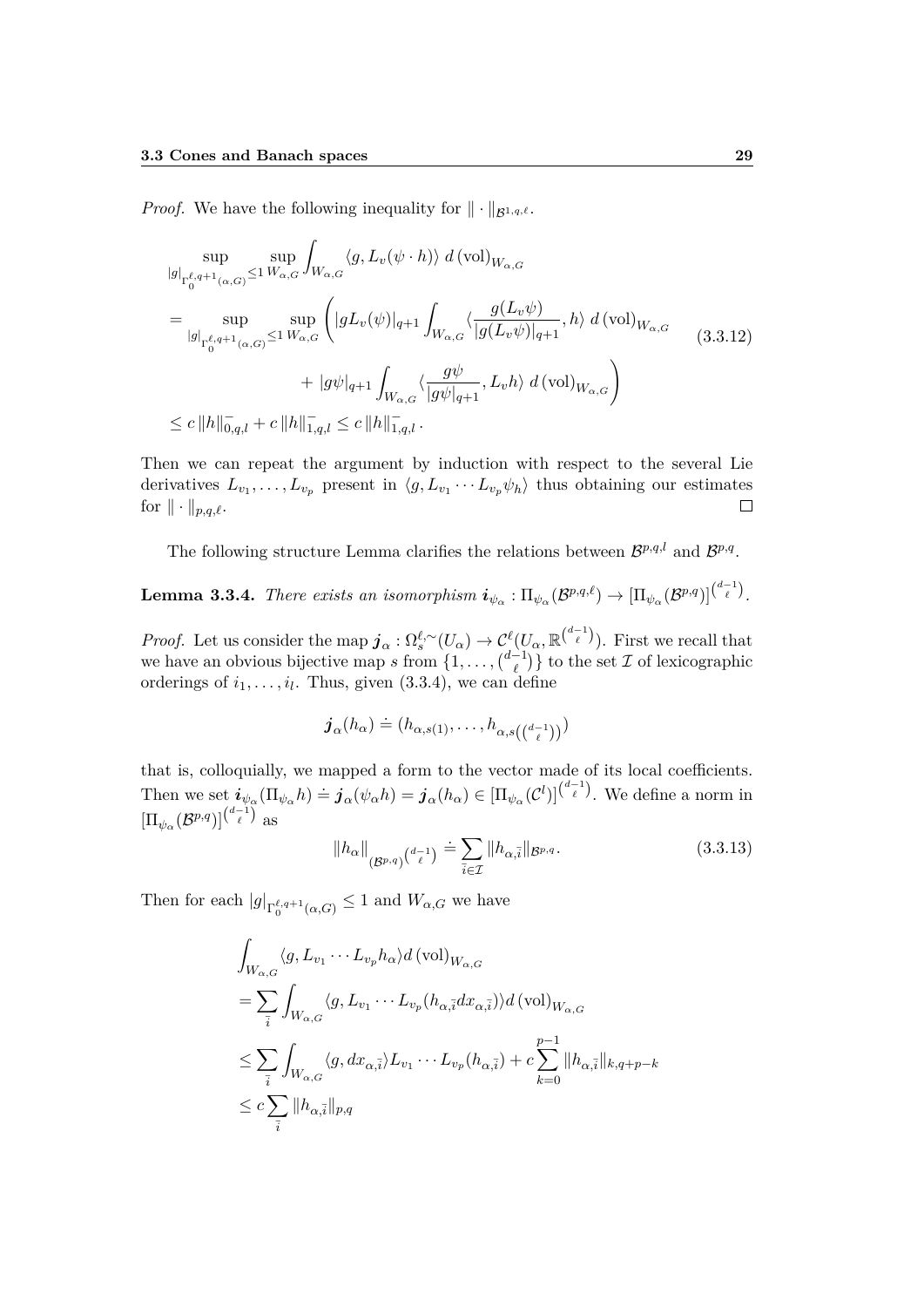To prove the opposite inequality chose  $g = \varphi dx_{\alpha, \bar{j}}, |\varphi|_{\mathcal{C}^{p+q}} \leq 1$ ,

$$
\int_{W_{\alpha,G}} \langle g, L_{v_1} \cdots L_{v_p} h_{\alpha} \rangle d \left( \text{vol} \right)_{W_{\alpha,G}} \n\ge \sum_{\bar{i}} \int_{W_{\alpha,G}} \varphi L_{v_1} \cdots L_{v_p} (h_{\alpha,\bar{i}}) - c \sum_{k=0}^{p-1} ||h_{\alpha,\bar{i}}||_{k,q+p-k}.
$$

Taking the sup on  $\varphi$  and  $W_{\alpha,G}$ , summing on  $\overline{i}$  and using the previous upper bound yields

$$
c||h_{\alpha}||_{p,q,\ell}^{-} \geq \sum_{i \in \mathcal{I}} ||h_{\alpha,\overline{i}}||_{p,q} - c \sum_{k=0}^{p-1} ||h_{\alpha}||_{k,q+p-k}^{-}.
$$

Hence it follows immediately that there exists  $C > 0$  such that

$$
C^{-1}||h||_{(\mathcal{B}^{p,q})^{(d-1})} \leq ||h||_{\mathcal{B}^{p,q,\ell}} \leq C||h||_{(\mathcal{B}^{p,q})^{(d-1)}},
$$

which proves the Lemma.

The product structure of our space  $\mathcal{B}^{p,q,\ell}$  will be useful later on in several situations. Hence most of the theorems obtained in [30] extend to the present situation by using this identification. For example, the compactness lemma used there can now be stated in our context.

**Lemma 3.3.5.** For each  $\ell \in \{0, \ldots, d-1\}$ , the unit ball of  $\mathcal{B}^{p,q,\ell}$  is relatively *compact in*  $\mathcal{B}^{p-1,q+1,\ell}$ *.* 

*Proof.* Given our atlas  $(U_{\alpha}, \Theta_{\alpha})$  with an induced partition of unity we have that  $i_{\psi_{\alpha}}(\mathcal{B}^{p,q,\ell})$  is relatively compact in  $(\Pi_{\psi_{\alpha}}(\mathcal{B}^{p-1,q+1}))^{(\frac{d-1}{\ell})}$  by the results of [30]. Then Lemma 3.3.4 implies the result.  $\Box$ 

Given a form  $h$  of degree  $\ell$ , we can define a functional

$$
g_h(g) \doteq \langle g, h \rangle_{\Omega^{\ell}} \quad \text{where} \quad g \in \Omega_s^{\ell}(M) \tag{3.3.14}
$$

The space of such functionals, equipped with the  $\ast$ -weak topology of  $\Omega_s^{\ell}(M)$ ', gives rise to the space of *currents* of regularity *s*. We indicate the space of currents of regularity *s* and degree  $\ell$  by  $\mathcal{E}_{s}^{\ell}$ . In analogy with [30, Proposition 4.1] and [30, Lemma 2.1] we have the following

**Lemma 3.3.6.** *For each*  $\ell \in \{0, \ldots, d-1\}$ *, there is a canonical injection from the* space  $\mathcal{B}^{p,q,\ell}$  to a subspace of  $\mathcal{E}^{\ell}_{p+q}$ .

*Proof.* We begin by recalling that  $j$  :  $\Omega_s^{\ell}(M) \to \mathcal{E}_{p+q}^{\ell}$  is such that if we foliate locally *M* with *d*-dimensional manifolds with tangent space in the constructed cones it readily follows that  $|j_h(g)| \leq C ||h||_{\mathcal{B}^{0,q,\ell}} ||g||_{\Omega_s^{\ell}(M)}$ . Thus j can be extended to a continuous immersion of  $\mathcal{B}^{p,q,\ell}$  in  $\mathcal{E}^{\ell}_{p+q}$ . Consider a sequence  $\{h_n\} \subset \Omega^{\ell}_{0,s}$  that

 $\Box$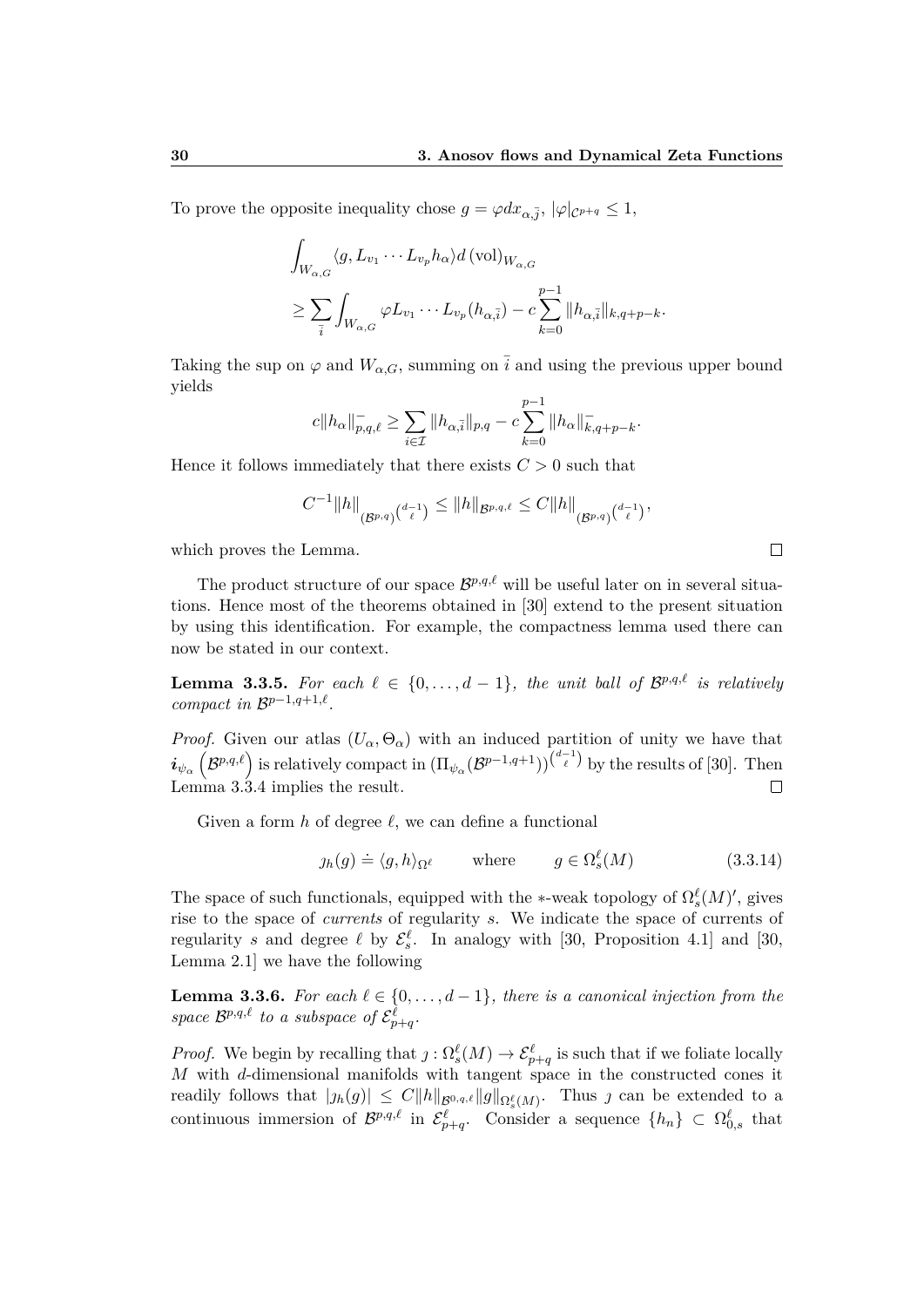converges to *h* in  $\mathcal{B}^{p,q,\ell}$  such that  $\jmath(h) = 0$ . Then, for each manifold  $W_{\alpha,G} \in \widetilde{\Sigma}$  and test form  $g = \bar{g}_{\alpha} dx_{\alpha}$ <sup>*i*</sup> we have

$$
\int_{W_{\alpha,G}} \langle g, h_n \rangle = \int_{B(0,\delta)} \bar{g}_{\alpha}(\xi, F(\xi)) h_{n,\alpha,\bar{i}}(\xi, F(\xi)) JF(\xi) d\xi
$$

where  $JF$  takes into account the change of variables. Now consider a smooth approximation of the  $\delta$  at zero, and let  $G_{\eta,F}(\xi) = (\xi, F(\xi) + \eta) = G(\xi) + (0, \eta)$ . Then

$$
\int_{W_{\alpha,G}} \langle g, h_n \rangle = \lim_{\varepsilon \to 0} \int_{\mathbb{R}^{d_u+1}} \int_{W_{\alpha,G_\eta}} \langle \kappa_{\varepsilon}(\eta) g_{\eta}, h_n \rangle = \lim_{\varepsilon \to 0} \eta_{h_n}(\hat{g}_{\varepsilon})
$$

where  $g_{\eta}(z) \doteq g(z - (0, \eta))$  and  $\hat{g}_{\varepsilon}(\xi, \eta) \doteq \kappa_{\varepsilon}(\eta) g_{\eta}(G_{\eta, F}(\xi))$ . By the above representation it follows

$$
|j_{h_n}(\hat{g}_{\varepsilon}) - j_{h_m}(\hat{g}_{\varepsilon})| \leq \int_{\mathbb{R}^{d_u+1}} d\eta \kappa_{\varepsilon}(\eta) \left| \int_{W_{\alpha,G_\eta}} \langle h_n - h_m, g_\eta \rangle \right|
$$
  

$$
\leq ||g_\eta||_{\Gamma_0^{\ell,q}(\alpha,G_\eta)} ||h_n - h_m||_{0,q,\ell}
$$
  

$$
\leq C ||g||_{\Gamma_0^{\ell,q}(\alpha,G)} ||h_n - h_m||_{0,q,\ell} \leq C ||h_n - h_m||_{0,q,\ell}
$$

Now, given the previous inequality, we can consider the limit for  $n \to \infty$  i.e.  $h_n \to h$ and obtain

$$
\int_{W_{\alpha,G}} \langle g, h \rangle \doteq \lim_{n \to \infty} \int_{W_{\alpha,G}} \langle g, h_n \rangle = \lim_{\varepsilon \to 0} \eta_h(\hat{g}_{\varepsilon}) = 0.
$$

Thus by taking the sup on  $\alpha$ , G, g we obtain  $||h||_{0,q,\ell} = 0$ . By similar computations (involving the necessary derivatives) it follows  $||h||_{p,q,\ell} = 0$ . Thus *j* is injective and we obtain the statement of the theorem.  $\Box$ 

#### **3.4 Transfer operators and Resolvents**

Let  $\phi_t: M \to M$  be a  $C^r$  flow on a  $C^r$  Riemannian *d*-dimensional compact manifold with  $r \geq 3$ . Without loss of generality we can take  $|V(x)| = 1$  where  $V(x)$  is the vector field generating the Anosov flow.

**Remark 3.4.1.** The definition of Anosov flows already implies a suitable "cone" field structure, in the sense that the Anosov splitting can be used to construct the required cone fields of the previous section. In fact without loss of generality we can assume that atlas introduced has the following extra property

$$
\begin{cases}\nD_0 \Theta_{\alpha}^{-1} \{(0, u, 0) : u \in \mathbb{R}^{d_u}\} = E^u(\Theta_{\alpha}^{-1}(0)) \\
D_0 \Theta_{\alpha}^{-1} \{(s, 0, 0) : s \in \mathbb{R}^{d_s}\} = E^s(\Theta_{\alpha}^{-1}(0)) \\
\Theta_{\alpha}^{-1}((s, u, t)) = \phi_t \Theta_{\alpha}^{-1}((s, u, 0))\n\end{cases}
$$
\n(3.4.1)

where  $d_s = \dim E^s$ ,  $d_u = \dim E^u$  and  $t \in \mathbb{R}$ . Moreover,  $\mathcal{C}^s(x) = \{(s, u, t) \in TM_x$ :  $||u|| + ||t|| \leq \frac{1}{2}||s||$  is an invariant cone field associated to the stable direction with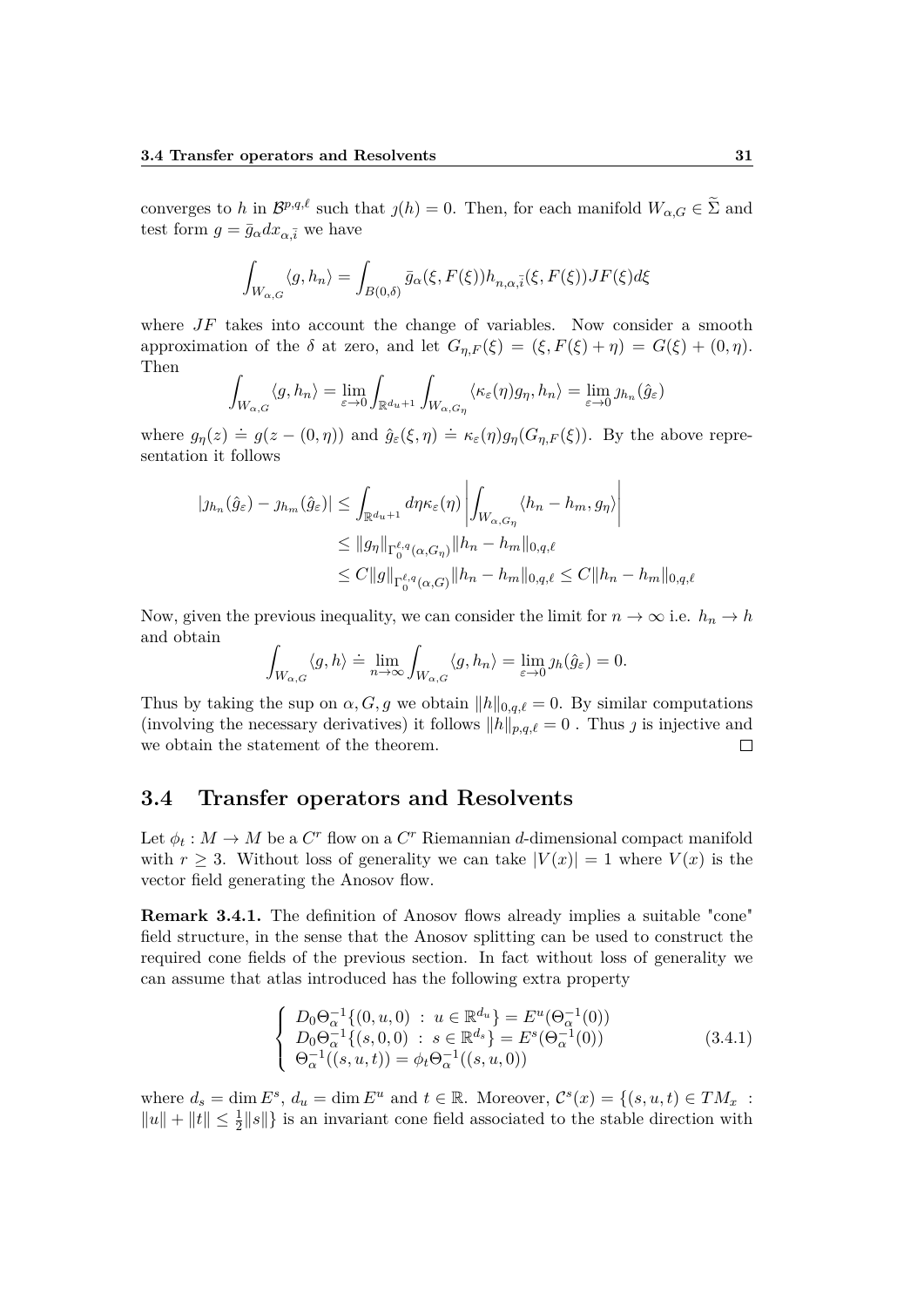the property that any vector in the cone is strictly expanded by  $(\phi_{-t})_*$ . By an harmless linear change of coordinates we can finally assume that  $\mathcal{C}^s(x)$  satisfies the condition (3.3.7) with  $\rho_$  = 1. Thus we can use section 3.3 to define a spaces  $\mathcal{B}^{p,q,\ell}$ in the present context.

Let  $h \in \Omega_{0,s}^{\ell}(M)$  as in the previous section. Let  $\tilde{h} \in \Omega_s^{\ell+1}(M)$  such that  $i_V(\tilde{h}) =$ *h*, then

$$
i_V(\phi_t^*\tilde{h})(v_1,\ldots v_\ell) = \phi_t^*\tilde{h}(V,v_1,\ldots v_\ell) = \tilde{h}(V,(\phi_t)_*v_1,\ldots,(\phi_t)_*v_\ell)
$$
  
= 
$$
\phi_t^*i_V\tilde{h}(v_1,\ldots v_\ell) = \phi_t^*h(v_1,\ldots v_\ell).
$$

Thus  $\phi_t^* \Omega_{0,s}^{\ell}(M) \subset \Omega_{0,s}^{\ell}(M)$  for all  $t \in \mathbb{R}$ . We can then define the operators  $\mathcal{L}_t^{(\ell)}$  $\stackrel{(t)}{t}$ :  $\Omega_{0,s}^{\ell}(M) \to \Omega_{0,s}^{\ell}(M), t \in \mathbb{R}_+,$  by

$$
\mathcal{L}_t^{(\ell)} h \doteq \phi_{-t}^* h. \tag{3.4.2}
$$

Hence locally we can write<sup>8</sup>

$$
\begin{split} (\mathcal{L}_{t}^{(\ell)}(h))_{\alpha,\bar{j}}(x) &= \psi_{\alpha}(x) \sum_{\beta,\bar{i}} h_{\beta,\bar{i}}(\phi_{-t}(x)) \cdot (\phi_{-t})^{*}(dx_{\beta,\bar{i}})(e_{\alpha,\bar{j}}(x)) \\ &= \psi_{\alpha}(x) \sum_{\beta,\bar{i}} h_{\beta,\bar{i}}(\phi_{-t}(x)) \, \det\left(D_{x}\phi_{-t}\right)_{\bar{i},\bar{j}}^{\alpha,\beta} \end{split} \tag{3.4.3}
$$

where  $\bar{i} = (i_1, \ldots i_\ell)$  with  $i_1 < i_2 < \cdots < i_\ell < d$ .

In the special case of a  $d-1$  form, for  $h \in \Omega_{0,s}^{d-1}(U_\alpha)$  we have  $h = \bar{h}\tilde{\omega}$  where  $\bar{h} \in C^{s}(M,\mathbb{R})$  and  $\tilde{\omega}$  is defined in (3.3.6). Then <sup>9</sup>

$$
\mathcal{L}_t^{(d-1)} h = \bar{h} \circ \phi_{-t} \det(D\phi_{-t}) \tilde{\omega} = (\mathcal{L}_t \bar{h}) \tilde{\omega}.
$$

Thus we recover the standard Ruelle-Perron-Frobenius.

Analogously, we can argue in coordinates. Setting  $\phi_t^{\alpha,\beta} = \Theta_\beta \circ \phi_t \circ \Theta_\alpha^{-1}$  and  $x = (\tilde{x}, x_d) \in \mathbb{R}^d$  we have  $\phi_t^{\alpha, \beta}$  $t_t^{\alpha,\beta}(x) = (\tilde{\phi}_t^{\alpha,\beta}(\tilde{x}), r^{\alpha,\beta}(\tilde{x}) + t)$ , thus

$$
D\phi_t^{\alpha,\beta} = \begin{pmatrix} D_{\tilde{x}}\tilde{\phi}_t^{\alpha,\beta} & 0\\ \nabla_{\tilde{x}}r^{\alpha,\beta} & 1 \end{pmatrix} \doteq \begin{pmatrix} (\tilde{D}_x\phi)_t^{\alpha,\beta} & 0\\ \nabla_{\tilde{x}}r^{\alpha,\beta} & 1 \end{pmatrix} . \tag{3.4.4}
$$

<sup>9</sup>Note that  $\det(D\phi_t)\omega = \phi_t^*\omega$ . Hence,

$$
\phi_t^* \tilde{\omega}(v_1, \dots, v_{d-1}) = \tilde{\omega}((\phi_t)_* v_1, \dots, (\phi_t)_* v_{d-1}) = \omega((\phi_t)_* V, (\phi_t)_* v_1, \dots, (\phi_t)_* v_{d-1})
$$
  
=  $(\phi_t^* \omega)(V, v_1, \dots, v_{d-1}) = \det(D\phi_t) \omega(V, v_1, \dots, v_{d-1})$   
=  $\det(D\phi_t) \tilde{\omega}(v_1, \dots, v_{d-1}).$ 

That is  $\phi_t^* \tilde{\omega} = \det(D\phi_t)\tilde{\omega}$ .

<sup>&</sup>lt;sup>8</sup>Here det  $(D\phi_{-t})_{\tilde{i},\tilde{j}}^{\alpha,\beta}$  is the determinant of the "minor" matrix obtained by choosing the  $\tilde{i}$ columns and the  $\bar{j}$ -rows from the matrix  $D\phi_{-t}$  with respect to the atlas and the partition of unity indexed by  $\alpha, \beta$ .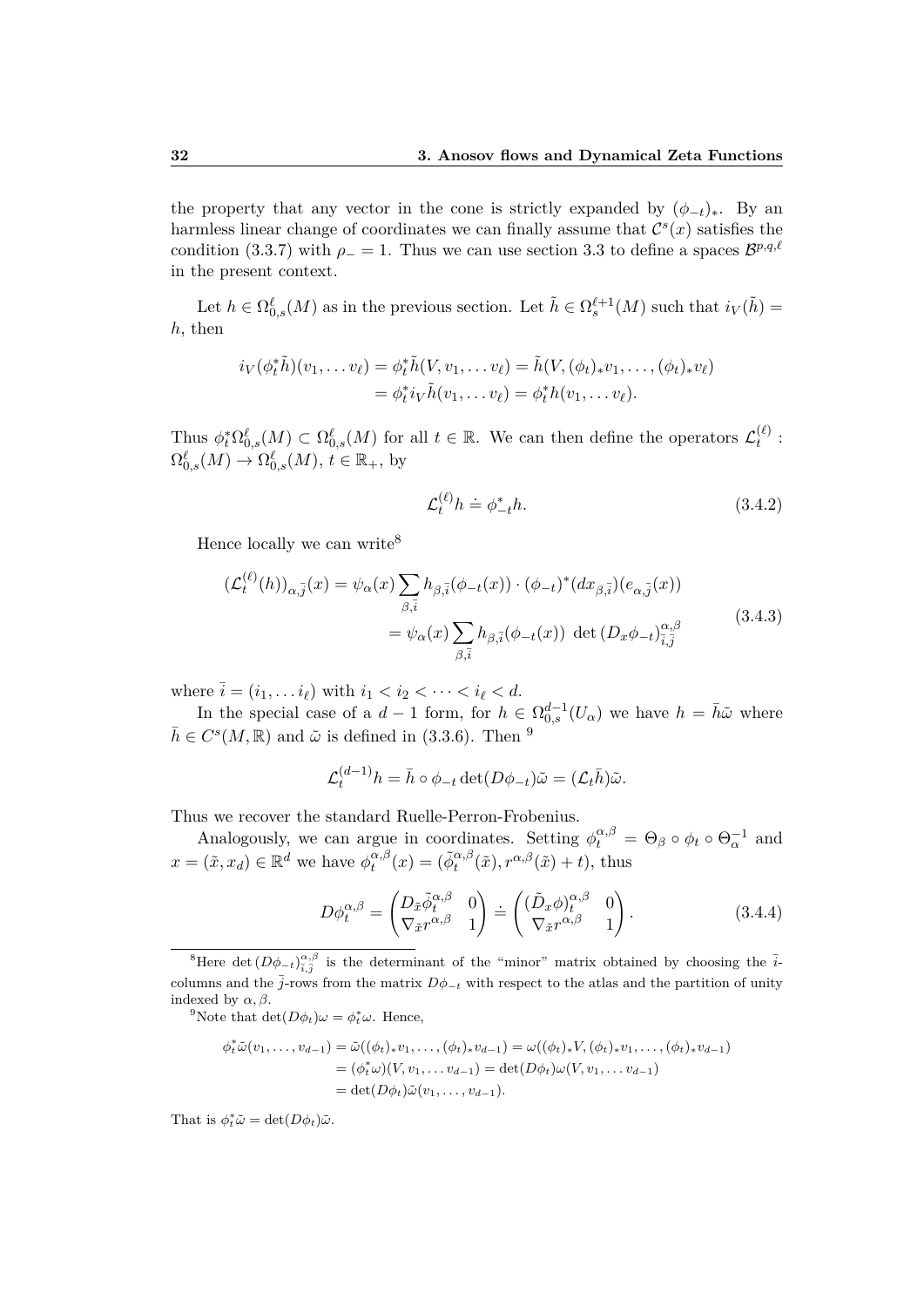Note that in equation (3.4.3) if  $j_{\ell} = d$ , then since  $i_{\ell} < d$ , the determinant would have a zero column and hence be zero. It follows that we can restrict to multiindexes with values in the set  $\{1, \ldots, d-1\}$  and

$$
\begin{split} \left(\mathcal{L}_{t}^{(\ell)}(h)\right)_{\alpha,\bar{j}}(x) &= \psi_{\alpha}(x) \sum_{\beta,\bar{i}} h_{\beta,\bar{i}}(\phi_{-t}(x)) \cdot (\phi_{-t})^{*}(dx_{\beta,\bar{i}})(e_{\alpha,\bar{j}}(x)) \\ &= \psi_{\alpha}(x) \sum_{\beta,\bar{i}} h_{\beta,\bar{i}}(\phi_{-t}(x)) \operatorname{det}\left(\tilde{D}_{x}\phi_{-t}\right)_{\bar{i},\bar{j}}^{\alpha,\beta}. \end{split} \tag{3.4.5}
$$

For further use let us define

$$
\lambda_{+} = ||D\phi_{1}||_{\infty},
$$
  
\n
$$
\sigma_{\ell} = \lambda_{+}^{\min\{d_u, d-1-\ell\}} e^{-\lambda \max\{d_s - \ell, 0\}},
$$
  
\n
$$
\sigma_{p,q} = e^{-\lambda \min\{p,q\}},
$$
\n(3.4.6)

where  $\lambda$  is the expansion rate in (3.1.2).

We begin with the following Lasota-Yorke type of result for  $\mathcal{L}_t^{(\ell)}$  $\frac{t^{(t)}}{t}$ .

**Lemma 3.4.2.** For each  $p + q < r - 1$ ,  $\ell \in \{0, \ldots, d - 1\}$  the linear operators  $\mathcal{L}_t^{(\ell)}$ *t are bounded in the*  $\|\cdot\|_{p,q,\ell}$  *norm. Accordingly, they can be uniquely extended to bounded operators*<sup>10</sup>  $\mathcal{L}_t^{(\ell)}$  $g_t^{(\ell)}$  :  $\mathcal{B}^{p,q,\ell} \to \mathcal{B}^{p,q,\ell}$ . They satisfy

$$
\|\mathcal{L}_t^{(\ell)}h\|_{\mathcal{B}^{0,q,\ell}} \le c\sigma_\ell^t \|h\|_{\mathcal{B}^{0,q,\ell}} \tag{3.4.7}
$$

$$
\|\mathcal{L}_t^{(\ell)}h\|_{\mathcal{B}^{p,q,\ell}} \leq c\sigma_\ell^t \|h\|_{\mathcal{B}^{p-1,q+1,\ell}} + c\sigma_\ell^t \sigma_{p,q}^t \|h\|_{\mathcal{B}^{p,q,\ell}} + c\sigma_\ell^t \|X^p h\|_{\mathcal{B}^{0,p+q,\ell}}.\tag{3.4.8}
$$

*In particular,*  $\|\mathcal{L}_t^{(\ell)}\| \le c\sigma_\ell^t$  *for all*  $t \in \mathbb{R}_+$ *. Moreover,*  $\mathcal{L}_t^{(\ell)}$ *t is strongly continuous semigroup.*

*Proof.* From the definition  $(3.4.2)$  and equation  $(3.4.5)^{11}$ 

$$
\left\| \mathcal{L}_{t}^{(\ell)} h \right\|_{\mathcal{B}^{0,q,l}} \leq \sup_{W_{\alpha,G} \in \widetilde{\Sigma}} \sup_{|g|_{\Gamma_{0}^{l,q}(\alpha,G)} \leq 1} \int_{W_{\alpha,G}} \sum_{\beta,\overline{i},\overline{j}} \frac{\det \left( \tilde{D}\phi_{-t} \right)_{\overline{i},\overline{j}}^{\alpha,\beta} g_{\overline{j}}}{\det(\tilde{D}\phi_{-t})} \cdot h_{\beta,\overline{i}} \circ \phi_{-t} \times \det(\tilde{D}\phi_{-t}) d(\mathrm{vol})_{W_{\alpha,G}} \times \det(\tilde{D}\phi_{-t}) d(\mathrm{vol})_{W_{\alpha,G}} \left( 3.4.9 \right)
$$
\n
$$
\leq \sup_{\alpha,G \in \widetilde{\Sigma}} \sup_{|g|_{\Gamma_{0}^{l,q}(\alpha,G)} \leq 1} \sum_{\beta,\overline{i}} \left\| \frac{\det \left( \tilde{D}\phi_{-t} \right)_{\overline{i},\overline{j}}^{\alpha,\beta} g_{\overline{j}}}{\det(\tilde{D}\phi_{-t})} \right\|_{\Gamma_{0}^{\ell,q}(\alpha,G)} \left\| \mathcal{L}_{t} h_{\beta,\overline{i}} \|_{\mathcal{B}^{0,q}} \right. \tag{3.4.9}
$$

Note that <sup>12</sup>

$$
\det(A)_{\bar{i},\bar{j}} = (-1)^{\ell(d-\ell)} \varepsilon(\bar{i}) \varepsilon(\bar{j}) \det(A) \det(A^{-1})_{\bar{i}^c, \bar{j}^c}, \qquad (3.4.10)
$$

<sup>&</sup>lt;sup>10</sup>That, by an harmless abuse of notation, we still designate by  $\mathcal{L}_{t}^{(\ell)}$ .

<sup>&</sup>lt;sup>11</sup>In the last line we identify  $h_{\beta,\bar{i}}$  with the element  $h_{\beta,\bar{i}}\omega$  of  $\mathcal{B}^{0,p,d}$ , where  $\omega$  is the Riemannian volume form.

<sup>&</sup>lt;sup>12</sup>We used the fact that, for  $A \in GL(d, \mathbb{R})$ ,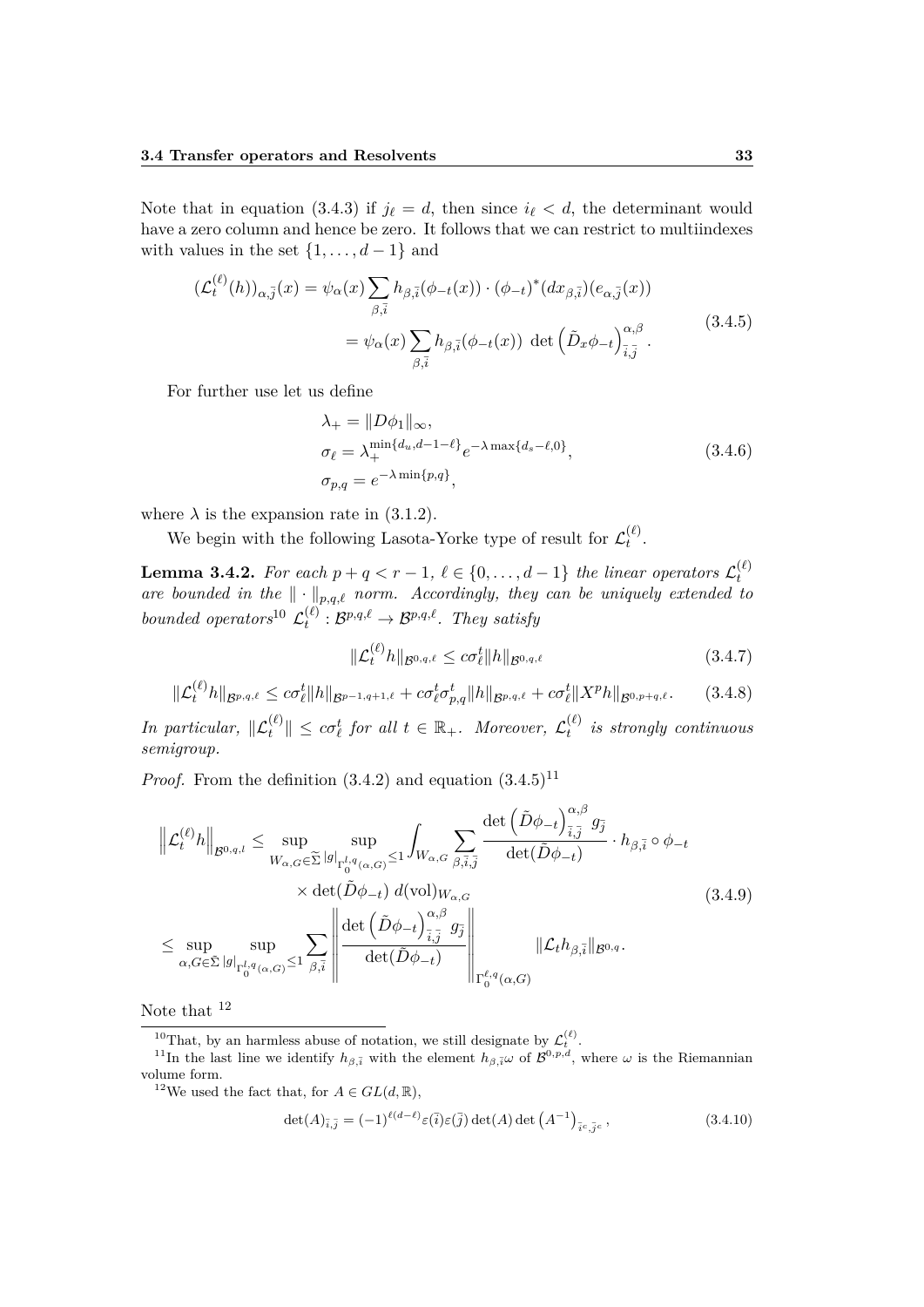$$
\det \left( \tilde{D}\phi_{-t} \right)_{\bar{i},\bar{j}}^{\alpha,\beta} \cdot \det(\tilde{D}\phi_{-t})^{-1} = (-1)^{\ell(d-\ell-1)} \varepsilon(\bar{i}) \varepsilon(\bar{j}) \det \left( \tilde{D}\phi_t \right)_{\bar{j}^c,\bar{i}^c}^{\alpha,\beta}.
$$

Since  $\left(\tilde{D}\phi_t\right)_{\tilde{L}c}^{\alpha,\beta}$  $\overline{\hat{j}}^c$ , $\overline{i}^c$  corresponds to the action of the dynamics on the  $d-1-\ell$  forms it follows that its norm is bounded by  $c\sigma_\ell^t$ , since  $\sigma_\ell$  clearly bounds the rate of expansion of  $\ell$  volumes. Note that  $\mathcal{L}_t$  is the usual Ruelle transfer operator, the one which action on the spaces  $\mathcal{B}^{p,q}$  (the same as the current  $\mathcal{B}^{p,q,d-1}$ ) is studied in [15]. Hence, using [15, Lemma 4.1] and Lemma 3.3.4, we obtain

$$
\|\mathcal{L}_t^{(\ell)}h\|_{\mathcal{B}^{0,q,\ell}} \leq c\sigma_\ell^t\sum_{\beta,\bar{i}}\|\mathcal{L}_t^{(d)}h_{\beta,\bar{i}}\|_{\mathcal{B}^{0,q,d}} \leq c\sigma_\ell^t\|h\|_{\mathcal{B}^{0,q,\ell}}.
$$

For the second equation, involving *p*-derivatives, we consider here the case  $p = 1$ and the other ones can be computed by induction on *p*. We have that, for all  $W_{\alpha,G}$ and  $|g|_{\Gamma_0^{\ell, 1+q}} \le 1$ ,

$$
\int_{W_{\alpha,G}} \sum_{\beta,\bar{i},\bar{j}} \left\langle g_{\alpha,\bar{j}} dx_{\alpha,\bar{j}}, L_v \left[ (h_{\beta,\bar{i}} \circ \phi_{-t}) \det \left( \tilde{D}\phi_{-t} \right)_{\bar{i},\bar{j}}^{\alpha,\beta} dx_{\alpha,\bar{i}} \right] \right\rangle
$$
\n
$$
= \pm \sum_{\beta,\bar{i},\bar{j}} \left| \left\langle g_{\alpha,\bar{j}} dx_{\alpha,\bar{j}}, L_v \left[ \det \left( \tilde{D}\phi_{-t} \right)_{\bar{i}^c,\bar{j}^c}^{\alpha,\beta} dx_{\alpha,\bar{i}} \right] \right\rangle \right|_{q+1}
$$
\n
$$
\times \int_{W_{\alpha,G}} \left| \left\langle g_{\alpha,\bar{j}} dx_{\alpha,\bar{j}}, L_v \left[ \det \left( \tilde{D}\phi_{-t} \right)_{\bar{i}^c,\bar{j}^c}^{\alpha,\beta} dx_{\alpha,\bar{i}} \right] \right\rangle \right|_{q+1} \mathcal{L}_t h_{\beta,\bar{i}}
$$
\n
$$
\pm \sum_{\beta,\bar{i}} \left| \det \left( \tilde{D}\phi_{-t} \right)_{\bar{i}^c,\bar{j}^c}^{\alpha,\beta} g_{\alpha,\bar{i}} \right|_{q+1} \int_{W_{\alpha,G}} \left| \frac{\det \left( \tilde{D}\phi_{-t} \right)_{\bar{i}^c,\bar{j}^c}^{\alpha,\beta}}{\det \left( \tilde{D}\phi_{-t} \right)_{\bar{i}^c,\bar{i}^c}^{\alpha,\beta} g_{\alpha,\bar{i}} \right|_{q+1}} (3.4.11)
$$
\n
$$
\pm \sum_{\beta,\bar{i}} \left| \det \left( \tilde{D}\phi_{-t} \right)_{\bar{i}^c,\bar{i}^c}^{\alpha,\beta} g_{\alpha,\bar{i}} \right|_{q+1} \int_{W_{\alpha,G}} \left| \frac{\det \left( \tilde{D}\phi_{-t} \right)_{\bar{i}^c,\bar{i}^c}^{\alpha,\beta} g_{\alpha,\bar{i}}}{\det \left( \tilde{D}\phi_{-t} \right)_{\bar{i}^c,\bar{i}^c}^{\alpha} g_{\alpha,\bar{i}} \right|_{q+1}} \times L_v(\mathcal{L}_t h_{\beta,\bar{i}}) d(\
$$

where  $\varepsilon(\overline{i})$  is the sign of the permutation that sends  $\{1, \ldots, d\}$  into  $\{i_1, \ldots, i_\ell, i_1^c, \ldots, i_{d-\ell}^c\}$ . Indeed, for each  $\omega \in \Lambda^d(\mathbb{R}^d)$ ,  $A^*\omega = \det(A)\omega$  and for each  $u \in \Lambda^{\ell}(\mathbb{R}^d)$ ,  $v \in \Lambda^{d-\ell}(\mathbb{R}^d)$ 

 $A^* u \wedge v = A^* (u \wedge (A^*)^{-1} v) = \det(A) (u \wedge (A^{-1})^* v).$ 

Thus for  $u = dx_{i_1} \wedge \ldots \wedge dx_{i_l}$  and  $v = dx_{j_1} \wedge \ldots \wedge dx_{j_{d-l}}$ , where  $\overline{i} = (i_1, \ldots, i_\ell)$  and  $\overline{j} = (j_1, \ldots, j_{d-\ell})$ are ordered multiindexes, we have

$$
\varepsilon(\overline{j})\det(A)_{\overline{j}^c,\overline{i}}=\det(A)\det(A^{-1})_{\overline{i}^c,\overline{j}}\varepsilon(\overline{i}),
$$

the results follows since  $\varepsilon(\bar{j}^c) = (-1)^{\ell(d-\ell)} \varepsilon(\bar{j}).$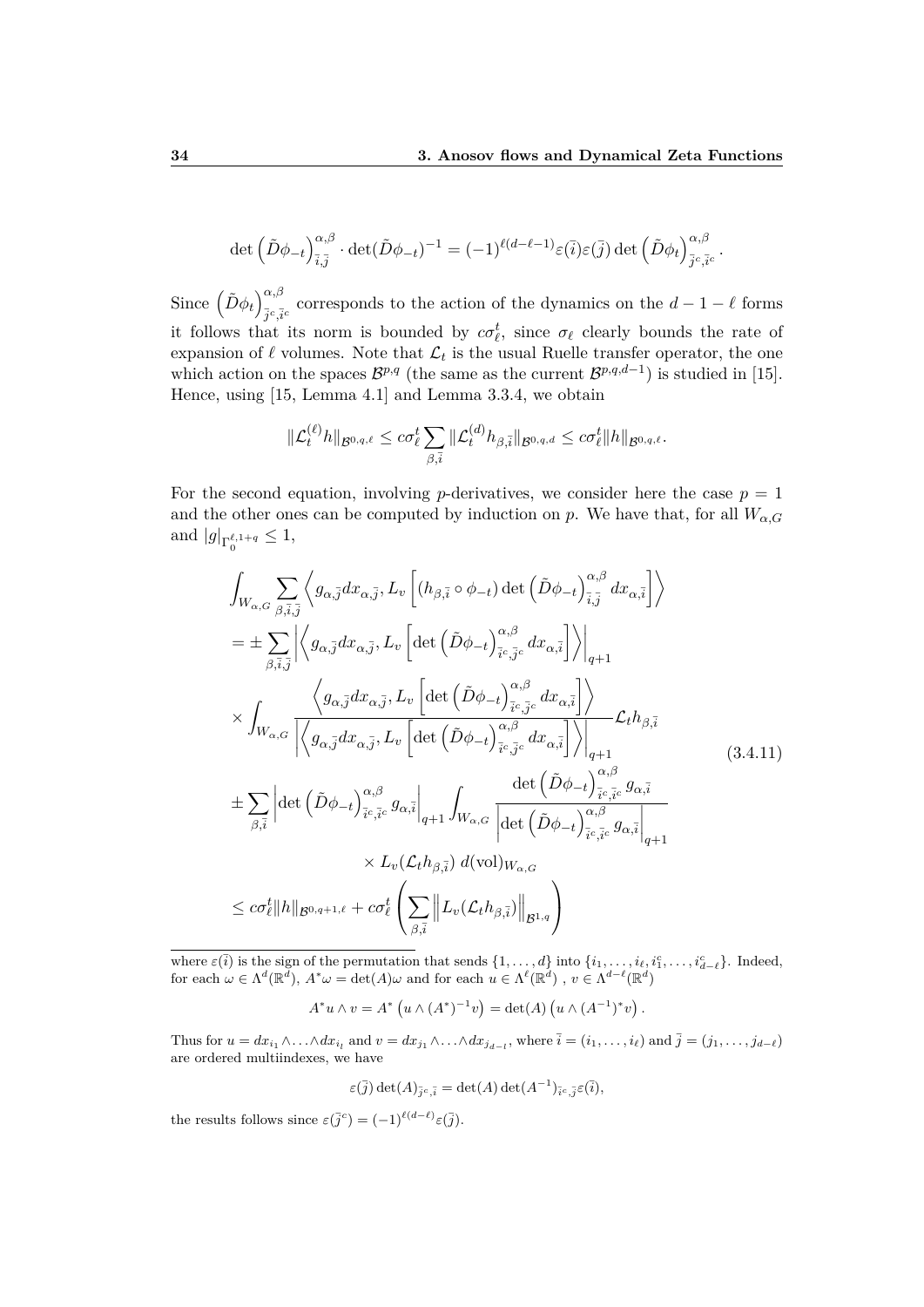where in the last inequality we have used standard distortion estimates. Next, [15, Lemma 4.1] implies

$$
||L_v(\mathcal{L}_t h_{\beta,\bar{i}})||_{\mathcal{B}^{1,q}} \leq c\sigma_{1,q}^t\sigma_{\ell}^t ||h||_{\mathcal{B}^{1,q}} + c\sigma_{\ell}^t ||X^p h_{\beta,\bar{i}}||_{\mathcal{B}^{0,1+q}}
$$

Thus, from the equation above, Lemma 3.3.4, equation  $(3.3.13)$ , equation  $(3.4.11)$ and the induction on *p*, we obtain

$$
\|\mathcal{L}_t^{(\ell)}h\|_{\mathcal{B}^{p,q,\ell}} \leq c\sigma_{\ell}^t \|h\|_{\mathcal{B}^{p-1,q+1,\ell}} + c\sigma_{\ell}^t \sigma_{p,q}^t \|h\|_{\mathcal{B}^{p,q,\ell}} + c\sigma_{\ell}^t \|X^p h\|_{\mathcal{B}^{0,p+q,\ell}}.
$$

The general case follows similarly remembering Lemma 3.3.4. In particular, from the above estimates, follows  $\|\mathcal{L}^{(\ell)}_t\|_{p,q,\ell} \leq c\sigma_{\ell}^t$ , for all  $t \geq 0$ .

We now need to prove that operators  $\mathcal{L}_t^{(\ell)}$  $t_t^{(t)}$  form a strongly continuous semigroup. It is easy to verify that  $\mathcal{L}_t^{(\ell)}$  $\Omega_t^{(\ell)}$  is strongly continuous on  $\Omega_s^{\ell}(M)$ . The result follows then by a standard density argument: let  $h_{\varepsilon}$  be an approximation of *h* 

$$
\lim_{t \to 0} \mathcal{L}_t^{(\ell)} h = \lim_{t \to 0} \mathcal{L}_t^{(\ell)} h_{\varepsilon} + \mathcal{O}(\|h - h_{\varepsilon}\|_{p,q,\ell}) = h_{\varepsilon} + \mathcal{O}(\|h - h_{\varepsilon}\|_{p,q,\ell})
$$

and then considering  $\varepsilon \to 0$ .

Given the two lemmas above one cannot use directly Hennion result [33] for the spectral radius of  $\mathcal{L}^{(\ell)}_t$  $t^{(\ell)}$ , instead we have to look at their generators  $X^{(\ell)}$  and at the related resolvent. By standard results, see for example Davies [21],  $X^{(\ell)}$  is a closed operator on  $\mathcal{B}^{p,q,\ell}$  such that  $X^{(\ell)} \mathcal{L}^{(\ell)}_t = \frac{d}{dt} \mathcal{L}^{(\ell)}_t$  $t_t^{(t)}$ . Hence we can define the resolvent by  $R^{(\ell)}(z) \doteq (z - X^{(\ell)})^{-1}$ , where *z* lies outside the spectrum of  $X^{(\ell)}$ . This is again a linear operator on  $\mathcal{B}^{p,q,\ell}$ . If we compute  $X^{(\ell)}R^{(\ell)}(z)$  and  $R^{(\ell)}(x)X^{(\ell)}$  we obtain the following identity

$$
R^{(\ell)}(z) = \int_0^\infty e^{-zt} \mathcal{L}_t^{(\ell)} dt
$$

for each  $z \in \mathbb{C}$  and  $\Re(z)$  sufficiently large. This expression is generalized to

**Lemma 3.4.3.** *For*  $n \in \mathbb{N}$  *we can write* 

$$
R^{(\ell)}(z)^n = \frac{1}{(n-1)!} \int_0^\infty t^{n-1} e^{-zt} \mathcal{L}_t^{(\ell)} dt
$$

In particular, for  $\Re(z) > \ln \sigma_\ell$  we have that  $R^{(\ell)}(z)$  is a bounded linear operator. These two facts, along with the next lemma, are easily obtained arguing as in Lemma 3.4.2 and using [15, Lemma 4.3].

**Lemma 3.4.4.** *Let*  $p, q \in \mathbb{R}$ ,  $p + q \leq r$ ,  $z \in \mathbb{C}$ , for  $a = \Re(z) > \hat{\sigma}_{\ell}$  we have

$$
||R^{\ell}(z)^{n}||_{\mathcal{B}^{0,q,\ell}} \leq c(a - \hat{\sigma}_{\ell})^{-n}
$$
  

$$
||R^{\ell}(z)^{n}h||_{\mathcal{B}^{p,q,\ell}} \leq c(a - \hat{\sigma}_{\ell} - \hat{\sigma}_{p,q})^{-n}||h||_{\mathcal{B}^{p,q,\ell}} + c(a - \hat{\sigma}_{\ell})^{-n}|z||h||_{\mathcal{B}^{p-1,q+1,\ell}},
$$

 $where \hat{\sigma}_{\ell} = \ln \sigma_{\ell} \text{ and } \hat{\sigma}_{p,q} = \ln \sigma_{p,q}.$ 

 $\Box$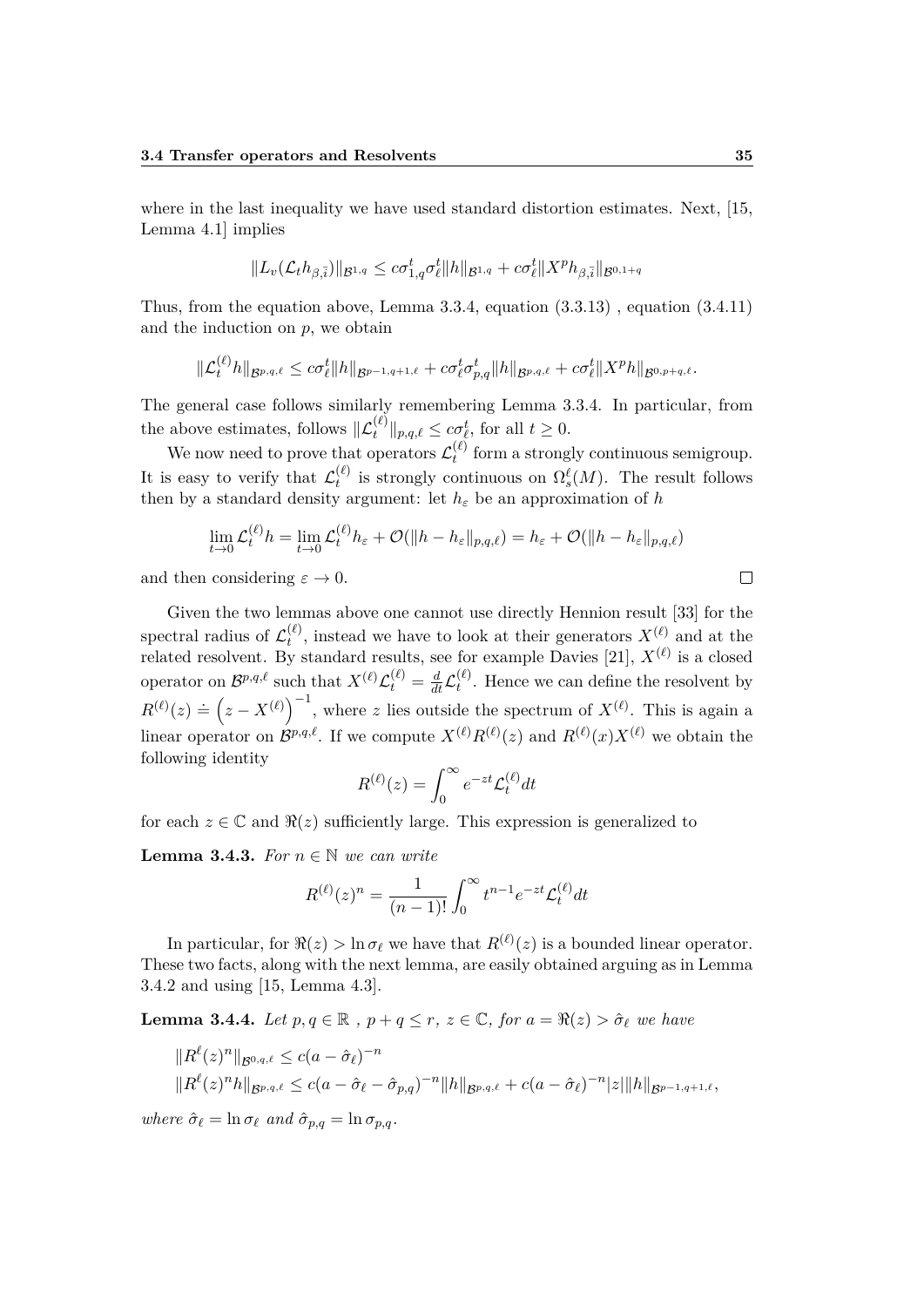Thus, arguing as in [42, Proposition 2.10, Corollary 2.11].

**Lemma 3.4.5.** For  $p + q \leq r$  the spectrum of the generator  $X^{(\ell)}$  of the semigroup  $\mathcal{L}_t^{(\ell)}$  acting on  $\mathcal{B}^{p,q,\ell}$  lies on the left of the line  $\{\hat{\sigma}_\ell + ib\}_{b\in\mathbb{R}}$  and in the strip  $\hat{\sigma}_\ell \geq 0$  $Re(z) > \hat{\sigma}_{\ell} - \lambda \min\{p, q\}$  *consists of isolated eigenvalues of finite multiplicity.* 

To conclude this section we define and compute  $\text{tr}^{(\ell)}\mathcal{L}^{(\ell)}_t$  $t^{(t)}$ . Given a vector space  $V^d$  over R and a matrix representation of a linear operator  $A: V^d \to V^d$ , we can naturally construct, by the standard external product, a matrix representation of  $\Lambda^l A : \Lambda^l(V^d) \to \Lambda^l(V^d)$  of elements  $a_{\bar{i},\bar{j}}$ . In this framework, we can define the following operator  $\mathrm{tr}^{(\ell)} : L(\Lambda^l(V^d), \Lambda^l(V^d)) \to L(V^d, V^d)$  as

$$
\operatorname{tr}^{(\ell)}(\Lambda^l A) \doteq \sum_{\bar{i}} \det(A_{\bar{i},\bar{i}}) \tag{3.4.12}
$$

where, again,  $A_{\overline{i},\overline{i}}$  is the minor matrix corresponding to the choice of  $\overline{i}$ -rows and  $\bar{i}$ -columns from *A*. This is due to the fact that  $a_{\bar{i},\bar{j}} = \det(A_{\bar{i},\bar{j}})$  (for more details see [9]). Now given  $B: \mathcal{B}^{p,q,\ell} \to \mathcal{B}^{p,q,\ell}$  we can extend  $\mathrm{tr}^{(\ell)}$ , with a slight abuse of notation, to an operator  $\mathrm{tr}^{(\ell)}: L(\mathcal{B}^{p,q,\ell}, \mathcal{B}^{p,q,\ell}) \to L(\mathcal{B}^{p,q}, \mathcal{B}^{p,q})$ . Let  $\alpha, \beta$  be indexes of two atlas coherently with what has been done so far. Recalling Lemma 3.3.4 we have

$$
\operatorname{tr}^{(\ell)}(B) = \sum_{\bar{k},\alpha,\beta} \left( (\boldsymbol{i}_{\psi_{\beta}} \Pi_{\psi_{\beta}}) B(\Pi_{\psi_{\alpha}} \boldsymbol{i}_{\psi_{\alpha}}^{-1}) \right)_{\bar{k},\bar{k}} \tag{3.4.13}
$$

Let  $e_{\bar{k}}$  be a basis for  $(\mathcal{B}^{p,q})^{\binom{d-1}{\ell}}$  over  $\mathcal{B}^{p,q}$ . Then by using (3.4.2) and (3.4.5) for  $f \in \mathcal{B}^{p,q}$  we have that

$$
\mathrm{tr}^{(\ell)}(\mathcal{L}_{t}^{(\ell)})f = \sum_{\bar{k},\alpha,\beta} \left( (\boldsymbol{i}_{\psi_{\beta}} \Pi_{\psi_{\beta}}) \mathcal{L}_{t}^{(\ell)} (\Pi_{\psi_{\alpha}} \boldsymbol{i}_{\psi_{\alpha}}^{-1}) \right)_{\bar{k},\bar{k}} f
$$
  
\n
$$
= \sum_{\bar{k},\alpha,\beta} \left( e_{\bar{k}}^{T} \left( (\boldsymbol{i}_{\psi_{\beta}} \Pi_{\psi_{\beta}}) \phi_{-t}^{*} (\Pi_{\psi_{\alpha}} \boldsymbol{i}_{\psi_{\alpha}}^{-1}) \right) e_{\bar{k}} \right) f
$$
  
\n
$$
= \sum_{\bar{k},\alpha,\beta} (\tilde{e}_{\bar{k}})^{T} \left( (\boldsymbol{i}_{\psi_{\beta}} \Pi_{\psi_{\beta}}) \sum_{\bar{n}} (f_{\alpha} \circ \phi_{-t}) d(\phi_{-t})_{\alpha,\bar{k}} (\tilde{e}_{\alpha,\bar{n}}) \right)
$$
  
\n
$$
= \sum_{\bar{k},\alpha,\beta} (f_{\alpha,\beta} \circ \phi_{-t}) \det(D\phi_{-t})_{\bar{k},\bar{k}}^{\alpha,\beta} = (f \circ \phi_{-t}) \operatorname{tr}(\Lambda^{l}(D\phi_{-t}))
$$
  
\n(3.4.14)

Note that  $tr^{(\ell)}$  is invariant with respect to change of coordinates A, since one can write  $\hat{e}_{\bar{k}} = A \tilde{e}_{\bar{k}}$  and linearly apply both *A* and  $A^{-1}$  in the previous computation. Last we compute  $tr(\Lambda^{l}(D\phi_{-t}))$  in terms of  $D_{hyp}\phi_{-t}$  where, locally, we have

$$
D_{\text{hyp}}\phi_{-t} = \begin{pmatrix} \frac{\partial_1 \phi_{-t}}{\partial x_{\alpha,1}} & \cdots & \frac{\partial_1 \phi_{-t}}{\partial x_{\alpha,d-1}} \\ \vdots & & \vdots \\ \frac{\partial_{d-1} \phi_{-t}}{\partial x_{\alpha,1}} & \cdots & \frac{\partial_{d-1} \phi_{-t}}{\partial x_{\alpha,d-1}} \end{pmatrix}
$$
(3.4.15)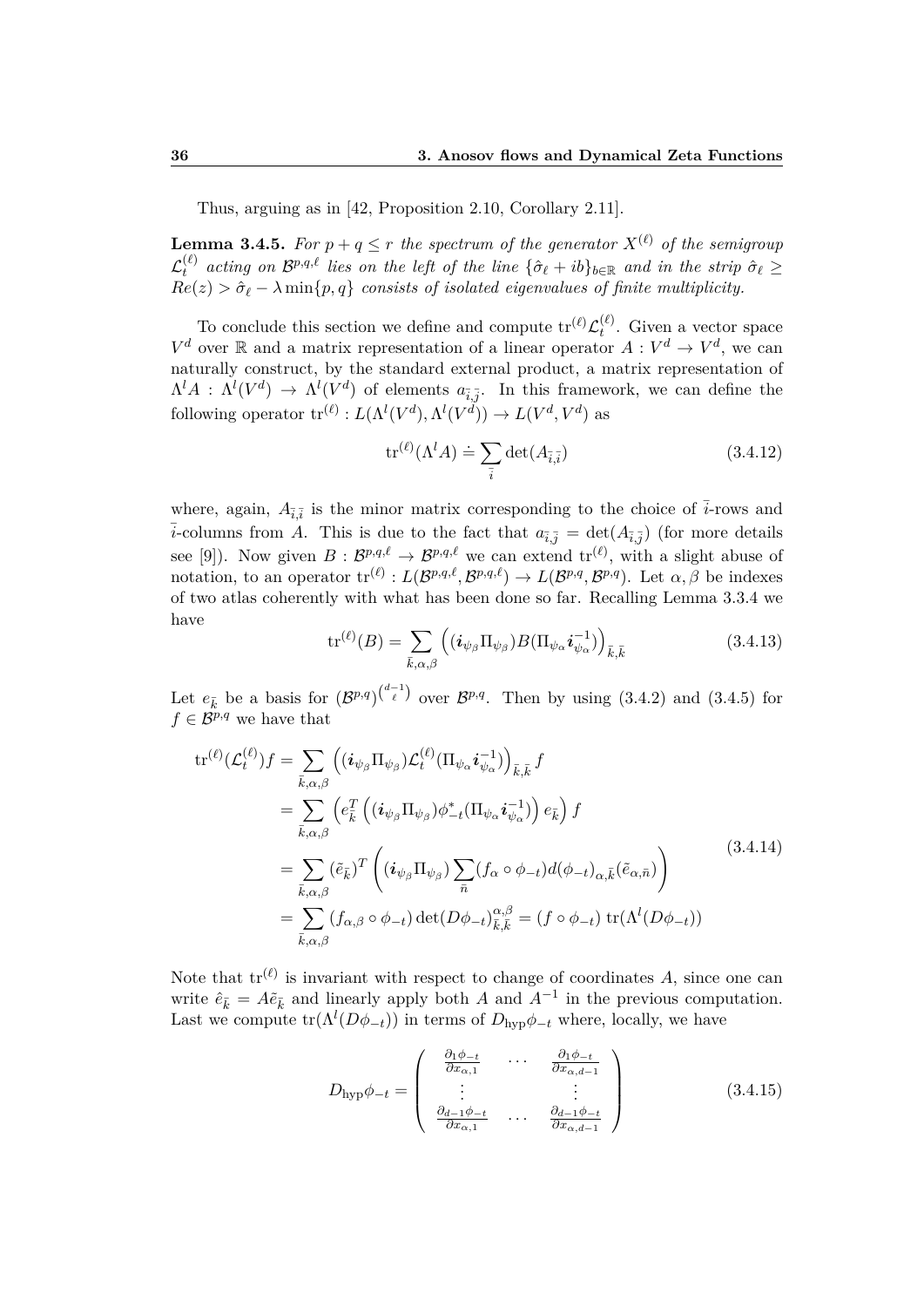Note that locally we have chosen the one forms  $dx_1, \ldots, dx_d$  such that  $dx_d(V(x)) =$ 1,  $dx_d(K(x)) = 0$  for  $K(x) \neq \lambda V(x)$  and  $\{dx_i(V(x)) = 0\}_{i=1,\dots,d-1}$ . Thus we have

$$
\text{tr}(\Lambda^{l}(D\phi_{-t})) = \sum_{\bar{k}} \det(D\phi_{-t})_{\bar{k},\bar{k}} = \sum_{\bar{k}} \det(D_{\text{hyp}}\phi_{-t})_{\bar{k},\bar{k}} \n= \text{tr}(\Lambda^{l}(D_{\text{hyp}}\phi_{-t}))
$$
\n(3.4.16)

#### **3.5 Extending the Determinants**

We would like to define something akin to the trace and the determinant for operators which are not of trace class. For example note that the linear operators  $A = R^{(d-1)}(\xi)^{-1}R^{(d-1)}(z)$  are bounded, provided  $z, \xi \in \mathbb{C}$  are not in the spectrum of  $X^{(d-1)}$ , but not trace class. Recall that in our case  $A: \mathcal{B}^{p,q,\ell} \to \mathcal{B}^{p,q,\ell}$ .

We start by choosing a suitable approximation of  $\delta_x$ . For  $x \in M$ ,  $\epsilon > 0$ , let  $B_{M,\epsilon}(x) = \{y \in M : d(x,y) < \epsilon\}$ ; let  $j_{x,\epsilon} \in C^{\infty}(M,\mathbb{R}^+)$  be a family of approximations to the usual  $\delta_x$  supported on  $B_{M,\epsilon}(x)$  such that  $\lim_{\epsilon \to 0} \int_M j_{\epsilon,x}(y) f(y) \omega(dy) =$  $f(x)$  for all  $f \in C^0$ , where  $\omega(dx)$  stands for the Riemannian volume. We recall that our trace has been defined in Section 3.1 as

Trace<sup>(*l*)</sup>(A) = 
$$
\lim_{\epsilon \to 0} \int_{M^2} j_{x,\epsilon}(y) \left( \text{tr}^{(\ell)}(A) \right) (j_{x,\epsilon})(y) \omega(dx) \omega(dy)
$$
 (3.5.1)

where  $\text{tr}^{(\ell)}(A)$  is defined by  $(3.4.12)$ .

In order to make precise our definition of trace we specify an explicit family of approximate identities  $j_{\epsilon,x}(y)$ . Let  $k_s \in C^\infty(\mathbb{R}^s, \mathbb{R}^+)$  such that  $\int_{\mathbb{R}^s} k_s(\xi) d\xi = 1$ where  $\text{supp}(k_s) \subset \{x \in \mathbb{R}^s : ||x|| \leq r\}$  for some appropriate  $r \in (0, 1)$ . Moreover, we define  $k \in C^{\infty}(\mathbb{R}^d, \mathbb{R}^+)$  as  $k(x_1, \ldots, x_d) = k_{d-1}(x_1, \ldots, x_{d-1})k_1(x_d)$ . Note that given  $\epsilon \geq 0$ ,  $f, h \in C^0$ , one has for  $k_s$ 

$$
\lim_{\epsilon \to 0} \epsilon^{-s} \int_{\mathbb{R}^s} k_s(\epsilon^{-1}(x + \epsilon h(x))f(x)dx = \lim_{\epsilon \to 0} \int_{\mathbb{R}^s} k_s(z + h(\epsilon z))f(\epsilon z)dz
$$
  
=  $f(0) \int_{\mathbb{R}^s} k_s(z + h(0))dz = f(0).$  (3.5.2)

Let  ${\Theta_{\alpha}, U_{\alpha}, \psi_{\alpha}}$  be the atlas with the related partition of unity already used in Section 3.3. Recall that  $\exists \epsilon_0 > 0$  such that if  $x \in \text{supp } \psi_\alpha$ , then  $B_{M,\epsilon_0}(x) \subset U_\alpha$  for all  $\alpha$ . Let  $\epsilon < \epsilon_0$  and define

$$
j_{\epsilon,x}(y) \doteq g_{\epsilon}(x)^{-1} \sum_{\alpha} \epsilon^{-d} k \left( \epsilon^{-1} \left( \Theta_{\alpha}(x) - \Theta_{\alpha}(y) \right) \right) \psi_{\alpha}(x) \tag{3.5.3}
$$

where  $g_{\epsilon}$  is the normalization factor

$$
g_{\epsilon}(x) = \sum_{\alpha} \int_{V_{\alpha}} \epsilon^{-d} \psi_{\alpha}(x) k \left( \epsilon^{-1} (\Theta_{\alpha}(x) - z) \right) \omega_{\alpha}(z) dz.
$$
 (3.5.4)

such that  $\omega_{\alpha}(z)dz = (\Theta_{\alpha}^{-1})^*(\omega)$  so that

$$
\lim_{\epsilon \to 0} g_{\epsilon}(x) = \sum_{\alpha} \psi_{\alpha}(x) \omega_{\alpha} \circ \Theta_{\alpha}(x).
$$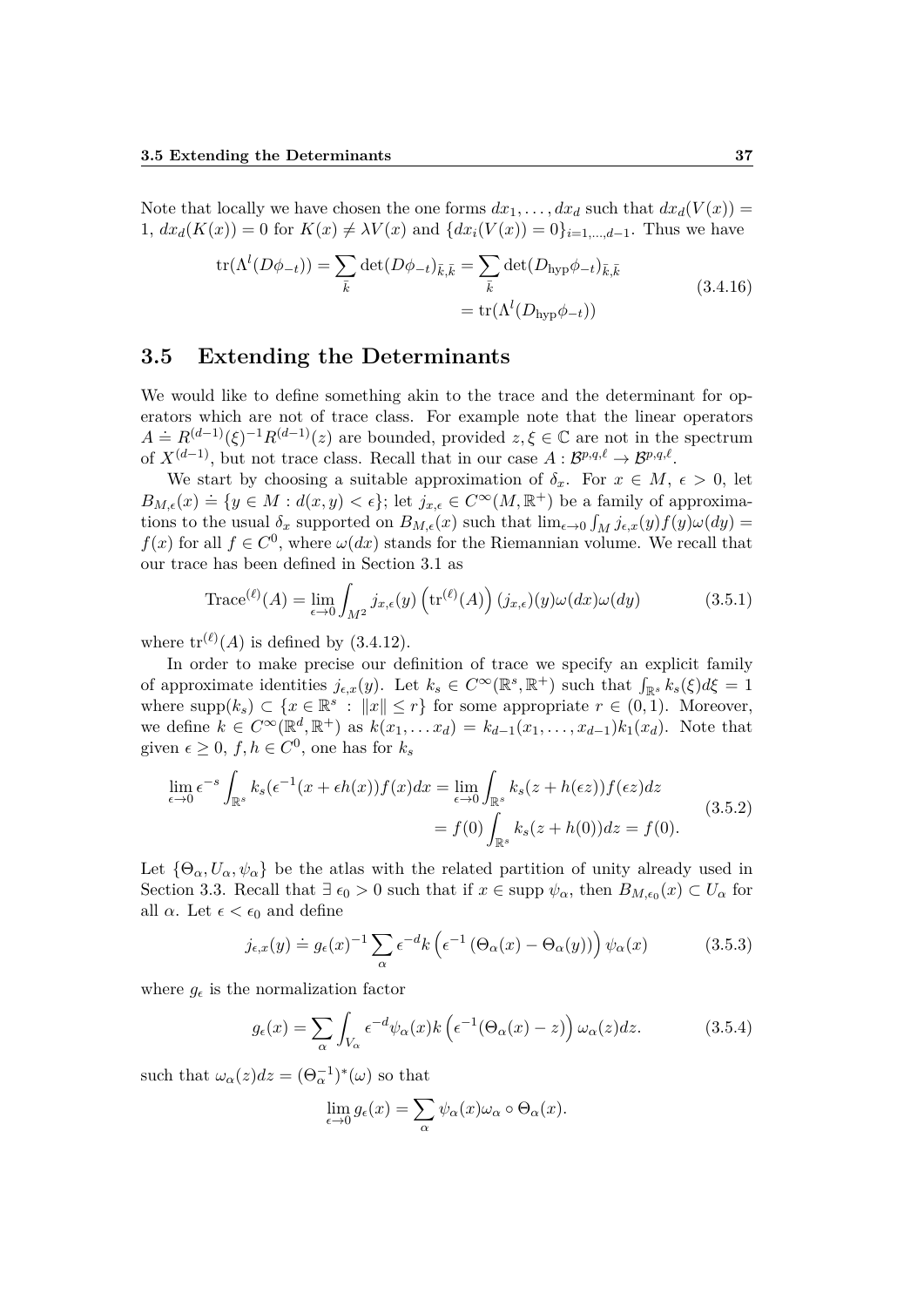

**Figure 3.1.** The framework of our lemma

After recalling that we used  $\mathcal T$  for the set of orbits for the flow and  $\mathcal T_p$  for the set of prime orbits, we now establish the following

**Lemma 3.5.1.** *For*  $\Re(z)$  *sufficiently large and*  $n \in \mathbb{N}$ ,  $0 \le \ell \le d-1$  *we have*  $\text{Trace}^{(\ell)}(R^{(\ell)}(z)^n) < \infty$ . In addition,

$$
\text{Trace}^{(\ell)}(R^{(\ell)}(z)^n) = \frac{1}{(n-1)!} \sum_{\tau \in \mathcal{T}} \frac{1}{\mu(\tau)} \frac{\text{tr}\left(\wedge^{\ell}(D_{\text{hyp}} \phi_{\lambda(\tau)})\right) \lambda(\tau)^n e^{-z\lambda(\tau)}}{\det\left(1 - D_{\text{hyp}} \phi_{\lambda(\tau)}\right)}
$$

*Proof.* Recall that by equation (3.3.1),  $(\Theta_{\alpha}, U_{\alpha})$  have been chosen such that we can write  $\bar{x} \doteq \Theta_{\alpha}(x) = (\tilde{x}, x_d) \in V_{\alpha} \subset \mathbb{R}^{d-1} \times \mathbb{R}$  and  $\Theta_{\alpha}^{-1}(\tilde{x}, x_d + s) = \phi_s(\Theta_{\alpha}^{-1}(\tilde{x}, x_d))$ for a neighborhood of x. Let y be in a  $B_{M,\epsilon}(x)$ , from equation (3.2.8) and Lemma 3.4.3 we can write

$$
\operatorname{Trace}^{(\ell)}(R^{(\ell)}(z)^n) = \lim_{\epsilon \to 0} \int_{M^2} \omega(dx)\omega(dy) \frac{j_{x,\epsilon}(y)}{(n-1)!} \times \operatorname{tr}^{(\ell)}\left(\int_0^\infty dt \ t^{n-1} e^{-zt} \mathcal{L}_t^{(\ell)}\right) (j_{x,\epsilon})(y) \tag{3.5.5}
$$

Notice that the integrand is zero when  $d(x, y) > \epsilon$  or  $d(x, \phi_{-t}(y)) > \epsilon$ . Hence, for any  $t$ , integrating on  $M^2$  is the same as integrating on (see figure 3.1)

$$
D_{\epsilon,t} \doteq \{(x,y) \in M^2 : d(x,y) \le \epsilon, d(x,\phi_{-t}(y)) \le \epsilon\}.
$$

Now we recall the shadowing theorem for flows as in Bowen [12], with the formulation explicitly given by Plugging in [56] as theorem 1*.*5*.*1, adapted to our case. First of all we define the  $(\epsilon_0, L)$ -pseudo-orbits  $\mathfrak{t}_t$ . Let  $\mathfrak{t}(t) : \mathbb{R} \to M$  be a map such that given  $\epsilon_0 > 0, L > 0$  for any  $t' \in \mathbb{R}$  we have  $d(\phi_t(\mathfrak{t}_{t'}), \mathfrak{t}(t + t')) \leq \epsilon_0$  if  $|t| < L$ . Note that we did not require  $f(t)$  to be continuous. Then we have the following

**Theorem 3.5.2** ([56]). Let M be a smooth manifold and  $\phi_t$  a  $C^2$  Anosov flow. *There exists positive numbers*  $\epsilon_0$ , *c such that given a*  $(\epsilon, c)$ *-pseudo orbit*  $\mathfrak{t}_t$  *with*  $\epsilon < \epsilon_0$ *there is a unique orbit*  $\tau$ , *a point*  $p \in \tau$  *and a reparametrization*  $\sigma(t)$  *for all*  $t \in \mathbb{R}$ *, we have*

$$
d(\mathfrak{t}_t, \phi_{\sigma(t)}(p)) \leq c\epsilon \text{ where } |\sigma(t) - t| \leq c\epsilon|t|.
$$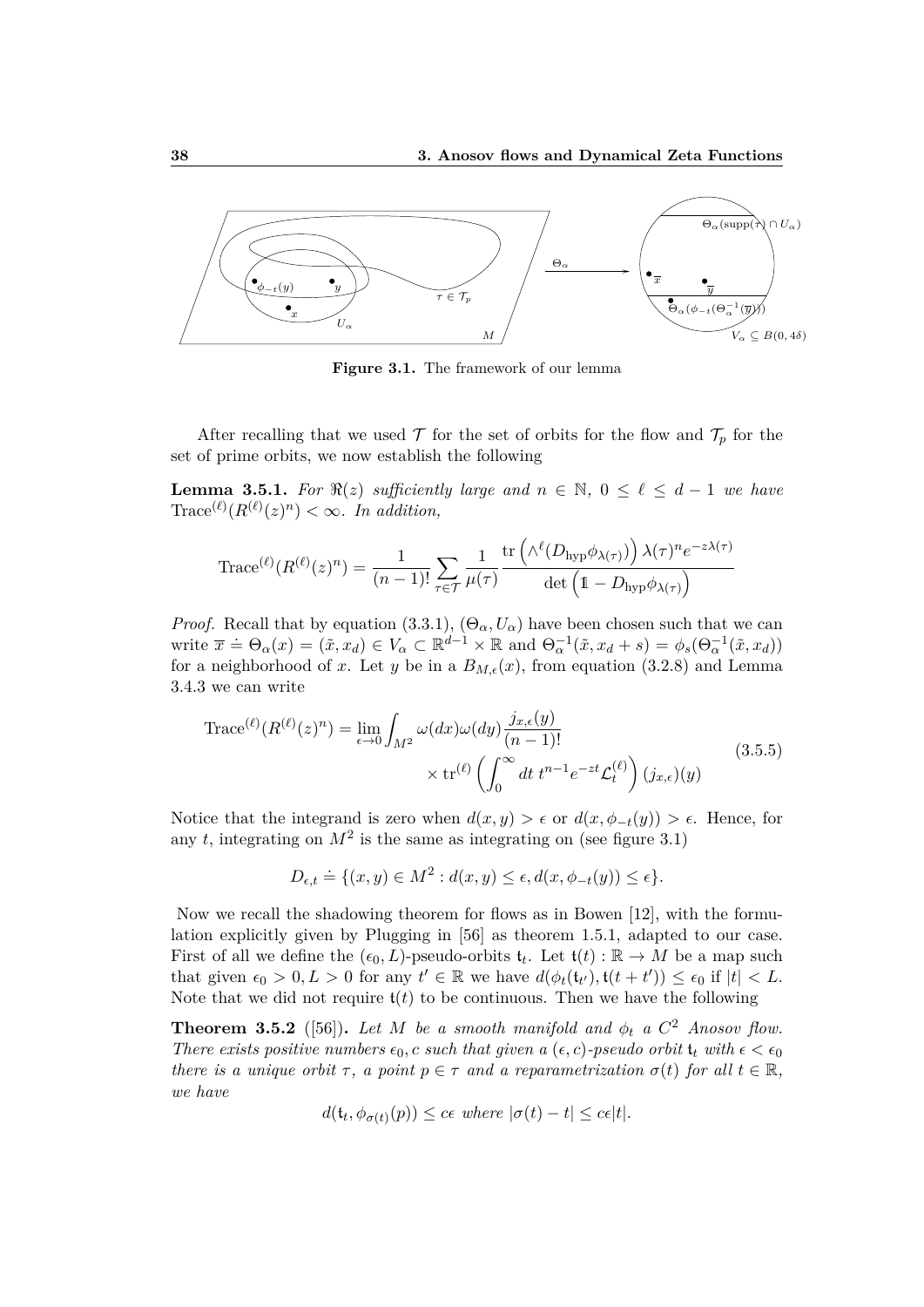Now for each  $\tau \in \mathcal{T}$  we define

$$
\Delta_{\epsilon,\tau} \doteq \left\{ (x,y) \in M^2 : d(x,y) < \epsilon, \ d(\phi_t(y),\tau) < c\epsilon \text{ for } t \in [0, \lambda(\tau)(1+c\epsilon)] \right\}
$$

then, by the theorem above for all  $t, \epsilon > 0$  we have that

$$
D_{\epsilon,t} \subset \bigcup_{\tau \in \mathcal{T}:\lambda(\tau) \in [t(1-c\epsilon), t(1+c\epsilon)]} \Delta_{\epsilon,\tau}.
$$
\n(3.5.6)

Note that we can choose  $\epsilon$  so that there are no orbits  $\tau$  such that  $\lambda(\tau) \leq c\epsilon$ , since there exists a minimum period for the orbits. Now we can establish the following lemma.

**Lemma 3.5.3.** For all sufficiently small  $\epsilon$  and sufficiently large  $\Re(z)$ ,

$$
\lim_{L \to \infty} \sup_{\epsilon > 0} \left| \int_{M^2} \omega(dx) \omega(dy) \int_L^{\infty} dt \frac{j_{x,\epsilon}(y)}{(n-1)!} t^{n-1} e^{-zt} \text{tr}^{(\ell)} \left( \mathcal{L}_t^{(\ell)} \right) (j_{x,\epsilon})(y) \right| = 0.
$$

*Proof.* By (3.5.6) we have

$$
\{(x, y, t) \in M^2 \times \mathbb{R}^+ : (x, y) \in D_{\epsilon, t}, t \ge L\} \subset \bigcup_{\{\tau \in \mathcal{T} : \lambda(\tau) > L(1 - c\epsilon)\}} \Delta_{\epsilon, \tau} \times [\lambda(\tau)(1 - c\epsilon), \lambda(\tau)(1 + c\epsilon)].
$$

By the definition of the transfer operator and the linearity of  $tr^{(\ell)}$ , given  $\sigma_{p,q,\ell}$ derived from Lemma 3.4.2, we can apply Fubini-Tonelli to obtain<sup>13</sup>

$$
\left| \int_{M^2} \omega(dx)\omega(dy) \frac{j_{x,\epsilon}(y)}{(n-1)!} \int_L^{\infty} dt \ t^{n-1} e^{-zt} \left( \text{tr}^{(\ell)} \mathcal{L}_t^{\ell} \right) (j_{x,\epsilon})(y) \right|
$$
  
\n
$$
\leq c \sum_{\{\tau \in \mathcal{T} : \lambda(\tau) > L(1+c\epsilon)\}} \int_{\lambda(\tilde{\tau})(1-c\epsilon)}^{\lambda(\tilde{\tau})(1+c\epsilon)} dt \int_{\Delta_{\epsilon,\tau}} \omega(dx)\omega(dy) \ \epsilon^{-2d} t^{n-1} e^{-\Re(z) + \log(|\sigma_{p,q,\ell}|) t}
$$
  
\n
$$
\leq c \sum_{\{\tau \in \mathcal{T} : \lambda(\tau) > L(1+c\epsilon)\}} \left| \lambda(\tau)^n e^{(-\Re(z) + \log(|\sigma_{p,q,\ell}|))\lambda(\tau)} \right|.
$$

Therefore, since the growth of the number of orbits of periodicity  $\lambda(\tau) \leq L$  for Anosov flows is at most exponential (see [39]) we can establish absolute convergence, given  $\Re(z)$  sufficiently large.  $\Box$ 

If we define

$$
K_{\epsilon,\ell,n,z}(x,y,t) \doteq \frac{j_{x,\epsilon}(y)}{(n-1)!} t^{n-1} e^{-zt} \left( \text{tr}^{(\ell)} \mathcal{L}_t^{\ell} \right) (j_{x,\epsilon})(y) \tag{3.5.7}
$$

the equation (3.5.5) can be rewritten by Lemma 3.5.3 as

Trace
$$
(R^{\ell}(z)^n)
$$
 =  $\lim_{L \to \infty} \lim_{\epsilon \to 0} \int_0^L dt \int_{D_{\epsilon,t}} \omega(dx) \omega(dy) K_{\epsilon,\ell,n,z}(x,y,t).$ 

<sup>&</sup>lt;sup>13</sup>Note that  $m(\Delta_{\epsilon,\tau})$  is bounded by the measure of a *c* neighborhood of  $\tau$  times the volume of  $a \in \text{ball i.e. } m(\Delta_{\epsilon,\tau}) \leq \lambda(\tau) \epsilon^{d-1} \epsilon^d$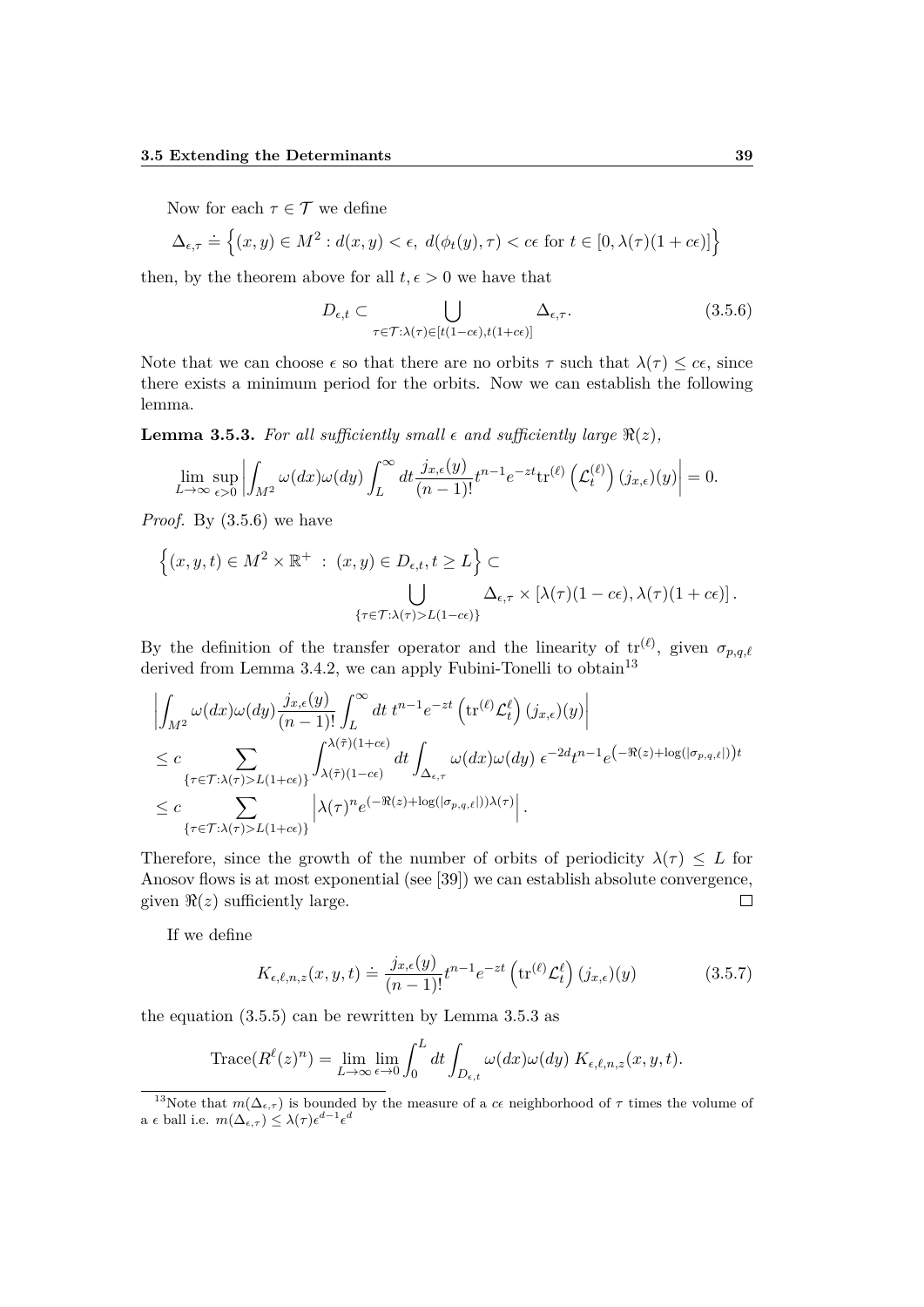Now let us define

$$
\widetilde{\Delta}_{\epsilon,\tau} \doteq \{ (x,y,t) \in M^2 \times \mathbb{R}^+ : (x,y) \in \Delta_{\epsilon,\tau}, |t - \lambda(\tau)| \le \lambda(\tau)c\epsilon | \}
$$

**Lemma 3.5.4.** *Let*  $\tau_1, \tau_2 \in \mathcal{T}$  *with*  $\lambda(\tau_i) < L$ ,  $i = 1, 2$ . *There exists*  $\epsilon_L > 0$  $\int$ *such that for all*  $\epsilon < \epsilon_L$  *if we have*  $\tilde{\Delta}_{\epsilon, \tau_1} \cap \tilde{\Delta}_{\epsilon, \tau_2} \neq \emptyset$  *then*  $\tau_1 = \tau_2$ *. Moreover*  $\bigcup_{t\in [0,L]} D_{\epsilon,t}\times \{t\} \subset \bigcup_{\{\tau\in\mathcal{T}:\tau < L\}} \Delta_{\epsilon,\tau}.$ 

*Proof.* Let  $(x, y, t) \in \Delta_{\epsilon, \tau_1} \cap \Delta_{\epsilon, \tau_2}$ . Then  $t \in [\lambda(\tau_1)(1-c\epsilon), \lambda(\tau_1)(1+c\epsilon)] \cap [\lambda(\tau_2)(1-c\epsilon)]$  $c\epsilon$ ),  $\lambda(\tau_2)(1+c\epsilon)$ , thus  $|\lambda(\tau_1) - \lambda(\tau_2)| \leq 2c\epsilon L$ . Now let  $(x, y) \in \Delta_{\epsilon, \tau_1} \cap \Delta_{\epsilon, \tau_2}$ , then by the previous theorem there exists  $\tau \in \mathcal{T}_p$  such that  $\text{supp}(\tau) \subseteq (\text{supp}(\tau_1) \cap \text{supp}(\tau_2)).$ Thus since both the support and times must coincide we have  $\tau_1 = \tau_2$  for  $\epsilon < \epsilon_L$ . Note that this is granted as soon as  $\epsilon_L \leq \nu L^{-1}c$  for  $\nu$  the minimum period of an orbit on *M*. Last, if  $(x, y, t) \in \bigcup_{t \in [0, L]} D_{\epsilon, t} \times \{t\}$  by  $(3.5.6)$  we have that there exists  $\tau \in \mathcal{T}$  such that  $(x, y) \in \Delta_{\epsilon, \tau}$  and  $|t - \lambda(\tau)| \leq \lambda(\tau)(1 - c\epsilon)$ . Thus  $(x, y, t) \in \Delta_{\epsilon, \tau}$ .

Hence we obtain

$$
\operatorname{Trace}(R^{(\ell)}(z)^n) = \lim_{L \to \infty} \lim_{\epsilon \to 0} \sum_{\substack{\tau \in \mathcal{T} \\ \lambda(\tau) < L}} \int_{\widetilde{\Delta}_{\epsilon,\tau}} K_{\epsilon,\ell,n,z}(x,y,t) \omega(dx) \omega(dy) dt
$$

Given the definition of  $\widetilde{\mathcal{L}}_t^{(\ell)}$  and passing to coordinate charts we set

$$
\Omega_{\alpha,\epsilon,\tau} = (\Theta_{\alpha} \times \Theta_{\alpha} \times \mathbb{1}) \left( (U_{\alpha} \times U_{\alpha} \times \mathbb{R}) \cap \widetilde{\Delta}_{\epsilon,\tau} \right)
$$

so we can rewrite our integral as

$$
\operatorname{Trace}(R^{(\ell)}(z)^n) = \sum_{\alpha} \lim_{L \to \infty} \lim_{\epsilon \to 0} \sum_{\{\tau \in \mathcal{T} : \lambda(\tau) < L\}} \int_{\Omega_{\alpha,\epsilon,\tau}} (g_{\epsilon} \circ \Theta_{\alpha}^{-1}(\overline{x}))^{-1} \times (\psi_{\alpha} \circ \Theta_{\alpha}^{-1}(\overline{x})) \epsilon^{-d} k \left(\epsilon^{-1}(\overline{x} - \overline{y})\right) \frac{t^{n-1} e^{-zt}}{(n-1)!} \times \left(\operatorname{tr}^{(\ell)} \mathcal{L}_t^{(\ell)}\right) (j_{\Theta_{\alpha}^{-1}(\overline{x}),\epsilon}) (\Theta_{\alpha}^{-1}(\overline{y})) \omega_{\alpha}(\overline{x}) \omega_{\alpha}(\overline{y}) d\overline{x} d\overline{y} dt. \tag{3.5.8}
$$

Next we compute  $(\text{tr}^{(\ell)} \mathcal{L}^{(\ell)}_t)$  $(t^{(l)})$  $(j_{\Theta_{\alpha}^{-1}(\overline{x}), \epsilon})$  $(\Theta_{\alpha}^{-1}(\overline{y}))$  for  $(\overline{x}, \overline{y}, t) \in \Omega_{\alpha, \epsilon, \tau}$ . From the definition of  $j_{\Theta_{\alpha}^{-1}(\overline{x}), \epsilon}$ , equations (3.4.14), (3.4.16) and (3.5.3), we obtain

$$
\begin{split} (\text{tr}^{(\ell)} \mathcal{L}_t^{(\ell)}) (j_{\Theta_{\alpha}^{-1}(\overline{x}),\epsilon}) (\Theta_{\alpha}^{-1}(\overline{y})) &= (j_{\Theta_{\alpha}^{-1}(\overline{x}),\epsilon}) \circ \phi_{-t} (\Theta_{\alpha}^{-1}(\overline{y})) \text{tr}(\wedge^l (D_{\text{hyp}} \phi_{-t})) \\ &= \text{tr}\left(\wedge^{\ell} (D_{\text{hyp}} \phi_{-t})\right) \left(g_{\epsilon} \circ \Theta_{\alpha}^{-1}(\overline{x})\right)^{-1} \sum_{\beta} \left(\psi_{\beta} \circ \Theta_{\alpha}^{-1}(\overline{x})\right) \\ &\epsilon^{-d} k \left(\epsilon^{-1} \left(\Theta_{\beta} \circ \Theta_{\alpha}^{-1}(\overline{x}) - \Theta_{\beta} \circ \phi_{-t} \circ \Theta_{\alpha}^{-1}(\overline{y})\right)\right). \end{split}
$$

For each  $V_{\alpha}$  let  $\Sigma_{\alpha} = {\bar{v} - (\tilde{v}, v_d) \in V_{\alpha} : v_d = 0}.$  Let  $\bar{\tau}_{\alpha,i}$  be the connected components of  $\Theta_{\alpha}(\text{supp}(\tau) \cap U_{\alpha})$  indexed by *i*. Let  $\Omega_{\alpha,\varepsilon,\tau,i} \supset \overline{\tau}_{\alpha,i}$  be the related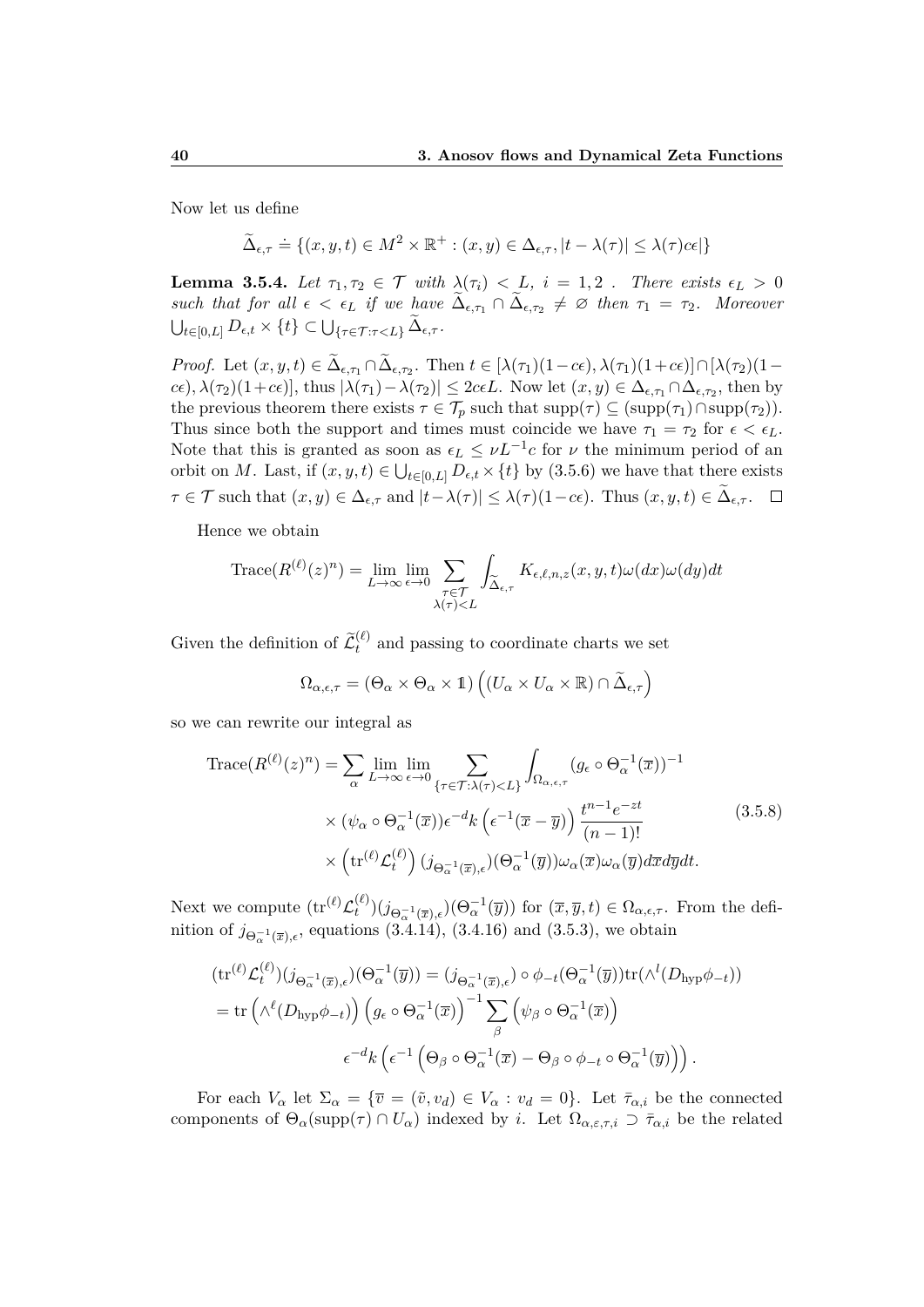neighborhoods such that  $\Omega_{\alpha,\varepsilon,\tau} = \bigcup_i \Omega_{\alpha,\varepsilon,\tau,i}$ . Furthermore let  $\overline{\eta}_{\alpha,i} = \overline{\tau}_{\alpha,i} \cap \Sigma_\alpha$  and  $|\overline{\eta}_{\alpha,i}-\tilde{x}| < c\epsilon$ . Let  $\hat{\phi}_{\alpha,-t}(\overline{v}) = \Theta_{\alpha}\circ\phi_{-t}\circ\Theta_{\alpha}^{-1}(\overline{v})$  where it is well defined. Define  $r_{\alpha,\overline{r},i}$ :  $\Sigma_{\alpha} \to \mathbb{R}^{+14}$  as  $r_{\alpha,\bar{\tau},i}(\tilde{v}) \doteq \inf\{t \in [\lambda(\tau)(1-c\epsilon), \lambda(\tau)(1+c\epsilon)] : \hat{\phi}_{\alpha,-t} \circ \Theta_{\alpha}^{-1}(\tilde{v},0) \in \Sigma_{\alpha}\}$ and note that  $r_{\alpha,\bar{\tau},i}(\bar{\eta}_{\alpha,i}) = \lambda(\tau)$ . Let  $P_{\alpha}: V_{\alpha} \to \Sigma_{\alpha}$  as  $P_{\alpha}(\bar{v}) = \hat{\phi}_{\alpha,-v_d}(\bar{v})$  so that

$$
\hat{\phi}_{\alpha,-t}(\overline{y}) = \hat{\phi}_{\alpha,-t+y_d}(P_\alpha(\overline{y})) = \hat{\phi}_{\alpha,-t+y_d+r_{\alpha,\bar{\tau},i}(P_\alpha(\overline{y}))} \circ \hat{\phi}_{\alpha,-r_{\alpha,\bar{\tau},i}(P_\alpha(\overline{y}))}(P_\alpha(\overline{y}))
$$

In particular we have that  $[\hat{\phi}_{\alpha,-t}(\overline{y})]_d = -t + y_d + r_{\alpha,\overline{\tau},i}(P_\alpha(\overline{y}))$  provided  $|t - \lambda(\tau)| \le$ *c*.

Let  $\Pi : \mathbb{R}^d \to \mathbb{R}^{d-1}$  such that  $\Pi(v_1, \ldots, v_d) = (v_1, \ldots, v_{d-1})$  and recall that we have invertible maps  $G_{\alpha,\beta}: \mathbb{R}^{d-1} \to \mathbb{R}^{d-1}$  and maps  $F_{\alpha,\beta}: \mathbb{R}^{d-1} \to \mathbb{R}$  such that

$$
\Theta_{\beta} \circ \Theta_{\alpha}^{-1}(z) = (G_{\alpha,\beta}(z_1,\ldots,z_{d-1}), F_{\alpha,\beta}(z_1,\ldots,z_{d-1}) + z_d).
$$

Hence we have the decomposition

$$
k\left(\epsilon^{-1}\left(\Theta_{\beta}\circ\Theta_{\alpha}^{-1}(\overline{x})-\Theta_{\beta}\circ\phi_{-t}\circ\Theta_{\alpha}^{-1}(\overline{y})\right)\right) =k_{d-1}(\epsilon^{-1}(G_{\alpha,\beta}(\tilde{x})-G_{\alpha,\beta}\circ\Pi\circ\hat{\phi}_{\alpha,-t}(\overline{y})))k_1\left(\epsilon^{-1}h_{\alpha,\beta,\bar{\tau},i}(\overline{x},\overline{y},t)\right)
$$
(3.5.9)

where we have set

$$
h_{\alpha,\beta,\bar{\tau},i}(\overline{x},\overline{y},t) = (F_{\alpha,\beta}(\tilde{x}) + x_d - F_{\alpha,\beta}(\Pi \circ \hat{\phi}_{\alpha,-t}(\overline{y})) - y_d - r_{\alpha,\bar{\tau},i}(P_{\alpha}(\overline{y})) + t)
$$
  
For  $(\overline{x},\overline{y},t) \in \Omega_{\alpha,\epsilon,\tau}$  we can define the following transformation  $\overline{\Xi}: \Omega_{\alpha,\epsilon,\tau,i} \to \mathbb{R}^{2d+1}$  as

$$
\overline{\Xi}(\overline{x}, \overline{y}, t) = (\tilde{x} - \tilde{y}, x_d - y_d, G_{\alpha, \beta}(\tilde{x}) - G_{\alpha, \beta} \circ \Pi \circ \hat{\phi}_{\alpha, -t}(\overline{y}), x_d, t) \n= (\xi, \xi_d, \rho, \rho_d, t').
$$
\n(3.5.10)

**Lemma 3.5.5.**  $\overline{\Xi}$  *is a diffeomorphism between*  $\Omega_{\alpha,\varepsilon,\tau,i}$  *and its image.* 

*Proof.* To see that it is a local diffeomorphism we begin by writing explicitly

$$
D\overline{\Xi} = \begin{pmatrix} -\frac{1}{0} - \frac{1}{1} & 0 & 0 & 0 & 0 \\ -\frac{1}{0} - \frac{1}{1} & 0 & -\frac{1}{1} & -\frac{1}{1} & -\frac{1}{1} & -\frac{1}{1} & -\frac{1}{1} & -\frac{1}{1} & -\frac{1}{1} & -\frac{1}{1} & -\frac{1}{1} & -\frac{1}{1} & -\frac{1}{1} & -\frac{1}{1} & -\frac{1}{1} & -\frac{1}{1} & -\frac{1}{1} & -\frac{1}{1} & -\frac{1}{1} & -\frac{1}{1} & -\frac{1}{1} & -\frac{1}{1} & -\frac{1}{1} & -\frac{1}{1} & -\frac{1}{1} & -\frac{1}{1} & -\frac{1}{1} & -\frac{1}{1} & -\frac{1}{1} & -\frac{1}{1} & -\frac{1}{1} & -\frac{1}{1} & -\frac{1}{1} & -\frac{1}{1} & -\frac{1}{1} & -\frac{1}{1} & -\frac{1}{1} & -\frac{1}{1} & -\frac{1}{1} & -\frac{1}{1} & -\frac{1}{1} & -\frac{1}{1} & -\frac{1}{1} & -\frac{1}{1} & -\frac{1}{1} & -\frac{1}{1} & -\frac{1}{1} & -\frac{1}{1} & -\frac{1}{1} & -\frac{1}{1} & -\frac{1}{1} & -\frac{1}{1} & -\frac{1}{1} & -\frac{1}{1} & -\frac{1}{1} & -\frac{1}{1} & -\frac{1}{1} & -\frac{1}{1} & -\frac{1}{1} & -\frac{1}{1} & -\frac{1}{1} & -\frac{1}{1} & -\frac{1}{1} & -\frac{1}{1} & -\frac{1}{1} & -\frac{1}{1} & -\frac{1}{1} & -\frac{1}{1} & -\frac{1}{1} & -\frac{1}{1} & -\frac{1}{1} & -\frac{1}{1} & -\frac{1}{1} & -\frac{1}{1} & -\frac{1}{1} & -\frac{1}{1} & -\frac{1}{1} & -\frac{1}{1} & -\frac{1}{1} & -\frac
$$

We use  $D_y f$  for the standard derivative matrix of  $f$  at  $y$ . Note that by construction  $G_{\alpha,\beta} \circ \Pi \circ \hat{\phi}_{\alpha,-t}(\overline{y})$  does not depend on  $y_d$ . Moreover

$$
D_{\hat{\phi}_{\alpha,-t}(\overline{y})}\Pi \cdot D_{d-1,\overline{y}}\hat{\phi}_{\alpha,-t} = \n\begin{pmatrix}\n1 & \cdots & 0 & 0 \\
\vdots & \ddots & \vdots & \vdots \\
0 & \cdots & 1 & 0\n\end{pmatrix}\n\begin{pmatrix}\n\frac{\partial_1 \hat{\phi}_{\alpha,-t}(\overline{y}))}{\partial y_1} & \cdots & \frac{\partial_1 \hat{\phi}_{\alpha,-t}(\overline{y}))}{\partial y_{d-1}} \\
\vdots & \ddots & \vdots & \vdots \\
\frac{\partial_d \hat{\phi}_{\alpha,-t}(\overline{y}))}{\partial y_1} & \cdots & \frac{\partial_d \hat{\phi}_{\alpha,-t}(\overline{y}))}{\partial y_{d-1}}\n\end{pmatrix} = D_{\text{hyp}}\hat{\phi}_{\alpha,-t}
$$

<sup>&</sup>lt;sup>14</sup>With a little abuse we write  $r_{\alpha,\bar{\tau}_{\alpha}}$  for  $r_{\alpha,\bar{\tau}_{\alpha}}$ , thus avoiding repeated and double subscripts.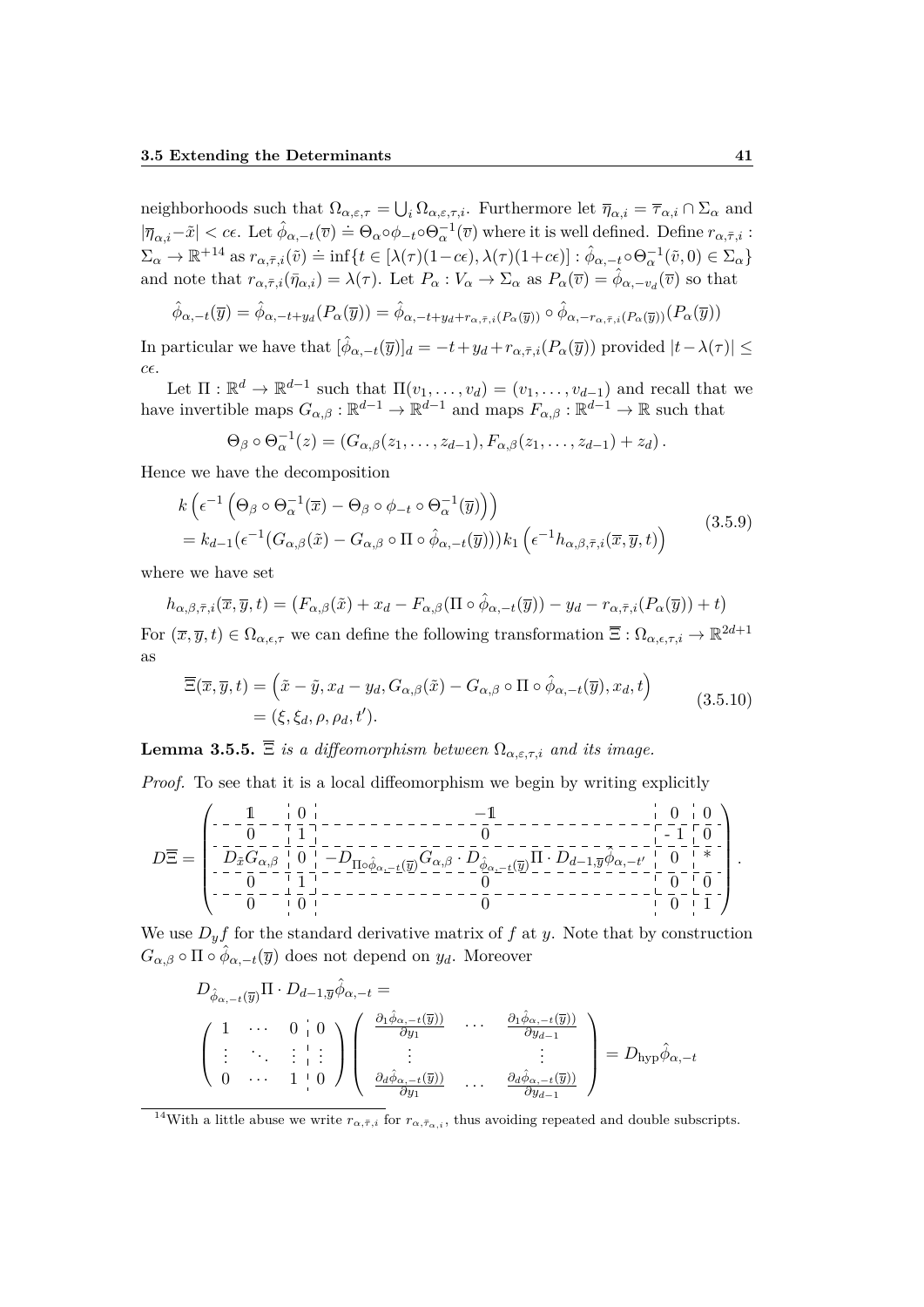where  $D_{\text{hyp}}\hat{\phi}_{\alpha,-t}$  is an hyperbolic matrix. Hence for this transformation, using the properties of determinants, we have that

| det(*D*Ξ)| = 1 −1 0 0 0 −1 *<sup>D</sup>x*˜*Gα,β* <sup>−</sup>*D*Π◦*φ*ˆ*α,*−*t*(*y*)*Gα,β* · *<sup>D</sup>*hyp*φ*<sup>ˆ</sup> *α,*−*<sup>t</sup>* 0 = 1 −1 *<sup>D</sup>x*˜*Gα,β* <sup>−</sup>*D*Π◦*φ*ˆ*α,*−*t*(*y*)*Gα,β* · *<sup>D</sup>*hyp*φ*<sup>ˆ</sup> *α,*−*t* = 1 0 *<sup>D</sup>x*˜*Gα,β <sup>D</sup>x*˜*Gα,β* <sup>−</sup> *<sup>D</sup>*Π◦*φ*ˆ*α,*−*t*(*y*)*Gα,β* · *<sup>D</sup>*hyp*φ*<sup>ˆ</sup> *α,*−*t* = |*Dx*˜*Gα,β*| · 1 − (*Dx*˜*Gα,β*) <sup>−</sup>1*D*Π◦*φ*ˆ*α,*−*t*(*y*)*Gα,β* · *<sup>D</sup>*hyp*φ*<sup>ˆ</sup> *α,*−*t* 

Now observe that  $(D_{\tilde{x}}G_{\alpha,\beta})^{-1}D_{\Pi\circ\hat{\phi}_{\alpha,-t}(\overline{y})}G_{\alpha,\beta}=\mathbb{1}+o(\epsilon)$  so that

$$
1 - (D_{\tilde{x}}G_{\alpha,\beta})^{-1}D_{\Pi\circ\hat{\phi}_{\alpha,-t}(\overline{y})}G_{\alpha,\beta} \cdot D_{\text{hyp}}\hat{\phi}_{\alpha,-t} = (1 - D_{\text{hyp}}\hat{\phi}_{\alpha,-t})(1 - \epsilon A)
$$

for some uniformly bounded matrix *A*. Therefore

$$
|\det D\overline{\Xi}| = \frac{\omega_{\alpha}}{\omega_{\beta}} |1 - D_{\text{hyp}} \hat{\phi}_{\alpha, -t}| |1 - \epsilon A| \neq 0
$$
 (3.5.11)

Now let  $\overline{\Xi}(x, y, t) = \overline{\Xi}(w, z, s)$  for opportune variables  $x, y, w, z, t, s$ . By applying the transformation we must have trivially  $t = s$ ,  $x_d = w_d$  and  $y_d = z_d$ . Since our transformation is defined on  $\Omega_{\alpha,\epsilon,\tau,i}$  we must have  $t \sim \lambda(\tau)$ . Moreover *x*, *y* arbitrarily close i.e.  $|x-y| < \varepsilon$ . Thus  $|x-w| < \varepsilon$ ,  $|y-z| < \varepsilon$ . Hence  $x = w, y = z$  since  $\Xi$  is a local diffeomorphism.  $\Box$ 

To simplify our expression let

$$
H_{\alpha,\beta,\ell,\epsilon,\tau}(\overline{x},\overline{y},t) = \text{tr}\left(\wedge^{\ell}(D_{\text{hyp}}\phi_{-t})\right)(g_{\epsilon}\circ\Theta_{\alpha}^{-1}(\overline{x}))^{-2} \times (\psi_{\alpha}\circ\Theta_{\alpha}^{-1}(\overline{x}))(\psi_{\beta}\circ\Theta_{\alpha}^{-1}(\overline{x}))\frac{t^{n-1}e^{-zt}}{(n-1)!}\omega_{\alpha}(\overline{x})\omega_{\alpha}(\overline{y})
$$
\n(3.5.12)

Given  $\bar{\eta}_{\alpha,i}$ , recall that  $|\bar{\eta}_{\alpha,i} - \tilde{x}| < c\epsilon$  then, for all  $\eta_{\alpha,i}$  we have

$$
\begin{cases}\nF_{\alpha,\beta}(\tilde{x}) = F_{\alpha,\beta}(\overline{\eta}_{\alpha,i}) + D_{\overline{\eta}_{\alpha,i}} F_{\alpha,\beta}(\tilde{x} - \overline{\eta}_{\alpha,i}) + o(\epsilon) \\
F_{\alpha,\beta}(\Pi \circ \hat{\phi}_{\alpha,-t}(\overline{y})) = F_{\alpha,\beta}(\overline{\eta}_{\alpha,i}) + D_{\overline{\eta}_{\alpha,i}} F_{\alpha,\beta}(\Pi \circ \hat{\phi}_{\alpha,-t}(\overline{y}) - \overline{\eta}_{\alpha,i}) + o(\epsilon) \\
r_{\alpha,\overline{\tau},i}(P_{\alpha}(\overline{y})) = \lambda(\tau) + (D_{\overline{\eta}_{\alpha,i}} r_{\alpha,\overline{\tau},i})(\tilde{y} - \overline{\eta}_{\alpha,i}) + o(\epsilon).\n\end{cases}
$$
\n(3.5.13)

Moreover, after recalling that  $G_{\alpha,\beta}$  are invertible maps of at least class  $C^1$  and recalling the definition of  $\overline{\Xi}$  we also have that  $\rho = G_{\alpha,\beta}(\tilde{x}) - G_{\alpha,\beta} \circ \Pi \circ \hat{\phi}_{\alpha,-t}(\overline{y}) =$  $D_{\overline{\eta}_{\alpha,i}} G_{\alpha,\beta}(\tilde{x}-\Pi \circ \hat{\phi}_{\alpha,-t}(\overline{y})) + o(\epsilon)$  so that  $\tilde{x}-\Pi \circ \hat{\phi}_{\alpha,-t}(\overline{y}) = D_{\overline{\eta}_{\alpha,i}} G_{\alpha,\beta}^{-1} \rho + o(\epsilon)$ . From this equality and by  $(3.5.13)$  and  $(3.5.10)$  we have

$$
\tilde{y} - \overline{\eta}_{\alpha,i} = \left(1 - D_{\overline{\eta}_{\alpha,i}}(\Pi \circ \hat{\phi}_{\alpha,-t})\right)^{-1} \left(D_{\overline{\eta}_{\alpha,i}} G_{\alpha,\beta}^{-1} \rho - \xi\right) + o(\epsilon)
$$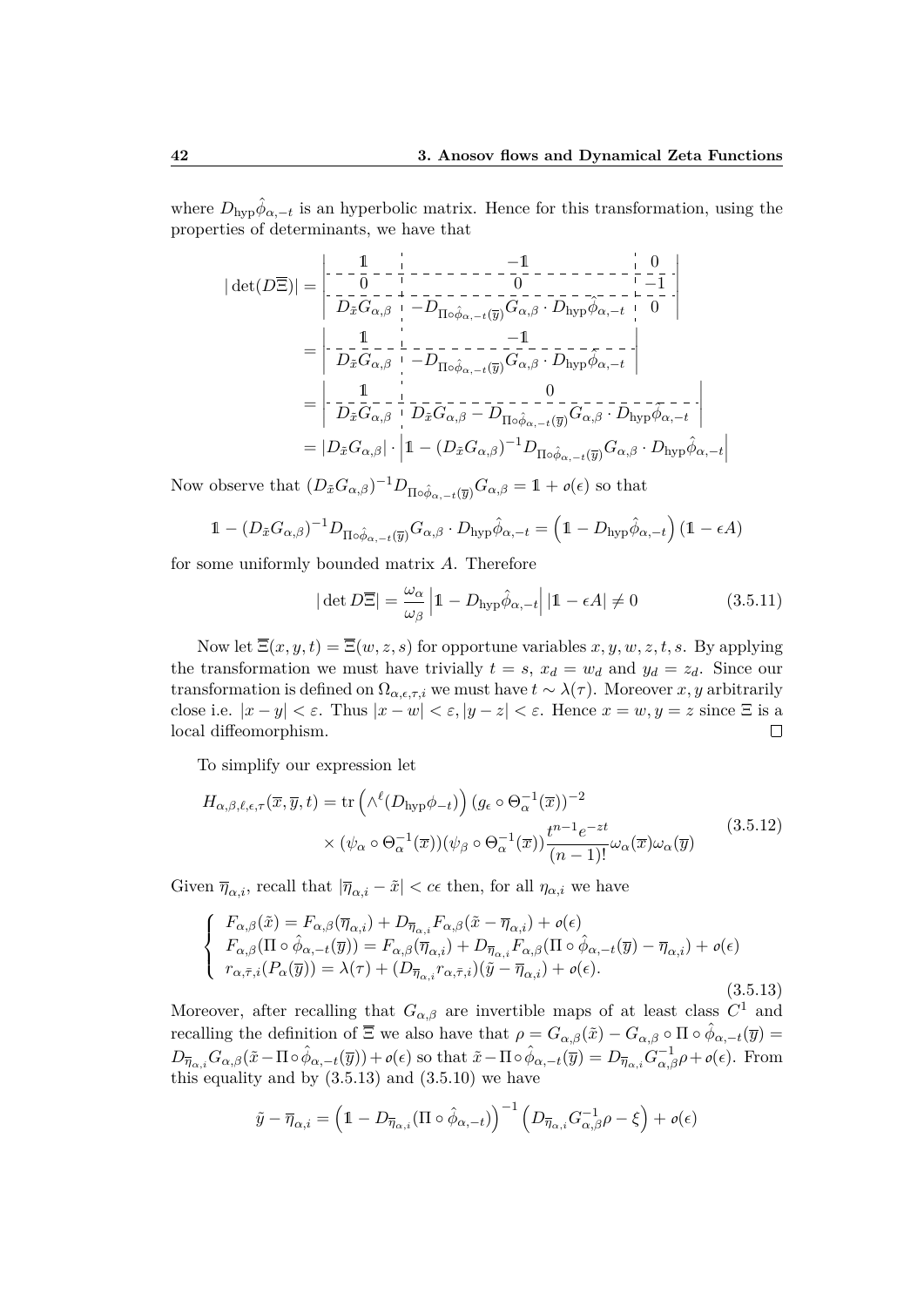Hence we can write

$$
k_1(\epsilon^{-1}h_{\alpha,\beta,\tau,i}(\overline{x},\overline{y},t)) = k_1(\epsilon^{-1}(\xi_d + t - \lambda(\tau))
$$
  
+  $D_{\overline{\eta}_{\alpha,i}}r_{\alpha,\overline{\tau},i}(1 - D_{\overline{\eta}_{\alpha,i}}(\Pi \circ \hat{\phi}_{\alpha,-t}))^{-1}(D_{\overline{\eta}_{\alpha,i}}G_{\alpha,\beta}^{-1}\rho - \xi)$   
+  $(D_{\overline{\eta}_{\alpha,i}}F_{\alpha,\beta})(D_{\overline{\eta}_{\alpha,i}}G_{\alpha,\beta}^{-1})\rho + o(\epsilon))$ 

Hence after setting  $\overline{\Omega}_{\alpha,\epsilon,\tau,i} \doteq \Xi(\Omega_{\alpha,\epsilon,\tau,i})$  by rewriting equation (3.5.8) our integral reads

$$
\operatorname{Trace}(R^{(\ell)}(z)^n) = \sum_{\alpha,\beta} \lim_{L \to \infty} \lim_{\epsilon \to 0} \sum_{\{\tau \in \mathcal{T} : \lambda(\tau) < L\}} \int_{\overline{\Omega}_{\alpha,\epsilon,\tau,i}} \epsilon^{-2d}
$$
\n
$$
\times H_{\alpha,\beta,\ell,\epsilon,\tau} \circ \overline{\Xi}^{-1}(\xi,\xi_d,\rho,\rho_d,t) \; k_{d-1} \left(\epsilon^{-1}\xi\right) k_1 \left(\epsilon^{-1}\xi_d\right) k_{d-1} \left(\epsilon^{-1}\rho\right)
$$
\n
$$
\times k_1 \left(\epsilon^{-1} \left(\xi_d + t - \lambda(\tau) + D_{\overline{\eta}_{\alpha,i}} r_{\alpha,\tau} (1 - D_{\overline{\eta}_{\alpha,i}} (\Pi \circ \hat{\phi}_{\alpha,-t}))^{-1} \right) \times \left((D_{\overline{\eta}_{\alpha,i}} G_{\alpha,\beta}^{-1})\rho - \xi\right) + (D_{\overline{\eta}_{\alpha,i}} F_{\alpha,\beta}) (D_{\overline{\eta}_{\alpha,i}} G_{\alpha,\beta}^{-1})\rho + o(\epsilon)\right)\right)
$$
\n
$$
\times \left| \det(D\overline{\Xi})^{-1} \right| d\xi d\xi_d d\rho d\rho_d dt \tag{3.5.14}
$$

Now we rescale the variables by setting  $\check{\xi} = \epsilon^{-1}\xi$ ,  $\check{\xi_d} = \epsilon^{-1}\xi_d$ ,  $\check{\rho} = \epsilon^{-1}\rho$ ,  $s =$  $\epsilon^{-1}(t - \lambda(\tau))$ . We set

$$
\label{eq:22} \begin{split} \check{h}_{\alpha,\beta,\epsilon,\tau,\epsilon s+\lambda(\tau),i}(\check{\xi},\check{\rho}) \doteq D_{\overline{\eta}_{\alpha,i}}r_{\alpha,\tau}(1-D_{\overline{\eta}_{\alpha,i}}(\Pi\circ\hat{\phi}_{\alpha,-\epsilon s-\lambda(\tau)}))^{-1}((D_{\overline{\eta}_{\alpha,i}}G_{\alpha,\beta}^{-1})\check{\rho}-\check{\xi})\\ &\qquad+ (D_{\overline{\eta}_{\alpha,i}}F_{\alpha,\beta})(D_{\overline{\eta}_{\alpha,i}}G_{\alpha,\beta}^{-1})\check{\rho}+\mathcal{O}(\epsilon). \end{split}
$$

We can take the limit for  $\epsilon \to 0$  and obtain

Trace
$$
Trace(R^{(\ell)}(z)^n) = \sum_{\alpha,\beta} \lim_{L \to \infty} \sum_{\{\tau \in \mathcal{T} : \lambda(\tau) < L\}} \int_{\mathbb{R}^{2d}} d\xi d\xi d\phi d\rho_d \int_{-c\lambda(\tau)}^{c\lambda(\tau)} ds
$$
\n
$$
H_{\alpha,\beta,\ell,0,\tau} \circ \overline{\Xi}^{-1}(0,0,0,\rho_d,\lambda(\tau)) k_{d-1}(\xi) k_1(\xi_d) k_{d-1}(\rho)
$$
\n
$$
k_1 \left(s + \xi_d + \check{h}_{\alpha,\beta,0,\tau,\lambda(\tau),i}(\xi,\rho)\right) \left| \det(D\overline{\Xi})^{-1} \right|.
$$
\n
$$
(3.5.15)
$$

Note that  $\check{h}$  is uniformly bounded for all  $\epsilon s + \lambda(\tau)$ . Thus in the above equation we can choose the constant *c* large enough so that all the *s* for which  $k_1\left(s+\breve{\xi}_d+\breve{h}_{\alpha,\beta,0,\tau,\lambda(\tau)}(\breve{\xi},\breve{\rho})\right) \neq$ 0 belongs to  $[-c\lambda(\tau), c\lambda(\tau)]$ . Last, we integrate with respect to  $ds, d\xi, d\xi_d, d\phi$ . Note that if  $\overline{\Xi}(\overline{x}, \overline{y}, \lambda(\tau)) = (0, 0, 0, \rho_d, \lambda(\tau))$  then  $\overline{x} = \overline{y} = (\overline{\eta}_{\alpha,i}, \rho_d)$ . Thus, setting  $p_{\alpha,i} = \Theta_{\alpha}^{-1}(\bar{\eta}_{\alpha,i},0)$ , we obtain

Trace
$$
Trace(R^{(\ell)}(z)^n) = \sum_{\alpha,\beta,i} \lim_{L \to \infty} \sum_{\{\tau \in \mathcal{T} : \lambda(\tau) < L\}} \int_{-4\delta}^{4\delta} d\rho_d \text{ tr} \left( \wedge^{\ell} (D_{\text{hyp}} \phi_{-\lambda(\tau)}) \right) \times \frac{\lambda(\tau)^{n-1} e^{-z\lambda(\tau)}}{(n-1)!} \frac{\psi_{\alpha} \circ \phi_{\rho_d}(p_{\alpha,i}) \psi_{\beta} \circ \phi_{\rho_d}(p_{\alpha,i})}{\left( \sum_{\gamma} \psi_{\gamma} \circ \phi_{\rho_d}(p_{\alpha,i}) \omega_{\gamma} \circ \Theta_{\gamma} \circ \phi_{\rho_d}(p_{\alpha,i}) \right)^2} \times \omega_{\alpha}(\Theta_{\alpha} \circ \phi_{\rho_d}(p_{\alpha,i})) \omega_{\beta}(\Theta_{\beta} \circ \phi_{\rho_d}(p_{\alpha,i})) \det \left( 1 - D_{\text{hyp}} \phi_{-\lambda(\tau)} \right)^{-1}.
$$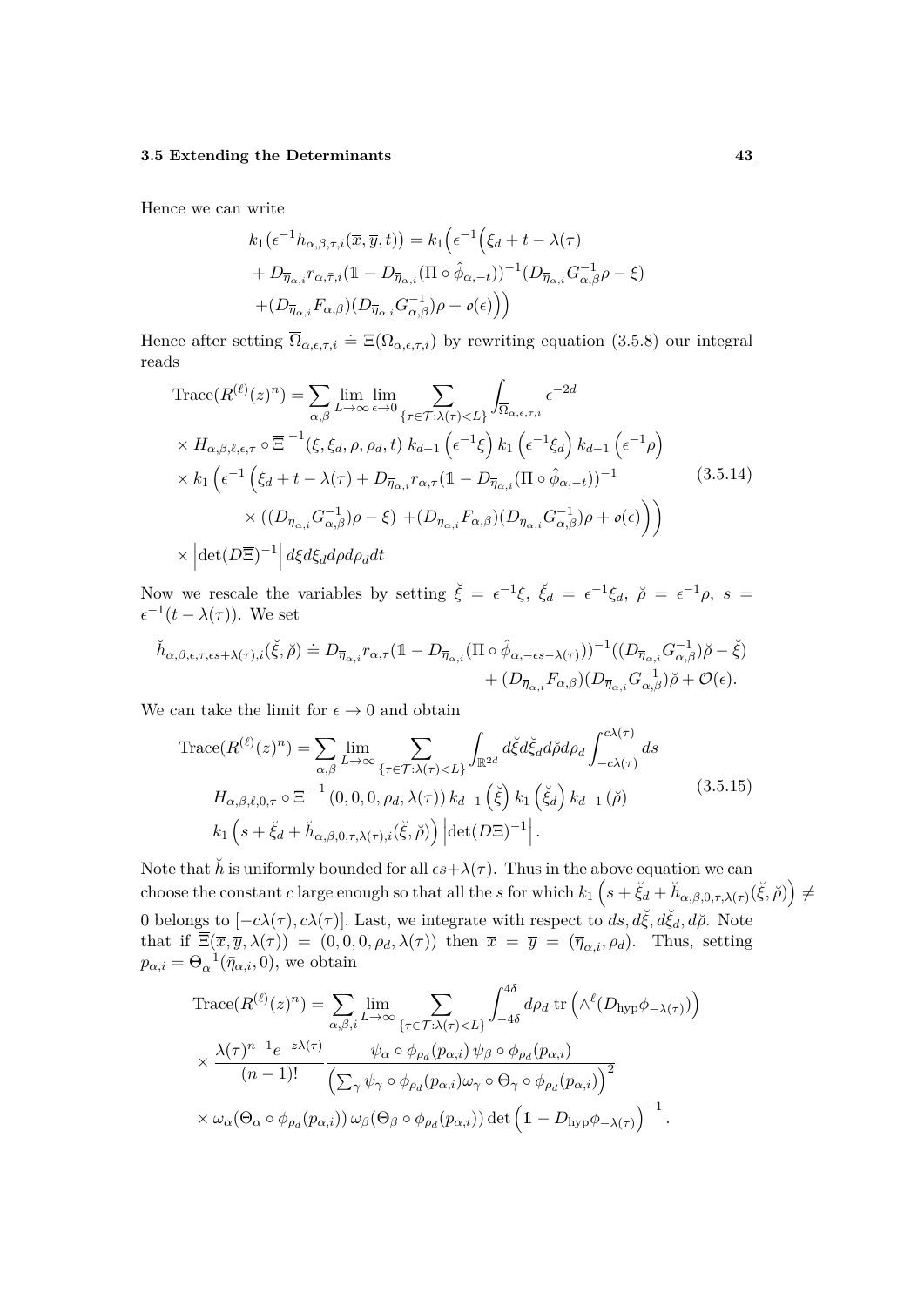We can then choose  $p_{\tau} \in \text{supp }\tau$ . Then  $\{\phi_t(p_{\tau})\}_{t\in[0,\lambda(\tau)]}$  cross each connected component of supp  $\psi_{\alpha} \cap \text{supp } \tau$  (and hence each  $p_{\alpha,i}$ ) exactly  $\mu(\tau)$  times. Accordingly,

$$
\begin{split} \operatorname{Trace}(R^{(\ell)}(z)^n) &= \sum_{\alpha,\beta} \lim_{L \to \infty} \sum_{\{\tau \in \mathcal{T} : \lambda(\tau) < L\}} \int_0^{\lambda(\tau)} d\rho_d \, \operatorname{tr}\left(\wedge^{\ell} (D_{\text{hyp}} \phi_{-\lambda(\tau)})\right) \\ &\times \frac{\lambda(\tau)^{n-1} e^{-z\lambda(\tau)}}{\mu(\tau)(n-1)!} \frac{\psi_{\alpha} \circ \phi_{\rho_d}(p_\tau) \, \psi_{\beta} \circ \phi_{\rho_d}(p_\tau)}{\left(\sum_{\gamma} \psi_{\gamma} \circ \phi_{\rho_d}(p_\tau) \omega_{\gamma} \circ \Theta_{\gamma} \circ \phi_{\rho_d}(p_\tau)\right)^2} \\ &\times \omega_{\alpha}(\Theta_{\alpha} \circ \phi_{\rho_d}(p_\tau)) \, \omega_{\beta}(\Theta_{\beta} \circ \phi_{\rho_d}(p_\tau)) \det\left(1 - D_{\text{hyp}} \phi_{-\lambda(\tau)}\right)^{-1} \\ &= \lim_{L \to \infty} \sum_{\tau \in \mathcal{T}} \int_0^{\lambda(\tau)} \frac{\operatorname{tr}(\wedge^{\ell} (D_{\text{hyp}} \phi_{-\lambda(\tau)})) \lambda(\tau)^{n-1} e^{-z\lambda(\tau)}}{(n-1)!\mu(\tau) \det\left(1 - D_{\text{hyp}} \phi_{-\lambda(\tau)}\right)}. \end{split}
$$

By taking the limit for  $L \to \infty$  we finally obtain

Trace
$$
(R^{(\ell)}(z)^n) = \frac{1}{(n-1)!} \sum_{\tau \in \mathcal{T}} \frac{1}{\mu(\tau)} \frac{\text{tr}(\Lambda^{\ell}(D_{\text{hyp}}\phi_{-\lambda(\tau)}))\lambda(\tau)^n e^{-z\lambda(\tau)}}{\det (1 - D_{\text{hyp}}\phi_{-\lambda(\tau)})}.
$$

#### **3.6 Linearity of extended determinants**

We will extend the methods of Liverani-Tsujii [43] to the dynamical determinants just studied. To do so we first introduce the adjoint operator of  $\mathcal{L}^{(\ell)}_t$  $t_t^{(\ell)}$ , we will compute its expression and then we will construct a suitable "product" operator. We start by computing

$$
\langle \mathcal{L}_t^{(\ell)} f, g \rangle_{\Omega_s^{\ell}} = \int_M \langle \mathcal{L}_t^{(\ell)} f, g \rangle_x \omega(x) = \int_M (\phi_{-t}^* f)(x) \wedge *g(x)
$$
  
= 
$$
\int_M \phi_{-t}^* (f \wedge \phi_t^*(*g))(x) = \int_M f(x) \wedge \phi_t^*(*g)(x)
$$
  
= 
$$
\int_M (-1)^{\ell(d-\ell)} \langle f, * \phi_t^*(*g) \rangle_x \omega(x) = \langle f, \overline{\mathcal{L}}_t^{(\ell)} g \rangle_{\Omega_s^{\ell}}
$$
 (3.6.1)

where *d* is the dimension of *M*,  $*$  indicates the Hodge dual and  $**g = (-1)^{\ell(d-\ell)}g$ for each  $\ell$ -from  $g$ , see [38, Lemma 2.1.1], and we have defined

$$
\overline{\mathcal{L}}_t^{(\ell)} g \doteq (-1)^{\ell(d-\ell)} * (\phi_t^*(*g)). \tag{3.6.2}
$$

Thus given  $g \in \Omega_{0,s}^{\ell}(M)$  we have the local expression<sup>15</sup>

$$
(\overline{\mathcal{L}}_t^{(\ell)} g)_{\alpha, \overline{j}} \doteq \psi_\alpha \sum_{\beta, \overline{i}} \left( g_{\beta, \overline{i}} \circ \phi_t \right) (-1)^{\ell(d-\ell)} \varepsilon(\overline{i}) \varepsilon(\overline{j}) \det(D\phi_t)_{\overline{j}^c, \overline{i}^c}^{\alpha, \beta}, \tag{3.6.3}
$$

<sup>&</sup>lt;sup>15</sup>It follows from (3.4.5) applied to \**g*, with  $\phi_t$  instead of  $\phi_{-t}$ , and noticing that \* $dx_{\overline{i}}$  =  $(-1)^{\varepsilon(\overline{i})} dx_{\overline{i}^c}$ , see [38, Section 2] for more details.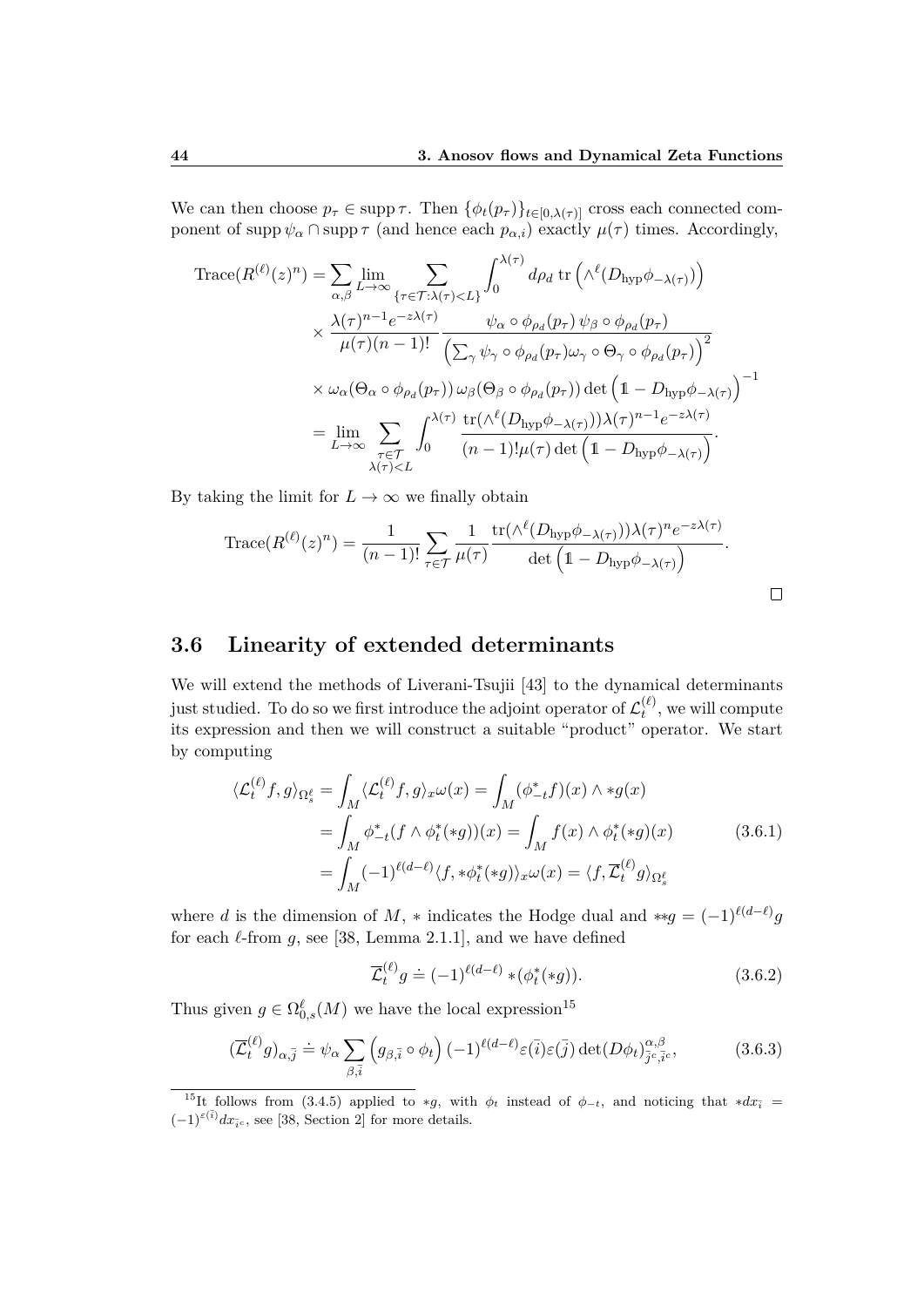where  $\frac{1}{i}$ <sup>*c*</sup> is an ordered  $(d - \ell)$ -multiindex such that  $(dx_i, dx_i)$  form a complete base and  $\varepsilon(\overline{i})$  is the sign of the permutation that maps  $\{1, \ldots, d\}$  to  $\{i_1, \ldots, i_\ell, i_1^c, \ldots, i_{d-1-\ell}^c\}$ . Note that, if  $g \in \Omega_{0,s}^{\ell}(M)$ , then  $i_k < d$  thus, recalling the representation (3.4.4), it follows that in (3.6.3)  $\bar{i}^c$  has always the last component equal to *d*. Thus, only the  $\overline{j}$  such that  $j_{\ell} < d$  contribute to the sum. In other words  $\overline{\mathcal{L}}_t^{(\ell)}$  $\Omega_t^{(\ell)}(\Omega_{0,s}^{\ell}) \subset \Omega_{0,s}^{\ell}$  and on such a subspace we can write

$$
(\overline{\mathcal{L}}_t^{(\ell)} g)_{\alpha, \overline{j}} \doteq \psi_\alpha \sum_{\beta, \overline{i}} \left( g_{\beta, \overline{i}} \circ \phi_t \right) (-1)^{\ell(d-\ell)} \varepsilon(\overline{i}) \varepsilon(\overline{j}) \det(\widetilde{D}\phi_t)^{\alpha, \beta}_{\overline{j}^c, \overline{j}^c},
$$
(3.6.4)

**Remark 3.6.1.** Note that  $\bar{i}^c$  in (3.6.3) is a  $d - \ell$  ordered multi-index while in (3.6.4) is a  $d - 1 - \ell$  multi-index since its components can take value only in the set {1*, . . . , d* − 1}. The latter is the situation in the present section, and we will not warn the reader any further.

Our goal is to use the operators  $\mathcal{L}_t^{(\ell)}$  $\overline{\mathcal{L}}_t^{(\ell)}, \overline{\mathcal{L}}_t^{(\ell)}$  $t_t^{(t)}$  to construct an operator that acts naturally on an appropriate subspace of  $\Omega_s^{2\ell}(M^2)$ . As a first step we define the subspace of interest.

Consider the projections  $\pi_i : M^2 \to M$ ,  $i \in \{1, 2\}$ , such that  $\pi_1(x, y) = x$  and  $\pi_2(x, y) = y$ . For each pair of  $\ell$ -forms  $f, g$  in  $\Omega_s^l(M)$  we have that  $\pi_1^* f \wedge \pi_2^* g \in$  $\Omega_s^{2l}(M^2)$ . We define then  $\Omega_{2,s}^{\ell}(M) = \text{span}\{\pi_1^* f \wedge \pi_2^* g : f, g \in \Omega_{0,s}^{\ell}(M)\}$ .<sup>16</sup>

Next, we want to use section 3.3 to define a norm that reflects the relevant dynamical properties. On *M* we consider two systems of charts: the one used in section 3.4, that we will call  $(U_\alpha, \Theta^-_\alpha)$  and the other constructed exactly in the same way but with respect to the flow  $\phi_{-t}$  rather than  $\phi_t$ , that we will call  $(U_\alpha, \Theta_\alpha^+)^{17}$ Also we consider the associated adapted partition of unity  $\{\psi_{\alpha}\}\$ . We consider then the atlas, of  $M^2$ ,  $(U_\alpha \times U_\beta, \Theta^-_\alpha \times \Theta^+_\beta)$ , subordinates partitions  $\{\psi_{\alpha,\beta}\}, \psi_{\alpha,\beta}(x, y) =$  $\psi_{\alpha}(x)\psi_{\beta}(y)$ , and the cones C such that

$$
(\Theta_{\alpha}^{-} \times \Theta_{\beta}^{+})_{*}\mathcal{C}(x,y) \doteq \left\{ (\xi,\eta) \in \mathbb{R}^{2d} : |\xi_{c}| + |\eta_{c}| + |\xi_{u}| + |\eta_{s}| \leq |\xi_{s}| + |\eta_{u}| \right\}.
$$

Note that we can assume without loss of generality that  $\mathcal C$  are strictly invariant cones with respect to the  $\mathbb{R}^2_+$  action  $\phi_{-t} \times \phi_s$ .

We use the above structure on  $M^2$  to define norms  $\|\cdot\|_{p,q,\ell,2}$  using the construction in Section 3.3. We define then the Banach space  $\mathcal{B}_2^{p,q,\ell}$  $\Omega^{p,q,\ell}_2 \text{ as the closure of } \Omega^{\ell}_{2,s}(M)$ with respect to the norm  $\|\cdot\|_{p,q,\ell,2}$ .

We can finally construct operators  $\mathcal{L}_{t,s}^{(\ell)} = \mathcal{L}_{t}^{(\ell)} \otimes \overline{\mathcal{L}}_{s}^{(\ell)}$  $s<sup>(t)</sup>$  in analogy with what has been done in [43] for the case of diffeomorphisms.<sup>18</sup>

<sup>&</sup>lt;sup>16</sup>Locally, the  $\mathcal{C}^s$  closure of  $\Omega_{2,s}^{\ell}(M)$  contains all the forms of the type  $\sum_{\tilde{i},\tilde{j}} \omega(x,y) dx_{i_1} \wedge \ldots dx_{i_\ell} \wedge$  $dy_{i_1} \wedge \ldots dy_{i_\ell}$  with  $\omega \in C^{s'}(M^2)$ , for each  $s' \geq s$ .

<sup>&</sup>lt;sup>17</sup>In particular, the relevant cone is  $\mathcal{C}^u$ , not  $\mathcal{C}^s$ , and its representation in chart will contain  ${\{|s\|+|t|\leq \|u\|}}$ . Note that one can always reduce to this case by eventually refining the covering.

<sup>&</sup>lt;sup>18</sup>Note that in the present setting we are forced to introduce a  $\mathbb{R}^2_+$  action since the product of two flows has a two dimensional central bundle.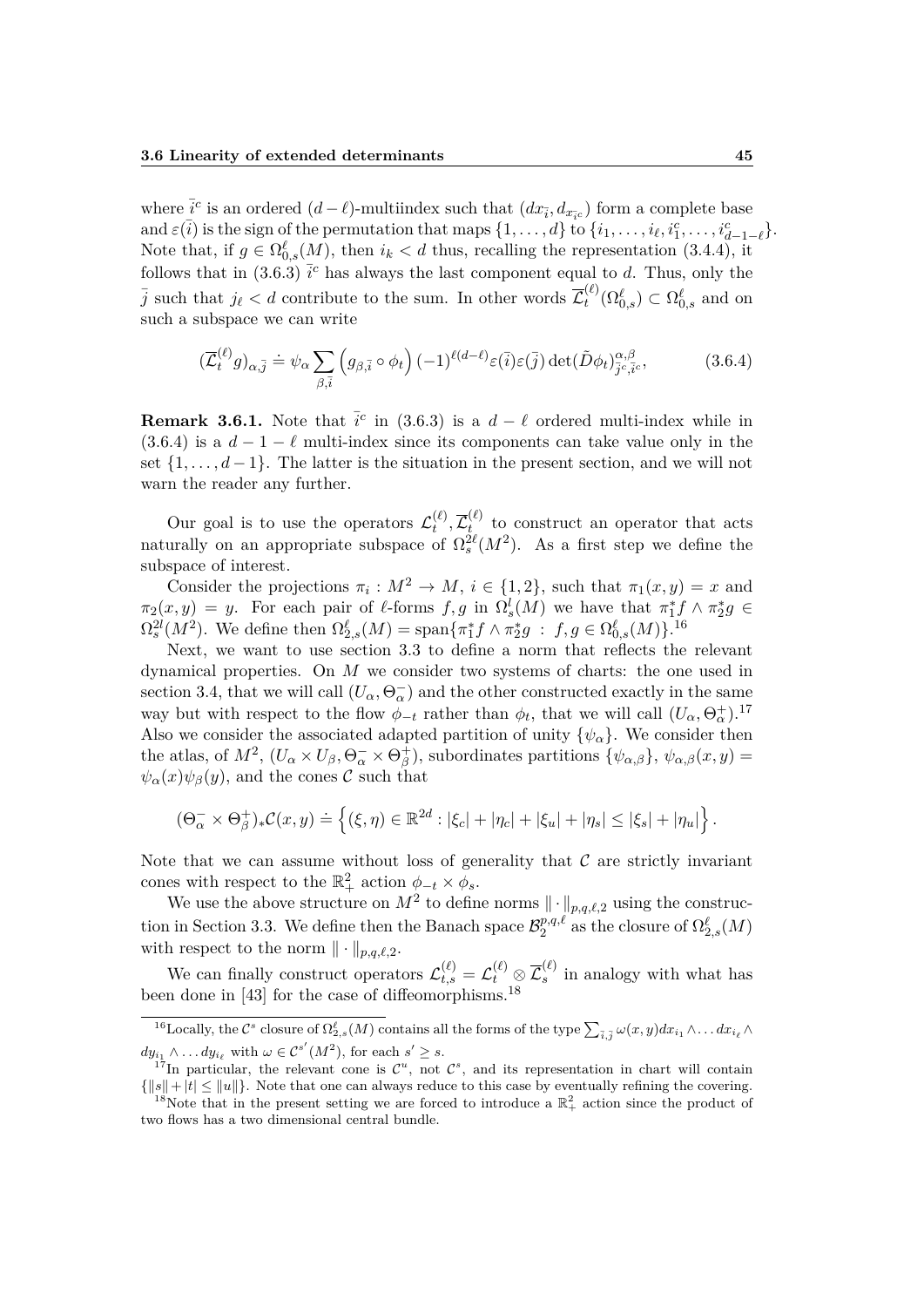Given  $f, g \in \Omega_{0,s}^{\ell}(M)$  we define

$$
\mathcal{L}_{t,s}^{(\ell)}(\pi_1^* f \wedge \pi_2^* g) \doteq (\pi_1^*(\mathcal{L}_t^{(\ell)} f)) \wedge (\pi_2^*(\overline{\mathcal{L}}_t^{(\ell)} g))
$$
\n(3.6.5)

which extends by linearity to an operator  $\mathcal{L}_{t,s}^{(\ell)} : \Omega_{2,s}^{\ell}(M) \to \Omega_{2,s}^{\ell}(M)$ .

To express  $h \in \Omega_{2,s}^{\ell}(M)$  locally, we adopt the natural extension of the previous notation, i.e.  $h_{\alpha,\beta} = \psi_{\alpha,\beta}h$  and

$$
h_{\alpha,\beta}(x,y) = \sum_{\bar{i},\bar{j}\in\mathcal{I}_{\ell}} h_{\alpha,\beta,\bar{i},\bar{j}}(x,y) dx_{\alpha,\bar{i}} \wedge dy_{\beta,\bar{j}}.
$$
 (3.6.6)

Accordingly, we can write  $\mathcal{L}_{t,s}^{(\ell)} h$  as

$$
\begin{split} (\mathcal{L}_{t,s}^{(\ell)} h)_{\alpha,\beta,\bar{i},\bar{j}} &= \sum_{\gamma,\delta,\bar{n},\bar{m}} \psi_{\alpha,\beta} \cdot h_{\gamma,\delta,\bar{m},\bar{n}} \circ \phi_{-t} \times \phi_{s} \\ &\times (-1)^{\ell(d-\ell)} \varepsilon(\bar{j}) \varepsilon(\bar{n}) \det(\tilde{D}\phi_{-t})_{\bar{n},\bar{i}}^{\alpha,\gamma} \det(\tilde{D}\phi_{s})_{\bar{j}^c,\bar{n}^c}^{\beta,\delta}. \end{split} \tag{3.6.7}
$$

In the case of *d* − 1-forms, from equation (3.6.1) and setting  $\omega_2 = \pi_1^* \tilde{\omega} \wedge \pi_2^* \tilde{\omega}$ , we have

$$
\mathcal{L}_{t,t}^{(d)}(f\omega_2) = f \circ (\phi_{-t} \times \phi_t) \det(D\phi_{-t})\omega_2.
$$
 (3.6.8)

That is, we recover the same type of operator studied in [43].

We can then proceed exactly as in section 3.4 to prove the following Lemma.

 $\textbf{Lemma 3.6.2.}$  *For each*  $\ell \in \{0, \ldots, d-1\}$ ,  $\mathcal{L}^{(\ell)}_{t,s} : \mathcal{B}^{p,q,\ell}_2 \to \mathcal{B}^{p,q,\ell}_2$  are bounded *operators. Furthermore, for each*  $\rho > 2$  *there exists*  $C > 0$  *such that, for*  $\Re(z) \geq \rho \hat{\sigma}_{\ell}$ , *the operator*

$$
R_2^{(\ell)}(z)^n = \frac{1}{(n-1)!^2} \int_0^\infty \int_0^\infty (ts)^{n-1} e^{-z(t+s)} \mathcal{L}_{t,s}^{(\ell)} dt ds \tag{3.6.9}
$$

 $i$ *s a linear quasi-compact operator on*  $\mathcal{B}_2^{p,q,\ell}$  *with spectral radius bounded by*  $C(\sigma_\ell a^{-1})^{2n}$ *and essential spectral radius bounded by*  $C(\sigma_{\ell} \sigma_{p,q} a^{-1})^{2n}$ .

To follow the scheme of [43] we need to define a suitable delta function in  $\mathcal{B}_2^{p,q,\ell}$  $\frac{p,q,\ell}{2}$ . For each  $f, g \in \Omega_s^{\ell}(M)$ , let

$$
\delta_2^{\ell}(\pi_1^* f \wedge \pi_2^* g) \doteq \int_M \langle f, g \rangle_x \omega(dx).
$$

Such a definition extends by linearity to all sections in  $\Omega_{2,s}^{\ell}(M)$ , thus  $\delta_2^{\ell} \in \Omega_{2,s}^{\ell}(M)'$ . Since for  $h = \Omega_{2,s}^{\ell}(M)$  we have the coordinate expression

$$
h = \sum_{\alpha,\beta} \sum_{\bar{i},\bar{j}} \psi_{\alpha}(x)\psi_{\beta}(y)h_{\bar{i},\bar{j}}^{\alpha,\beta}(x,y)dx_{\alpha,\bar{i}} \wedge dy_{\beta,\bar{j}},
$$
(3.6.10)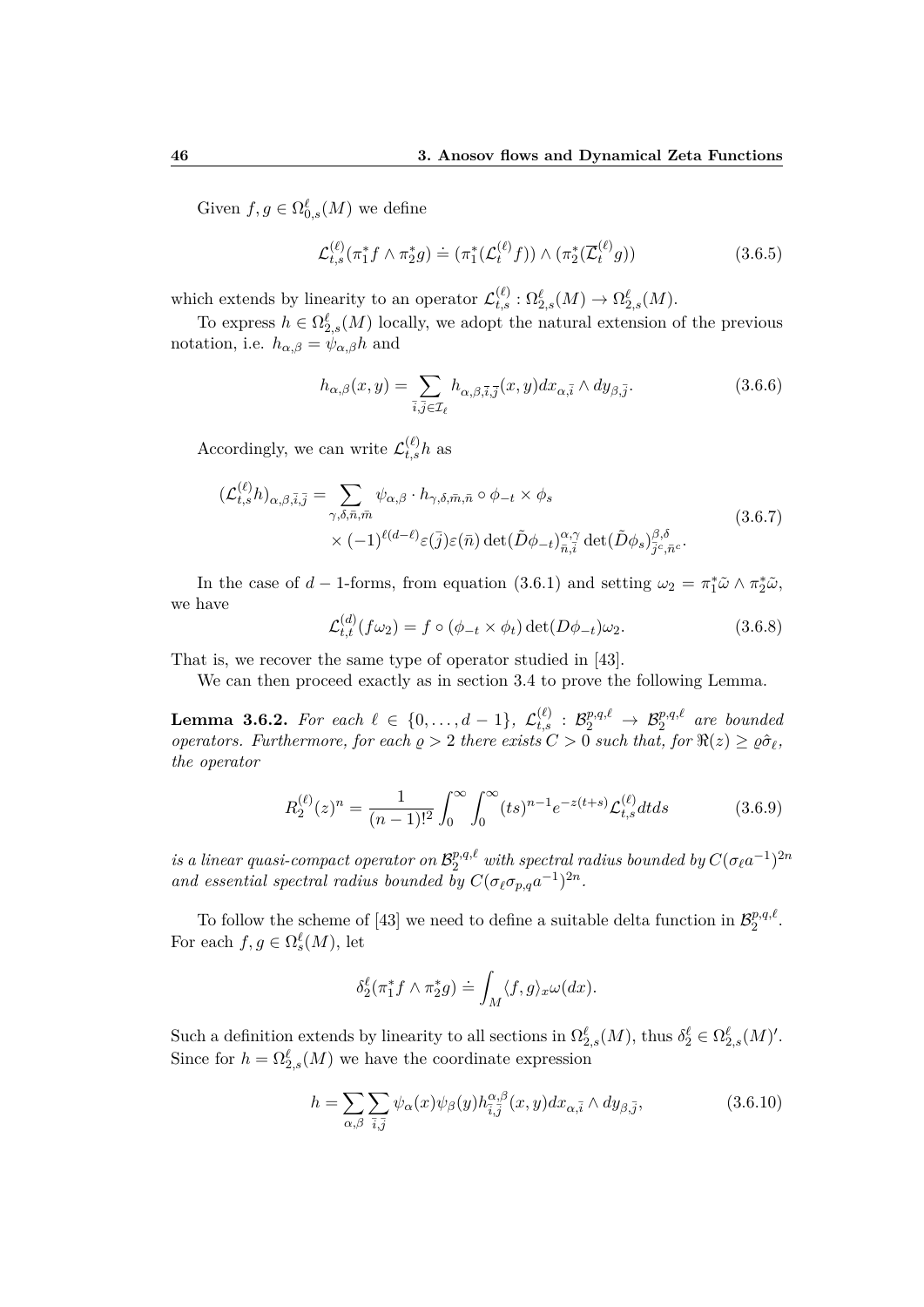we obtain

$$
\delta_2^{\ell}(h) = \sum_{\alpha,\beta} \sum_{\bar{i},\bar{j}} \int_M \psi_{\alpha}(x) \psi_{\beta}(x) h_{\bar{i},\bar{j}}^{\alpha,\beta}(x,x) \langle dx_{\alpha,\bar{i}}, dx_{\beta,\bar{j}} \rangle \omega(dx)
$$
  
\n
$$
= \sum_{\alpha,\beta} \sum_{\bar{i}} \int_M \psi_{\alpha}(x) \psi_{\beta}(x) h_{\bar{i},\bar{i}}^{\alpha,\alpha}(x,x) \omega(dx)
$$
  
\n
$$
= \sum_{\alpha} \sum_{\bar{i}} \int_M \psi_{\alpha}(x) h_{\bar{i},\bar{i}}^{\alpha,\alpha}(x,x) \omega(dx).
$$
\n(3.6.11)

Next we need the equivalent of Lemma 3.3.6, the proof is omitted since it is exactly the same as before starting from the space  $\Omega_{2,s}^{\ell}(M)$ .

**Lemma 3.6.3.** *There exists an injective immersion*  $\iota: \mathcal{B}_2^{p,q,\ell} \to (\Omega_{2,s}^{\ell}(M))'$ 

Next we have the following

**Lemma 3.6.4.** *The current*  $\delta^{\ell}_2$  *extends uniquely to an element of*  $\left( \mathcal{B}_2^{p,q,\ell} \right)$  $\binom{p,q,\ell}{2}$ .

*Proof.* Since  $\mathcal{B}_2^{p,q,\ell}$  $\frac{p,q,\ell}{2}$  is defined by the closure of the sections on which  $\delta_2^{\ell}$  is defined, it suffices to prove that there exists  $c > 0$  such that  $|\delta_2^{\ell}(h)| \leq c \|h\|_{p,q,2}$ . This follows immediately from  $(3.6.11)$  since  $\delta_2^{\ell}$  corresponds to integrating on the manifold  $W_D := \{(x, y) \in M^2 : x = y\}$ . If  $x \in U_\alpha$  we can foliate  $W_D$ , in the local chart  $V_\alpha$ , with the manifolds  $W_{\alpha,G_s} \in \Sigma$  given by the graph of the functions  $G_s(x^s, y^u) = (x^s, y^u, s, x^s, y^u, s)$ . Accordingly,

$$
|\delta_2^{\ell}(h)| \leq \sum_{\alpha} |\delta_2^{\ell}(\psi_{\alpha} h)| \leq \sum_{\alpha,\bar{i}} \int ds \left| \int_{W_{\alpha,G_s}} \langle \psi_{\alpha} dx_{\alpha,\bar{i}} \wedge dy_{\alpha,\bar{i}}, h \rangle \right| \leq c ||h||_{\mathcal{B}_2^{0,q,\ell}}.
$$

Next we want to see that, if  $\Re(z)$  large enough,  $R_2(z)\delta_2^{\ell}$  can be naturally identified with an element of  $\mathcal{B}_2^{p,q,\ell}$  $2^{p,q,\ell}$ . Let us begin with a definition

$$
J_{\varepsilon}(x,y) = \sum_{\alpha} \sum_{\bar{i}} \psi_{\alpha}(x) j_{\varepsilon,x}(y) dx_{\alpha,\bar{i}} \wedge dy_{\alpha,\bar{i}}.
$$
 (3.6.12)

Then,  $J_{\varepsilon} \in \Omega^{\ell}_{2,s}(M)$  and given  $h \in \Omega^{\ell}_{2,s}(M)$ , remembering the representation  $(3.6.10),$ 

$$
\langle J_{\varepsilon}, h \rangle_{\Omega_{2,s}^{(\ell)}} = \sum_{\alpha,\bar{i}} \int_M \psi_{\alpha}(x) j_{\varepsilon,x}(y) \langle dx_{\alpha,\bar{i}} \wedge dy_{\alpha,\bar{i}}, h \rangle_{(x,y)} \omega(x) \omega(y)
$$

$$
= \sum_{\alpha,\bar{i}} \int_M \psi_{\alpha}(x) j_{\varepsilon,x}(y) h_{\bar{i},\bar{i}}^{\alpha,\alpha}(x, y) \omega(x) \omega(y).
$$

Thus, for each  $h \in \Omega_{2,s}^{\ell}(M)$ ,  $\lim_{\varepsilon \to 0} \iota(J_{\varepsilon})(h) = \delta_2^{\ell}(h)$ .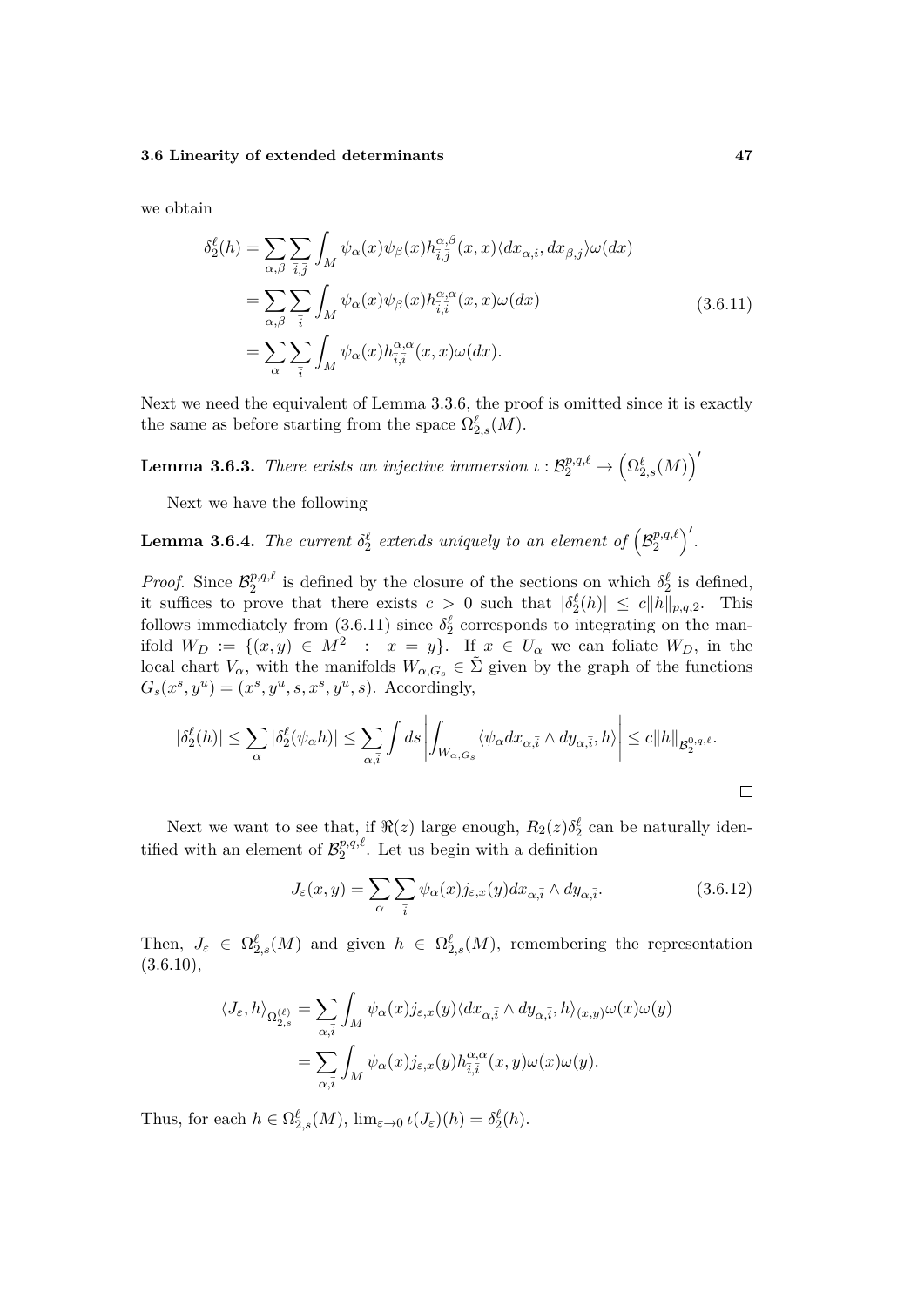**Lemma 3.6.5.** *There exists*  $n_0 \in \mathbb{N}$  *such that each*  $z \in \mathbb{C}$ ,  $\Re(z) \geq \varrho \hat{\sigma}_{\ell}$ , we have *that*  $R_2^{(\ell)}$  $\mathcal{L}_2^{(\ell)}(z)^{n_0} J_{\varepsilon}$  form a Cauchy sequence in  $\mathcal{B}_2^{p,q,\ell}$  $\sum_{i=2}^{p,q,\ell}$ . We call  $\bar{\delta}_{2}^{\ell}(z)$  the limit of such *a sequence. Moreover,*  $\iota(J_{\varepsilon})$  *converges to*  $\delta_2^{\ell}$  *in*  $(\mathcal{B}_2^{p,q,\ell})$  $\binom{p,q,\ell}{2}$   $\prime$  .

*Proof.* First of all a direct computation shows

$$
\begin{split} (\mathcal{L}_{t,s}^{(\ell)} J_{\varepsilon})_{\alpha,\beta,\bar{i},\bar{j}} &= \sum_{\gamma,\bar{n}} \psi_{\alpha,\beta} \cdot \psi_{\gamma}(\phi_{-t}(x)) j_{\varepsilon,\phi_{-t}(x)}(\phi_s(y)) (-1)^{\ell(d-\ell)} \varepsilon(\bar{j}) \varepsilon(\bar{n}) \\ &\times \det(\tilde{D}_x \phi_{-t})_{\bar{n},\bar{i}}^{\alpha,\gamma} \det(\tilde{D}_y \phi_s)_{\bar{j}^c,\bar{n}^c}^{\beta,\gamma}. \end{split}
$$

Given a *d* dimensional admissible manifold  $W_{\alpha,\beta,G}$ <sup>19</sup> test form  $g \in \Gamma_0^{2\ell}(\alpha,\beta,G)$  we can write

$$
\langle R_{2}^{(\ell)}(z)^{n_{0}} J_{\varepsilon}, g \rangle = \frac{1}{(n_{0} - 1)!^{2}} \int_{\mathbb{R}_{+}^{2}} ds \, dt \, (ts)^{n_{0}} e^{-z(t+s)} \sum_{\alpha, \beta, \gamma, \bar{i}, \bar{j}, \bar{n}} \int_{W_{\alpha, \beta, G}} \psi_{\gamma}(\phi_{-t}(x)) g_{\alpha, \beta, \bar{i}, \bar{j}}(x, y)
$$
  
\n
$$
\times j_{\varepsilon, \phi_{-t}(x)}(\phi_{s}(y)) (-1)^{\ell(d-\ell)} \varepsilon(\bar{j}) \varepsilon(\bar{n}) \det(\tilde{D}_{x}\phi_{-t})_{\bar{n}, \bar{i}}^{\alpha, \gamma} \det(\tilde{D}_{y}\phi_{s})_{\bar{j}c, \bar{n}c}^{\beta, \gamma}
$$
  
\n
$$
= \int_{\mathbb{R}_{+}^{2}} ds \, dt \, \frac{e^{-z(t+s)}(ts)^{n_{0}}}{(n-1)!^{2}} \sum_{\alpha, \beta, \gamma, \bar{i}, \bar{j}, \bar{n}} \int_{\phi_{-t} \times \phi_{s}(W_{\alpha, \beta, G}^{\gamma})} \psi_{\gamma}(x) g_{\alpha, \beta, \bar{i}, \bar{j}}(\phi_{t}(x), \phi_{-s}(y))
$$
  
\n
$$
\times j_{\varepsilon, x}(y) (-1)^{\ell(d-\ell)} \varepsilon(\bar{j}) \varepsilon(\bar{n}) \det(\tilde{D}_{\phi_{t}(x)} \phi_{-t})_{\bar{n}, \bar{i}}^{\alpha, \gamma} \det(\tilde{D}_{\phi_{-s}(y)} \phi_{s})_{\bar{j}c, \bar{n}c}^{\beta, \gamma}
$$
  
\n
$$
\times K_{t,s}(x, y), \qquad (3.6.13)
$$

where  $K_{t,s}(x, y)$  is the Jacobian of the change of coordinates. Next, note that  $\phi_{-t} \times \phi_s(W_{\alpha,\beta,G})$ , in coordinates, is a graph of the type

$$
G(x^s, y^u) = (x^s, G_u(x^s, y^u), G_{0,1}(x^s, y^u), G_s(x^s, y^u), y^u, G_{0,2}(x^s, y^u)),
$$

where  $||DG|| < 1$ . Then we perform the change of variables

$$
(\xi, \eta) = (x^s - G_s(x^s, y^u), G_u(x^s, y^u) - y^u).
$$

Such a change of variables is invertible with determinant bounded by  $(ts)^{-n_0}$  for some  $n_0 \in \mathbb{N}$ . The  $\mathcal{B}_2^{0,q,\ell}$  norm is uniformly bounded in  $\varepsilon$ , via a direct computation in the style of  $(3.5.10)$  Section 3.5 . The extension to  $\mathcal{B}_2^{p,q,\ell}$  $i_2^{p,q,\ell}$  is treated similarly after integrating by part *p* times. Now given  $\varepsilon, \varepsilon'$  we directly apply our estimates to  $\|R_2^{(\ell)}\|$  $\frac{(\ell)}{2}(z)^{n_0}J_{\varepsilon}-R_2^{(\ell)}$  $\int_2^{(\ell)} (z)^{n_0} J_{\varepsilon'} \|_{p,q,\ell,2}$  to prove the Lemma.  $\Box$ 

**Corollary 3.6.6.** For each  $z \in \mathbb{C}$ ,  $\Re(z) \geq \varrho \hat{\sigma}_{\ell}$ ,  $\iota(\bar{\delta}_{2}^{\ell}(z)) = R_{2}^{\ell}(z)^{\prime} \delta_{2}^{\ell}$ .

**Lemma 3.6.7.** *For each*  $z \in \mathbb{C}$ *, such that*  $\Re(z) \geq \varrho \hat{\sigma}_{\ell}$ *, holds true* 

$$
\delta_2^{(\ell)}\left(\left(R_2^{(\ell)}\right)^{n-n_0}\delta_2^{(\ell)}(z)\right) = \text{Trace}^{(\ell)}(R^{(\ell)}(z)^{2n}),\tag{3.6.14}
$$

<sup>&</sup>lt;sup>19</sup>To make the following calculations more readable, from now on every time we drop the integration variables we mean that we are integrating with respect to the volume of the integration bound.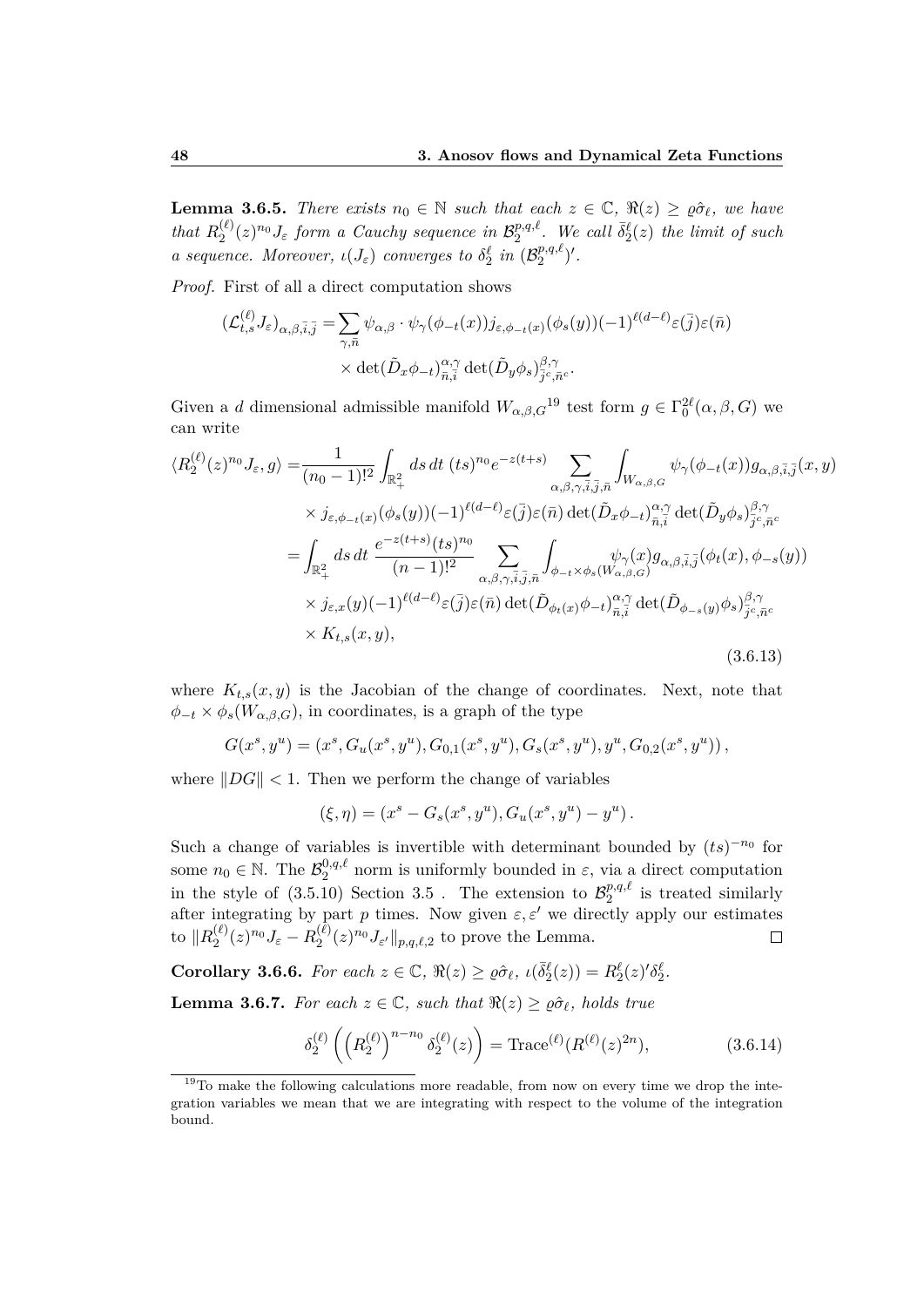*Proof.* From Lemma 3.6.5 we obtain

$$
\delta_2^{\ell} \left( \left( R_2^{(\ell)} \right)^{n-n_0} \delta_2^{(\ell)}(z) \right) = \lim_{\varepsilon_1 \to 0} \lim_{\varepsilon_2 \to 0} \int_{M^2} \langle J_{\varepsilon}, \left( R_2^{(\ell)} \right)^n J_{\varepsilon} \rangle
$$
  
= 
$$
\lim_{\varepsilon_1 \to 0 \atop \varepsilon_2 \to 0} \frac{1}{(n-1)!^2} \int_{M^2} \int_{\mathbb{R}_+^2} ds \, dt(ts)^{n-1} e^{-z(t+s)} \langle J_{\varepsilon}, \mathcal{L}_{t,s}^{(\ell)} J_{\varepsilon} \rangle.
$$

Next, by  $(3.6.12)$ ,  $(3.6.7)$  and remembering footnote 12, we have

$$
\langle J_{\epsilon_1}, \mathcal{L}^{(\ell)}_{t,s} J_{\epsilon_2} \rangle_{(x,y)} = \sum_{\alpha, \beta, \bar{i}, \bar{j}} \psi_{\alpha}(x) j_{\epsilon_1, x}(y) \psi_{\beta}(\phi_{-t}(x)) j_{\epsilon_2, \phi_{-t}(x)}(\phi_s(y))
$$

$$
\times \det(\tilde{D}_x \phi_{-t})^{\alpha, \beta}_{\bar{j}, \bar{i}} \det(\tilde{D}_y \phi_s)^{\alpha, \beta}_{\bar{i}^c, \bar{j}^c} \in (\bar{i}) \in (\bar{j})
$$

$$
= \sum_{\alpha, \beta, \bar{i}, \bar{j}} \psi_{\alpha}(x) j_{\epsilon_1, x}(y) \psi_{\beta}(\phi_{-t}(x)) j_{\epsilon_2, \phi_{-t}(x)}(\phi_s(y))
$$

$$
\times \det(\tilde{D}_x \phi_{-t})^{\alpha, \beta}_{\bar{j}, \bar{i}} \det(\tilde{D}_{\phi_s(y)} \phi_{-s})^{\alpha, \beta}_{\bar{j}, \bar{i}} \det(\tilde{D}_y \phi_s)
$$

Thus, remembering that the integrals are uniformly convergent with respect to time (see Lemma 3.5.3),

$$
\delta_2^{\ell} \left( \left( R_2^{(\ell)} \right)^{n-n_0} \delta_2^{(\ell)}(z) \right) = \frac{1}{(n-1)!^2} \int_{\mathbb{R}_+^2} ds \, dt(ts)^{n-1} e^{-z(t+s)} \times \lim_{\epsilon_1 \to 0} \lim_{\epsilon_2 \to 0} \int_{M^2} \sum_{\alpha, \beta, \bar{i}, \bar{j}} \psi_\alpha(x) j_{\epsilon_1, x}(\phi_{-s}(y)) \psi_\beta(\phi_{-t}(x)) j_{\epsilon_2, \phi_{-t}(x)}(y) \times \det(\tilde{D}_x \phi_{-t})^{\alpha, \beta}_{\bar{j}, \bar{i}} \det(\tilde{D}_y \phi_{-s})^{\alpha, \beta}_{\bar{j}, \bar{i}} \n= \lim_{\epsilon \to 0} \frac{1}{(n-1)!^2} \int_M \int_{\mathbb{R}_+^2} ds \, dt(ts)^{n-1} e^{-z(t+s)} \times \sum_{\alpha, \bar{i}} \psi_\alpha(x) j_{\epsilon, x}(\phi_{-s-t}(x)) \det(\tilde{D}_x \phi_{-t-s})^{\alpha, \alpha}_{\bar{i}, \bar{i}}.
$$

By changing variables to  $(t', s') \doteq (t + s, t)$  and integrating by parts  $n - 1$  times w.r.t. *µ* we obtain

$$
\delta_2^{(l)}\left((R_2^{(l)})^{n-n_0}\delta_2^{(l)}(z)\right) = \lim_{\epsilon \to 0} \frac{1}{(n-1)!^2} \int_M \int_0^\infty dt \int_0^t ds (t-s)^{n-1} s^{n-1} e^{-zt}
$$
  

$$
\times \sum_{\alpha, \bar{i}} \psi_\alpha(x) j_{\epsilon, x}(\phi_{-t}(x)) \det(\tilde{D}_x \phi_{-t})_{\bar{i}, \bar{i}}^{\alpha, \alpha}
$$
  

$$
= \lim_{\epsilon \to 0} \int_M \int_0^\infty dt \frac{t^{2n-1}}{(2n-1)!} e^{-zt} j_{\epsilon, x}(\phi_{-t}(x)) \left[ \sum_{\alpha, \bar{i}} \psi_\alpha(x) \det(\tilde{D}_x \phi_{-t})_{\bar{i}, \bar{i}}^{\alpha, \alpha} \right].
$$

Note that the integrand is different from zero only for  $d(x, \phi_{-t}(x)) \leq \varepsilon$ , we can then use the piece of orbit  $\{\phi_{-s}(x)\}_{s\in[0,t]}$  to create an arbitrarily close *ε*-pseudoorbit. Then, for  $\varepsilon$  small enough, Theorem 3.5.2 implies that there exists a unique close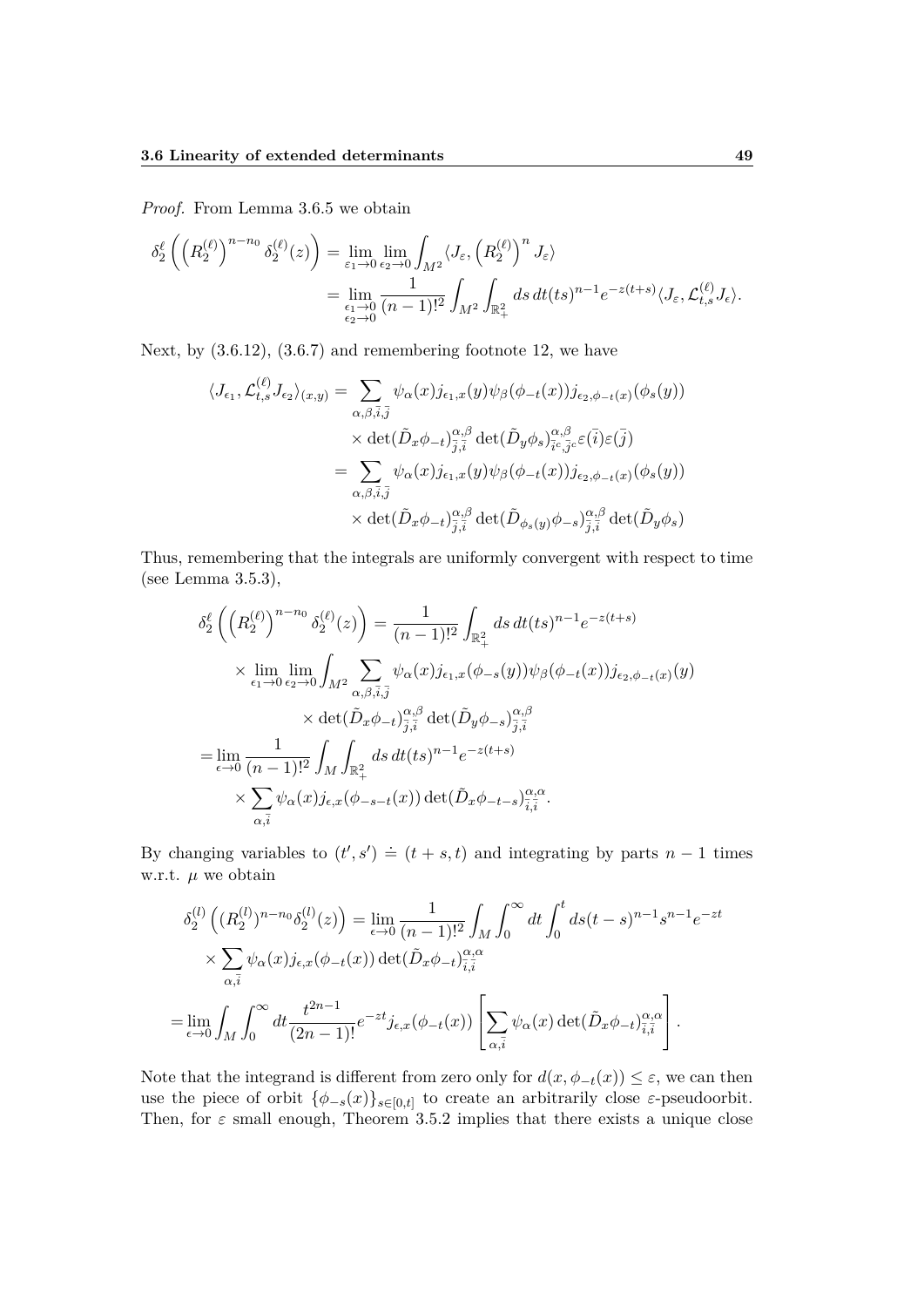orbit  $\tau$  such that  $d(\phi_{-s}(x), \tau) \leq c\varepsilon$  for all  $s \in [0, t]$  and  $|\lambda(\tau) - t| \leq c\varepsilon \lambda(\tau)$ . Hence  $(x, t) \in \Omega_{\tau} = \{(x, t) \in M \times \mathbb{R}_{+} : |t - \lambda(\tau)| \leq \varepsilon c \lambda(\tau), d(\phi_{-s}(x), \tau) \leq c \varepsilon \forall s \in \mathbb{R}$  $(0,(1+c\epsilon)\lambda(\tau))\}$ .<sup>20</sup> That is, setting  $F_z(x,t) = \frac{t^{2n-1}}{(2n-1)!}e^{-zt}\sum_{\alpha,\bar{i}}\psi_\alpha(x)\det(D_x\phi_{-t})_{\bar{i},\bar{j}}^{\alpha,\alpha}$  $\overline{i}, \overline{i}$ and  $M_+ = M \times \mathbb{R}_+$  we have

$$
\int_{M_+} j_{\epsilon,x}(\phi_{-t}(x)) F_z(x,t) = \sum_{\tau \in \mathcal{T}} \int_{\Omega_{\tau}} j_{\epsilon,x}(\phi_{-t}(x)) F_z(x,t).
$$

Next, by  $(3.5.3)$  we have

$$
\int_{M_+} j_{\epsilon,x}(\phi_{-t}(x)) F_z(x,t) = \sum_{\tau \in \mathcal{T},\alpha} \int_{\Omega_{\tau}} F_z(x,t) g_{\epsilon}(x) \psi_{\alpha}(x) k(\epsilon^{-1}(\Theta_{\alpha}(x) - \Theta_{\alpha}(\phi_{-t}(x))).
$$

Note that, for  $\Re(z)$  large enough, the sum is uniformly convergent in  $\varepsilon$  since the number of closed orbits grows at most exponentially. It is then convenient to define

$$
F_{z,\alpha,\varepsilon}(\xi,t) = F_z(\Theta_\alpha^{-1}(\xi),t)g_\varepsilon(\Theta_\alpha^{-1}(\xi))\psi_\alpha(\Theta_\alpha^{-1}(\xi))\bar{\omega}_\alpha(\xi)
$$

where  $\bar{\omega}_{\alpha}(\xi)d\xi$  is the induced volume form in  $V_{\alpha}$ . We also define  $\phi_{-t}^{\alpha} = \Theta_{\alpha}\circ\phi_{-t}\circ\Theta_{\alpha}^{-1}$ and recall that for our adapted charts we have  $\Theta_{\alpha}(x,t) = (\Theta_{\alpha}(x), t)$ . We can then write

$$
\int_{M_+} j_{\epsilon,x}(\phi_{-t}(x)) F_z(x,t) = \sum_{\tau \in \mathcal{T},\alpha} \int_{\bar{\Theta}_{\alpha}(\Omega_{\tau} \cap U_{\alpha} \times \mathbb{R})} F_{z,\alpha,\varepsilon}(\xi,t) k(\varepsilon^{-1}(\xi - \phi_{-t}^{\alpha}(\xi))) d\xi dt.
$$

Note that  $\bar{\Theta}_{\alpha}(\Omega_{\tau} \cap U_{\alpha} \times \mathbb{R}_{+})$  consists of *ε*-neighborhood of a finite number of lines (the connected pieces of  $\Theta_{\alpha}(\tau \cup U_{\alpha})$ ), let us call  $\{\overline{\Omega}_{\alpha,i}\}\)$  the collection of such connected components. Let us now consider the changes of variables  $\Xi_{\alpha,i} : \overline{\Omega}_{\alpha,i} \to$  $\mathbb{R}^{d+1}$  defined by

$$
\Xi_{\alpha,i}(\xi,t) = (\xi_1 - \phi_{-t}^{\alpha}(\xi)_1, \dots, \xi_{d-1} - \phi_{-t}^{\alpha}(\xi)_{d-1}, \xi_d, t) \n= (\zeta_1, \dots, \zeta_{d-1}, \rho, s).
$$

Let us introduce the matrices  $\Lambda_{i,j} = \delta_{i,j} - \frac{\partial(\phi_i^{\alpha}_{-t})}{\partial \xi_i}$  $\frac{\varphi_{-t}i}{\partial \xi_j}, i,j \in \{1,\ldots,d-1\}.$  Note that  $\det(D\Xi_{\alpha,i}) = \det(\Lambda) \neq 0$  since  $\phi^{\alpha}$  is hyperbolic. Moreover if  $\Xi_{\alpha,i}(\xi,t) = \Xi_{\alpha,i}(\xi',t'),$ then  $t = t'$ ,  $\xi_d = \xi'_d$ , hence  $\|\xi - \xi'\| \leq c\varepsilon$  and thus  $\xi = \xi'$  since  $\Xi_{\alpha,i}$  is a local diffeomorphism. Also note that for  $(\xi, t) \in \overline{\Omega}_{\alpha,i}$ , setting  $\xi = (\tilde{\xi}, \xi_d)$  we can define a smooth function  $r_{\alpha,i}(\tilde{\xi})$  such that  $\phi_{-r_{\alpha,i}(\tilde{\xi})}(\tilde{\xi},0)_d = 0$ . By construction, for each  $\alpha, i$ , there exists a unique  $p_{\alpha,i} \in \mathbb{R}^{d-1}$  such that  $(p_{\alpha,i}, 0) \in \tau$  and  $((p_{\alpha,i}, 0), \lambda(\tau)) \in$  $\Omega_{\alpha,i}$ , then  $r_{\alpha,i}(p_{\alpha,i}) = \lambda(\tau)$  and  $\phi^{\alpha}_{-t}(\xi) = \phi^{\alpha}_{-r_{\alpha,i}(\xi)}(\tilde{\xi},0) + (0, -t + r_{\alpha,i} + \xi_d)$ . Then  $\Xi(p, 0, t) = (0, 0, t)$ , hence

$$
\tilde{\xi} = p + \Lambda^{-1}(p)\zeta + \mathcal{O}(\zeta^2)
$$
  

$$
r_{\alpha,i}(\tilde{\xi}) = \lambda(\tau) + \partial_{\tilde{\xi}}r_{\alpha,i}(p)\Lambda^{-1}(p)\zeta + \mathcal{O}(\zeta^2).
$$

<sup>&</sup>lt;sup>20</sup>Note that, by Theorem 3.5.2 again,  $\Omega_{\tau} \cap \Omega_{\tau'} \neq \emptyset$  implies  $\tau = \tau'$ . Hence such sets are all disjoint.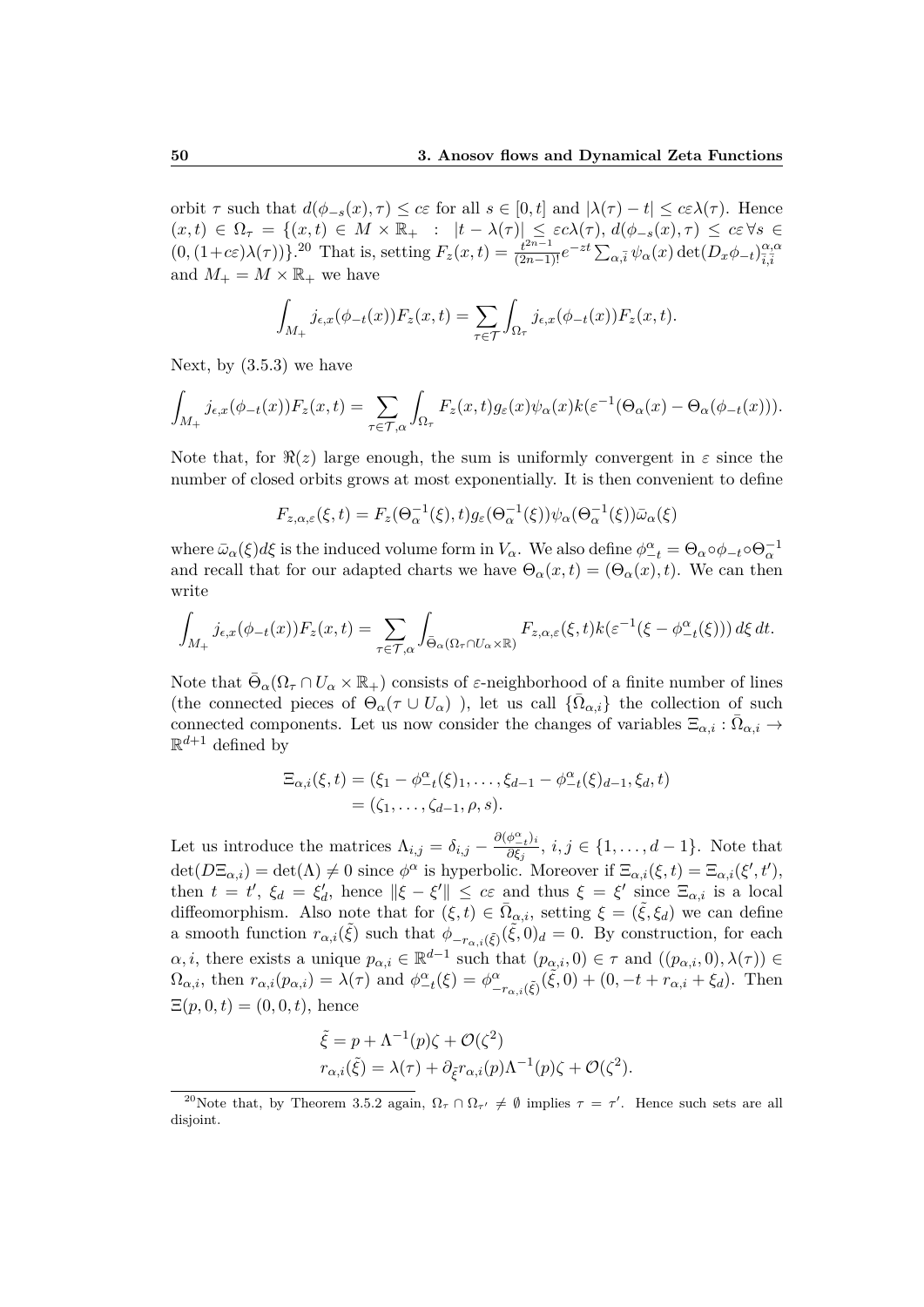It follows,

$$
\int_{M_+} j_{\epsilon,x}(\phi_{-t}(x)) F_z(x,t) = \sum_{\tau \in \mathcal{T},\alpha} \int_{\Xi_{\alpha,i}(\bar{\Omega}_{\alpha,i})} F_{z,\alpha,\varepsilon} \circ \Xi_{\alpha,i}^{-1}(\zeta,\rho,s)
$$

$$
\times k_{d-1}(\varepsilon^{-1}\zeta) k_1(\varepsilon^{-1}(s-r_{\alpha,i}(\tilde{\xi})) d\zeta ds d\rho.
$$

At this point we make the change of variables  $\eta = \varepsilon^{-1} \zeta$ ,  $v = \varepsilon^{-1} (s - \lambda(\tau))$ , yielding

$$
\int_{M_+} j_{\epsilon,x}(\phi_{-t}(x)) F_z(x,t) = \sum_{\tau \in \mathcal{T},\alpha} \int_{\Xi_{\alpha,i}(\bar{\Omega}_{\alpha,i})} F_{z,\alpha,\varepsilon} \circ \Xi_{\alpha,i}^{-1}(\varepsilon \eta,\rho,\lambda(\tau) + \varepsilon v) \times k_{d-1}(\eta) k_1(v - \partial_{\tilde{\xi}} r_{\alpha,i}(p) \Lambda^{-1}(p) v + \mathcal{O}(\varepsilon v^2)) d\eta dv d\rho.
$$

We can now take the limit for  $\varepsilon \to 0$  and obtain, after integrating first in *v* and then in  $\eta$ ,

$$
\lim_{\varepsilon \to 0} \int_{M_+} j_{\epsilon,x}(\phi_{-t}(x)) F_z(x,t) = \sum_{\tau \in \mathcal{T}} \sum_{\alpha,i} \int_{-\delta}^{\delta} F_{z,\alpha,0}(\phi_\rho^\alpha(p_{\alpha,i},0), \lambda(\tau)) d\rho.
$$

Thus,

$$
\delta_2^{(\ell)}\left((R_2^{(\ell)})^{n-n_0}\delta_2^{(\ell)}(z)\right) = \frac{1}{(2n-1)!} \sum_{\tau \in \mathcal{T}} \frac{1}{\mu(\tau)} \frac{\text{tr}(\wedge^{\ell}(D_{\text{hyp}}\phi_{-\lambda(\tau)}))\lambda(\tau)^{2n}e^{-z\lambda(\tau)}}{\det\left(1-D_{\text{hyp}}\phi_{-\lambda(\tau)}\right)}.
$$

We obtained an expression only for the traces of even exponents of the resolvent. Completely analogous computations yields the following Lemma.

**Lemma 3.6.8.** Let 1 be the identity operator on the space  $\mathcal{B}_2^{p,q,\ell}$  $\overline{2}$ 

$$
\delta_2^{(\ell)}\left( \left(R_2^{(\ell)}\right)^{n-n_0} \left(R_2^{(\ell)}(z) \times 1\right) \left(\delta_2^{(\ell)}(z)\right) \right) = \text{Trace}\left(R^{(\ell)}(z)^{2n+1}\right) \tag{3.6.15}
$$

Finally we can harvest all the previous results. By Lemma 3.6.2 we have  $R_2^{(\ell)}$  $P_2^{(\ell)}(z) = P_2^{(\ell)}$  $U_2^{(\ell)}(z)$  +  $U_2^{(\ell)}$  $P_2^{(\ell)}(z)$  where  $P_2^{(\ell)}$  $2^{(2)}(z)$  is a finite rank operator, the spectral radius of  $U_2^{(\ell)}$  $P_2^{(\ell)}(z)$  is bounded by  $(\sigma_\ell \sigma_{p,q} a^{-1})^2$  and  $P_2^{(\ell)}$  $\mathcal{D}_2^{(\ell)}(z)U_2^{(\ell)}$  $U_2^{(\ell)}(z) = U_2^{(\ell)}$  $P_2^{(\ell)}(z)P_2^{(\ell)}$  $Q_2^{(\ell)}(z)=0.$ 

**Lemma 3.6.9.** Let  $R^{(\ell)}(z) = P^{(\ell)}(z) + U^{(\ell)}(z)$  be the spectral decompositions of  $R^{(\ell)}(z)$ *. Then* 

$$
\delta_2^{(\ell)}\left(\left(P_2^{(\ell)}\right)^{n-n_0}\delta_2^{(\ell)}(z)\right) = \text{tr}\left(P^{(\ell)}(z)^{2n}\right). \tag{3.6.16}
$$

*Proof.* By the previous lemma we already have that, for  $h = \pi_1^* f \wedge \pi_2^* g$ ,

$$
\delta_2^{(\ell)}\left(R_2^{(\ell)}(z)^n h\right) = \int_M \langle R^{(\ell)}(z)^2(f), g \rangle \omega(dx) \tag{3.6.17}
$$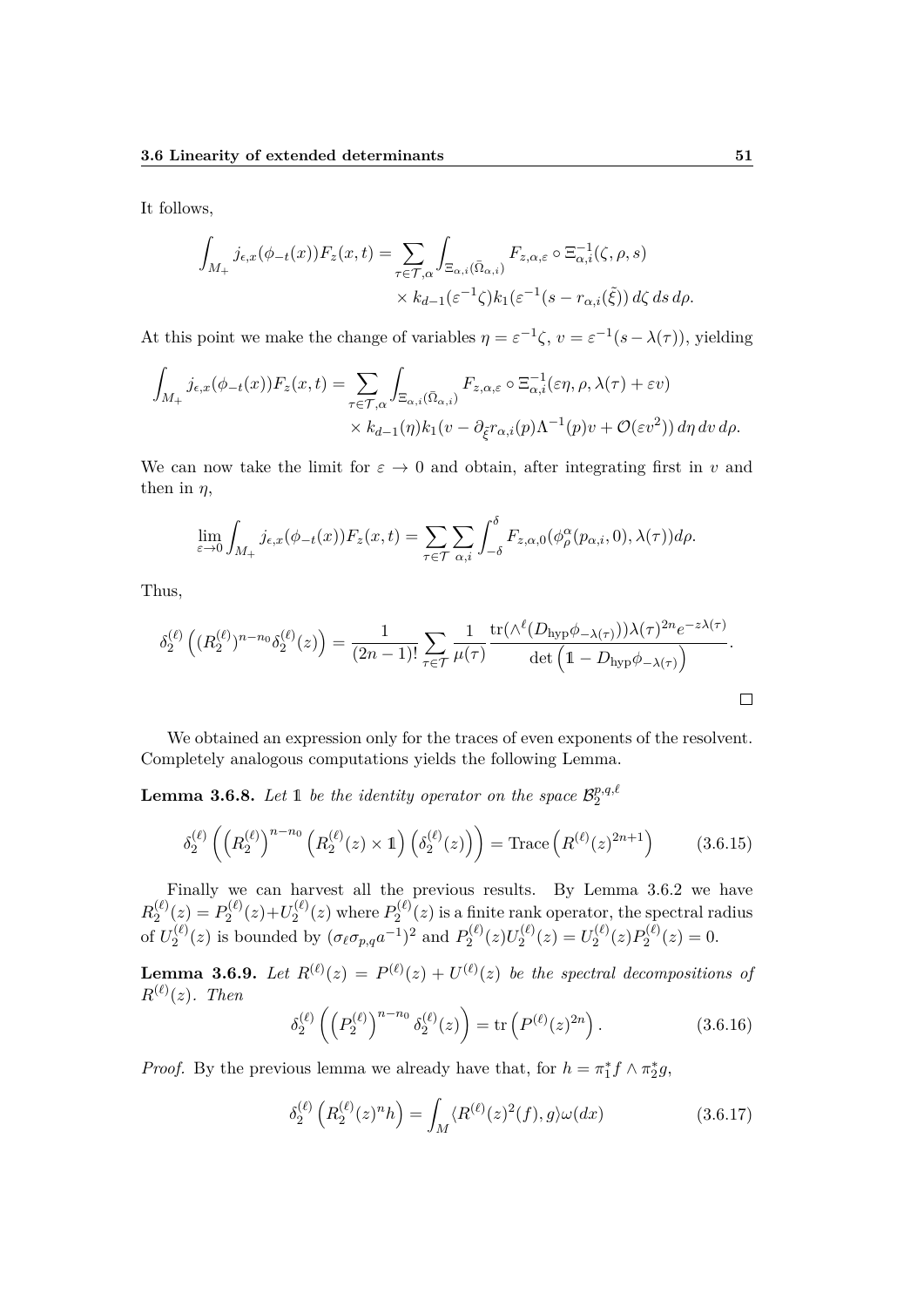Now consider the Von Neumann expansion for the operator  $(\xi \mathbb{1} - R_2^{(\ell)})$  $\binom{\ell}{2}(z)^{-1}$ , a path  $\Gamma$  outside the essential spectrum of  $R^2(z)$  and  $R_2^{(\ell)}$  $2^{(e)}_2(z)$ . Thus for *h* as before

$$
\delta_2^{(\ell)} \left( U_2^{(\ell)}(z) h \right) = \frac{1}{2\pi i} \int_{\Gamma} \delta_2^{(\ell)} \left( \left( \xi \mathbb{1} - R_2^{(\ell)}(z) \right)^{-1} h \right) \xi d\xi
$$
  
= 
$$
\frac{1}{2\pi i} \int_M \int_{\Gamma} \langle \left( \xi \mathbb{1} - R^{(\ell)}(z)^{2n} \right)^{-1} f, g \rangle \omega(dx) d\xi
$$
(3.6.18)  
= 
$$
\int_M \langle U^{(\ell)}(z)^2 f, g \rangle \omega(dx)
$$

Hence, by the spectral decomposition  $P^{(\ell)}(z) = R^{(\ell)}(z) - U^{(\ell)}(z)$ , we obtain

$$
\delta_2^{(\ell)}\left(P_2^{(\ell)}(z)^n h\right) = \int_M \langle P^{(\ell)}(z)^{2n} f, g \rangle \omega(dx) \tag{3.6.19}
$$

Next, since  $P^{(\ell)}$  is a finite rank operator, we have  $P^{(\ell)}(z)(f) = \sum_{k} \nu_k u^k v^k(f)$ . Thus for a general *h* we have

$$
\delta_2^{(\ell)}\left(P_2^{(\ell)}(z)^n h\right) = \sum_k \nu_n^{2n} \sum_{\alpha,\beta,\bar{i},\bar{j}} \int_{M^2} u_{\alpha,\bar{i}}^k(x) v_{\beta,\bar{j}}^k(y) h_{\bar{i},\bar{j}}^{\alpha,\beta}(x,y) \omega(dx) \omega(dy)
$$

Finally we have

$$
\delta_2^{(\ell)}\left(\left(P_2^{(\ell)}\right)^{n-n_0}\delta_2^{(\ell)}(z)\right) = \lim_{\varepsilon \to 0} \delta_2^{(\ell)}\left(P^{(\ell)}(z)^{2n}J_{\varepsilon}\right) = \sum_k \nu_n^{2n} v^k(u_k).
$$

The same ideas can be applied to the operator  $(R_2^{(\ell)})$  $\binom{\ell}{2}(z)^n(R^{(\ell)}(z)\times\mathcal{I})$ . Hence we can write, regardless if  $R^{(\ell)}(z)^n$  is raised to an odd or to an even exponent.

Trace
$$
Trace(R^{(\ell)}(z)^n) = tr(P^{(\ell)}(z)^n) + \mathcal{O}\left(\left[\sigma_{\ell}\sigma_{p,q}\Re(z)^{-1}\right]^n\right)
$$

$$
= \frac{1}{(n-1)!} \sum_{\tau} \frac{tr\left(\Lambda^l(D_{\text{hyp}}\phi_{\lambda(\tau)})\right)\lambda(\tau)^n e^{-s\lambda(\tau)} }{\det(I - D_{\text{hyp}}\phi_{\lambda(\tau)})}
$$
(3.6.20)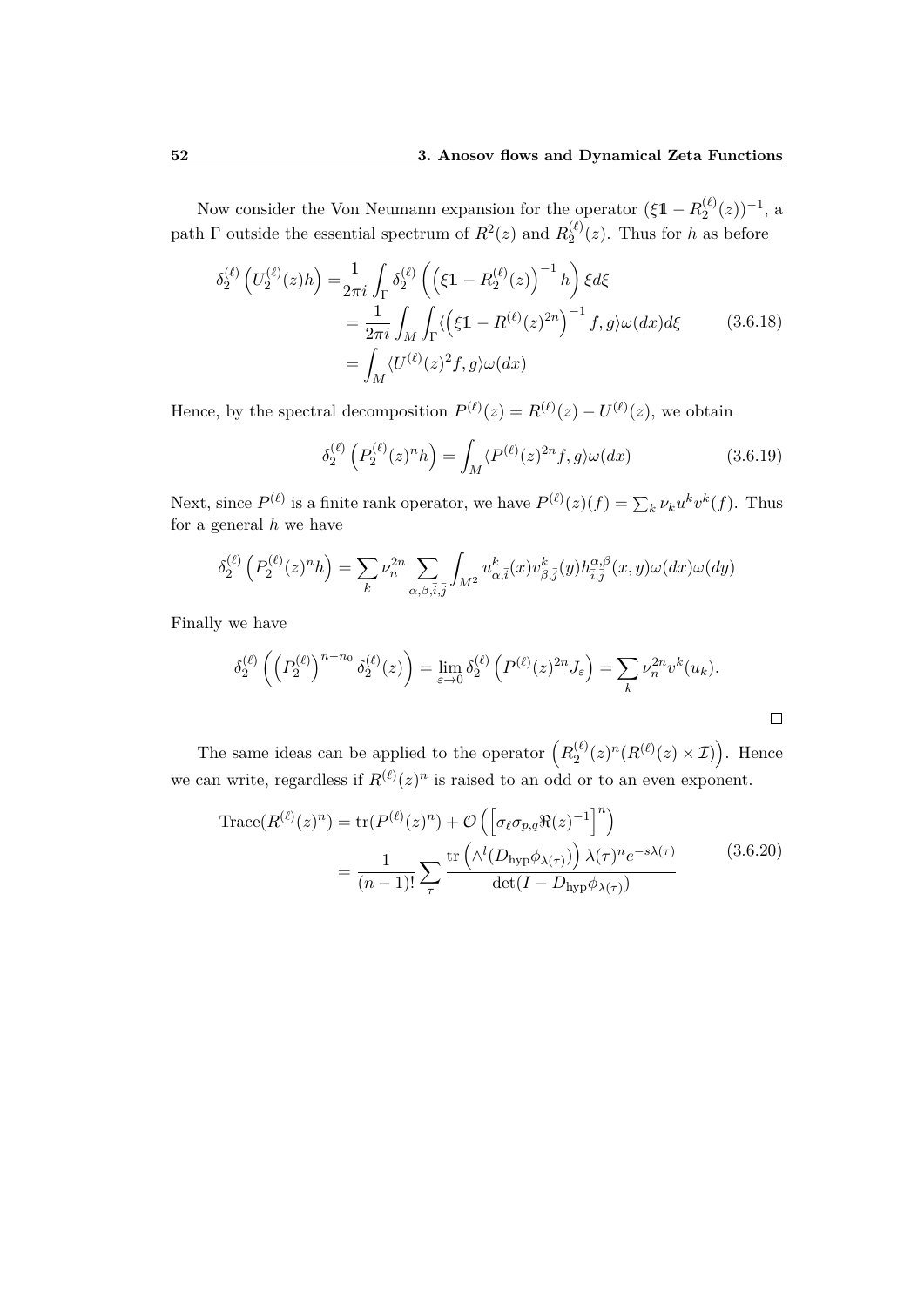### **Chapter 4**

## **Ongoing and Future Research Projects**

*For fifteen days I strove to prove that there could not be any functions like those I have since called Fuchsian functions. I was then very ignorant; every day I seated myself at my work table, stayed an hour or two, tried a great number of combinations and reached no results. One evening, contrary to my custom, I drank black coffee and could not sleep. Ideas rose in crowds; I felt them collide until pairs interlocked, so to speak, making a stable combination. H. Poincaré*

In this section I include some of the work that has been done in these years which lie the foundations for projects which are not yet completed.

#### **4.1 L-functions**

Selberg's and Ruelle zeta functions have been actively studied for their ability to collect information on the spacial distribution of orbits in the sense of uniformity and, as shown in the preceding chapters, many results have been obtained from this point of view. Here we are interested in studying the topological distribution of orbits. To capture such a behavior is necessary to go beyond the zeta functions and strive for results on more general *L*-functions

Let *h* be an *l*-form on some anisotropic space,  $\phi$  is an Anosov flow,  $\omega$  a closed 1-form, *X* be the vector field generating the Anosov flow then one could define

$$
\mathcal{L}_t^{(l,\omega)} h(x) \doteq (\phi_t^* h) \cdot \exp\left(2\pi i \int_{-t}^0 \omega(X(\phi_{-t}(x))) dt\right) \tag{4.1.1}
$$

which, in the case of 0-forms, resemble the expected transfer operator

$$
\mathcal{L}_t^{(\omega)} h(x) \doteq h \circ \phi_{-t} |\det(D\phi_t)|^{-1} \cdot \exp\left(2\pi i \int_{-t}^0 \omega(X(\phi_{-t})) dt\right) \tag{4.1.2}
$$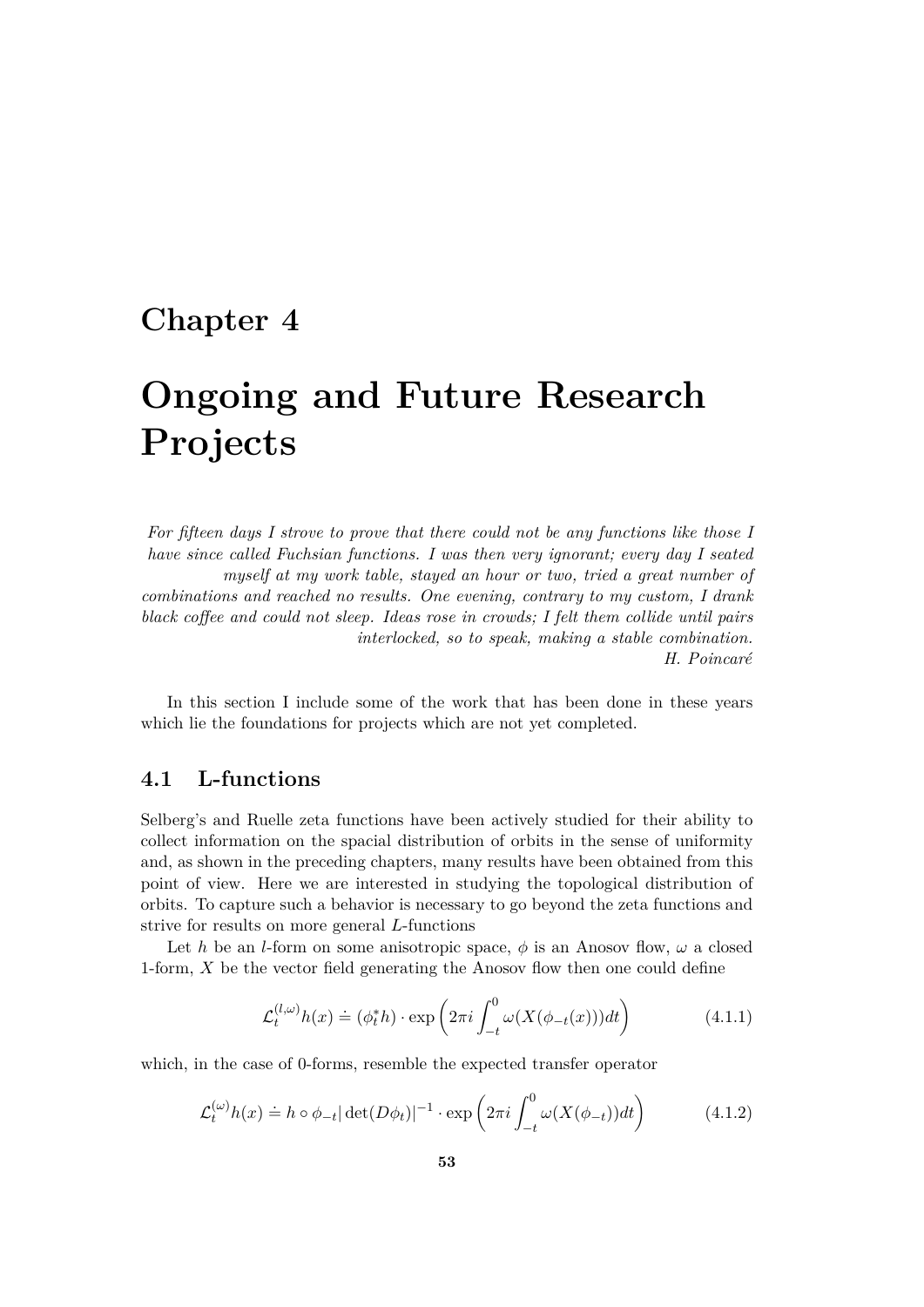Let  $\text{tr}^{(l)}$  be a suitable trace, in the sense of the previous chapter. Then, by linearity,

$$
\operatorname{tr}^{(l)}\left( (\phi_t^*h) \cdot \exp\left(2\pi i \int_{-t}^0 \omega(X(\phi_{-t}(x)))dt\right)\right) = \operatorname{tr}(\phi_t^*h) \cdot \exp\left(2\pi i \int_{-t}^0 \omega(X(\phi_{-t}(x)))dt\right)
$$

Following what we have previously done we can now estimate an approximated  $\text{Trace}(\mathcal{R}^{(l,\omega)}_t$  $t^{(t,\omega)}$  as following

$$
\text{Trace}(\mathcal{R}_t^{(l,\omega)}(z)) = \sum_{\tau} \frac{\text{tr}\Lambda^l(D_\tau\phi)}{\det(I - D_\tau\phi)} \exp\left(-z\lambda(\tau) + 2\pi i \int_{-t}^0 \omega(X(\phi_{-t}(x)))dt\right)
$$
\n(4.1.3)

Hence the results obtained in the previous work seems likely to extend to *L*functions in the sense that

$$
L(z,\chi) = \prod_{\tau} \det \left( 1 - \chi([\tau]) e^{-z\lambda(\tau)} \right)^{-1}
$$
 (4.1.4)

is meromorphic in the whole complex plane and that by studying this class of functions one is likely to recollect that  $L(0, \chi)$  is in some sense the "torsion" of our space. Thus extending typical torsion result to the case of variable curvature.

#### **4.2 Decay of Correlations in Economical systems**

The aim of this research project is to study ergodic properties of economical dynamical systems with the tools of hyperbolic theory. The original proposed project was partly financed by AMaMeF, and some of the preliminary work has been carried out. The main focus was, and still is, to outline a strategy to approach the correlation function  $\rho(t)$  and analyze how its properties can lead to averaging results relevant to economic analysis. Here I would like to thank AMaMeF for giving me the opportunity to start this project. I also would like to thank Prof. Mark Pollicott for hosting my visit.

In 1998 Stephen Smale prepared a list of mathematical problem as a response to the International Mathematical Union which included the following:

"Extend the mathematical model of general equilibrium theory to include price adjustments."

He believed that the solution, which he looked for in the framework of differentiable dynamical system ([75],[76]) as well as any major advance towards it, would lead to new insights both to mathematical knowledge and to economical understanding.

The spirit of this research project is along those lines: define and study a dynamical system model, whose states are economics variables, where the macroscopic overall behavior, compatible with the existing equilibrium theory, is obtained as the result of a deterministic dynamics. In well-established models the study is concentrated on the analysis of excess demand and supply, where convergence it is proven mainly through fixed point arguments; we identify these variables with standard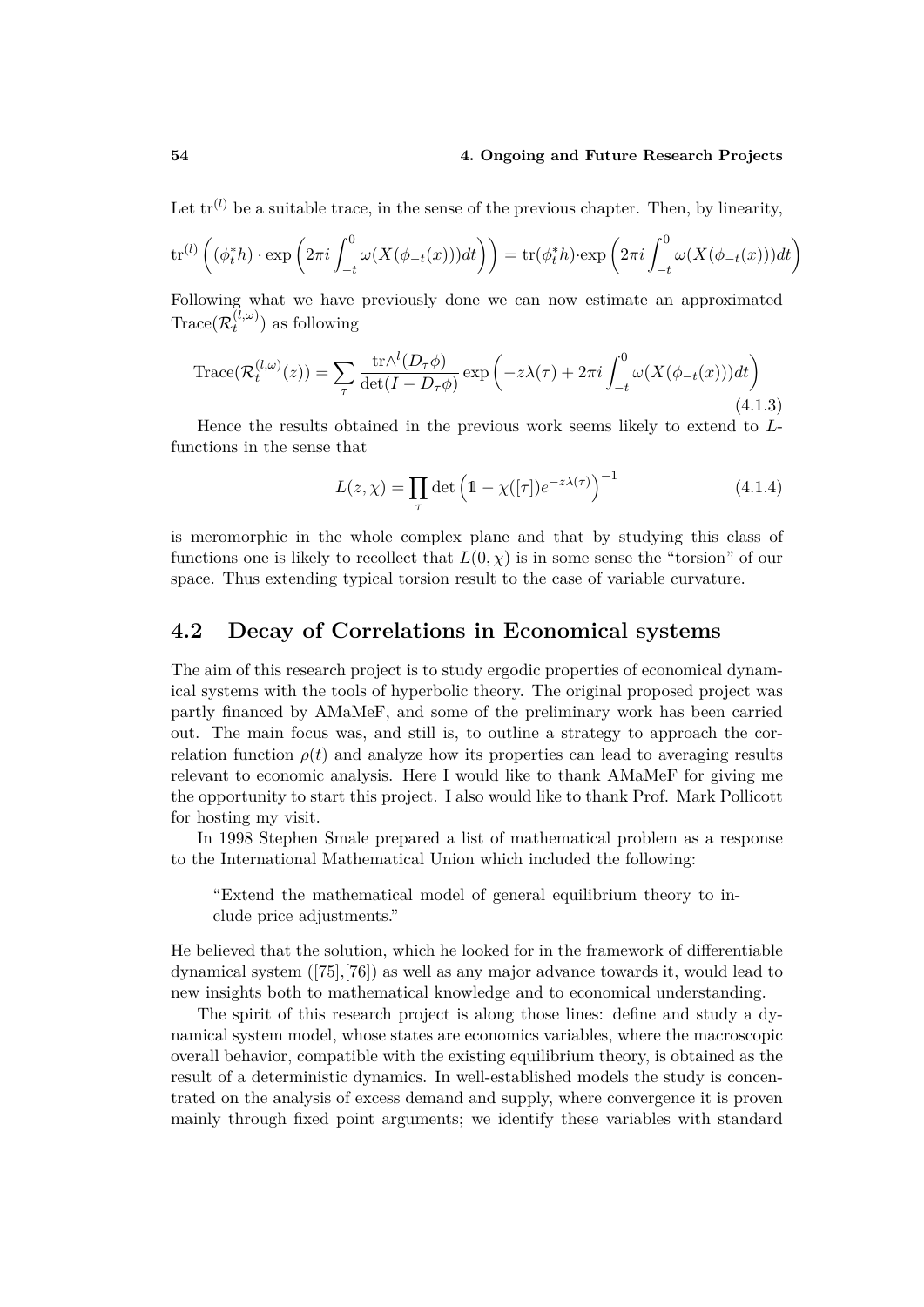macroscopic observables (as one would do for energy or temperature in physical deterministic systems) to related microscopic deterministic behavior. That is we are trying to set that the rational behavior of single agents produces stable phenomena at macroscopic level as well as large fluctuations or chaotic motions.

As it happened in nineties for general dynamical systems, shifting to a functional analysis approach might produce new and interesting results. In this sense equilibrium models provide an interesting class of models to which ergodic theories could be applied, as it is clearly pointed out by Brock and Dechert[14]. This viewpoint is also supported in literature where the emergence of chaotic behavior has already been studied in economic growth by Boldrin [10].

The main idea is to model the time evolution of aggregate variables as hyperbolic flows, and after choosing suitable Banach spaces ([30],[15]), we will study the properties of weighted transfer operators on such spaces. Note that with this approach, by studying the evolution of measures we are able to overcome difficulties, typical of economical analysis, related to choosing a "part" of the population in study. To be more precise let *M* be an *m*-dimensional manifold and  $\phi_t$  an hyperbolic flow which represents the demands for  $m$  goods, where  $D\phi_t$  can be modeled to reflect real demand. Here we are interested in studying the ergodic properties of  $\mathcal{L}_t$ . One strives for the standard chain of results, after obtaining the quasi-compactness of the operator, ergodic properties such as mixing, existence of central limit theorem, large deviations. Special attention will be posed to the perturbations of such model, since they have strong impact on applications.

After a suitable framework will be established, particular care will be spent in translating the features of the systems in understanding the financial implications of it. First, as it is the most obvious result but still necessary, it will be important to show that convergence of densities under the action of the operator in the chosen space is equivalent to equilibrium in real life situation. This first step will be achieved by carefully choosing the hypothesis of the model. Second, one aim will be to gain better insight in the problem of noisy data series, which is common in economics. In fact if the dynamics is strong enough, in the hyperbolic sense, noise will have a short term impact on the system, while if not it will show the impossibility of making forecast: through an explicit estimates of the decay of correlation of initial states one will be able to find the time span of the validity of the forecast. Third, it will be noticeable to show that how such flow may highlight resonance effects between the microscopical agents, a feature which is hard to see in stochastic models, due to the properties of Brownian motions, but commonly showed by markets. In particular it will be interesting to investigate the difference in estimates which come from looking at equilibrium theory using stochastic analysis or by using differentiable dynamical systems.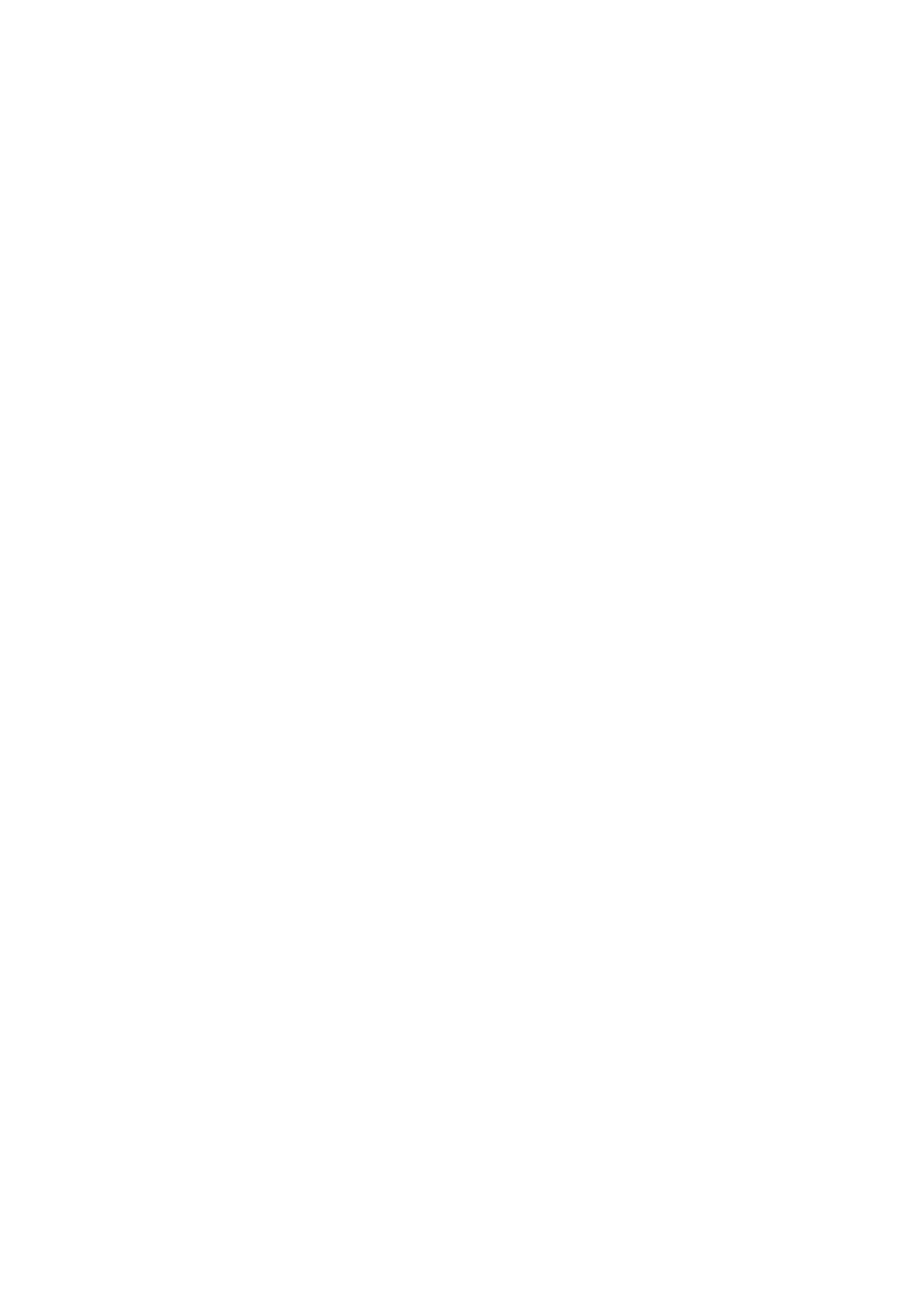### **Bibliography**

- [1] N. Anantharaman. Precise counting results for closed orbits of Anosov flows. *Ann. Sci. École Norm. Sup. (4)*, 33(1):33–56, 2000.
- [2] N. Anantharaman and S. Zelditch. Patterson-Sullivan distributions and quantum ergodicity. *Ann. Henri Poincaré*, 8(2):361–426, 2007.
- [3] D. V. Anosov. Geodesic flows on Riemann manifolds with negative curvature. In *Proceedings of the Steklov Institute of Mathematics*, volume 90, 1967.
- [4] M. Baillif. Kneading operators, sharp determinants, and weighted lefschetz zeta functions in higher dimensions. *Duke Math. J.*, 124(1):145–175, 2004.
- [5] V. Baladi. Optimality of ruelle's bound for the domain of meromorphy of generalized zeta functions. *Portugaliae Mathematica*, 49:69–83, 1992.
- [6] V. Baladi. Periodic orbits and dynamical spectra. *Ergodic Theory Dynam. Systems*, 18(2):255–292, 1998.
- [7] V. Baladi. *Positive transfer operators and decay of correlations*, volume 16 of *Advanced Series in Nonlinear Dynamics*. World Scientific Publishing Co. Inc., River Edge, NJ, 2000.
- [8] V. Baladi. Dynamical zeta functions and kneading operators. http://www.math.ens.fr/∼baladi/kyoto.ps, 2002.
- [9] G. Birkhoff and S. MacLane. *Algebra*. AMS, 1999.
- [10] M. Boldrin and L. Montrucchio. On the indeterminacy of capital accumulation paths. *Journal of Economic Theory*, 40:26–39, 1986.
- [11] R. Bowen. Periodic points and measures for axiom A diffeomorphisms. *Trans. Amer. Math. Soc.*, 154:377–397, 1971.
- [12] R. Bowen. Periodic orbits for hyperbolic flows. *American Journal of Mathematics*, 94:1–30, 1972.
- [13] R. Bowen. Symbolic dynamics for hyperbolic flows. *American Journal of Mathematics*, 95:429–460, 1973.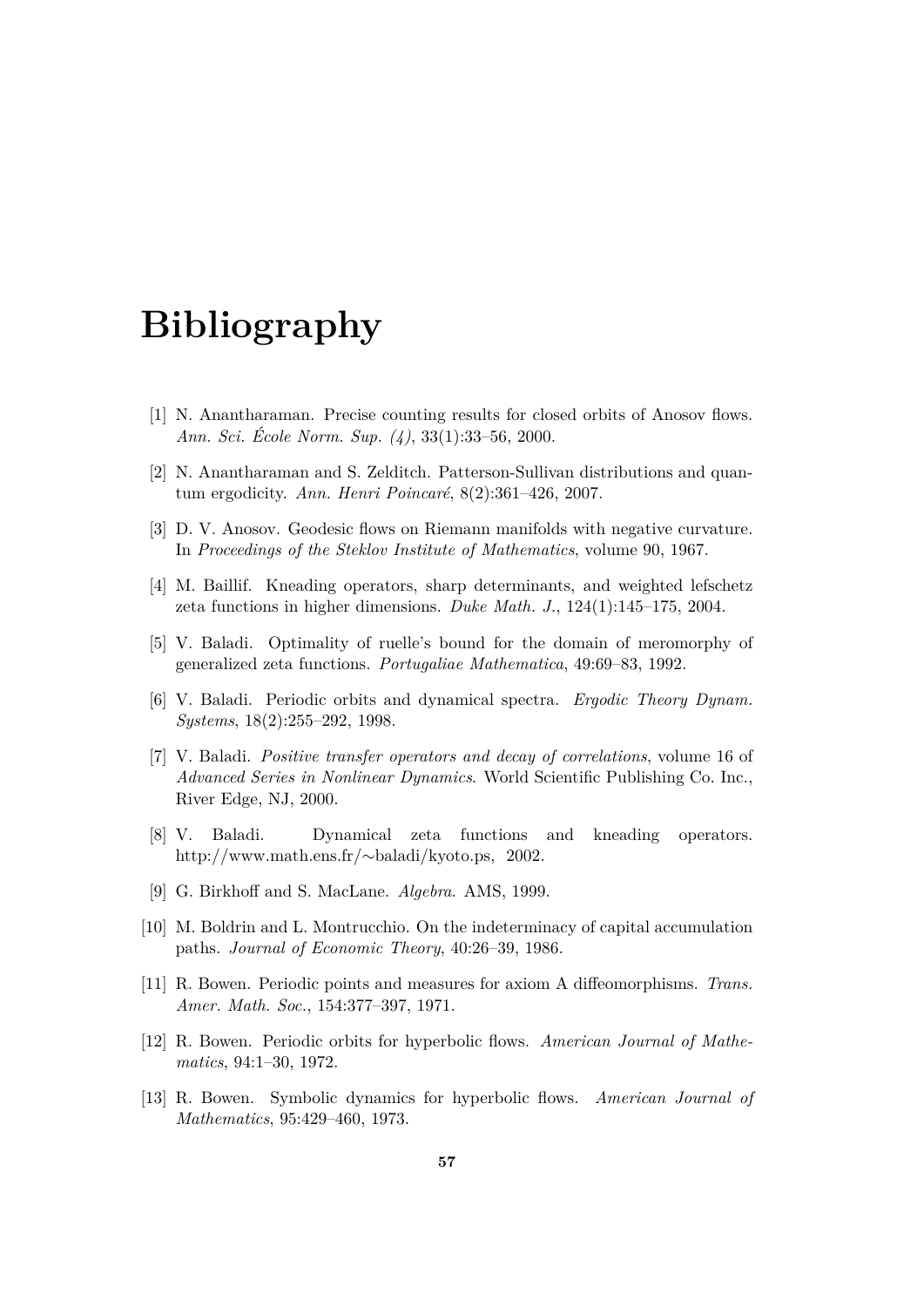- [14] W.A. Brock and W.D. Dechert. *Handbook of Mathematical Economics*, volume IV, chapter Non-linear Dynamical Systems: Instability and Chaos in Economics. Elsevier Science Publishers, 1991.
- [15] O. Butterley and C. Liverani. Smooth anosov flows: correlation spectra and stability. *Journal of Modern Dynamics*, 1, 2:301–322, 2007.
- [16] J. Buzzi. Some remarks on random zeta functions. *Ergodic Theory Dynam. Systems*, 22(4):1031–1040, 2002.
- [17] N.I. Chernov. Markov approximations and decay of correlations for Anosov flows. *Annals of Mathematics. Second Series*, 147(2):269–324, 1998.
- [18] P. Cvitanović and B. Eckhardt. Periodic orbit expansions for classical smooth flows. *Journal of Physics A: Mathematical and General*, 24(5):237–242, 1991.
- [19] P. Cvitanović and G. Vattay. Entire Fredholm determinants for evaluation of semiclassical and thermodynamical spectra. *Phys. Rev. Lett.*, 71(25):4138– 4141, 1993.
- [20] P. Dahlqvist. Approximate zeta functions for the Sinai billiard and related systems. *Nonlinearity*, 8(1):11–28, 1995.
- [21] E.B. Davies. *One-Parameter semigroups*. Academic Press, London, 1980.
- [22] D. Dolgopyat. On decay of correlations in Anosov flows. *Annals of Mathematics*, 147:357–390, 1998.
- [23] D. Dolgopyat. Prevalence of rapid mixing for hyperbolic flows. *Ergodic Theory and Dynamical Systems*, 18:1097–1114, 1998.
- [24] D. Dolgopyat. Prevalence of rapid mixing 2: topological prevalence. *Ergodic Theory and Dynamical Systems*, 20:1045–1059, 2000.
- [25] M.E. Fischer. . *Physics*, 3(255), 1967.
- [26] D. Fried. Analytic torsion and closed geodesics on hyperbolic manifolds. *Inventiones Mathematicae*, 84, 1986.
- [27] D. Fried. The zeta functions of Ruelle and Selberg. i. *Annales Scientifiques de L' É.N.S.*, 19(4):491–517, 1986.
- [28] D. Fried. Meromorphic zeta functions for analytic flows. *Comm. Math. Phys.*, 174(1):161–190, 1995.
- [29] G. Gallavotti. Zeta functions and basic sets. *Atti Accademia Nazionale dei Lincei*, 61:309–317, 1976.
- [30] S. Gouezel and C. Liverani. Banach spaces adapted to anosov systems. *Ergodic Theory and Dynamical Systems*, 26, 1:189–217, 2006.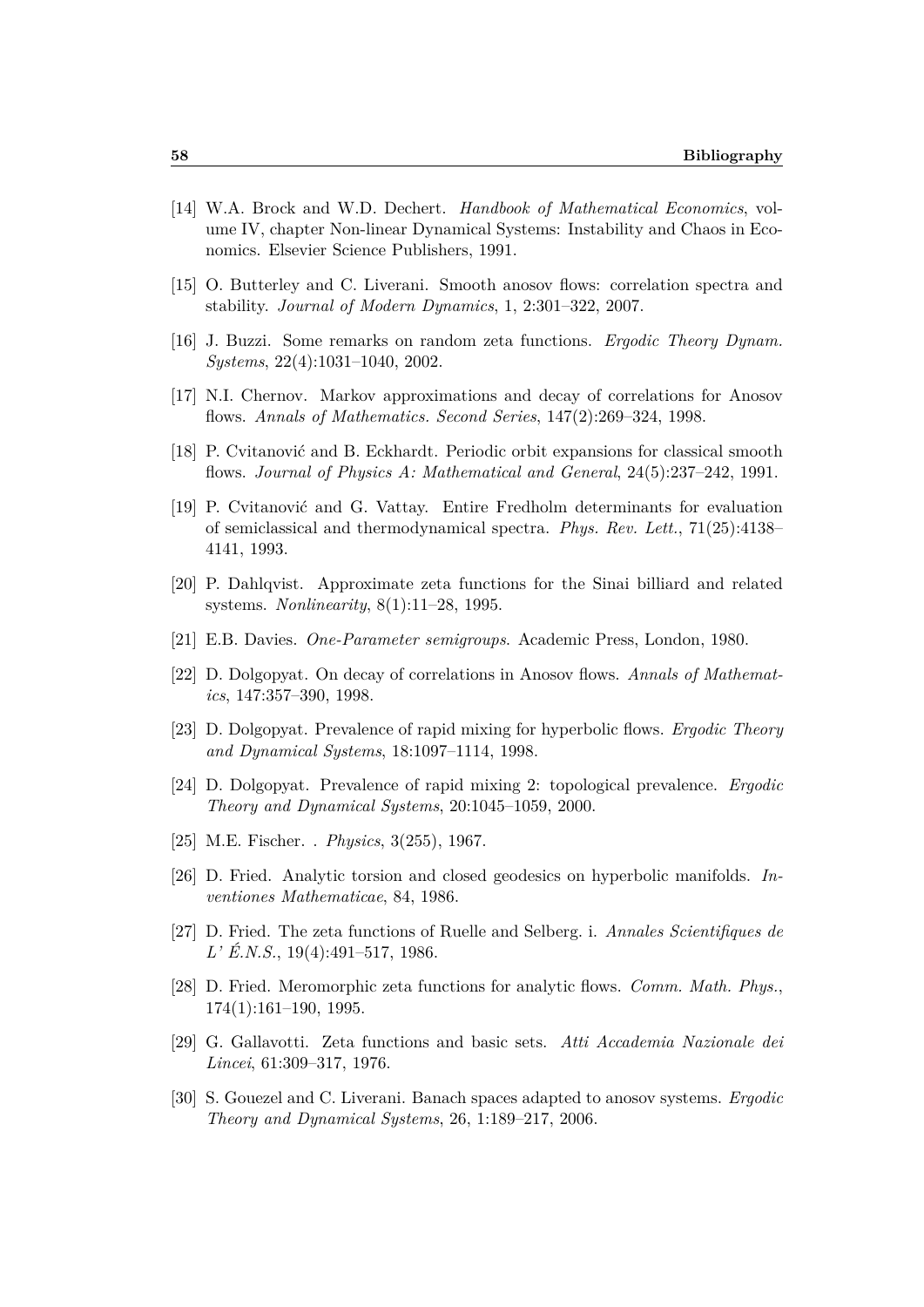- [31] T. Harayama and A. Shudo. Zeta function derived from the boundary element method. *Physics Letters A*, 165(5-6):417 – 426, 1992.
- [32] T. Harayama, A. Shudo, and S. Tasaki. A functional equation for semiclassical fredholm determinant for strongly chaotic billiards. *Progress of Theoretical Physics Supplement*, 139:460–469, 2000.
- [33] H. Hennion. Sur un théorème spectral et son application aux noyaux lipchitziens. *Proc. Amer. Math. Soc.*, 118(2):627–634, 1993.
- [34] M. Ikawa. On zeta functions and the scattering poles for several complex bodies. *J. Equations aux Derivees Partielles*, 2, 1994.
- [35] M. Ikawa. On the existence of the poles of the scattering matrix for several convex bodies. *Proc. Japan Acad.*, 64, 88.
- [36] M. Ikawa. Singular perturbation of symbolic flows and poles of the zeta function. *Osaka J. Mathematics*, 27:281–300, 90.
- [37] M. Ikawa. Singular perturbation of symbolic flows and poles of the zeta function. *Osaka J. Mathematics*, 27:161–74, 92.
- [38] J. Jost. *Riemannian geometry and geometric analysis*. Universitext. Springer-Verlag, Berlin, fifth edition, 2008.
- [39] A. Katok and B. Hasselblatt. *Introduction to the modern theory of dynamical systems*, volume 54 of *Encyclopedia of Mathematics and its Applications*. Cambridge University Press, 1995.
- [40] A. Katok, G. Knieper, M. Pollicott, and H. Weiss. Differentiability of entropy for Anosov and geodesic flows. *Bullettin of the American Mathematical Society*, 22(2):285–293, 1990.
- [41] A. Katsuda and T. Sunada. Closed orbits in homology classes. *Publications Mathématiques de L'IHÉS*, 71(1):5–32, 1990.
- [42] C. Liverani. On contact Anosov flows. *Annals of Mathematics. Second Series*, 159(3):1275–1312, 2004.
- [43] C. Liverani and M. Tsujii. Zeta functions and dynamical systems. *Nonlinearity*, 19, 10:2467–2473, 2006.
- [44] G. Margulis. *On some aspect of the theory of Anosov systems*. Springer, 2004.
- [45] J. Marklof. Selberg's trace formula: an introduction, springer. To appear in: Lecture notes in Physics, http://arxiv.org/abs/math/0407288, 2008.
- [46] John N. Mather. Characterization of Anosov diffeomorphisms. *Nederl. Akad. Wetensch. Proc. Ser. A 71 = Indag. Math.*, 30:479–483, 1968.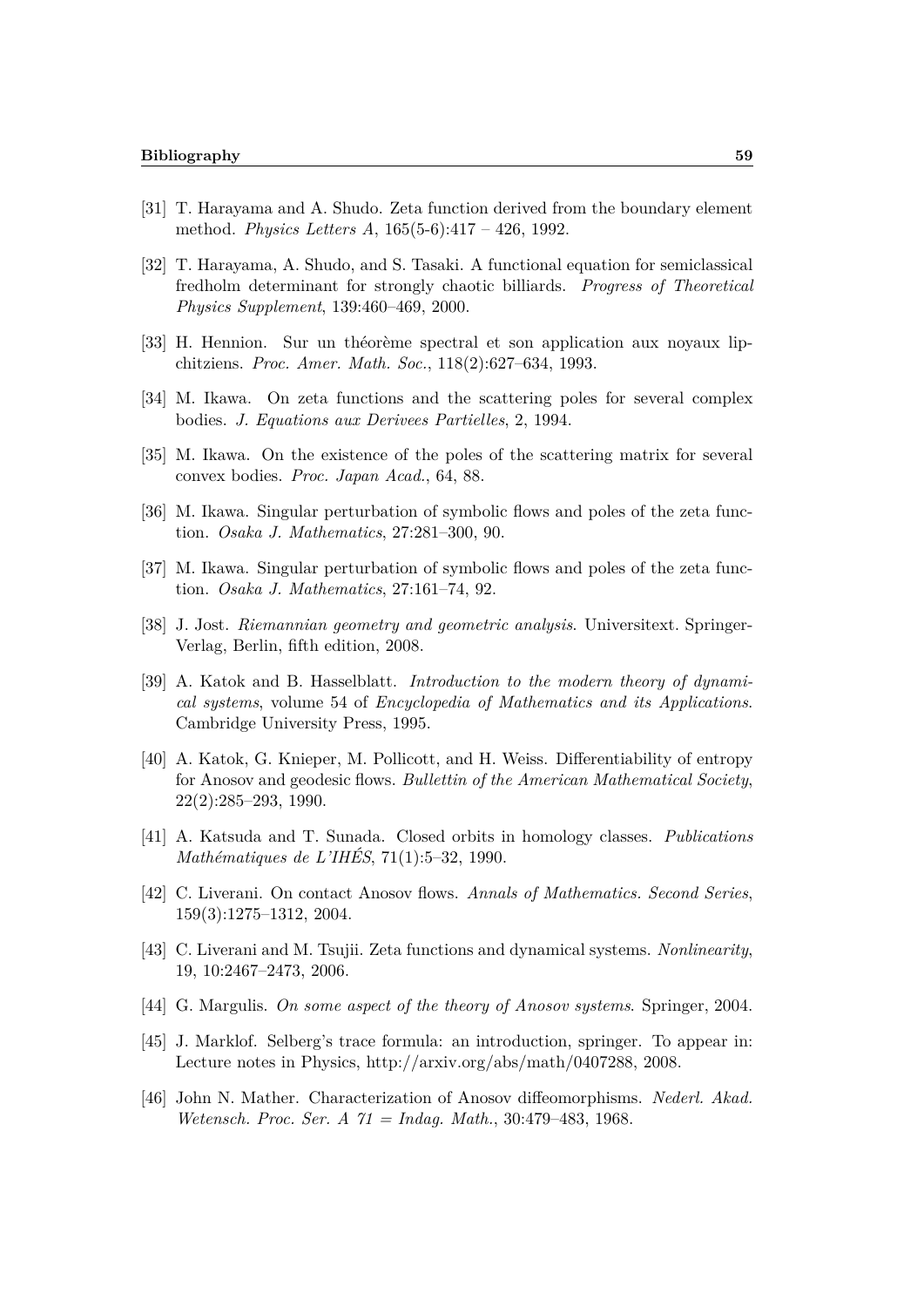- [47] D. H. Mayer. The thermodynamic formalism approach to Selberg's zeta function for PSL(2*,* **Z**). *Bull. Amer. Math. Soc. (N.S.)*, 25(1):55–60, 1991.
- [48] M.Pollicott and R. Sharp. Exponential error terms for growth functions on negatively curved surfaces. *Amer. J. Math*, 120:1019–1042, 1998.
- [49] M.Pollicott and R. Sharp. Error terms for closed orbits of hyperbolic flows01. *Ergodic Theory Dyn. Syst.*, 21(545-562), 2001.
- [50] F. Naud. Analytic continuation of a dynamical zeta function under a Diophantine condition. *Nonlinearity*, 14(5):995–1009, 2001.
- [51] F. Naud. Entropy and decay of correlations for real analytic semi-flows. *Ann. Henri Poincaré*, 10(3):429–451, 2009.
- [52] W. Parry and M. Pollicott. An analogue of the prime number theorem for closed orbits of shifts of finite type and their suspensions. *Annals of Mathematics*, 118:573–591, 1983.
- [53] W. Parry and M. Pollicott. Zeta functions and the periodic orbit structure of hyperbolic dynamics. In *Astérisque*, volume 187-188. Société mathématique de France, 1990.
- [54] V. Petkov. Analytic singularities of the dynamical zeta function. *Nonlinearity*, 12:1663–1681, 1999.
- [55] V. Petkov. Dynamical zeta function for several strictly convex obstacles. *Canad. Math. Bull*, 51(1):100–113, 2008.
- [56] S. Yu. Pilyugin. *Shadowing in Dynamical Systems*, volume 1706 of *Lecture Notes in Mathematics*. Springer-Verlag, 1999.
- [57] M. Pollicott. A complex Ruelle-Perron-Frobenius theorem and two counterexamples. *Ergodic Theory and Dynamical Systems*, 4:135–146, 1984.
- [58] M. Pollicott. On the rate of mixing of Axiom A flows. *Inventiones Mathematicae*, 81:413–426, 1985.
- [59] M. Pollicott. Meromorphic extensions of generalised zeta functions. *Inventiones Mathematicae*, 85:147–164, 1986.
- [60] M. Pollicott. Analytic extensions of the zeta functions for surfaces of variable negative curvature. *J. Differential Geom.*, 29(3):699–706, 1989.
- [61] M. Pollicott. The differential zeta function for Axiom A attractors. *The Annals of Mathematics*, 131(2):331–354, 1990.
- [62] M. Pollicott. Zeta functions and analyticity of metric entropy for Anosov systems. *Israel Journal of Mathematics*, 76(3):257–263, 1991.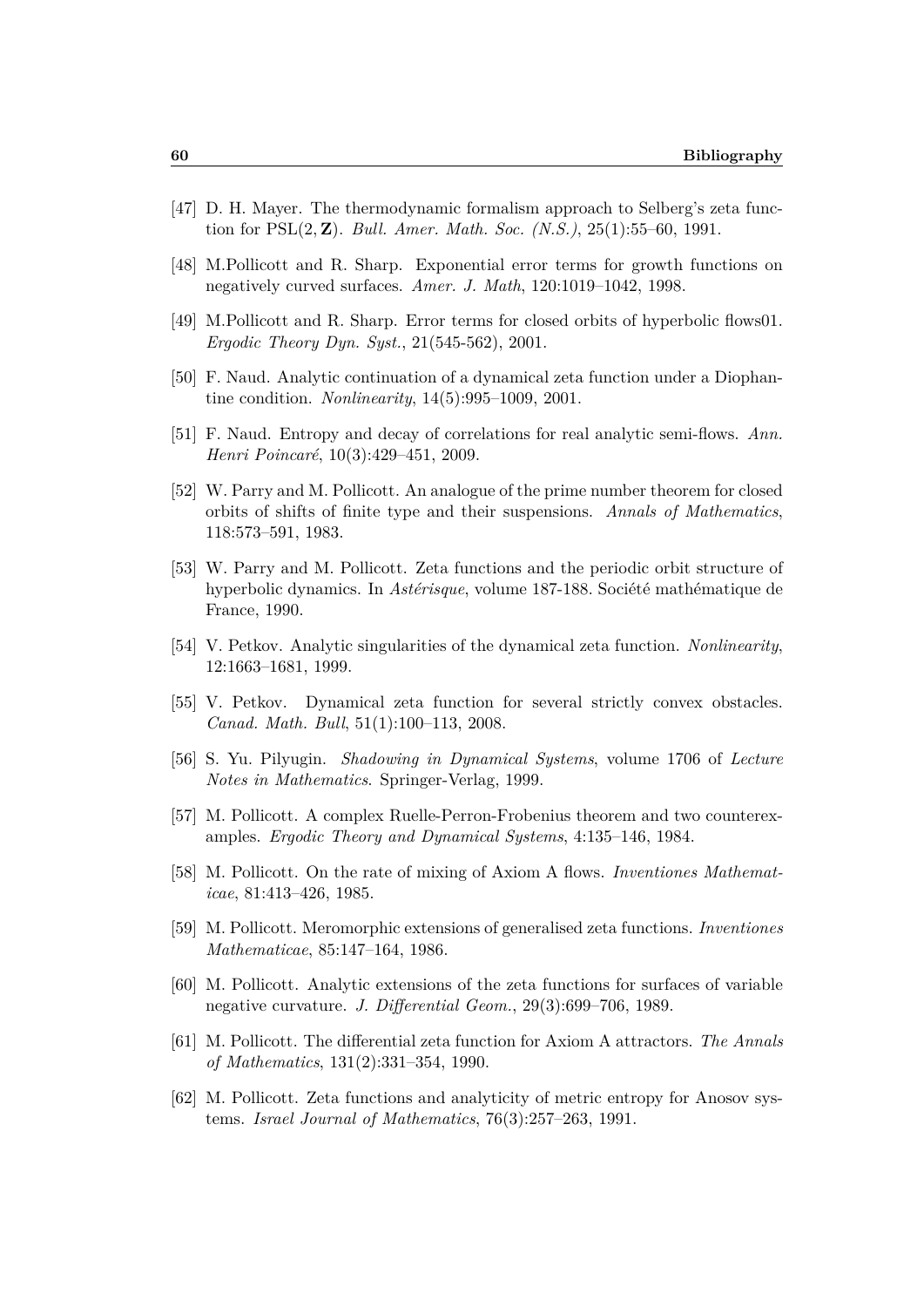- [63] M. Pollicott and R. Sharp. Correlations for pairs of closed geodesics. *Inventiones Math.*, 163:1–24, 2006.
- [64] P. Pollner and G. Vattay. New method for computing topological pressure. *Phys. Rev. Lett.*, 76(22):4155–4158, May 1996.
- [65] D. Ruelle. Zeta-functions for expanding maps and Anosov flows. *Inventiones Mathematicae*, 34:231–242, 1976.
- [66] D. Ruelle. Flots qui ne melangént pas exponentiellement. *C. R. Acad. Sci. Paris Ser. I Math*, 296, 1983.
- [67] D. Ruelle. Resonances for axiom-**A** flows. *J. of Differential Geom.*, 25(1):99– 116, 1987.
- [68] D. Ruelle. An extension of the theory of Fredholm determinants. *Publications mathématique de l'I.H.É.S.*, 72:175–193, 1991.
- [69] H. H. Rugh. Generalized Fredholm determinants and Selberg zeta functions for Axiom A dynamical systems. *Ergodic Theory Dynam. Systems*, 16(4):805–819, 1996.
- [70] H. Sanchez-Morgado. R-torsion and zeta functions for analytic Anosov flows on 3-manifolds. *Transactions of the American Mathematical Society*, 348(3):963– 973, 1996.
- [71] P. Sarnak. Determinants of laplacian. *Communications in Mathematical Physics*, 110:113–120, 1987.
- [72] A. Selberg. Harmonic analysis and discontinuous groups in weakly symmetric Riemannian spaces with applications to Dirichlet series. *J. Indian Math. Soc. (N.S.)*, 20:47–87, 1956.
- [73] Y. G. Sinai. The asymptotic behaviour of the number of closed geodesics on a compact manifold of negative curvature. *Translations of A.M.S.*, 73:227–250, 1968.
- [74] S. Smale. Differentiable dynamical systems. *BAMS*, 73:747–817, 1967.
- [75] S. Smale. Dynamics in general equilibrium theory. *The American Economic Review*, 66(2):288–294, 1976.
- [76] S. Smale. Geometric analysis of Pareto optima and price equilibria under classical hypotheses. *Journal of Mathematical Economics*, 3:1–14, 1976.
- [77] L. Stoyanov. Spectrum of the Ruelle operator and exponential decay of correlations for open billiard flows. *Amer. J. Math.*, 123(4):715–759, 2001.
- [78] L. Stoyanov. Scattering resonances for several small convex bodies and the Lax-Phillips conjecture. *Mem. Amer. Math. Soc.*, 199(933), 2009.